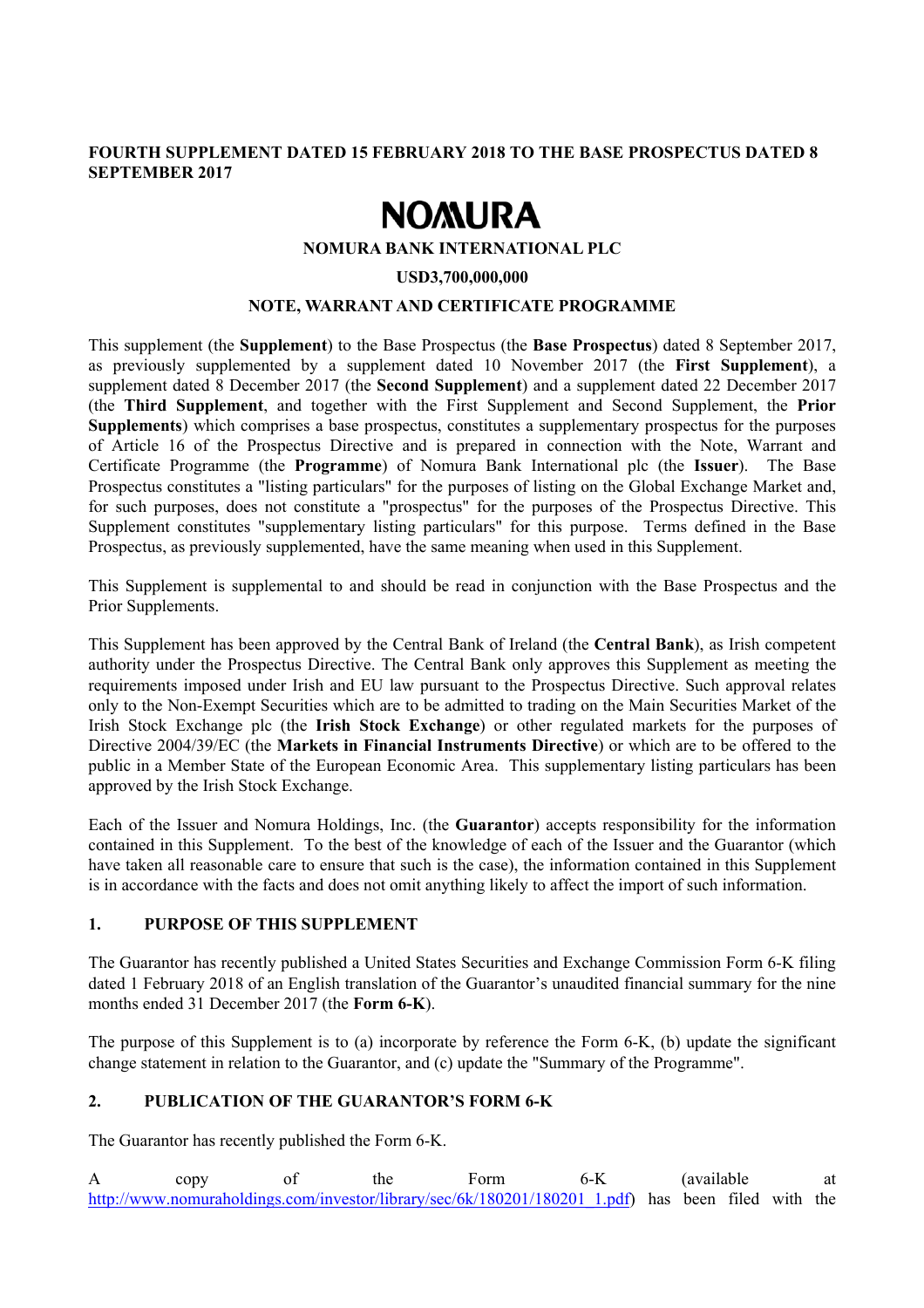Central Bank and the Irish Stock Exchange and, by virtue of this Supplement, the Form 6-K is incorporated by reference in, and forms part of, the Base Prospectus.

# **3. UPDATE OF THE SIGNIFICANT CHANGE STATEMENT**

There has been no significant change in the financial or trading position of the Guarantor or the Nomura Group since 31 December 2017. There has been no significant change in the financial position of the Issuer since 30 September 2017. There has been no material adverse change in the prospects of the Issuer or the Guarantor since 31 March 2017.

# **4. UPDATE OF THE "SUMMARY OF THE PROGRAMME"**

The Summary of the Base Prospectus shall be deemed updated and replaced with the Summary in the Annex to this Supplement.

# **5. GENERAL**

All references to pages in this Supplement are to the original unsupplemented Base Prospectus, notwithstanding any amendments described herein.

To the extent that there is any inconsistency between (a) any statement in this Supplement or any statement incorporated by reference into this Supplement and (b) any other statement in or incorporated by reference in the Base Prospectus, the statements in (a) above will prevail.

Save as disclosed in this Supplement and the Prior Supplements, there has been no other significant new factor, material mistake or inaccuracy relating to information included in the Base Prospectus since the publication of the Base Prospectus.

Copies of all documents incorporated by reference in the Base Prospectus can be obtained from the Principal Agent as described on page 169 of the Base Prospectus.

If documents which are incorporated by reference themselves incorporate any information or other documents therein, either expressly or implicitly, such information or other documents will not form part of the Supplement for the purposes of the Prospectus Directive (Directive 2003/71/EC).

In accordance with Article 16(2) of the Prospectus Directive, investors who have already agreed to purchase or subscribe for securities before this Supplement is published have the right, exercisable before the end of the period of two working days beginning with the working day after the date on which this Supplement was published, to withdraw their acceptances. This right to withdraw will expire by close of business on 19 February 2018.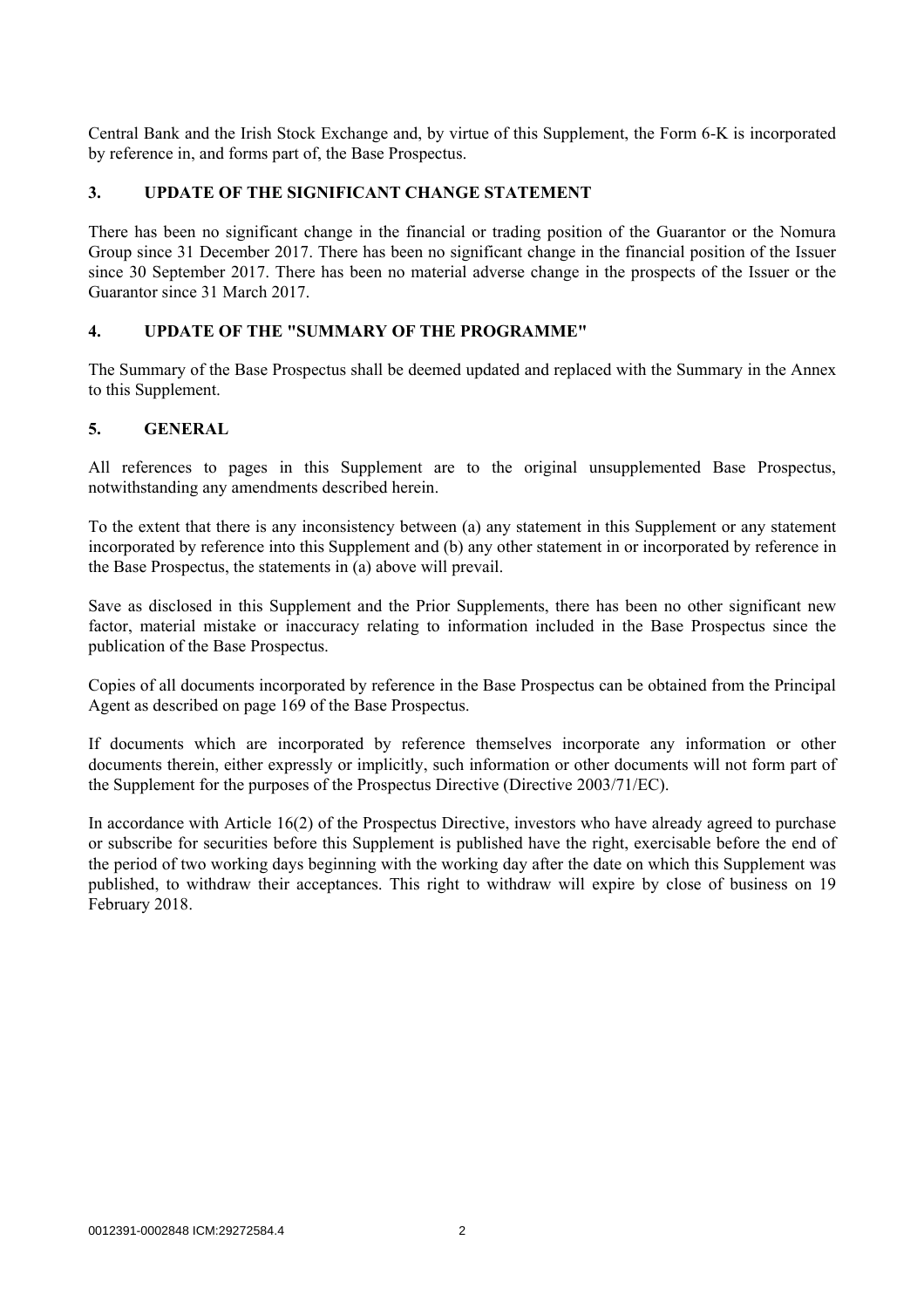# **ANNEX**

#### **SUMMARY OF THE PROGRAMME**

#### *The following section applies to Non-Exempt Securities only.*

*Summaries are made up of disclosure requirements known as "Elements". These Elements are numbered in Section A – E (A.1 – E.7). This Summary contains all the Elements required to be included in a summary for this type of Security, the Issuer and the Guarantor. Because some Elements are not required to be addressed, there may be gaps in the numbering sequence of the Elements. Even though an Element may be required to be inserted in the summary because of the type of Security, the Issuer and the Guarantor, it is possible that no relevant information can be given regarding the Element. In this case a short description of the Element is included in the summary with the mention of "not applicable". Information described in the italicised drafting prompts will be completed (where applicable) when preparing the issue specific summary for a Series of Securities.*

| Element | <b>Title</b>                                                                                              |                                                                                                                                                                                                                                                                                                                                                                                                                                                                                                                                         |  |
|---------|-----------------------------------------------------------------------------------------------------------|-----------------------------------------------------------------------------------------------------------------------------------------------------------------------------------------------------------------------------------------------------------------------------------------------------------------------------------------------------------------------------------------------------------------------------------------------------------------------------------------------------------------------------------------|--|
| A.1     | Warning that the<br>summary should<br>be read as an<br>introduction and<br>provision as to<br>claims      | This summary should be read as an introduction to the Base<br>$\bullet$<br>Prospectus and the applicable Final Terms.<br>Any decision to invest in the Securities should be based on<br>$\bullet$<br>consideration of the Base Prospectus as a whole, including any<br>documents incorporated by reference and the applicable Final<br>Terms.                                                                                                                                                                                           |  |
|         |                                                                                                           | Where a claim relating to the information contained in the Base<br>٠<br>Prospectus and the applicable Final Terms is brought before a<br>court, the plaintiff investor might, under the national legislation of<br>the Member State, have to bear the costs of translating the Base<br>Prospectus and the applicable Final Terms before the legal<br>proceedings are initiated.                                                                                                                                                         |  |
|         |                                                                                                           | Civil liability attaches only to those persons who have tabled the<br>$\bullet$<br>summary, including any translation hereof, but only if the summary<br>is misleading, inaccurate or inconsistent when read together with<br>the other parts of this Base Prospectus and the applicable Final<br>Terms or it does not provide, when read together with the other<br>parts of the Base Prospectus and the applicable Final Terms, key<br>information in order to aid investors when considering whether to<br>invest in the Securities. |  |
| A.2     | Consent as to use<br>of the Base<br>Prospectus, period<br>of validity and<br>other conditions<br>attached | Certain Tranches of Securities with a denomination or issue price of less<br>than $£100,000$ (or its equivalent in any other currency) may be offered<br>in circumstances where there is no exemption from the obligation under<br>the Prospectus Directive to publish a prospectus. Any such offer is<br>referred to as a Non-Exempt Offer.<br>Issue specific summary:                                                                                                                                                                 |  |
|         |                                                                                                           | [Not Applicable – the Securities are not being offered to the public as part of                                                                                                                                                                                                                                                                                                                                                                                                                                                         |  |

#### **Section A − Introduction and warnings**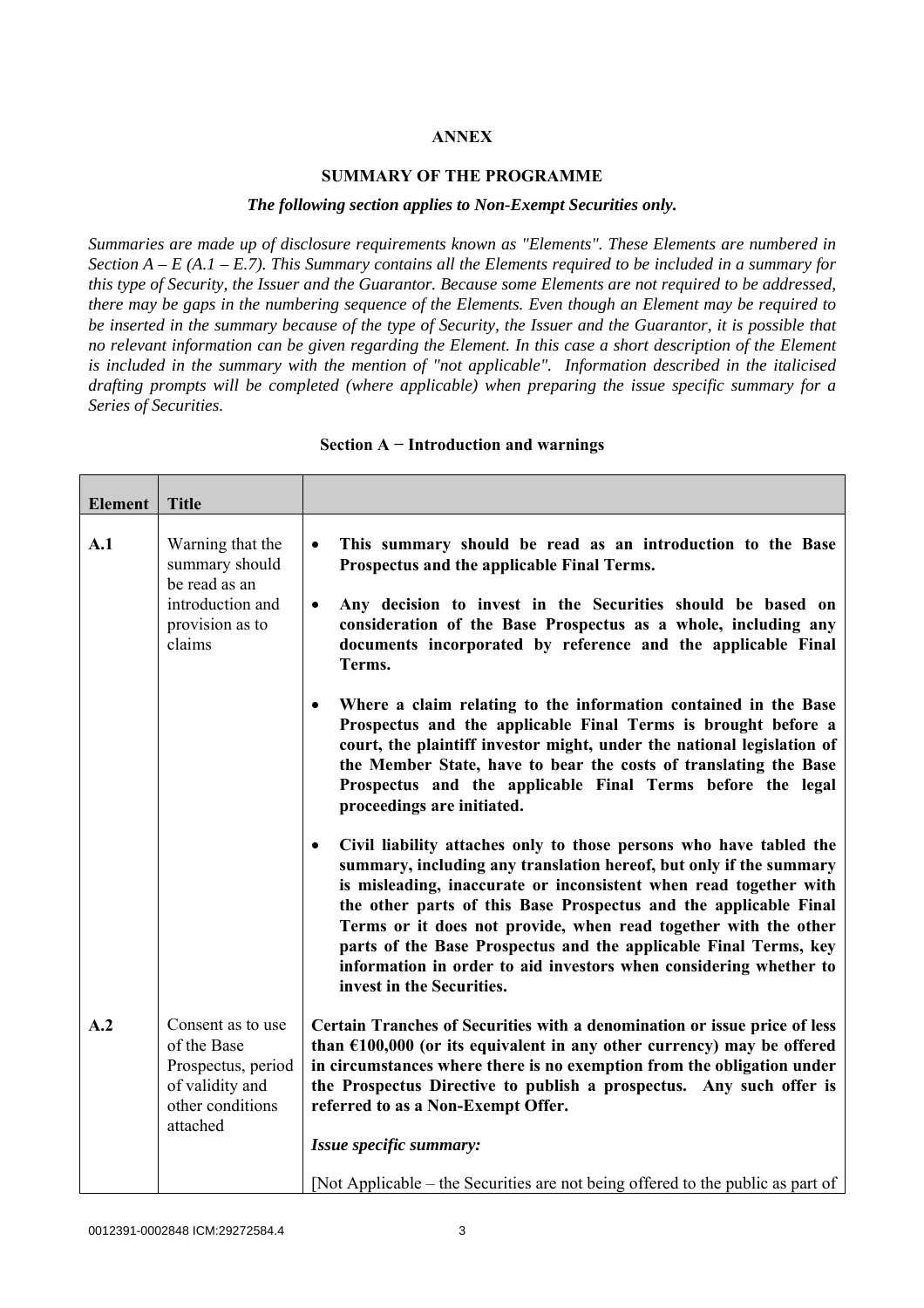| <b>Element</b> | <b>Title</b> |                                                                                                                                                                                                                                                                                                                                                                                                                                                                                                                                                                           |
|----------------|--------------|---------------------------------------------------------------------------------------------------------------------------------------------------------------------------------------------------------------------------------------------------------------------------------------------------------------------------------------------------------------------------------------------------------------------------------------------------------------------------------------------------------------------------------------------------------------------------|
|                |              | a Non-Exempt Offer.]                                                                                                                                                                                                                                                                                                                                                                                                                                                                                                                                                      |
|                |              | [Consent: Subject to the conditions set out below, the Issuer consents to the<br>use of the Base Prospectus in connection with a Non-Exempt Offer of<br>Securities by the relevant Dealer, [names of specific financial intermediaries<br>listed in final terms,] [and] [each financial intermediary whose name is<br>published on the Issuer's website (see the "Corporate Disclosure" section at<br>www.nomuranow.com) and identified as an Authorised Offeror in respect of<br>the relevant Non-Exempt Offer].                                                         |
|                |              | <i>Offer period:</i> The Issuer's consent referred to above is given for Non-Exempt<br>Offers of Securities during [offer period for the issue to be specified here]<br>(the Offer Period).                                                                                                                                                                                                                                                                                                                                                                               |
|                |              | <i>Conditions to consent:</i> The conditions to the Issuer's consent are that such<br>consent (a) is only valid during the Offer Period; and (b) only extends to the<br>use of the Base Prospectus to make Non-Exempt Offers of these Securities<br>in [specify each relevant Member State in which the particular Tranche of<br>Securities can be offered].                                                                                                                                                                                                              |
|                |              | AN INVESTOR INTENDING TO PURCHASE OR PURCHASING<br>ANY SECURITIES IN A NON-EXEMPT OFFER FROM AN<br><b>AUTHORISED OFFEROR WILL DO SO, AND OFFERS AND SALES</b><br>OF SUCH TO AN INVESTOR BY SUCH AUTHORISED OFFEROR<br>WILL BE MADE, IN ACCORDANCE WITH THE TERMS AND<br>CONDITIONS OF THE OFFER IN PLACE BETWEEN SUCH<br>AUTHORISED OFFEROR AND SUCH INVESTOR INCLUDING<br>ARRANGEMENTS IN RELATION TO PRICE, ALLOCATIONS,<br><b>EXPENSES AND SETTLEMENT. THE RELEVANT INFORMATION</b><br>WILL BE PROVIDED BY THE AUTHORISED OFFEROR AT THE<br><b>TIME OF SUCH OFFER.</b> |

# **Section B – Issuer [and Guarantor]**

| <b>Element</b> | <b>Title</b>                                                           |                                                                                                                                                                         |
|----------------|------------------------------------------------------------------------|-------------------------------------------------------------------------------------------------------------------------------------------------------------------------|
| B.1            | Legal and<br>commercial<br>name of the<br><i>Issuer</i>                | Nomura Bank International plc.                                                                                                                                          |
| B.2            | Domicile/legal<br>form/<br>legislation/<br>country of<br>incorporation | The Issuer is a public limited company registered in England and Wales<br>under number 1981122 and was incorporated under the Companies Act<br>1985 on 22 January 1986. |
| B.4b           | Trend                                                                  | Not applicable, there are no known trends, uncertainties, demands,                                                                                                      |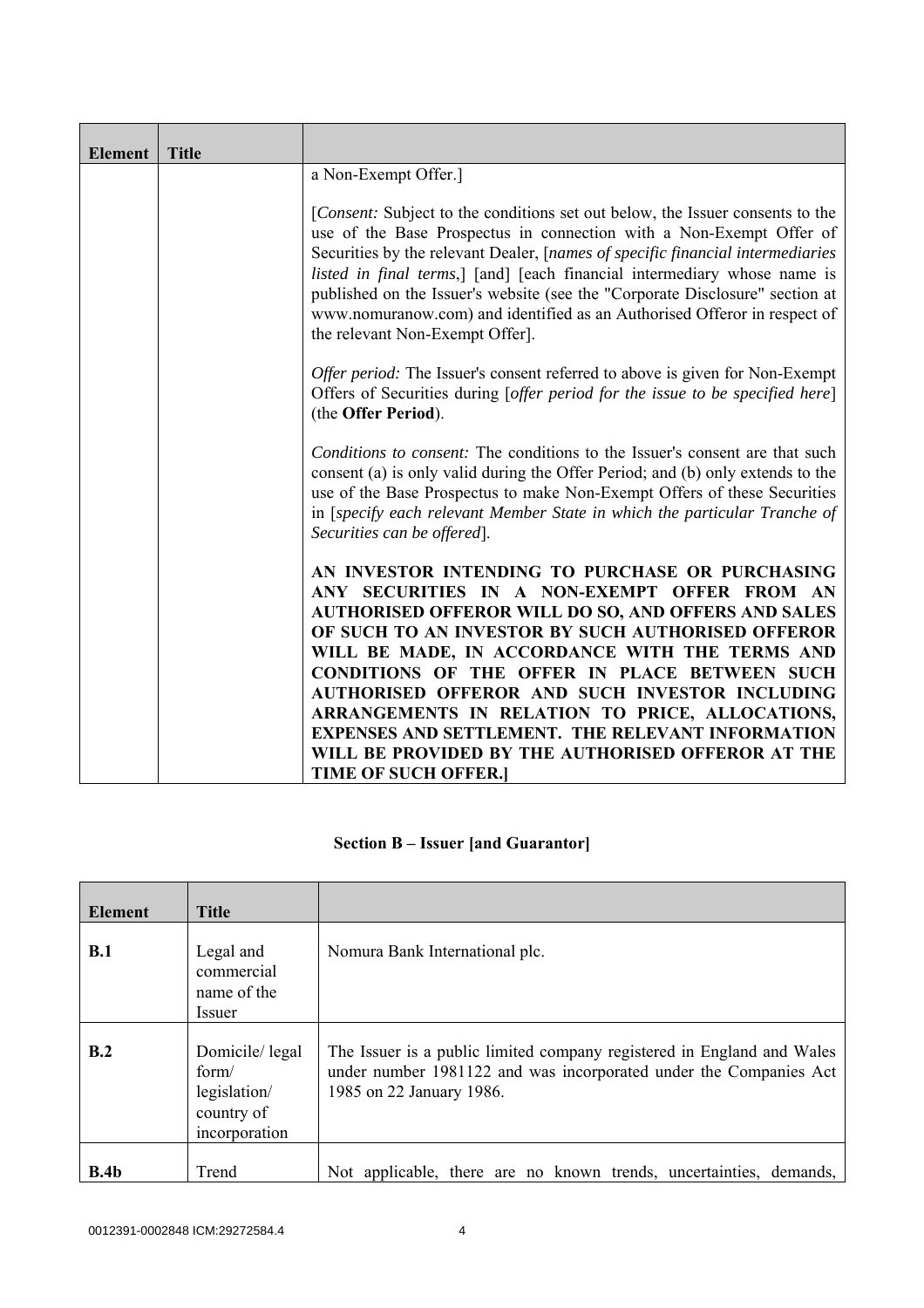|                                                                                                                                                                                                                                                                                                    | information<br>affecting the<br>Issuer and the<br>industries<br>in which it<br>operates | financial year.                                                                                                                                                                                                                                                                                                                                                                                                                                                                                        |                                                                                                                      | commitments or events that are reasonably likely to have a material effect<br>on the Issuer and the industries in which it operates for at least the current |  |
|----------------------------------------------------------------------------------------------------------------------------------------------------------------------------------------------------------------------------------------------------------------------------------------------------|-----------------------------------------------------------------------------------------|--------------------------------------------------------------------------------------------------------------------------------------------------------------------------------------------------------------------------------------------------------------------------------------------------------------------------------------------------------------------------------------------------------------------------------------------------------------------------------------------------------|----------------------------------------------------------------------------------------------------------------------|--------------------------------------------------------------------------------------------------------------------------------------------------------------|--|
| B.5                                                                                                                                                                                                                                                                                                | Description of<br>the Group                                                             | The Issuer is a wholly owned subsidiary of Nomura Europe Holdings plc<br>(the main European holding company of the Nomura Group (as defined<br>below)) which in turn is a wholly owned subsidiary of Nomura Holdings,<br>Inc. (the Guarantor). The Guarantor is the ultimate holding company of<br>a group of companies and manages financial operations for those<br>subsidiary companies (together the Nomura Group). Nomura Holdings,<br>Inc. was formerly known as The Nomura Securities Co., Ltd. |                                                                                                                      |                                                                                                                                                              |  |
| B.9                                                                                                                                                                                                                                                                                                | Profit<br>forecast<br>or estimate                                                       |                                                                                                                                                                                                                                                                                                                                                                                                                                                                                                        | Not applicable, no profit forecasts or estimates have been made in the<br>Base Prospectus in relation to the Issuer. |                                                                                                                                                              |  |
| B.10                                                                                                                                                                                                                                                                                               | Audit<br>report<br>qualifications                                                       |                                                                                                                                                                                                                                                                                                                                                                                                                                                                                                        | included in the Base Prospectus in relation to the Issuer.                                                           | Not applicable, no qualifications are contained in any audit report                                                                                          |  |
| <b>B.12</b><br>Selected historical key financial information <sup>1</sup><br><b>Income Statement</b><br>The key financial information below is extracted from the Issuer's audited non-consolidated<br>income statement and statement of comprehensive income for the year ended 31 March<br>2017: |                                                                                         |                                                                                                                                                                                                                                                                                                                                                                                                                                                                                                        |                                                                                                                      |                                                                                                                                                              |  |
|                                                                                                                                                                                                                                                                                                    |                                                                                         |                                                                                                                                                                                                                                                                                                                                                                                                                                                                                                        | 31 March 2017                                                                                                        | 31 March 2016                                                                                                                                                |  |
|                                                                                                                                                                                                                                                                                                    |                                                                                         |                                                                                                                                                                                                                                                                                                                                                                                                                                                                                                        |                                                                                                                      | (Thousands of USD)                                                                                                                                           |  |
|                                                                                                                                                                                                                                                                                                    | Net interest income                                                                     |                                                                                                                                                                                                                                                                                                                                                                                                                                                                                                        | 35,201                                                                                                               | 26,819                                                                                                                                                       |  |
|                                                                                                                                                                                                                                                                                                    | Net fee and commission income                                                           |                                                                                                                                                                                                                                                                                                                                                                                                                                                                                                        | 53,777                                                                                                               | 87,514                                                                                                                                                       |  |
|                                                                                                                                                                                                                                                                                                    | Dealing gain/(loss)                                                                     |                                                                                                                                                                                                                                                                                                                                                                                                                                                                                                        | (54,098)                                                                                                             | (87,368)                                                                                                                                                     |  |
|                                                                                                                                                                                                                                                                                                    |                                                                                         | Administrative expenses                                                                                                                                                                                                                                                                                                                                                                                                                                                                                |                                                                                                                      | (13, 119)                                                                                                                                                    |  |
|                                                                                                                                                                                                                                                                                                    | before taxation                                                                         | Profit/loss on ordinary activities                                                                                                                                                                                                                                                                                                                                                                                                                                                                     |                                                                                                                      | 118,327                                                                                                                                                      |  |
|                                                                                                                                                                                                                                                                                                    | Tax charge on profit on ordinary<br>activities                                          |                                                                                                                                                                                                                                                                                                                                                                                                                                                                                                        | (3,751)                                                                                                              | (24,208)                                                                                                                                                     |  |
|                                                                                                                                                                                                                                                                                                    | Profit for the year                                                                     |                                                                                                                                                                                                                                                                                                                                                                                                                                                                                                        | 14,615                                                                                                               | 94,915                                                                                                                                                       |  |
|                                                                                                                                                                                                                                                                                                    |                                                                                         | Total comprehensive income/(loss)                                                                                                                                                                                                                                                                                                                                                                                                                                                                      | (51, 471)                                                                                                            | 95,020                                                                                                                                                       |  |

 $1$  By virtue of a Supplement dated 22 December 2017, selected key financial information for the six months ended 30 September 2017 together with comparative financial information for the same period in the previous financial year has been included. The significant change statement has been updated accordingly.

 $\overline{a}$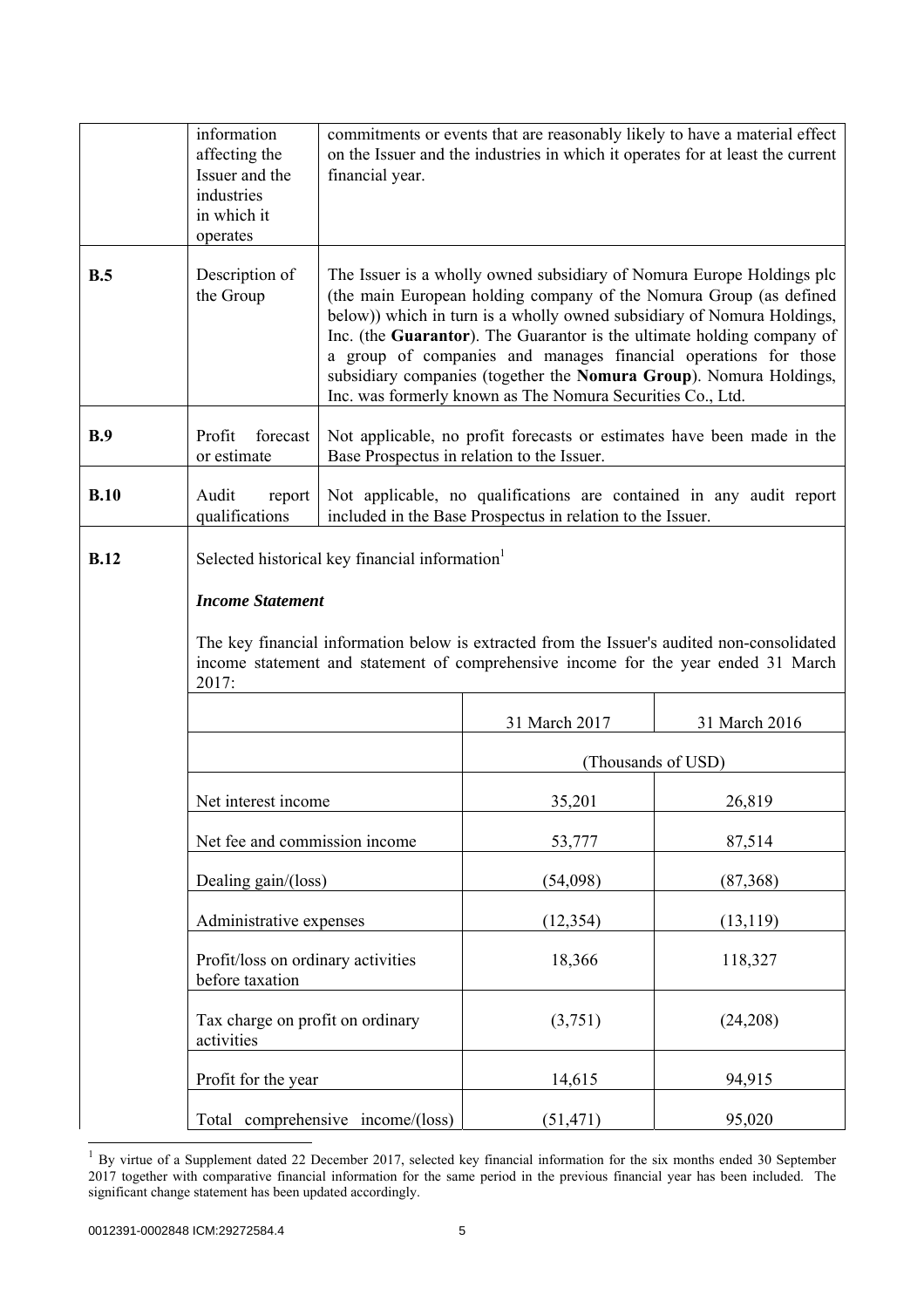for the year

 The key financial information below is extracted from the Issuer's unaudited nonconsolidated income statement and statement of comprehensive income for the period ending 30 September 2017:

|                                                                                                                                                     | 30 September 2017  | 30 September 2016<br>(restated) |
|-----------------------------------------------------------------------------------------------------------------------------------------------------|--------------------|---------------------------------|
|                                                                                                                                                     |                    | (Thousands of USD)              |
| Net interest income                                                                                                                                 | 34,971             | 14,753                          |
| Fee and commission income                                                                                                                           | 23,258             | 34,784                          |
| Fee and commission expense                                                                                                                          | (2,872)            | (6, 854)                        |
| Dealing loss                                                                                                                                        | (37,707)           | (29, 262)                       |
| Administrative expenses                                                                                                                             | (6, 447)           | (6,129)                         |
| Profit on ordinary activities before<br>taxation                                                                                                    | 11,203             | 7,292                           |
| Income tax expense                                                                                                                                  | (2,129)            | (1, 458)                        |
| Profit for the period                                                                                                                               | 9,074              | 5,834                           |
| Total comprehensive loss for the<br>period                                                                                                          | (11,683)           | (56, 927)                       |
| <b>Statement of Financial Position</b>                                                                                                              |                    |                                 |
| The key financial information below is extracted from the Issuer's audited non-consolidated<br>statement of financial position as at 31 March 2017: |                    |                                 |
|                                                                                                                                                     | 31 March 2017      | 31 March 2016                   |
|                                                                                                                                                     | (Thousands of USD) |                                 |
| Total assets                                                                                                                                        | 7,772,643          | 10,131,382                      |
| Total equity                                                                                                                                        | 475,160            | 526,631                         |
|                                                                                                                                                     |                    |                                 |

| 30 September 2017  |
|--------------------|
|                    |
| (Thousands of USD) |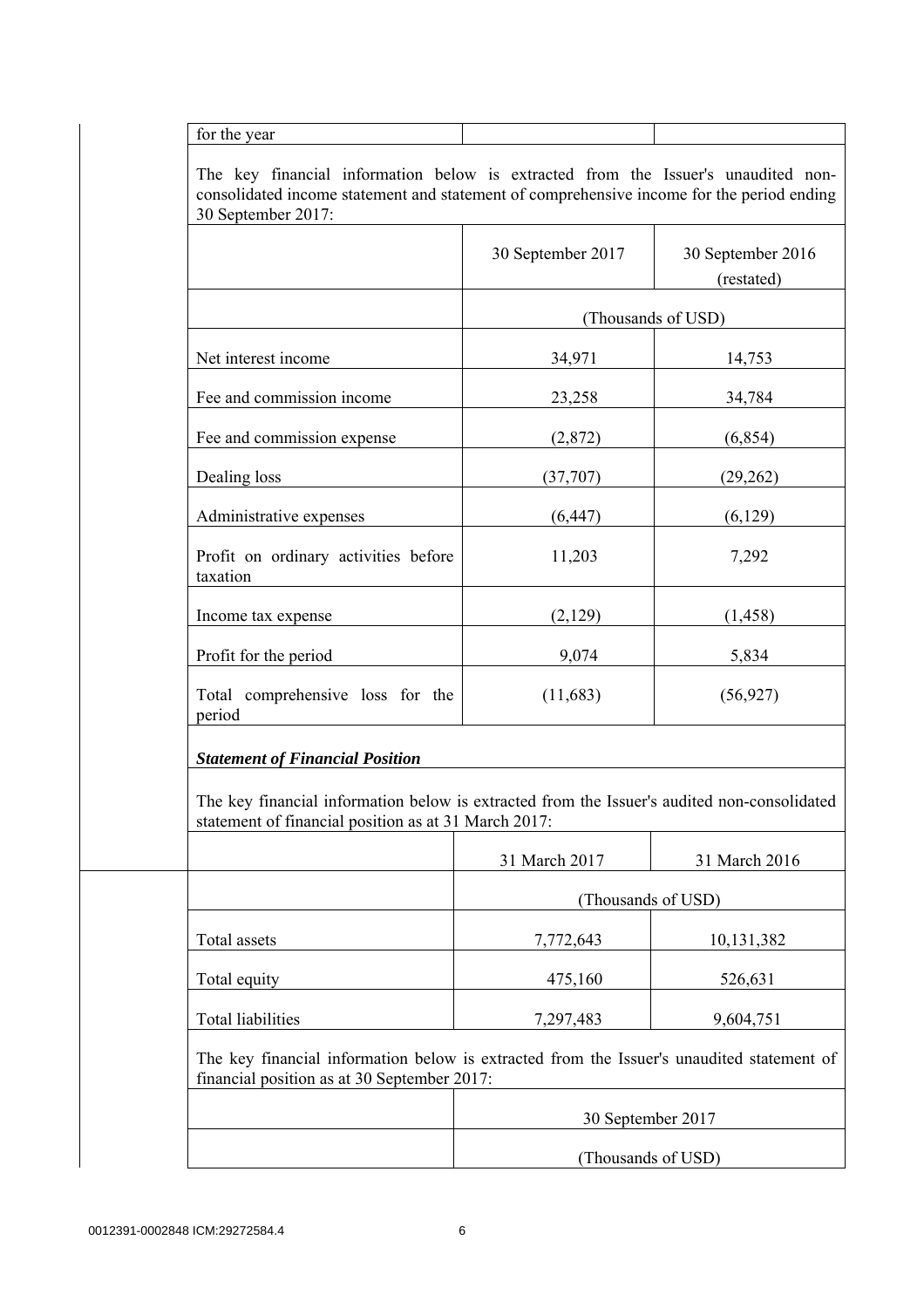|             | Total assets                                    |                                                                                                                                                                                                                                                                                                                                                                                                                                                                                                                                                                                                                                                                                                                                                                                                                                                                                                                                                                                                                                           | 7,940,778                                                                                                                                                                            |  |
|-------------|-------------------------------------------------|-------------------------------------------------------------------------------------------------------------------------------------------------------------------------------------------------------------------------------------------------------------------------------------------------------------------------------------------------------------------------------------------------------------------------------------------------------------------------------------------------------------------------------------------------------------------------------------------------------------------------------------------------------------------------------------------------------------------------------------------------------------------------------------------------------------------------------------------------------------------------------------------------------------------------------------------------------------------------------------------------------------------------------------------|--------------------------------------------------------------------------------------------------------------------------------------------------------------------------------------|--|
|             | Total equity                                    |                                                                                                                                                                                                                                                                                                                                                                                                                                                                                                                                                                                                                                                                                                                                                                                                                                                                                                                                                                                                                                           | 463,477                                                                                                                                                                              |  |
|             | Total liabilities                               |                                                                                                                                                                                                                                                                                                                                                                                                                                                                                                                                                                                                                                                                                                                                                                                                                                                                                                                                                                                                                                           | 7,477,301                                                                                                                                                                            |  |
|             |                                                 | Statements of no significant or material adverse change                                                                                                                                                                                                                                                                                                                                                                                                                                                                                                                                                                                                                                                                                                                                                                                                                                                                                                                                                                                   |                                                                                                                                                                                      |  |
|             | since 31 March 2017.                            |                                                                                                                                                                                                                                                                                                                                                                                                                                                                                                                                                                                                                                                                                                                                                                                                                                                                                                                                                                                                                                           | There has been no significant change in the financial position of the Issuer since 30<br>September 2017 and there has been no material adverse change in the prospects of the Issuer |  |
| <b>B.13</b> | Events<br>impacting the<br>Issuer's<br>solvency | Not applicable, there are no recent events particular to the Issuer which are<br>to a material extent relevant to the evaluation of the Issuer's solvency.                                                                                                                                                                                                                                                                                                                                                                                                                                                                                                                                                                                                                                                                                                                                                                                                                                                                                |                                                                                                                                                                                      |  |
| <b>B.14</b> | Dependence<br>upon<br>other<br>group entities   | The Issuer is dependent upon the Guarantor and other members of the<br>Nomura Group. See also Element B.5 above.                                                                                                                                                                                                                                                                                                                                                                                                                                                                                                                                                                                                                                                                                                                                                                                                                                                                                                                          |                                                                                                                                                                                      |  |
| <b>B.15</b> | Principal<br>activities                         | The Issuer's primary role is to support the Global Wholesale Business of<br>the Nomura Group. Its principal activities include (i) issuance of<br>guaranteed credit and equity-linked notes and certificates, (ii) provision of<br>sub-participation and structured loans (including bridge and warehouse<br>financing), (iii) purchase of structured credit assets and structured loans,<br>(iv) provision of traditional banking products such as loans and credit<br>facilities in major currencies, repurchase and reverse repurchase<br>transactions, letters of credit and guarantees; and (v) taking deposits<br>(including foreign exchange and other reference-linked deposits). The<br>Issuer has a branch in Milan, Italy as well as a representative office in<br>Beijing, China. In May 2014, the Issuer opened a representative office in<br>Istanbul, Turkey. On 30 October 2015, the Issuer closed its branch in<br>Labuan, Malaysia and on 12 November 2015, the Issuer sold its interest in<br>its subsidiary in China. |                                                                                                                                                                                      |  |
| <b>B.16</b> | Controlling<br>shareholders                     | The Issuer is an indirectly owned wholly owned subsidiary of the<br>Guarantor. Nomura Europe Holdings plc (the main European holding<br>company of the Nomura Group) holds 100 per cent. of the share capital of<br>Nomura Europe Holdings plc is a direct wholly owned<br>the Issuer.<br>subsidiary of the Guarantor.                                                                                                                                                                                                                                                                                                                                                                                                                                                                                                                                                                                                                                                                                                                    |                                                                                                                                                                                      |  |
| <b>B.17</b> | Credit ratings                                  | The long-term debt of the Issuer has been rated A by S&P Global Ratings<br>Japan Inc. (S&P Japan) and AA- by Japan Credit Rating Agency, Ltd.<br>( <b>JCR</b> )<br>The Programme has not been rated but Securities issued under the                                                                                                                                                                                                                                                                                                                                                                                                                                                                                                                                                                                                                                                                                                                                                                                                       |                                                                                                                                                                                      |  |
|             |                                                 | Programme may be rated or unrated.                                                                                                                                                                                                                                                                                                                                                                                                                                                                                                                                                                                                                                                                                                                                                                                                                                                                                                                                                                                                        |                                                                                                                                                                                      |  |
|             |                                                 | Issue specific summary:                                                                                                                                                                                                                                                                                                                                                                                                                                                                                                                                                                                                                                                                                                                                                                                                                                                                                                                                                                                                                   |                                                                                                                                                                                      |  |
|             |                                                 |                                                                                                                                                                                                                                                                                                                                                                                                                                                                                                                                                                                                                                                                                                                                                                                                                                                                                                                                                                                                                                           | [The Securities [have been/are expected to be] rated [specify rating(s) of                                                                                                           |  |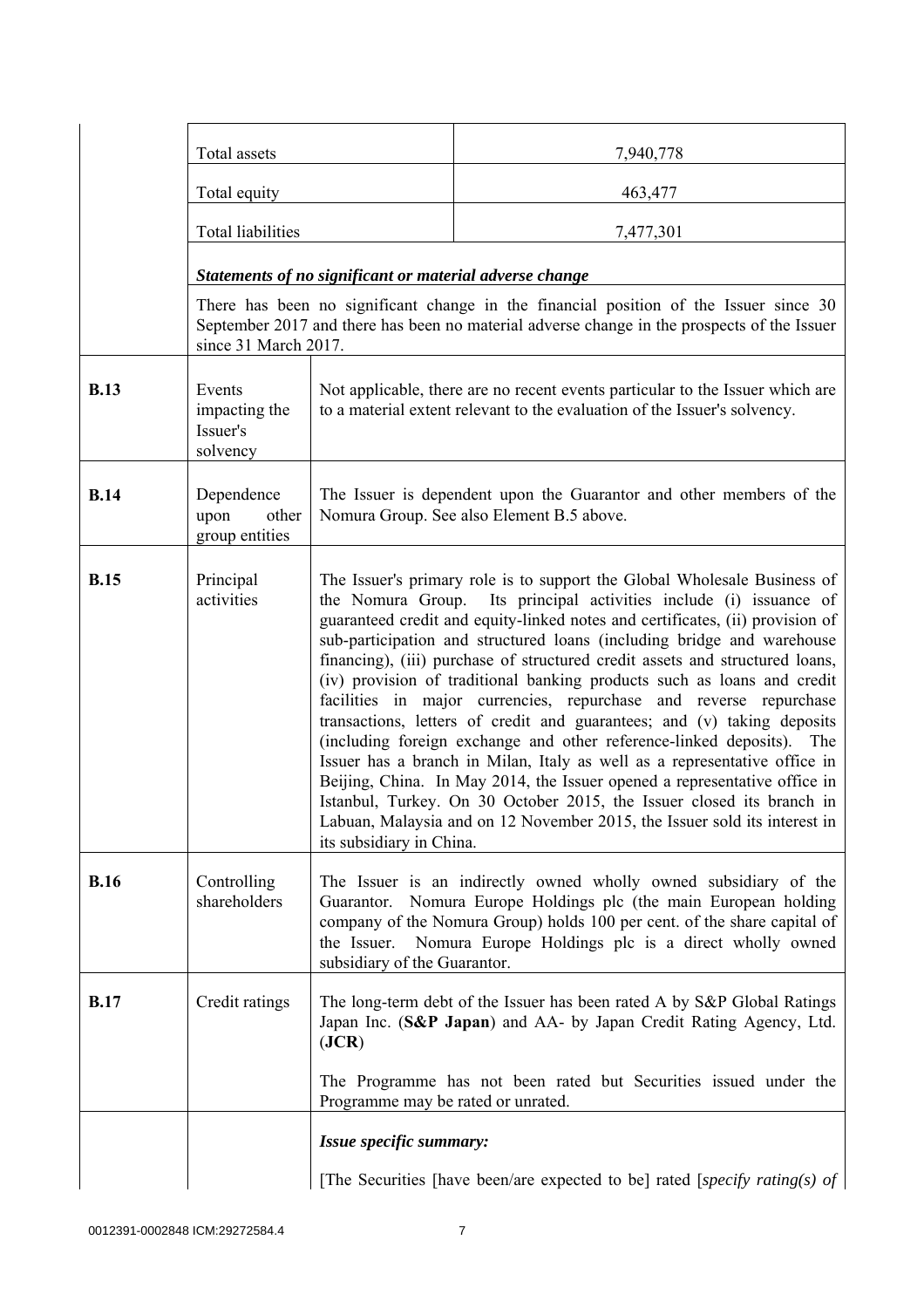|             |                                                                                                    | Tranche being issued] by [specify rating agent(s)].                                                                                                                                                                                                                                                                                                                                                                                                                                                                                                                                                                                                                                                                                                                                                                                                                                                                                                                                                                                                                                                                                                                                                              |
|-------------|----------------------------------------------------------------------------------------------------|------------------------------------------------------------------------------------------------------------------------------------------------------------------------------------------------------------------------------------------------------------------------------------------------------------------------------------------------------------------------------------------------------------------------------------------------------------------------------------------------------------------------------------------------------------------------------------------------------------------------------------------------------------------------------------------------------------------------------------------------------------------------------------------------------------------------------------------------------------------------------------------------------------------------------------------------------------------------------------------------------------------------------------------------------------------------------------------------------------------------------------------------------------------------------------------------------------------|
|             |                                                                                                    | A security rating is not a recommendation to buy, sell or hold securities<br>and may be subject to suspension, reduction or withdrawal at any time by<br>the assigning rating agency.                                                                                                                                                                                                                                                                                                                                                                                                                                                                                                                                                                                                                                                                                                                                                                                                                                                                                                                                                                                                                            |
|             |                                                                                                    | [Not applicable - No ratings have been assigned to the debt securities at the<br>request of or with the co-operation of the Issuer in the rating process.                                                                                                                                                                                                                                                                                                                                                                                                                                                                                                                                                                                                                                                                                                                                                                                                                                                                                                                                                                                                                                                        |
| <b>B.18</b> | Description of<br>the Guarantee                                                                    | Securities issued under the Programme may be unguaranteed or may be<br>issued with the benefit of a guarantee from the Guarantor.                                                                                                                                                                                                                                                                                                                                                                                                                                                                                                                                                                                                                                                                                                                                                                                                                                                                                                                                                                                                                                                                                |
|             | (Only<br>insert<br>this<br>Element<br>B.18<br>if<br>the<br>Securities are<br>guaranteed)           | Issue specific summary:<br>[If the Securities are N&C Securities insert: The payment of [principal][,]<br>[interest] and all other amounts [payable] [or] [deliverable] by the Issuer in<br>respect of the Securities] [If the Securities are W&C Securities insert: the<br>Issuer's [payment] [and/or] [delivery] obligations in respect of the<br>Securities] are unconditionally and irrevocably guaranteed pursuant to a<br>deed of guarantee executed by the Guarantor on or about 8 September<br>2017 (the Guarantee). The obligations of the Guarantor under the<br>Guarantee constitute direct, unconditional, unsubordinated and [If the<br>Securities are N&C Securities insert: (subject to the provisions of a<br>negative pledge)] unsecured obligations of the Guarantor and will ([If the<br>Securities are N&C Securities insert: subject as aforesaid and] save for<br>obligations in respect of national and local taxes and certain other statutory<br>exceptions) at all times rank at least equally with all other present and<br>future unsecured and unsubordinated obligations of the Guarantor.<br>The Guarantee will be governed by, and construed in accordance with,<br>English law. |
| <b>B.19</b> | Information<br>the<br>about<br>Guarantor                                                           |                                                                                                                                                                                                                                                                                                                                                                                                                                                                                                                                                                                                                                                                                                                                                                                                                                                                                                                                                                                                                                                                                                                                                                                                                  |
|             | (Only<br>insert<br>this<br>Element<br>B.19<br>if<br>the<br><b>Securities</b><br>are<br>guaranteed) |                                                                                                                                                                                                                                                                                                                                                                                                                                                                                                                                                                                                                                                                                                                                                                                                                                                                                                                                                                                                                                                                                                                                                                                                                  |
| B.19/ B.1   | Legal and<br>commercial<br>name of the<br>Guarantor                                                | Nomura Holdings, Inc.                                                                                                                                                                                                                                                                                                                                                                                                                                                                                                                                                                                                                                                                                                                                                                                                                                                                                                                                                                                                                                                                                                                                                                                            |
| B.19/ B.2   | Domicile/<br>legal form/<br>legislation/<br>country of<br>incorporation                            | The Guarantor was established in Japan and is a joint stock corporation<br>incorporated under the laws of Japan.                                                                                                                                                                                                                                                                                                                                                                                                                                                                                                                                                                                                                                                                                                                                                                                                                                                                                                                                                                                                                                                                                                 |
| B19/ B.4b   | Trend                                                                                              | Not applicable, there are no known trends, uncertainties, demands,                                                                                                                                                                                                                                                                                                                                                                                                                                                                                                                                                                                                                                                                                                                                                                                                                                                                                                                                                                                                                                                                                                                                               |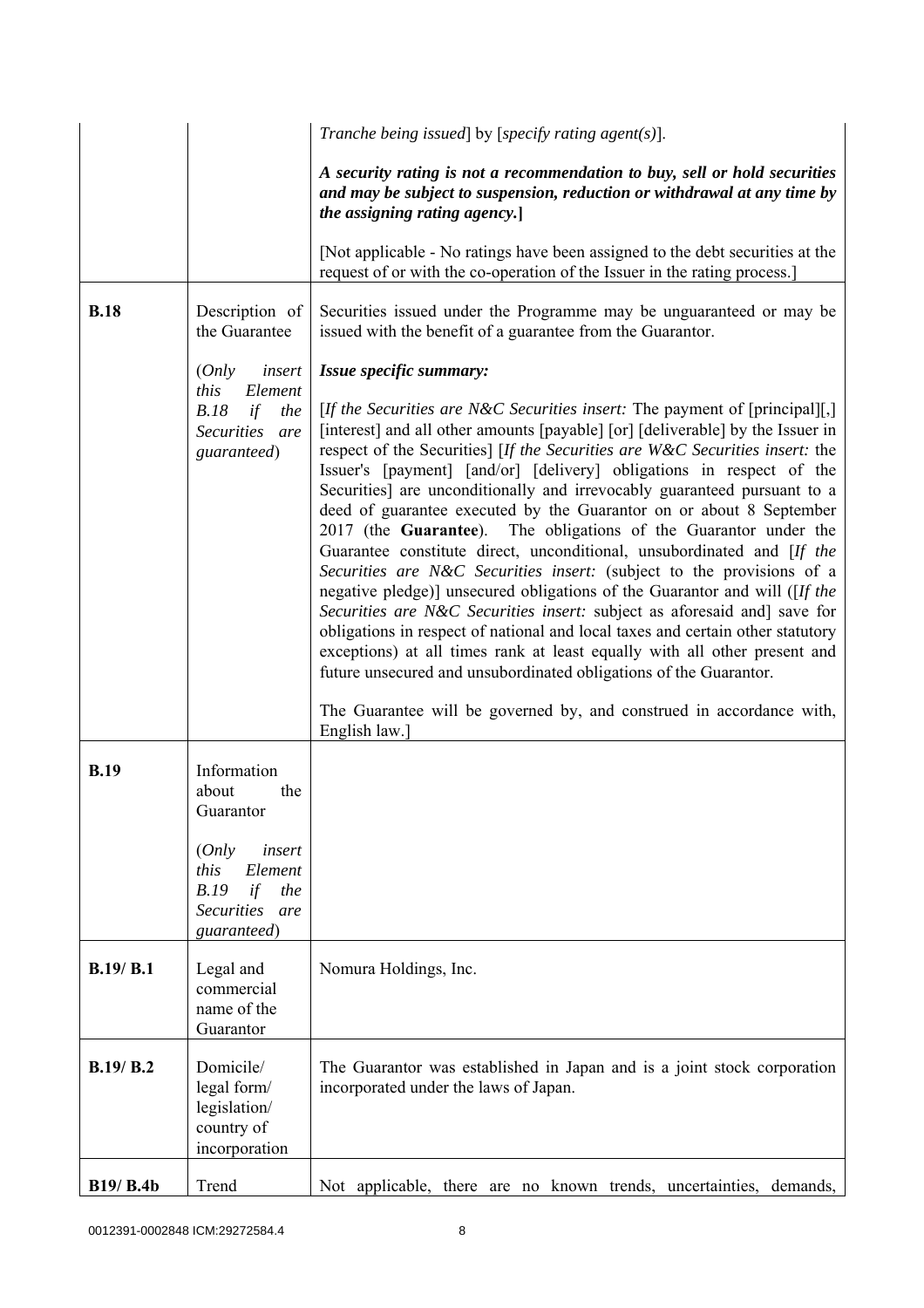|                | information<br>affecting the                               | commitments or events that are reasonably likely to have a material effect<br>on the Guarantor's prospects and the industries in which it operates, for its                                                                                                                                                                                                                                                                                                                         |                   |               |
|----------------|------------------------------------------------------------|-------------------------------------------------------------------------------------------------------------------------------------------------------------------------------------------------------------------------------------------------------------------------------------------------------------------------------------------------------------------------------------------------------------------------------------------------------------------------------------|-------------------|---------------|
|                | Guarantor and<br>the industries<br>in which it<br>operates | current financial year.                                                                                                                                                                                                                                                                                                                                                                                                                                                             |                   |               |
| <b>B19/B.5</b> | Description of<br>the Group                                | The Guarantor is the ultimate holding company of a group of companies<br>and manages financial operations for those subsidiary companies (together<br>the Nomura Group). Nomura Holdings, Inc. was formerly known as The<br>Nomura Securities Co., Ltd. The Issuer is a wholly owned subsidiary of<br>Nomura Europe Holdings plc (the main European holding company of the<br>Nomura Group) which in turn is a wholly owned subsidiary of Nomura<br>Holdings, Inc. (the Guarantor). |                   |               |
| <b>B19/B.9</b> | Profit forecast<br>or estimate                             | Not applicable, no profit forecasts or estimates have been made in the Base<br>Prospectus in relation to the Guarantor.                                                                                                                                                                                                                                                                                                                                                             |                   |               |
| B19/ B.10      | Audit report<br>qualifications                             | Not applicable, no qualifications are contained in any audit report included<br>in the Base Prospectus in relation to the Guarantor.                                                                                                                                                                                                                                                                                                                                                |                   |               |
| B19/ B.12      |                                                            | Selected historical key financial information <sup>2</sup> :                                                                                                                                                                                                                                                                                                                                                                                                                        |                   |               |
|                | <b>Income Statement</b>                                    |                                                                                                                                                                                                                                                                                                                                                                                                                                                                                     |                   |               |
|                | respectively:                                              | The key financial information below is extracted from the Guarantor's audited consolidated<br>statements of income for each of the two years ended 31 March 2016 and 31 March 2017,                                                                                                                                                                                                                                                                                                 |                   |               |
|                |                                                            |                                                                                                                                                                                                                                                                                                                                                                                                                                                                                     | 31 March 2016     | 31 March 2017 |
|                |                                                            |                                                                                                                                                                                                                                                                                                                                                                                                                                                                                     | (Millions of Yen) |               |
|                | Total revenue                                              |                                                                                                                                                                                                                                                                                                                                                                                                                                                                                     | 1,723,096         | 1,715,516     |
|                | Interest expense                                           |                                                                                                                                                                                                                                                                                                                                                                                                                                                                                     | 327,415           | 312,319       |
|                | Net revenue                                                |                                                                                                                                                                                                                                                                                                                                                                                                                                                                                     | 1,395,681         | 1,403,197     |
|                | Total non-interest expenses                                |                                                                                                                                                                                                                                                                                                                                                                                                                                                                                     | 1,230,523         | 1,080,402     |
|                | Income before income taxes                                 |                                                                                                                                                                                                                                                                                                                                                                                                                                                                                     | 165,158           | 322,795       |
|                | Income tax expense                                         |                                                                                                                                                                                                                                                                                                                                                                                                                                                                                     | 22,596            | 80,229        |
|                | Net income                                                 |                                                                                                                                                                                                                                                                                                                                                                                                                                                                                     | 142,562           | 242,566       |
|                | Net income attributable to NHI<br>shareholders             |                                                                                                                                                                                                                                                                                                                                                                                                                                                                                     | 131,550           | 239,617       |
|                | Return on equity $^{(1)}$                                  |                                                                                                                                                                                                                                                                                                                                                                                                                                                                                     | 4.9%              | 8.7%          |

<sup>&</sup>lt;sup>2</sup> By virtue of a Supplement dated15 February 2018, selected key financial information for the nine months ended 31 December 2017 together with comparative financial information for the same period in the previous financial year has been included. The significant change statement has been updated accordingly.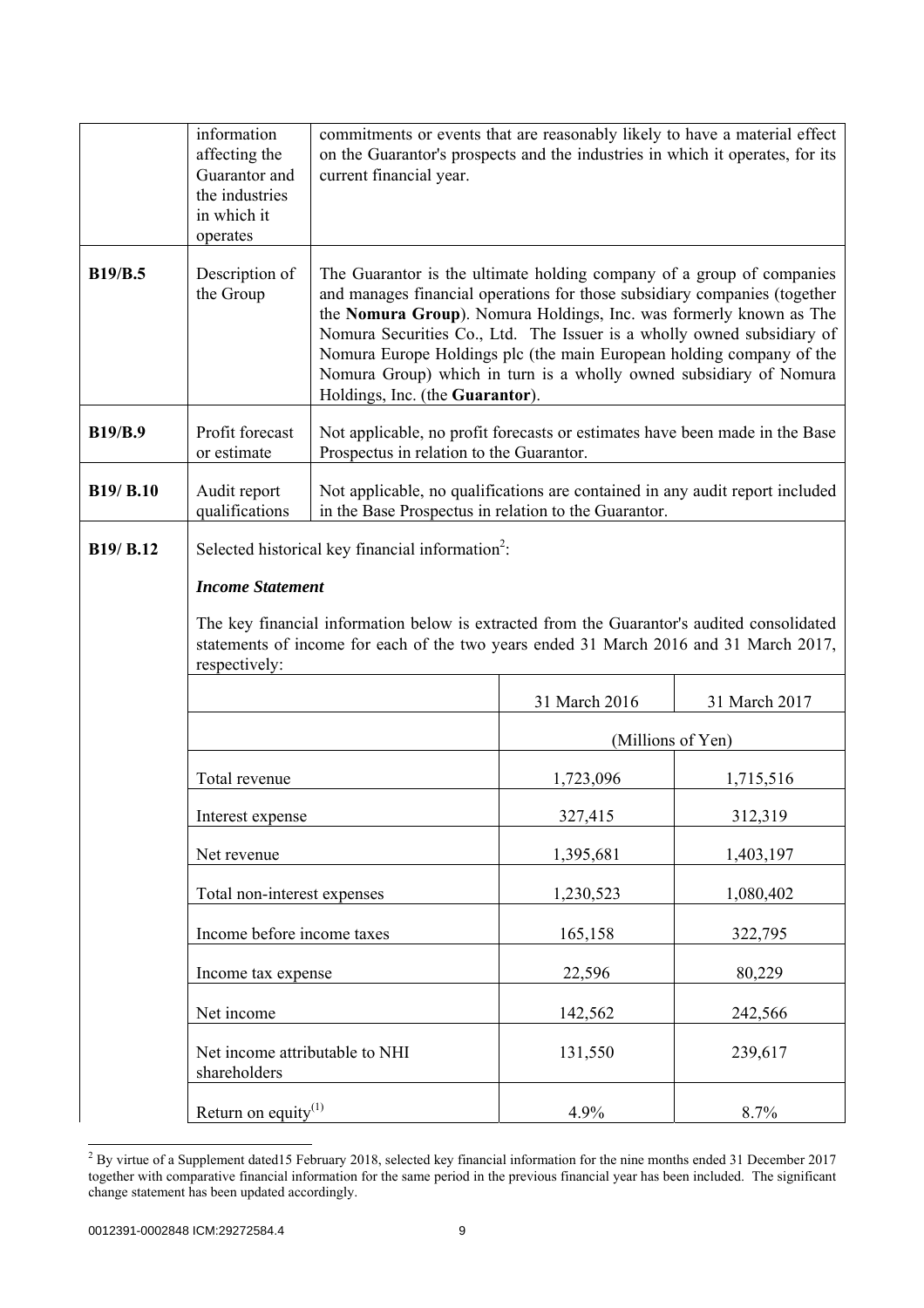(1) Calculated as net income attributable to NHI shareholders divided by total NHI shareholders' equity.

 The key financial information below is extracted from the Guarantor's unaudited consolidated statements of income for the nine months ended 31 December 2017 as they appear in the English translation of the Guarantor's unaudited financial summary for the nine months ended 31 December 2017:

|                                                                                                                                  | 31 December 2016  | 31 December 2017 |
|----------------------------------------------------------------------------------------------------------------------------------|-------------------|------------------|
|                                                                                                                                  | (Millions of Yen) |                  |
| Total revenue                                                                                                                    | 1,288,405         | 1,460,944        |
| Interest expense                                                                                                                 | 234,285           | 342,012          |
| Net revenue                                                                                                                      | 1,054,120         | 1,118,932        |
| Total non-interest expenses                                                                                                      | 813,633           | 837,697          |
| Income before income taxes                                                                                                       | 240,487           | 281,235          |
| Income tax expense                                                                                                               | 60,730            | 79,788           |
| Net income                                                                                                                       | 179,757           | 201,447          |
| Net income attributable to NHI<br>shareholders                                                                                   | 178,351           | 196,668          |
| Return on equity <sup>(1)</sup>                                                                                                  | 8.6%              | $9.3\%$          |
| <sup>(1)</sup> Calculated as net income attributable to NHI shareholders divided by total NHI shareholders' equity (annualized). |                   |                  |

*Statement of Financial Position*

 The key financial information below is extracted from the Guarantor's audited consolidated balance sheets as at 31 March 2016 and 31 March 2017:

|                   | 31 March 2016     | 31 March 2017 |
|-------------------|-------------------|---------------|
|                   | (Millions of Yen) |               |
| Total assets      | 41,090,167        | 42,852,078    |
| Total equity      | 2,743,015         | 2,843,791     |
| Total liabilities | 38, 347, 152      | 40,008,287    |

 The key financial information below is extracted from the Guarantor's unaudited consolidated balance sheets as at 31 December 2017 as they appear in the English translation of the Guarantor's unaudited financial summary for the nine months ended 31 December 2017:

|  | 31 December 2017  |
|--|-------------------|
|  | (Millions of Yen) |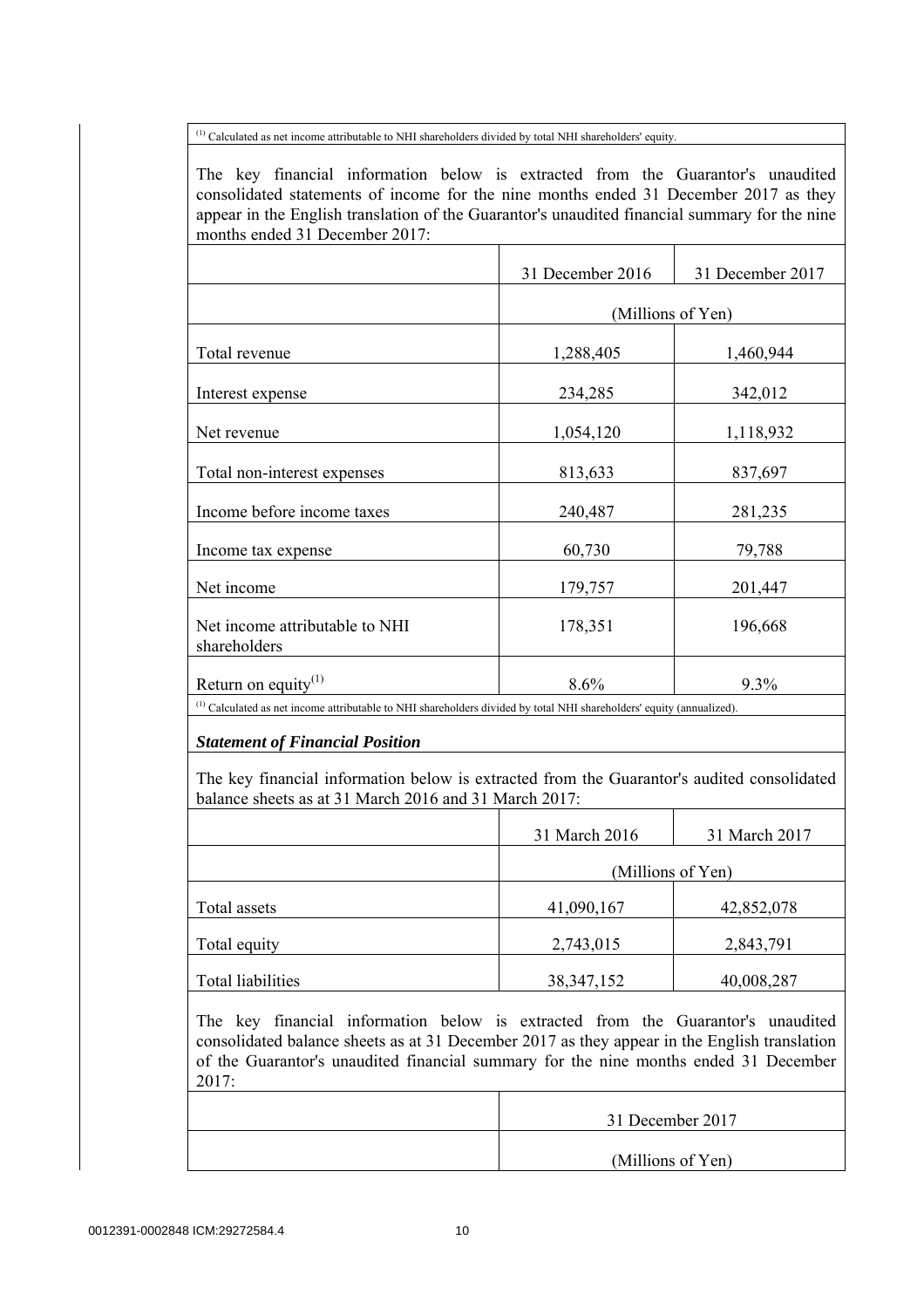|           | Total assets                                       |                                                                                                                                                                                                                                                                                                                       | 44,479,642                                                                                                                                                                                                                                                                                                                                                                                                                                                                                                                                                                                                  |
|-----------|----------------------------------------------------|-----------------------------------------------------------------------------------------------------------------------------------------------------------------------------------------------------------------------------------------------------------------------------------------------------------------------|-------------------------------------------------------------------------------------------------------------------------------------------------------------------------------------------------------------------------------------------------------------------------------------------------------------------------------------------------------------------------------------------------------------------------------------------------------------------------------------------------------------------------------------------------------------------------------------------------------------|
|           | Total equity                                       |                                                                                                                                                                                                                                                                                                                       | 2,905,681                                                                                                                                                                                                                                                                                                                                                                                                                                                                                                                                                                                                   |
|           | <b>Total liabilities</b>                           |                                                                                                                                                                                                                                                                                                                       | 41,573,961                                                                                                                                                                                                                                                                                                                                                                                                                                                                                                                                                                                                  |
|           |                                                    | Statements of no significant or material adverse change                                                                                                                                                                                                                                                               |                                                                                                                                                                                                                                                                                                                                                                                                                                                                                                                                                                                                             |
|           |                                                    | the Nomura Group since 31 December 2017.                                                                                                                                                                                                                                                                              | There has been no significant change in the financial or trading position of the Guarantor or                                                                                                                                                                                                                                                                                                                                                                                                                                                                                                               |
|           | 2017.                                              |                                                                                                                                                                                                                                                                                                                       | There has been no material adverse change in the prospects of the Guarantor since 31 March                                                                                                                                                                                                                                                                                                                                                                                                                                                                                                                  |
| B19/ B.13 | Events<br>impacting the<br>Guarantor's<br>solvency |                                                                                                                                                                                                                                                                                                                       | Not applicable, there are no recent events particular to the Guarantor which<br>are to a material extent relevant to the evaluation of its solvency.                                                                                                                                                                                                                                                                                                                                                                                                                                                        |
| B19/ B.14 | Dependence<br>upon other<br>Group entities         |                                                                                                                                                                                                                                                                                                                       | See Element B.5 above. The Guarantor is the ultimate holding company<br>for the Nomura Group. The Guarantor depends on dividends, distributions<br>and other payments from subsidiaries to make payments on its obligations.                                                                                                                                                                                                                                                                                                                                                                                |
| B19/ B.15 | The<br>Guarantor's<br>Principal<br>activities      | The Guarantor is a holding company of one of the leading financial<br>services groups in Japan. The Nomura Group operates offices in countries<br>and regions worldwide including Japan, the United States, the United<br>Kingdom, Singapore and Hong Kong Special Administrative Region<br>through its subsidiaries. |                                                                                                                                                                                                                                                                                                                                                                                                                                                                                                                                                                                                             |
|           |                                                    |                                                                                                                                                                                                                                                                                                                       | The Nomura Group's clients include individuals, corporations, financial<br>institutions, governments and governmental agencies.                                                                                                                                                                                                                                                                                                                                                                                                                                                                             |
|           |                                                    | Wholesale.                                                                                                                                                                                                                                                                                                            | The Nomura Group's business consists of Retail, Asset Management and                                                                                                                                                                                                                                                                                                                                                                                                                                                                                                                                        |
|           |                                                    | financial advice.                                                                                                                                                                                                                                                                                                     | In its Retail segment, the Nomura Group provides investment consultation<br>services mainly to individual clients in Japan. In its Asset Management<br>segment, the Nomura Group develops and manages investment trusts, and<br>provides investment advisory services. In its Wholesale segment, the<br>Nomura Group is engaged in the sales and trading of debt and equity<br>securities, derivatives, and currencies on a global basis to various<br>institutions, provides investment banking services such as the underwriting<br>of debt and equity securities as well as mergers and acquisitions and |
| B19/ B.16 | Controlling<br>shareholders                        | of control of the Nomura Group.                                                                                                                                                                                                                                                                                       | To its knowledge, the Guarantor is not directly or indirectly owned or<br>controlled by another corporation, by any government or by any other<br>natural or legal person severally or jointly. The Guarantor knows of no<br>arrangements the operation of which may at a later time result in a change                                                                                                                                                                                                                                                                                                     |
| B19/ B.17 | Credit ratings                                     | Long-term credit ratings of the Guarantor:                                                                                                                                                                                                                                                                            |                                                                                                                                                                                                                                                                                                                                                                                                                                                                                                                                                                                                             |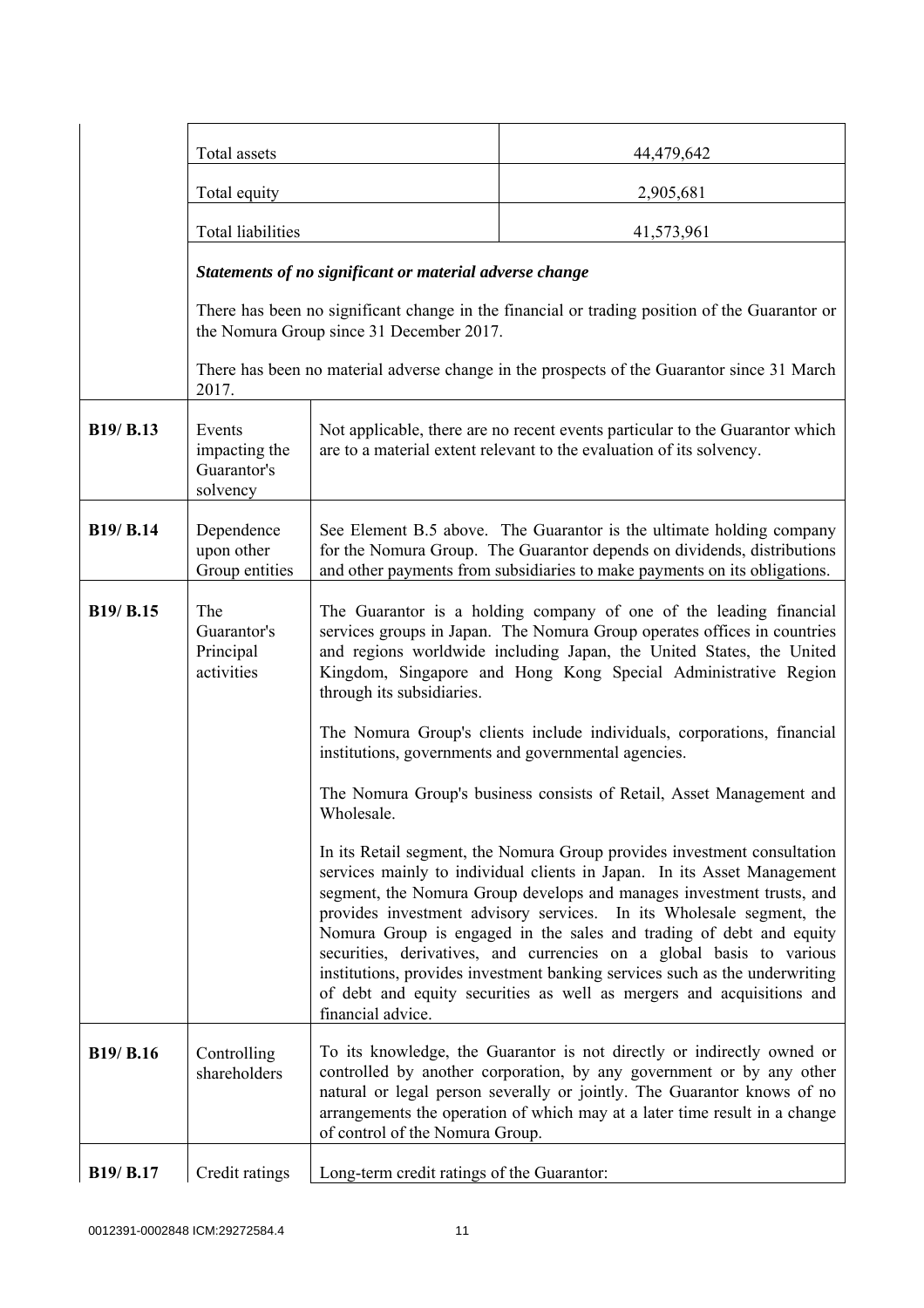| S&P Global Ratings Japan Inc.              | $A-$ |
|--------------------------------------------|------|
| Moody's Japan K.K.                         | Baa1 |
| Fitch Ratings Japan Limited                | $A-$ |
| Rating and Investment<br>Information, Inc. | $A+$ |
| Japan Credit Rating Agency,<br>Ltd.        | AA-  |

**Section C – Securities** 

| <b>Element</b> | <b>Title</b>                         |                                                                                                                                                                                                                                                                                                                                                                                                                                                                                                                                                                                                                                                                                                                                                                                                                                                                                                                                                                                                                                                                                                                                                                                                                                                                                                                                                                                                                                                                                                                                                                                                                                                                                                                                                                                                                                                                                                                                                                                                                                                                                                                                                                                                                                                            |
|----------------|--------------------------------------|------------------------------------------------------------------------------------------------------------------------------------------------------------------------------------------------------------------------------------------------------------------------------------------------------------------------------------------------------------------------------------------------------------------------------------------------------------------------------------------------------------------------------------------------------------------------------------------------------------------------------------------------------------------------------------------------------------------------------------------------------------------------------------------------------------------------------------------------------------------------------------------------------------------------------------------------------------------------------------------------------------------------------------------------------------------------------------------------------------------------------------------------------------------------------------------------------------------------------------------------------------------------------------------------------------------------------------------------------------------------------------------------------------------------------------------------------------------------------------------------------------------------------------------------------------------------------------------------------------------------------------------------------------------------------------------------------------------------------------------------------------------------------------------------------------------------------------------------------------------------------------------------------------------------------------------------------------------------------------------------------------------------------------------------------------------------------------------------------------------------------------------------------------------------------------------------------------------------------------------------------------|
| C.1            | Type and class of<br>Securities/ISIN | The Securities described in this section are debt securities, warrants or<br>exercisable certificates with a denomination or issue price of less than<br>$€100,000$ (or its equivalent in any other currency). The Programme<br>allows for the issuance of Notes, Warrants and Certificates. The<br>Securities to be issued under the Programme may be Fixed Rate N&C<br>Securities, Floating Rate N&C Securities, Zero Coupon N&C<br>Securities, Securities for which the coupon, redemption and/or cash<br>settlement amount payments (as applicable) are linked to currency<br>exchange rates (Fixed FX Interest N&C Securities, FX Redemption<br>N&C Securities, Fixed Denomination FX Redemption N&C<br>Securities, FX Basket Knock-Out W&C Securities or FX Basket<br>Knock-In W&C Securities), a share or a basket of shares (Equity<br>Basket Conditional Interest N&C Securities, Equity Basket Knock-In<br>N&C Securities, Equity Basket Barrier Knock-In N&C Securities,<br>Equity Basket Bonus Barrier N&C Securities, Equity Basket Autocall<br>N&C Securities, Equity Delta One Redemption N&C Securities or<br>Equity Delta One W&C Securities), an index or basket of indices<br>(Index Basket Conditional Interest N&C Securities, Index Basket<br>Knock-In N&C Securities, Index Basket Barrier Knock-In N&C<br>Securities, Index Basket Bonus Barrier N&C Securities or Index<br>Basket Autocall N&C Securities), one or more fixed or floating<br>interest rates (Multi-Rate Interest N&C Securities, Range Accrual<br>Interest N&C Securities or Dual Range Accrual Interest N&C<br>Securities), an inflation index (Leveraged Inflation Interest N&C<br>Securities), one or more swap rates (Swap Rate Linked Interest N&C<br>Securities, Reverse Convertible Swap Rate Redemption N&C<br>Securities or Geared Put Swap Rate Redemption N&C Securities) or<br>the creditworthiness of a single reference entity or a basket of<br>reference entities (Zero Recovery Single Name Credit Linked N&C<br>Securities and Zero Recovery Basket Credit Linked N&C Securities<br>(respectively)), or a combination of the foregoing.<br>Issue specific summary:<br>The Securities are [insert title of Securities]. The Series Number of the |
|                |                                      | Securities is $\lceil \bullet \rceil$ . The Tranche number is $\lceil \bullet \rceil$ .                                                                                                                                                                                                                                                                                                                                                                                                                                                                                                                                                                                                                                                                                                                                                                                                                                                                                                                                                                                                                                                                                                                                                                                                                                                                                                                                                                                                                                                                                                                                                                                                                                                                                                                                                                                                                                                                                                                                                                                                                                                                                                                                                                    |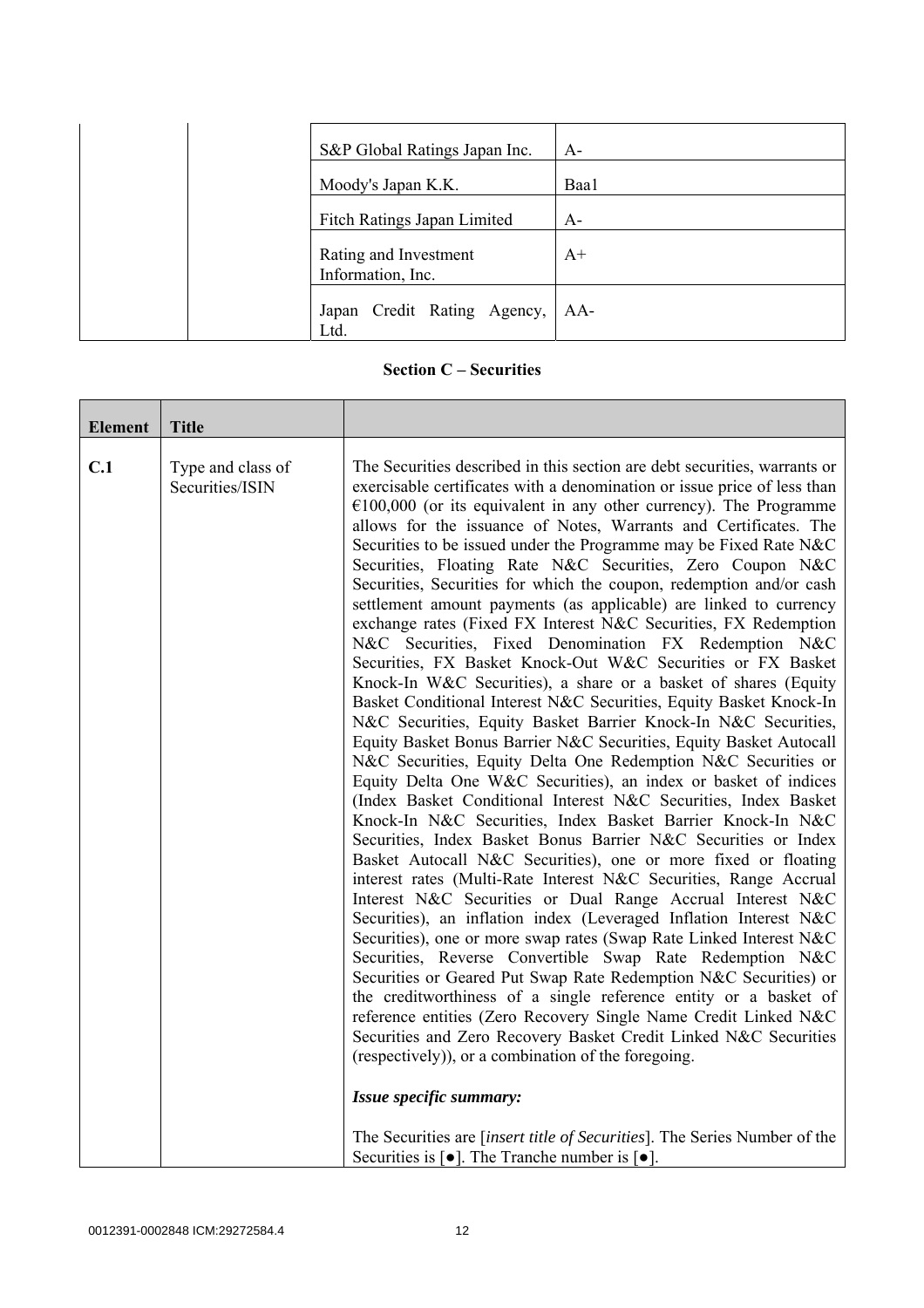| <b>Element</b> | <b>Title</b>                       |                                                                                                                                                                                                                                                                                                                                                                                                                                                                                                                                                                                                                                                                                                                                                                                                                                                                                    |
|----------------|------------------------------------|------------------------------------------------------------------------------------------------------------------------------------------------------------------------------------------------------------------------------------------------------------------------------------------------------------------------------------------------------------------------------------------------------------------------------------------------------------------------------------------------------------------------------------------------------------------------------------------------------------------------------------------------------------------------------------------------------------------------------------------------------------------------------------------------------------------------------------------------------------------------------------|
|                |                                    | International Securities Identification Number (ISIN): [ $\bullet$ ].                                                                                                                                                                                                                                                                                                                                                                                                                                                                                                                                                                                                                                                                                                                                                                                                              |
|                |                                    | [Committee on Uniform Securities Identification Procedures (CUSIP)<br>number: $\begin{bmatrix} 1 \end{bmatrix}$                                                                                                                                                                                                                                                                                                                                                                                                                                                                                                                                                                                                                                                                                                                                                                    |
|                |                                    | [The Securities will be consolidated and form a single series with<br>[identify earlier Tranches] on [the Issue Date/ exchange of the<br>Temporary Bearer Global N&C Security for interests in the<br>Permanent Bearer Global N&C Security, which is expected to occur<br>on or about [date]]]                                                                                                                                                                                                                                                                                                                                                                                                                                                                                                                                                                                     |
| C.2            | Currency                           | Subject to compliance with all applicable laws, regulations and<br>directives, Securities may be issued in any currency agreed between<br>the Issuer and the relevant Dealer at the time of issue.                                                                                                                                                                                                                                                                                                                                                                                                                                                                                                                                                                                                                                                                                 |
|                |                                    | Issue specific summary:                                                                                                                                                                                                                                                                                                                                                                                                                                                                                                                                                                                                                                                                                                                                                                                                                                                            |
|                |                                    | [If the Securities are W&C Securities, insert: The Securities are<br>payable in $\lceil \bullet \rceil$ (the Specified Currency).]                                                                                                                                                                                                                                                                                                                                                                                                                                                                                                                                                                                                                                                                                                                                                 |
|                |                                    | [If the Securities are N&C Securities, insert: The Securities are<br>[denominated] in $[\bullet]$ (the Specified Currency) and payable in $[\bullet]$<br>(the Settlement Currency).]                                                                                                                                                                                                                                                                                                                                                                                                                                                                                                                                                                                                                                                                                               |
|                |                                    | [Insert if the payments in respect of the Securities are payable in<br>Renminbi and CNY Currency Event applies: If the Issuer determines,<br>in respect of the date for payment of any amount payable in respect of<br>the Securities, that the Issuer will be unable to make a payment in<br>Renminbi in accordance with the terms of the Securities on such date<br>due to illiquidity, inconvertibility or non-transferability of Renminbi,<br>the Issuer's obligation to pay such amount in Renminbi may be<br>replaced by an obligation to pay such amount in U.S. dollars<br>converted using the spot rate for exchange of Renminbi into U.S.<br>dollars in respect of the relevant payment date.]                                                                                                                                                                           |
| C.5            | Restrictions on<br>transferability | The Securities will be freely transferable, subject to the offering and<br>selling restrictions in Australia, Argentina, Belgium, Brazil, Chile,<br>Colombia, Denmark, the Dubai International Financial Centre, El<br>Salvador, France, Guatemala, Hungary, Hong Kong Special<br>Administrative Region, Ireland, Italy, Japan, the Republic of Korea,<br>Kuwait, Malaysia, Mexico, Panama, the People's Republic of China,<br>Peru, the Philippines, Poland, Portugal, Qatar, Singapore, Sweden,<br>Switzerland, Taiwan, Thailand, the United Arab Emirates, the United<br>Kingdom, the United States, Venezuela and under the Prospectus<br>Directive and the laws of any jurisdiction in which the relevant<br>Securities are offered or sold. Purchasers of Securities in the U.S. are<br>advised to consult legal counsel prior to making any transfer of such<br>Securities. |
| C.8            | Rights attaching to the            | Securities issued under the Programme will have terms and conditions                                                                                                                                                                                                                                                                                                                                                                                                                                                                                                                                                                                                                                                                                                                                                                                                               |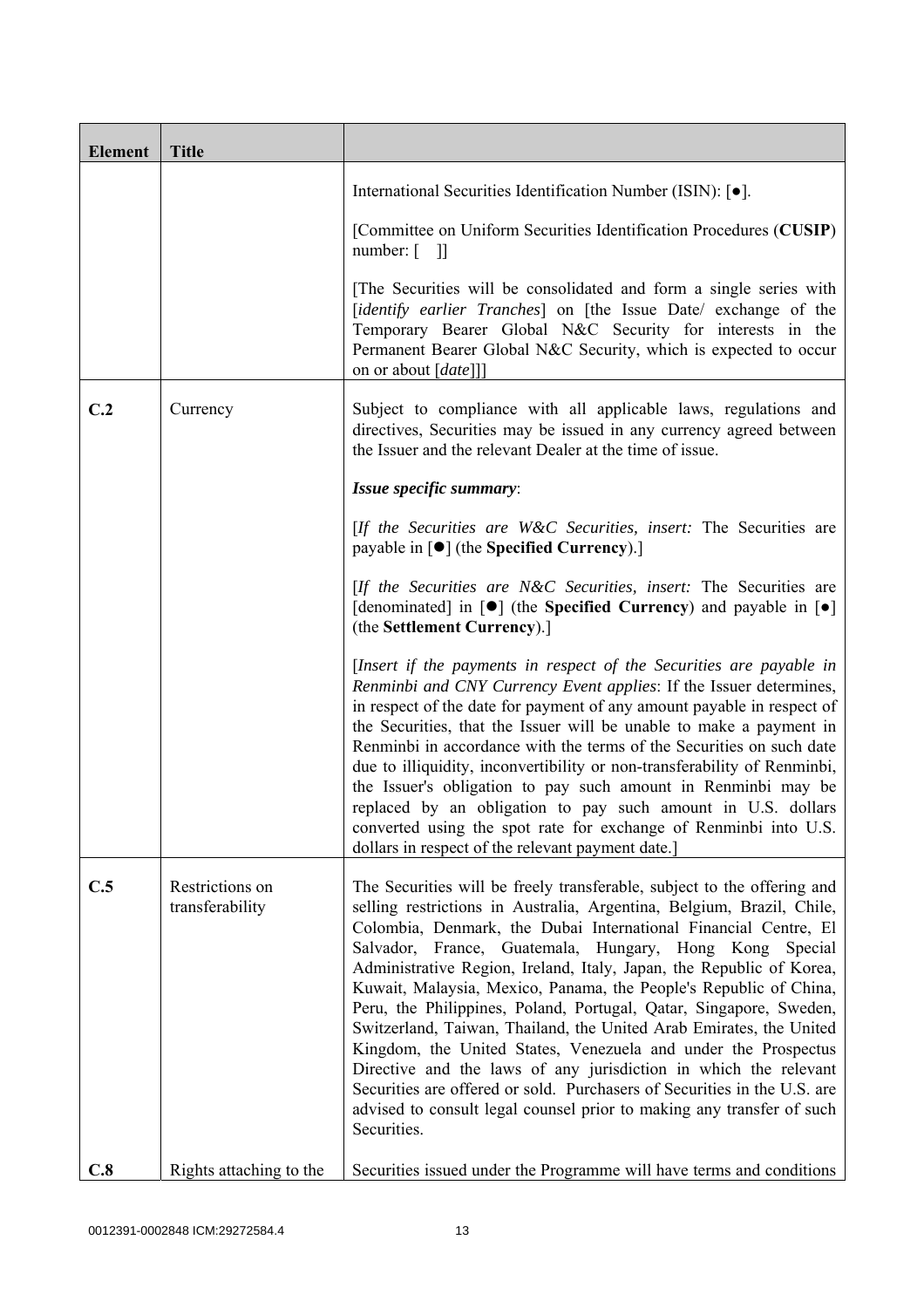| <b>Element</b> | <b>Title</b>                                                        |                                                                                                                                                                                                                                                                                                                                                                                                                                                                                                                                                                                                                                                                                                                                                                                                                                          |
|----------------|---------------------------------------------------------------------|------------------------------------------------------------------------------------------------------------------------------------------------------------------------------------------------------------------------------------------------------------------------------------------------------------------------------------------------------------------------------------------------------------------------------------------------------------------------------------------------------------------------------------------------------------------------------------------------------------------------------------------------------------------------------------------------------------------------------------------------------------------------------------------------------------------------------------------|
|                | Securities, including<br>ranking and limitations<br>on those rights | relating to, among other matters:<br><b>Status (Ranking)</b>                                                                                                                                                                                                                                                                                                                                                                                                                                                                                                                                                                                                                                                                                                                                                                             |
|                |                                                                     | Securities are direct, unconditional, unsubordinated and [If the<br>Securities are N&C Securities, insert: (subject to the provisions of a<br>negative pledge)] unsecured obligations of the Issuer and rank pari<br><i>passu</i> and without prejudice among themselves and ([If the Securities]<br>are N&C Securities, insert: subject as aforesaid and] save for such<br>exceptions as may be provided by applicable legislation) at least<br>equally with all other unsecured and unsubordinated obligations of the<br>Issuer, from time to time outstanding.                                                                                                                                                                                                                                                                        |
|                |                                                                     | <b>Taxation</b>                                                                                                                                                                                                                                                                                                                                                                                                                                                                                                                                                                                                                                                                                                                                                                                                                          |
|                |                                                                     | [If the Securities are N&C Securities, insert: All payments of principal<br>and interest in respect of the Securities will be made free and clear of,<br>and without withholding taxes (or other similar withholdings or<br>deductions) in the United Kingdom (in the case of the Issuer) [or Japan<br>(in the case of the Guarantor)], unless such withholding or deduction<br>is required by law. In the event any such deduction is made, the<br>Issuer [or the Guarantor, as applicable] [Insert if tax gross-up does not<br>apply to the N&C Securities: will not be required to pay additional<br>amounts to cover the amounts so deducted.] [Insert if tax gross-up<br>applies to the N&C Securities: will, save in certain limited<br>circumstances, be required to pay additional amounts to cover the<br>amounts so deducted.] |
|                |                                                                     | [If the Securities are W&C Securities, insert: [The Issuer shall not be]<br>[Neither the Issuer nor the Guarantor shall be] liable for or otherwise<br>obliged to pay any tax, duty, withholding or other payment (including<br>any stamp or transfer tax) which may arise as a result of the<br>ownership, transfer, exercise or enforcement of any Security by any<br>person and all payments made by the Issuer [or the Guarantor] shall<br>be made subject to any such tax, duty, withholding, deduction or other<br>payment which may be required to be made, paid, withheld or<br>deducted.]                                                                                                                                                                                                                                       |
|                |                                                                     | [All payments in respect of the Securities will be subject in all cases to<br>(i) any fiscal or other laws and regulations applicable thereto in the<br>place of payment, (ii) any withholding or deduction required pursuant<br>to Section 871(m) of the U.S. Internal Revenue Code of 1986 (the<br>Code), and (iii) any withholding or deduction required pursuant to an<br>agreement described in Section 1471(b) of the Code or otherwise<br>imposed pursuant to Sections 1471 through 1474 of the Code, any<br>regulations or agreements thereunder, any official interpretations<br>thereof, or (without prejudice to the provisions of N&C Securities<br>Condition 9 (Taxation)) any law implementing an intergovernmental<br>approach thereto.]                                                                                  |
|                |                                                                     | [If the Securities are N&C Securities, insert:                                                                                                                                                                                                                                                                                                                                                                                                                                                                                                                                                                                                                                                                                                                                                                                           |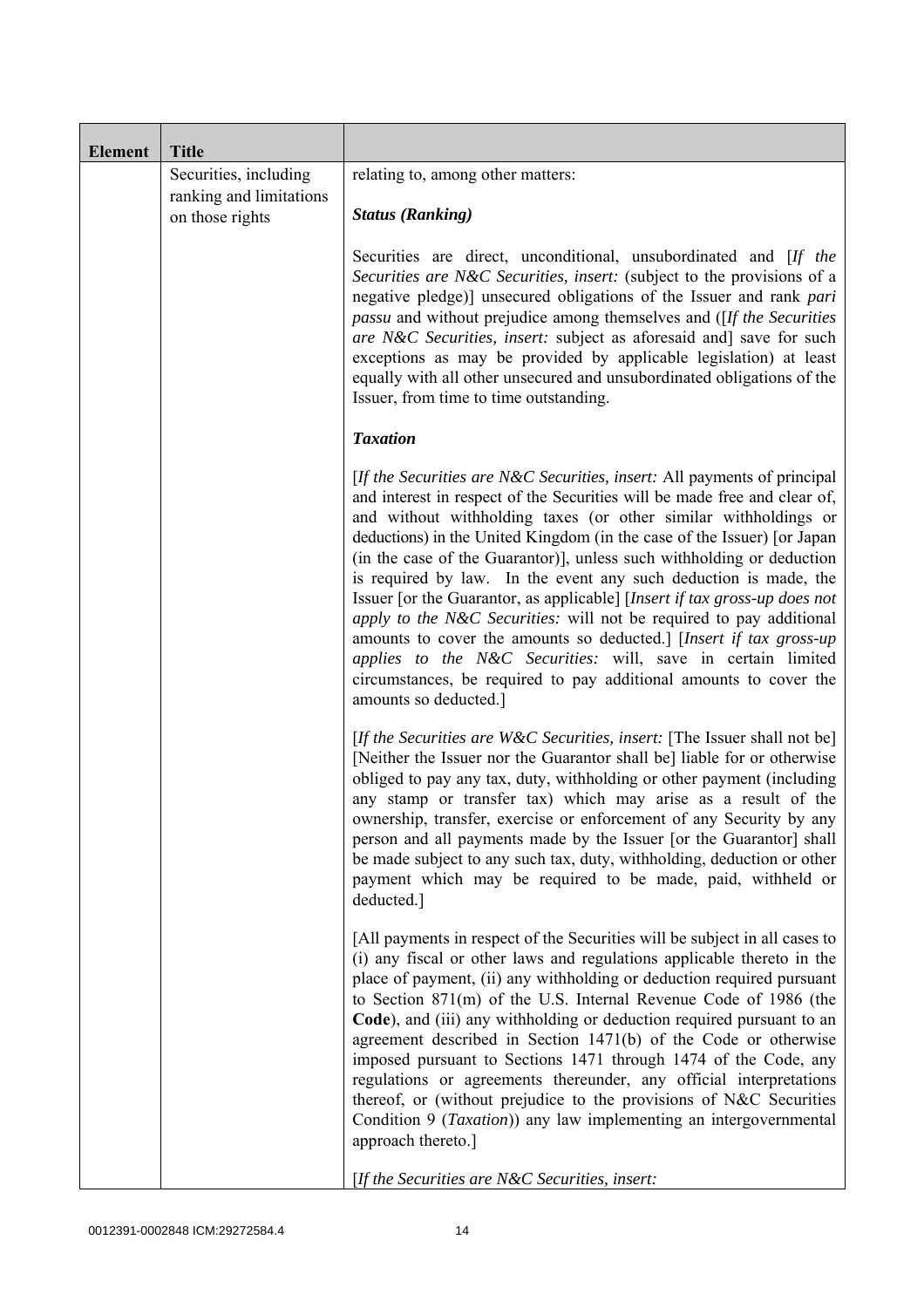| <b>Element</b> | <b>Title</b> |                                                                                                                                                                                                                                                                                                                                                                                                                                                                                                                                                                                                                                                                                                                                                                                                                                                                                                                                                                                                                                                                                                                                                                                       |
|----------------|--------------|---------------------------------------------------------------------------------------------------------------------------------------------------------------------------------------------------------------------------------------------------------------------------------------------------------------------------------------------------------------------------------------------------------------------------------------------------------------------------------------------------------------------------------------------------------------------------------------------------------------------------------------------------------------------------------------------------------------------------------------------------------------------------------------------------------------------------------------------------------------------------------------------------------------------------------------------------------------------------------------------------------------------------------------------------------------------------------------------------------------------------------------------------------------------------------------|
|                |              | [Issuer's] [N][n]egative pledge                                                                                                                                                                                                                                                                                                                                                                                                                                                                                                                                                                                                                                                                                                                                                                                                                                                                                                                                                                                                                                                                                                                                                       |
|                |              | So long as any of the Securities remain outstanding, the Issuer will not<br>create or have outstanding any mortgage, charge, pledge or other<br>security interest upon the whole or any part of its undertaking, assets<br>or revenues, present or future, to secure any of its own Indebtedness<br>or to secure its guarantee of or any indemnity in respect of any<br>Indebtedness of any third party for the benefit of the existing or future<br>holders thereof, without at the same time either securing the Securities<br>at least equally and rateably with such Indebtedness or, as the case<br>may be, such guarantee or indemnity or according to the Securities<br>such other security or guarantee as shall have been approved by an<br>Extraordinary Resolution of the Securityholders for the time being,<br>where Indebtedness means any indebtedness represented by<br>securities which have a maturity of greater than one year and are for<br>the time being, or are intended to be, quoted, listed, ordinarily dealt in<br>or traded on any stock exchange or over-the-counter or other securities<br>market in the jurisdiction of incorporation of the Issuer.] |
|                |              | [If the Securities are Guaranteed N&C Securities insert:                                                                                                                                                                                                                                                                                                                                                                                                                                                                                                                                                                                                                                                                                                                                                                                                                                                                                                                                                                                                                                                                                                                              |
|                |              | Guarantor's negative pledge                                                                                                                                                                                                                                                                                                                                                                                                                                                                                                                                                                                                                                                                                                                                                                                                                                                                                                                                                                                                                                                                                                                                                           |
|                |              | So long as the Securities remain outstanding, the Guarantor will not<br>create or permit to be outstanding any mortgage, charge, pledge or<br>other security interest upon the whole or any part of its property,<br>assets or revenues, present or future, to secure for the benefit of the<br>holders of any securities (i) payment of any sum due in respect of any<br>securities or (ii) any payment under any guarantee of securities or (iii)<br>any payment under any indemnity or other like obligation relating to<br>securities, in any such case in which:                                                                                                                                                                                                                                                                                                                                                                                                                                                                                                                                                                                                                 |
|                |              | either such securities are by their terms payable, or confer a<br>(a)<br>right to receive payment, in any currency other than the<br>currency of the jurisdiction of incorporation of the Guarantor<br>which is Japanese Yen, or such securities are denominated in<br>Japanese Yen and more than 50 per cent. of the aggregate<br>principal amount thereof is initially distributed outside the<br>jurisdiction of incorporation of the Guarantor which is Japan,<br>by or with the authorisation of the Guarantor or (if not the<br>Guarantor) the Issuer; and                                                                                                                                                                                                                                                                                                                                                                                                                                                                                                                                                                                                                      |
|                |              | (b)<br>such securities are for the time being, or are intended to be,<br>quoted, listed, ordinarily dealt in or traded on any stock<br>exchange or over-the-counter or other securities market<br>outside Japan,                                                                                                                                                                                                                                                                                                                                                                                                                                                                                                                                                                                                                                                                                                                                                                                                                                                                                                                                                                      |
|                |              | without in any such case at the same time according to the Guarantee<br>either the same security as is granted to or is outstanding in respect of<br>such securities, guarantee, indemnity or other like obligation or such<br>other security or guarantee as shall be approved by an Extraordinary                                                                                                                                                                                                                                                                                                                                                                                                                                                                                                                                                                                                                                                                                                                                                                                                                                                                                   |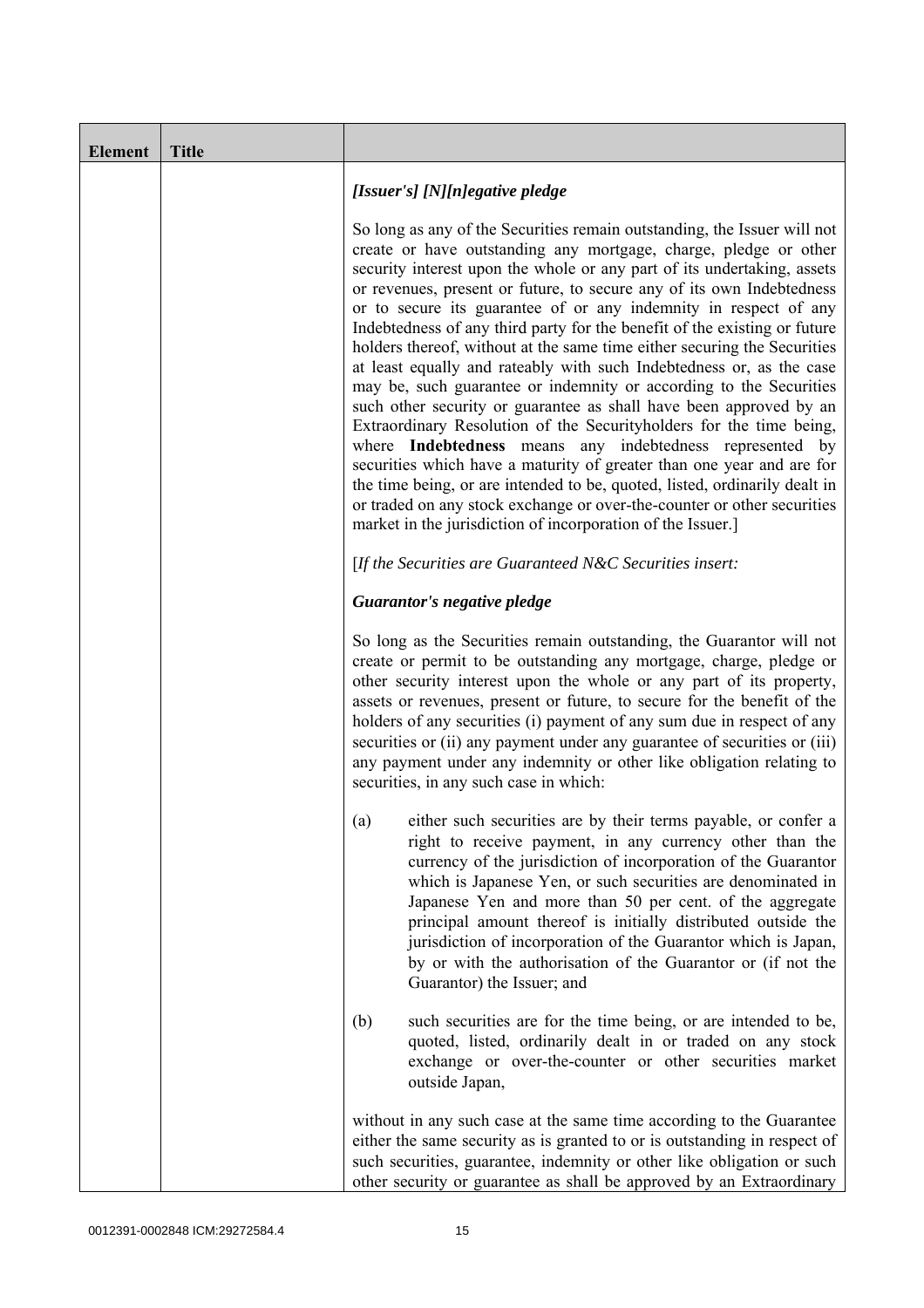| <b>Element</b> | <b>Title</b> |                                                                                                                                                                                                                                                                                                                                                                                                                                                                                                                                                                                                                                                                                                                                                                                                                                                                                                                                                                                                                                                                                                    |
|----------------|--------------|----------------------------------------------------------------------------------------------------------------------------------------------------------------------------------------------------------------------------------------------------------------------------------------------------------------------------------------------------------------------------------------------------------------------------------------------------------------------------------------------------------------------------------------------------------------------------------------------------------------------------------------------------------------------------------------------------------------------------------------------------------------------------------------------------------------------------------------------------------------------------------------------------------------------------------------------------------------------------------------------------------------------------------------------------------------------------------------------------|
|                |              | Resolution of the Securityholders. For the purposes of the above,<br>"securities" means bonds, debentures, notes or other similar<br>investment securities of the Issuer or the Guarantor, or any other<br>person with a stated maturity of more than one year from the creation<br>thereof.]                                                                                                                                                                                                                                                                                                                                                                                                                                                                                                                                                                                                                                                                                                                                                                                                      |
|                |              | [If the Securities are W&C Securities, insert:                                                                                                                                                                                                                                                                                                                                                                                                                                                                                                                                                                                                                                                                                                                                                                                                                                                                                                                                                                                                                                                     |
|                |              | Negative pledge                                                                                                                                                                                                                                                                                                                                                                                                                                                                                                                                                                                                                                                                                                                                                                                                                                                                                                                                                                                                                                                                                    |
|                |              | The terms of the Securities will not contain a negative pledge<br>provision in respect of either the Issuer [or the Guarantor].]                                                                                                                                                                                                                                                                                                                                                                                                                                                                                                                                                                                                                                                                                                                                                                                                                                                                                                                                                                   |
|                |              | <b>Events of default</b>                                                                                                                                                                                                                                                                                                                                                                                                                                                                                                                                                                                                                                                                                                                                                                                                                                                                                                                                                                                                                                                                           |
|                |              | [If the Securities are $N\&C$ Securities, insert:                                                                                                                                                                                                                                                                                                                                                                                                                                                                                                                                                                                                                                                                                                                                                                                                                                                                                                                                                                                                                                                  |
|                |              | The terms of the Securities will contain, amongst others, the following<br>events of default:                                                                                                                                                                                                                                                                                                                                                                                                                                                                                                                                                                                                                                                                                                                                                                                                                                                                                                                                                                                                      |
|                |              | default for a period of 30 days or more in payment of any sum<br>(a)<br>due in respect of the Securities;                                                                                                                                                                                                                                                                                                                                                                                                                                                                                                                                                                                                                                                                                                                                                                                                                                                                                                                                                                                          |
|                |              | (b)<br>failure by the Issuer [or the Guarantor] to perform or observe<br>any of [its][their respective] other covenants or agreements<br>under the Securities [, the Guarantee] or (where such other<br>covenants or agreements are for the benefit of the<br>Securityholders) the Agency Agreement continuing for a<br>period of 90 days after the date on which written notice is<br>given to the Issuer [and the Guarantor] by any Securityholder<br>requiring remedy of such default;                                                                                                                                                                                                                                                                                                                                                                                                                                                                                                                                                                                                          |
|                |              | any indebtedness for borrowed money other than the<br>(c)<br>Securities having an aggregate outstanding principal amount<br>equal to or greater than U.S.\$10,000,000 (or its equivalent) of<br>the Issuer [or the Guarantor] becomes prematurely repayable<br>following a default, or the Issuer [or the Guarantor] defaults in<br>the repayment of any such indebtedness at the maturity<br>thereof or at the expiration of any applicable grace period<br>therefor (or in the case of such indebtedness due on demand,<br>defaults in the payment of such indebtedness at the expiration<br>of three business days after demand therefor or, if longer, any<br>applicable grace period therefor) or any guarantee of or<br>indemnity in respect of any indebtedness for borrowed money<br>of others having a principal amount or aggregate principal<br>amount for the time being outstanding of at least<br>U.S.\$10,000,000 (or its equivalent) given by the Issuer [or the<br>Guarantor] shall not be honoured when due and called upon at<br>the expiration of any applicable grace period; |
|                |              | (d)<br>subject to certain exceptions, and, in certain instances, the<br>passing of a specified time period, events resulting from a                                                                                                                                                                                                                                                                                                                                                                                                                                                                                                                                                                                                                                                                                                                                                                                                                                                                                                                                                                |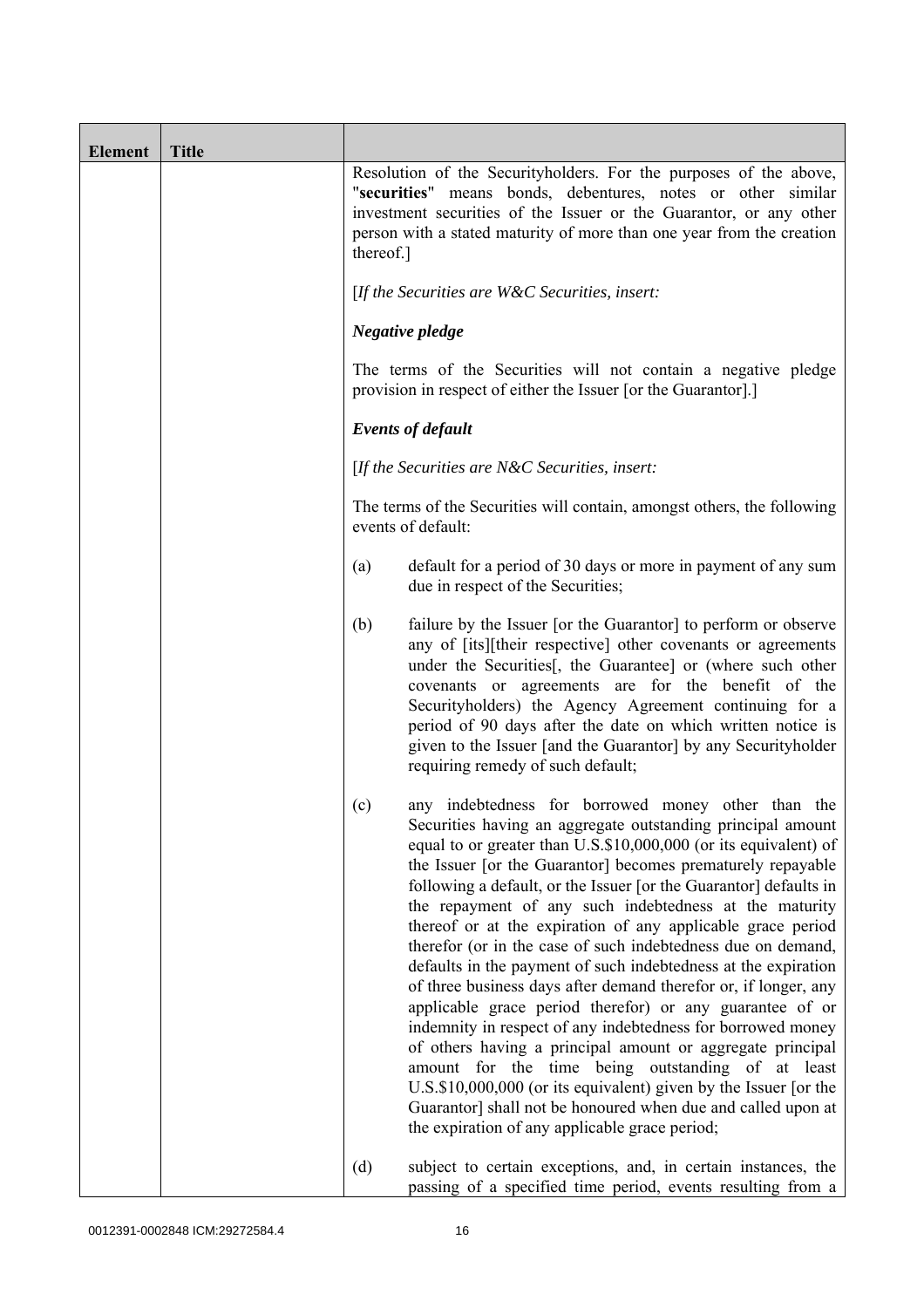| <b>Element</b> | <b>Title</b>                                                                                                         |                 |                                                                                                                                                                                                                                                                                                                                                                        |
|----------------|----------------------------------------------------------------------------------------------------------------------|-----------------|------------------------------------------------------------------------------------------------------------------------------------------------------------------------------------------------------------------------------------------------------------------------------------------------------------------------------------------------------------------------|
|                |                                                                                                                      |                 | decree or order by a court relating to the reorganisation,<br>winding up, insolvency, bankruptcy or similar procedure of<br>the Issuer [or the Guarantor];                                                                                                                                                                                                             |
|                |                                                                                                                      | (e)             | events resulting from the instigation by the Issuer [or the<br>Guarantor] of, or the consent of the Issuer [or the Guarantor]<br>to, proceedings relating to the reorganisation, bankruptcy or<br>similar procedure of the Issuer [or the Guarantor] or the<br>moratorium of payments in respect of the Issuer; [or]                                                   |
|                |                                                                                                                      | (f)             | subject to certain exceptions, the Issuer [or the Guarantor]<br>ceasing to carry on the whole or substantially the whole of its<br>business or disposing of the whole or substantially the whole<br>of its assets[.] $\lceil$ ; or                                                                                                                                     |
|                |                                                                                                                      | (g)             | for any reason whatsoever the Guarantee not being (or being<br>claimed by the Guarantor not to be) in full force and effect.]                                                                                                                                                                                                                                          |
|                |                                                                                                                      |                 | [If the Securities are W&C Securities, insert:                                                                                                                                                                                                                                                                                                                         |
|                |                                                                                                                      |                 | The terms of the Securities will contain; amongst others, the following<br>events of default:                                                                                                                                                                                                                                                                          |
|                |                                                                                                                      | (a)             | events resulting from a decree or order by a court relating to<br>the reorganisation, winding-up, insolvency, bankruptcy or<br>similar procedure of the Issuer [or the Guarantor] (subject to<br>certain exceptions); or                                                                                                                                               |
|                |                                                                                                                      | (b)             | events resulting from the instigation by the Issuer [or the<br>Guarantor] of, or the consent of the Issuer [or the Guarantor]<br>to, proceedings relating to the reorganisation, bankruptcy or<br>similar procedure of the Issuer [or the Guarantor] or the<br>moratorium of payments in respect of the Issuer.]                                                       |
|                |                                                                                                                      | <b>Meetings</b> |                                                                                                                                                                                                                                                                                                                                                                        |
|                |                                                                                                                      | majority.       | The relevant Conditions contain provisions for calling meetings of<br>Securityholders to consider matters affecting their interests generally.<br>These provisions permit defined majorities to bind all Securityholders<br>including Securityholders who did not attend and vote at the relevant<br>meeting and Securityholders who voted in a manner contrary to the |
| [C.9]          | Interest/Redemption of<br>N&C Securities                                                                             | <b>Interest</b> |                                                                                                                                                                                                                                                                                                                                                                        |
|                | (Do not include this<br>Element C.9 if the<br>relevant Securities are<br>derivative securities for<br>the purpose of | rate.           | Securities may or may not bear interest. Interest-bearing Securities<br>will either bear interest payable at a fixed rate, a floating rate, a<br>structured floating rate, an FX linked rate, an equity linked rate, an<br>index linked rate, an inflation index linked rate or a swap rate linked                                                                     |
|                | <b>Commission Regulation</b>                                                                                         |                 | Issue specific summary:                                                                                                                                                                                                                                                                                                                                                |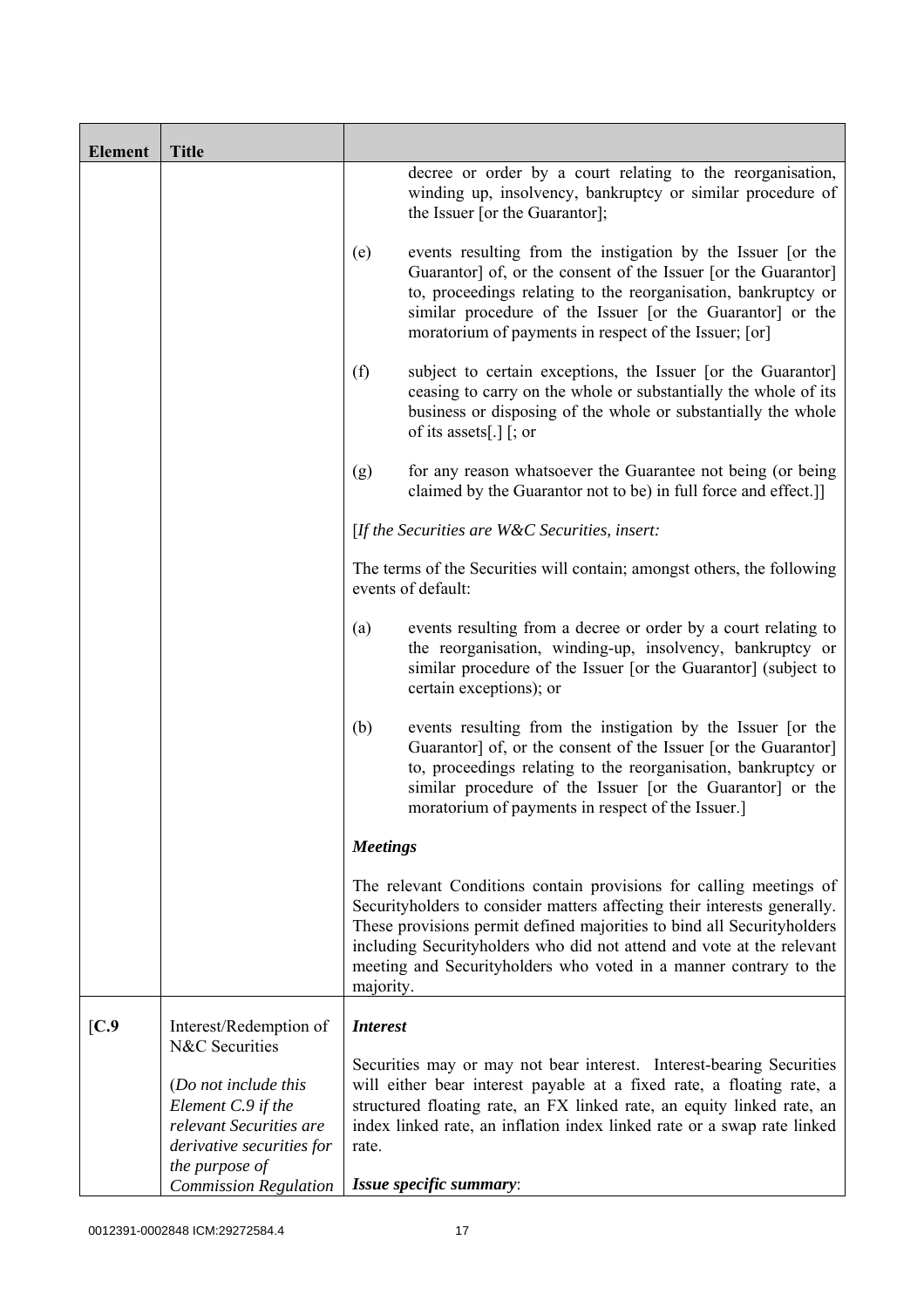| <b>Element</b> | <b>Title</b>                                                                                                                            |                                                                                                                                                                                                                                                                                                                                                                                                                                                                                                                                            |
|----------------|-----------------------------------------------------------------------------------------------------------------------------------------|--------------------------------------------------------------------------------------------------------------------------------------------------------------------------------------------------------------------------------------------------------------------------------------------------------------------------------------------------------------------------------------------------------------------------------------------------------------------------------------------------------------------------------------------|
|                | $(EC)$ No. 809/2004 (as<br>amended) (being<br>Securities which may<br>redeem at an amount<br>other than 100% of<br>their nominal amount | [For fixed rate interest Securities: The Securities bear interest [from<br>their date of issue/from $\lceil \bullet \rceil$ at the fixed rate of $\lceil \bullet \rceil$ per cent. per<br>annum. As of the Issue Date, the yield of the Securities is $\lceil \bullet \rceil$ per<br>cent. Interest will be paid [annually] in arrear on [ $\bullet$ ] in each year.<br>The first interest payment will be made on $\lceil \bullet \rceil$ .]                                                                                              |
|                | <i>(Derivative Securities))</i>                                                                                                         | [For floating rate interest Securities: The Securities bear interest<br>[from their date of issue/from $\lceil \bullet \rceil$ ] at floating rates calculated by<br>reference to [specify reference rate for Securities being issued]<br>[plus/minus] a margin of [ $\bullet$ ] per cent. Interest will be paid<br>[quarterly/semi-annually/annually] in arrear on [ $\bullet$ ] in each year[,<br>subject to adjustment for non-business days]. The first interest<br>payment will be made on [●].]                                       |
|                |                                                                                                                                         | [For Securities with a derivative component to the interest payment:<br>The Securities bear interest [from their date of issue/from $\lceil \bullet \rceil$ ] at [a<br>structured floating rate/a FX linked rate/an equity linked rate/an index<br>linked rate/an inflation index linked rate/a swap rate linked rate] as set<br>out in item C.10. Interest will be paid [quarterly/semi-annually/annually]<br>in arrear on $\lceil \bullet \rceil$ in each year. The first interest payment will be made<br>on $\lceil \bullet \rceil$ .] |
|                |                                                                                                                                         | [Include for floating rate securities only where a maximum and/or<br>minumum rate of interest applies: The Rate of Interest [for any<br>Coupon Period] shall not [exceed the Maximum Rate of Interest] [or]<br>than the Minimum<br>Rate<br>[be<br>less<br>of Interest].<br>[The]<br>[Maximum][Minimum] Rate of Interest for [each Coupon Period] will<br>be [specify (per Coupon Period if Maximum/Minimum Rate of Interest<br>varies between Coupon Periods)].                                                                            |
|                |                                                                                                                                         | [Not Applicable - The Securities do not bear any interest [and will be<br>offered and sold at a discount to their nominal amount].]                                                                                                                                                                                                                                                                                                                                                                                                        |
|                |                                                                                                                                         | Redemption                                                                                                                                                                                                                                                                                                                                                                                                                                                                                                                                 |
|                |                                                                                                                                         | The terms under which Securities may be redeemed (including the<br>maturity date and the price at which they will be redeemed on the<br>maturity date as well as any provisions relating to early redemption)<br>will be agreed between the Issuer and the relevant Dealer at the time<br>of issue of the relevant Securities.                                                                                                                                                                                                             |
|                |                                                                                                                                         | Issue specific summary:                                                                                                                                                                                                                                                                                                                                                                                                                                                                                                                    |
|                |                                                                                                                                         | Unless previously redeemed or cancelled, each Security will be<br>redeemed on [ <i>Insert relevant Maturity Date</i> ] at $[par/\lceil \bullet]$ per cent. of<br>its nominal amount].                                                                                                                                                                                                                                                                                                                                                      |
|                |                                                                                                                                         | The Securities may be redeemed early [for tax reasons][[,] at the<br>option of the Issuer][[,] at the option of security holders][[,][and] upon<br>the occurrence of certain regulatory events][[,][and] in circumstances<br>where the performance of the Issuer's [or the Guarantor's] obligations                                                                                                                                                                                                                                        |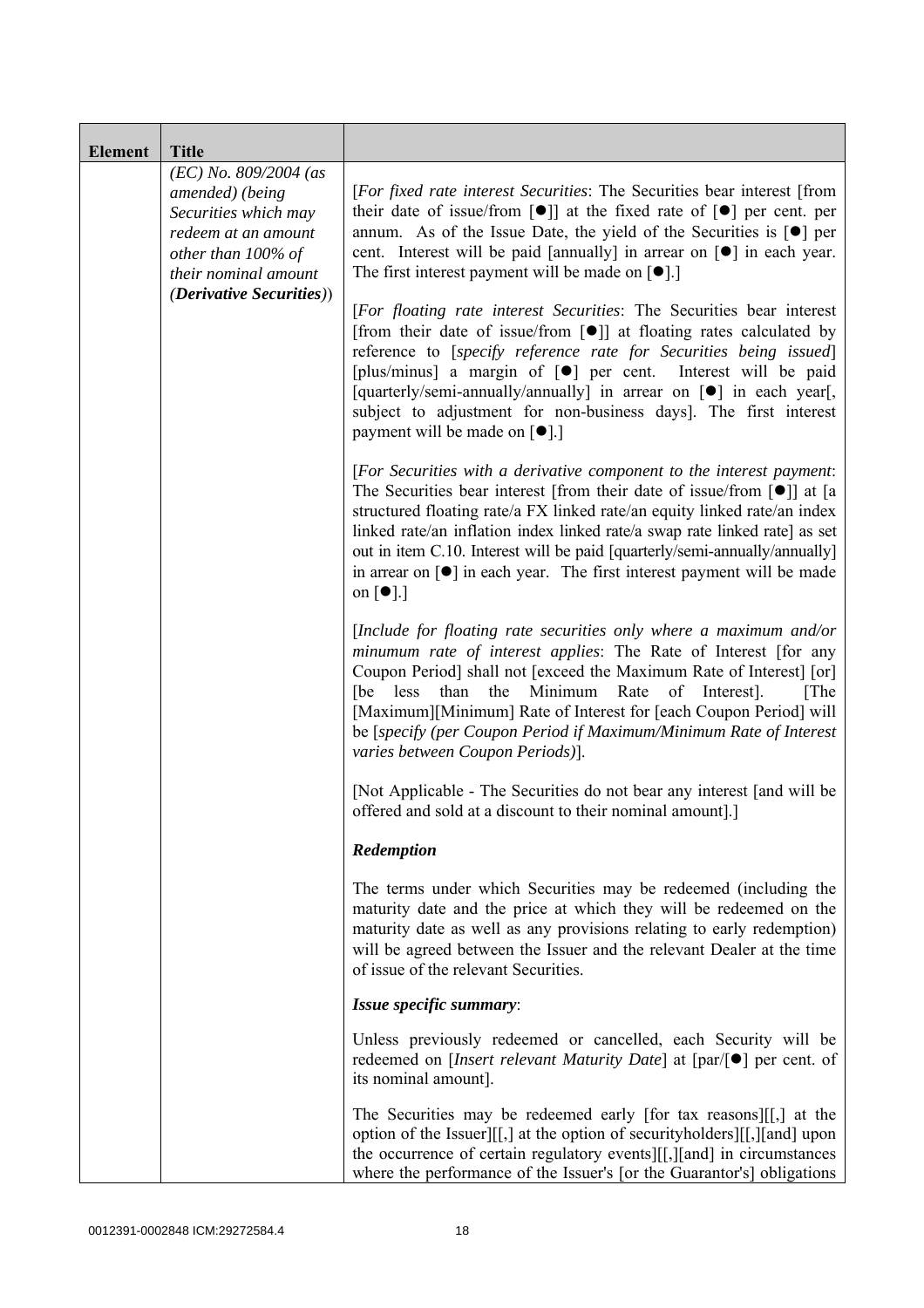| <b>Element</b>                                               | <b>Title</b>                                                                                                                                                                                                        |                                                                                                                                                                                                                                                                                                                                                                                                                                                                                                                                                                                                                                                                                                                                                                                                                                                 |
|--------------------------------------------------------------|---------------------------------------------------------------------------------------------------------------------------------------------------------------------------------------------------------------------|-------------------------------------------------------------------------------------------------------------------------------------------------------------------------------------------------------------------------------------------------------------------------------------------------------------------------------------------------------------------------------------------------------------------------------------------------------------------------------------------------------------------------------------------------------------------------------------------------------------------------------------------------------------------------------------------------------------------------------------------------------------------------------------------------------------------------------------------------|
|                                                              |                                                                                                                                                                                                                     | under the Securities [or the Guarantee (as applicable)] has or will<br>become unlawful, illegal or otherwise prohibited] [and following the<br>occurrence of certain events relating to [the][any] [asset][or][basis] by<br>reference to which the return on the Securities may be determined<br>including those [Adjustment][and][Disruption] Events described in<br>Element C.10 below] at [specify each permutation of the early<br>redemption price from the Conditions (including, where relevant,<br>replicating the method by which the relevant early redemption price<br>will be calculated from the Conditions) and the circumstances in<br>which each such permutation may apply in accordance with the<br>Conditions. If relevant, specify any maximum or minimum redemption<br>amounts, applicable to the Securities being issued. |
|                                                              |                                                                                                                                                                                                                     | <b>Representative of Securityholders</b>                                                                                                                                                                                                                                                                                                                                                                                                                                                                                                                                                                                                                                                                                                                                                                                                        |
|                                                              |                                                                                                                                                                                                                     | Not Applicable – No representative of the Security holders has been<br>appointed by the Issuer.                                                                                                                                                                                                                                                                                                                                                                                                                                                                                                                                                                                                                                                                                                                                                 |
|                                                              |                                                                                                                                                                                                                     | Please also refer to item C.8 above for rights attaching to the<br>Securities.                                                                                                                                                                                                                                                                                                                                                                                                                                                                                                                                                                                                                                                                                                                                                                  |
| $\mathbf{[C.10]}$                                            | Derivative component<br>in the interest payment                                                                                                                                                                     | [Not Applicable – There is no derivative component to the interest<br>payment for the Securities]                                                                                                                                                                                                                                                                                                                                                                                                                                                                                                                                                                                                                                                                                                                                               |
|                                                              | (Do not include this<br>Element C.10 if the<br>relevant Securities are                                                                                                                                              | (This Element should be specified as "Not Applicable" if there is no<br>derivative component to the interest payment for the Securities)                                                                                                                                                                                                                                                                                                                                                                                                                                                                                                                                                                                                                                                                                                        |
| Derivative Securities as<br>defined in Element C.9<br>above) | [Payments of interest in respect of the Securities will be determined<br>by reference to the performance of the [insert relevant Reference<br><i>Item(s)</i> ]. The Calculation Agent for the Securities is $[•]$ . |                                                                                                                                                                                                                                                                                                                                                                                                                                                                                                                                                                                                                                                                                                                                                                                                                                                 |
|                                                              |                                                                                                                                                                                                                     | [Insert if applicable:                                                                                                                                                                                                                                                                                                                                                                                                                                                                                                                                                                                                                                                                                                                                                                                                                          |
|                                                              |                                                                                                                                                                                                                     | Coupon Accrual Date means [ $\bullet$ ].                                                                                                                                                                                                                                                                                                                                                                                                                                                                                                                                                                                                                                                                                                                                                                                                        |
|                                                              |                                                                                                                                                                                                                     | Coupon Period means [insert coupon period].                                                                                                                                                                                                                                                                                                                                                                                                                                                                                                                                                                                                                                                                                                                                                                                                     |
|                                                              |                                                                                                                                                                                                                     | Coupon Payment Date means [ $\bullet$ ].]                                                                                                                                                                                                                                                                                                                                                                                                                                                                                                                                                                                                                                                                                                                                                                                                       |
|                                                              |                                                                                                                                                                                                                     | [Include where a maximum and/or minumum rate of interest<br><i>applies:</i> Notwithstanding the Rate of Interest that may be<br>calculated in accordance with the provisions set out below, the<br>Rate of Interest [for any Coupon Period] shall not [exceed the<br>Maximum Rate of Interest [or] [be less than the Minimum Rate<br>of Interest]. [The [Maximum][Minimum] Rate of Interest for<br>[each Coupon Period] will be [specify (per Coupon Period if<br>Maximum/Minimum Rate of Interest varies between Coupon<br>Periods)].]]                                                                                                                                                                                                                                                                                                        |
|                                                              |                                                                                                                                                                                                                     | <i>In the case of Fixed FX Interest N&amp;C Securities:</i> The interest<br>payable in respect of the Securities will be an amount in the<br>Settlement Currency.                                                                                                                                                                                                                                                                                                                                                                                                                                                                                                                                                                                                                                                                               |
|                                                              |                                                                                                                                                                                                                     | The Rate of Interest for each Coupon Period shall be a rate expressed as<br>a percentage (which will not be less than, but may be equal to, zero)                                                                                                                                                                                                                                                                                                                                                                                                                                                                                                                                                                                                                                                                                               |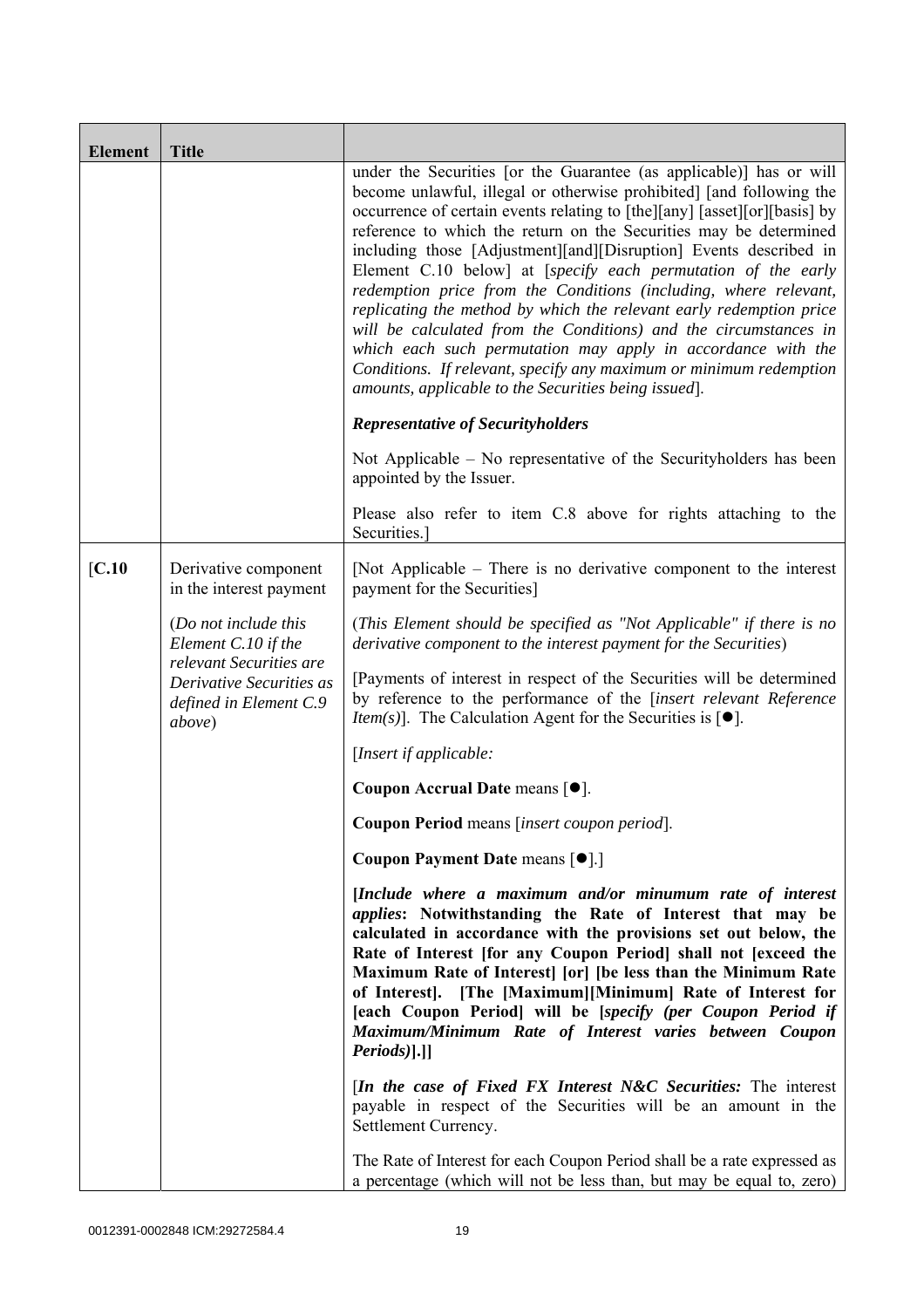| <b>Element</b> | <b>Title</b> |                                                                                                                                                                                                                                                                                                                                                                                                                                                                                                                                                                                                                                       |
|----------------|--------------|---------------------------------------------------------------------------------------------------------------------------------------------------------------------------------------------------------------------------------------------------------------------------------------------------------------------------------------------------------------------------------------------------------------------------------------------------------------------------------------------------------------------------------------------------------------------------------------------------------------------------------------|
|                |              | calculated by the Calculation Agent equal to [in the case of a Fixed FX<br>Interest N&C Security specified as a Currency 2 Fixed Rate N&C<br>Security: the Base Rate of Interest multiplied by the relevant Settlement<br>Rate, calculated by the Calculation Agent as of the relevant Valuation<br>Date] [in the case of a Fixed FX Interest N&C Security specified as a<br>Currency 1 Fixed Rate N&C Security: the Base Rate of Interest divided<br>by the relevant Settlement Rate, calculated by the Calculation Agent as<br>of the relevant Valuation Date].                                                                     |
|                |              | Where:                                                                                                                                                                                                                                                                                                                                                                                                                                                                                                                                                                                                                                |
|                |              | <b>Currency Pair</b> means [specify Currency Pairs in form of [insert first]<br>currency]/[insert second currency]] (repeat for each Currency Pair).                                                                                                                                                                                                                                                                                                                                                                                                                                                                                  |
|                |              | Base Rate of Interest means [ $\bullet$ ] per cent.                                                                                                                                                                                                                                                                                                                                                                                                                                                                                                                                                                                   |
|                |              | <b>FX Price Source</b> means [specify per Settlement Rate Option].                                                                                                                                                                                                                                                                                                                                                                                                                                                                                                                                                                    |
|                |              | Reference Exchange Rate means the spot exchange rate for the<br>Specified Currency quoted against the Settlement Currency expressed<br>as the number of units of the Specified Currency quoted per one unit<br>of the Settlement Currency.                                                                                                                                                                                                                                                                                                                                                                                            |
|                |              | Relevant Currency means each of the Specified Currency and the<br>Settlement Currency.                                                                                                                                                                                                                                                                                                                                                                                                                                                                                                                                                |
|                |              | Settlement Rate means the Reference Exchange Rate on the relevant<br>Valuation Date at the Valuation Time as determined by the<br>Calculation Agent by reference to the Settlement Rate Option (and<br>such determination may be made, without limitation, with such<br>adjustments as are, at the discretion of the Calculation Agent,<br>necessary to the published quoting conventions and/or implying the<br>Reference Exchange Rate from more than one Settlement Rate<br>Option) unless any applicable disruption event exists or occurs, in<br>which case, the Settlement Rate will be determined by the Calculation<br>Agent. |
|                |              | <b>Settlement Rate Option</b> means the rate published for the Specified<br>Currency/Settlement Currency fixing rate on the FX Price Source at or<br>about the Valuation Time on the relevant Valuation Date or, if the<br>Reference Exchange Rate is to be implied from more than one<br>Settlement Rate Option, the rate, for each Currency Pair, published for<br>the Currency Pair fixing rate on the FX Price Source at or about the<br>Valuation Time on the Valuation Date.                                                                                                                                                    |
|                |              | Valuation Date means $[•]$ .                                                                                                                                                                                                                                                                                                                                                                                                                                                                                                                                                                                                          |
|                |              | <b>Valuation Time means <math>\lceil \bullet \rceil</math>.</b>                                                                                                                                                                                                                                                                                                                                                                                                                                                                                                                                                                       |
|                |              | [In the case of Equity Basket Conditional Interest N&C Securities:<br>The Rate of Interest in respect of a Coupon Payment Date shall be a<br>rate expressed as a percentage (which will not be less than, but may be                                                                                                                                                                                                                                                                                                                                                                                                                  |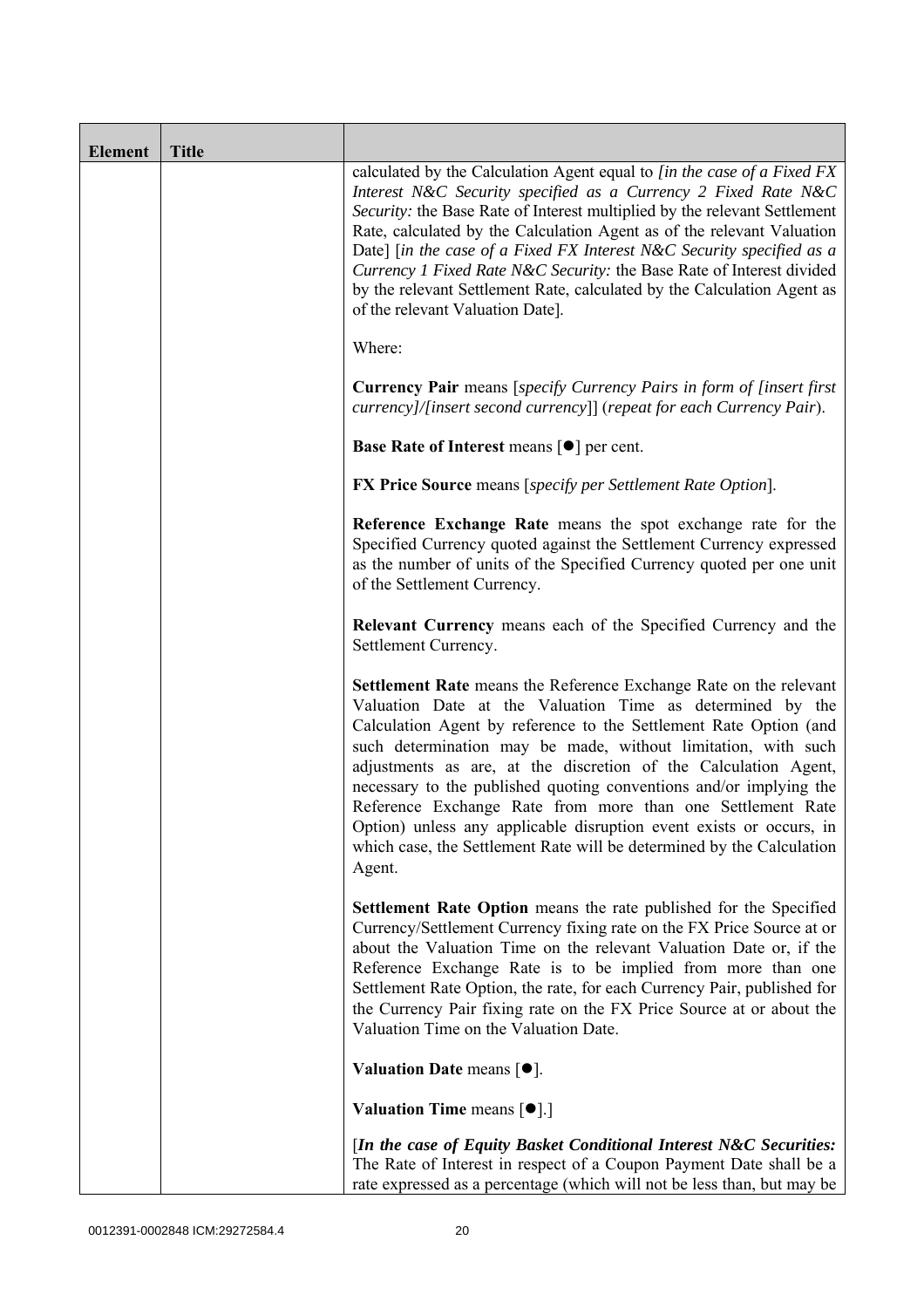| <b>Element</b> | <b>Title</b> |                                                                                                                                                                                                                                                              |
|----------------|--------------|--------------------------------------------------------------------------------------------------------------------------------------------------------------------------------------------------------------------------------------------------------------|
|                |              | equal to, zero) calculated by the Calculation Agent equal to:                                                                                                                                                                                                |
|                |              | if no Conditional Coupon Barrier Event has occurred on the<br>(a)<br>Observation Date immediately preceding such Coupon<br>Payment Date, the Base Rate of Interest; or                                                                                       |
|                |              | if a Conditional Coupon Barrier Event has occurred on the<br>(b)<br>Observation Date immediately preceding such Coupon<br>Payment Date, the Floor Rate of Interest.                                                                                          |
|                |              | Equity Basket Conditional Interest N&C Securities are<br>All<br>Conditional Interest N&C Securities.                                                                                                                                                         |
|                |              | Where:                                                                                                                                                                                                                                                       |
|                |              | <b>Base Rate of Interest means [<math>\bullet</math>] per cent. per annum.</b>                                                                                                                                                                               |
|                |              | <b>Conditional Coupon Barrier Event means the Coupon Reference</b><br>Performance in respect of any Share on an Observation Date is equal<br>to or less than the Conditional Coupon Barrier Level in respect of<br>such Observation Date.                    |
|                |              | <b>Conditional Coupon Barrier Level means [specify % for each</b><br>Observation Date].                                                                                                                                                                      |
|                |              | Coupon Reference Performance means, in respect of an Observation<br>Date and a Share, a percentage determined by the Calculation Agent<br>equal to the Reference Performance of such Share in respect of such<br>Observation Date.                           |
|                |              | Floor Rate of Interest means $\lceil \bullet \rceil$ per cent.                                                                                                                                                                                               |
|                |              | i means a Share.                                                                                                                                                                                                                                             |
|                |              | Initial Valuation Date means $[•]$ .                                                                                                                                                                                                                         |
|                |              | o means an Observation Date.                                                                                                                                                                                                                                 |
|                |              | <b>Observation Date means <math>[•]</math>.</b>                                                                                                                                                                                                              |
|                |              | Observation Price means, in respect of an Observation Date and a<br>Share, an amount equal to the price per share in respect of such Share<br>quoted on the applicable exchange at the Valuation Time on such<br>Observation Date.                           |
|                |              | Reference Performance means, in respect of an Observation Date<br>and a Share, a rate expressed as a percentage (which will not be less<br>than, but may be equal to, zero) calculated by the Calculation Agent in<br>accordance with the following formula: |
|                |              | Observation Price <sub>i.o</sub><br>Strike Price;                                                                                                                                                                                                            |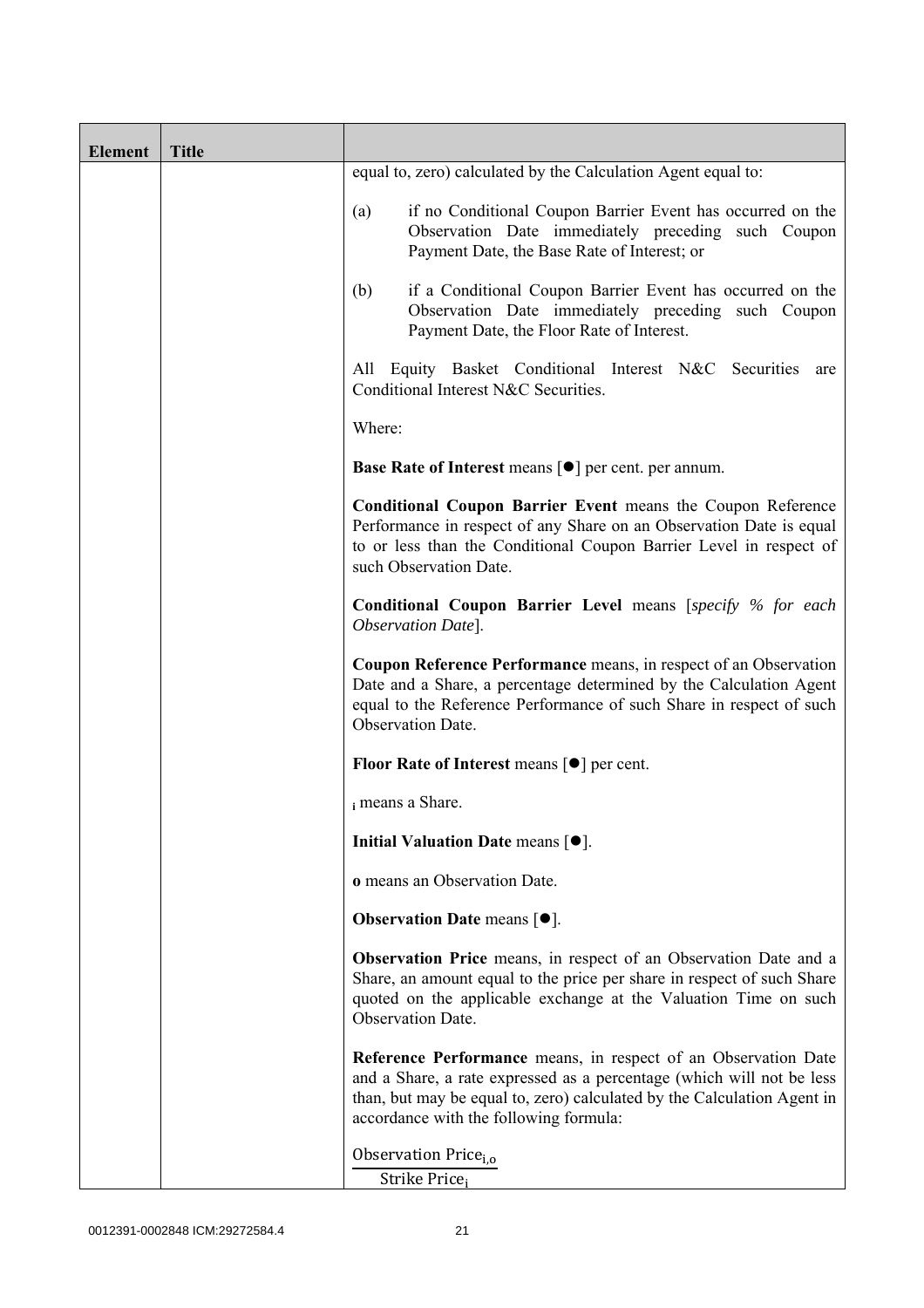| <b>Element</b> | <b>Title</b> |                                                                                                                                                                                                                                                                                      |
|----------------|--------------|--------------------------------------------------------------------------------------------------------------------------------------------------------------------------------------------------------------------------------------------------------------------------------------|
|                |              | <b>Share</b> means $\lceil \bullet \rceil$ .                                                                                                                                                                                                                                         |
|                |              | <b>Strike Price</b> means, in relation to a Share, the price per share in<br>respect of such Share quoted on the applicable exchange at the<br>Valuation Time on the Initial Valuation Date.                                                                                         |
|                |              | <b>Valuation Time means <math>\lceil \bullet \rceil</math>.</b>                                                                                                                                                                                                                      |
|                |              | [In the case of Index Basket Conditional Interest N&C Securities:<br>The Rate of Interest in respect of a Coupon Payment Date shall be a<br>rate expressed as a percentage (which will not be less than, but may be<br>equal to, zero) calculated by the Calculation Agent equal to: |
|                |              | if no Conditional Coupon Barrier Event has occurred on the<br>(a)<br>Observation Date immediately preceding such Coupon<br>Payment Date, the Base Rate of Interest; or                                                                                                               |
|                |              | if a Conditional Coupon Barrier Event has occurred on the<br>(b)<br>Observation Date immediately preceding such Coupon<br>Payment Date, the Floor Rate of Interest.                                                                                                                  |
|                |              | All Index Basket Conditional Interest N&C Securities are Conditional<br>Interest N&C Securities.                                                                                                                                                                                     |
|                |              | Where:                                                                                                                                                                                                                                                                               |
|                |              | <b>Base Rate of Interest means [<math>\bullet</math>] per cent.</b>                                                                                                                                                                                                                  |
|                |              | <b>Conditional Coupon Barrier Event means the Coupon Reference</b><br>Performance in respect of any Index on an Observation Date is equal<br>to or less than the Conditional Coupon Barrier Level in respect of<br>such Observation Date.                                            |
|                |              | <b>Conditional Coupon Barrier Level means [specify % for each</b><br>Observation Date].                                                                                                                                                                                              |
|                |              | Coupon Reference Performance means, in respect of an Observation<br>Date and an Index, a percentage determined by the Calculation Agent<br>equal to the Reference Performance of such Index in respect of such<br>Observation Date.                                                  |
|                |              | Floor Rate of Interest means $\lceil \bullet \rceil$ per cent.                                                                                                                                                                                                                       |
|                |              | i means an Index.                                                                                                                                                                                                                                                                    |
|                |              | <b>Index</b> means $\lceil \bullet \rceil$ .                                                                                                                                                                                                                                         |
|                |              | Initial Valuation Date means $[•]$ .                                                                                                                                                                                                                                                 |
|                |              | o means an Observation Date.                                                                                                                                                                                                                                                         |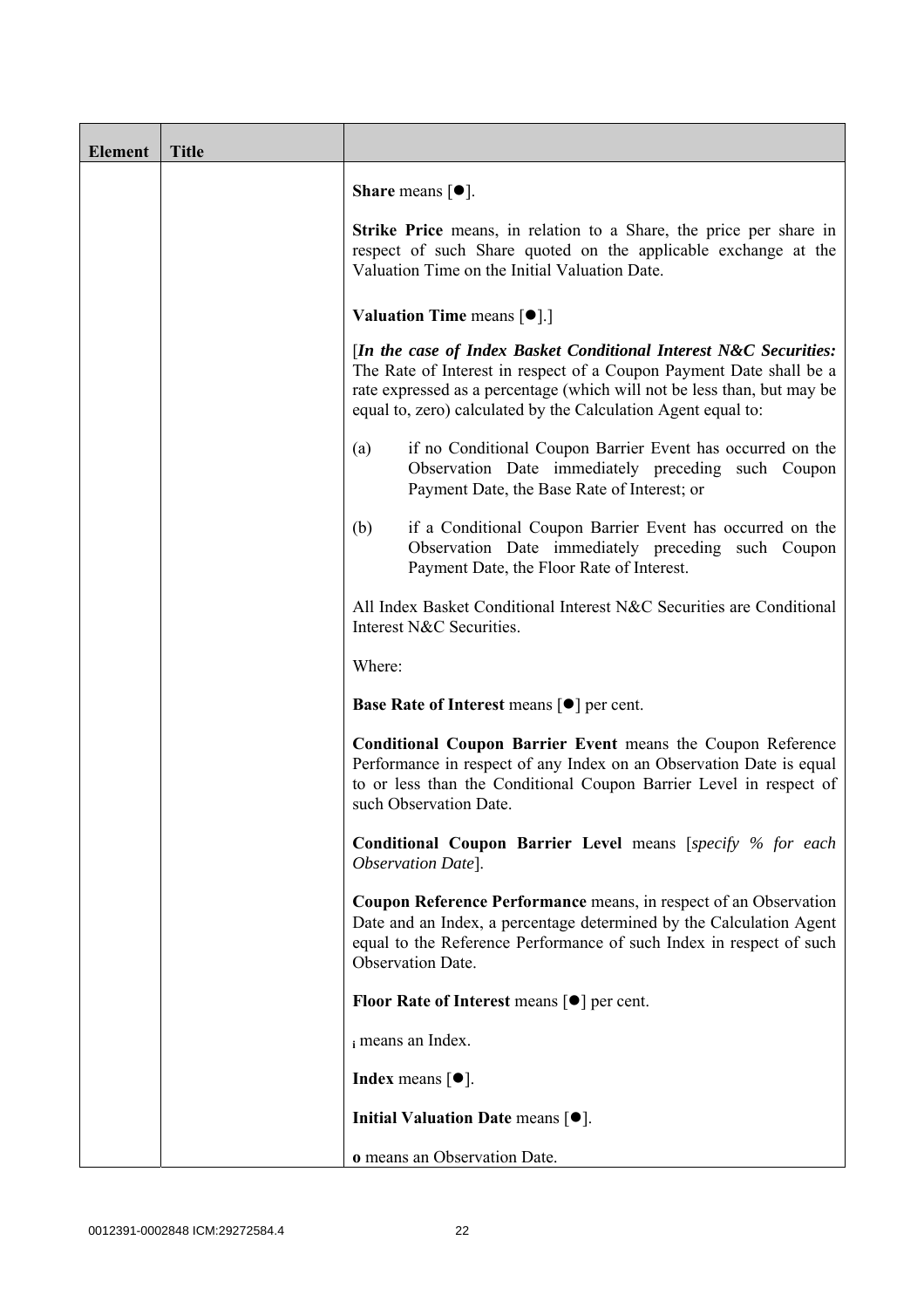| <b>Element</b> | <b>Title</b> |                                                                                                                                                                                                                                                                                                                                                                                                                                                                                                                                                                                                                                                                                                                      |
|----------------|--------------|----------------------------------------------------------------------------------------------------------------------------------------------------------------------------------------------------------------------------------------------------------------------------------------------------------------------------------------------------------------------------------------------------------------------------------------------------------------------------------------------------------------------------------------------------------------------------------------------------------------------------------------------------------------------------------------------------------------------|
|                |              | <b>Observation Date means <math>[•]</math>.</b>                                                                                                                                                                                                                                                                                                                                                                                                                                                                                                                                                                                                                                                                      |
|                |              | Observation Level means, in respect of an Observation Date and an<br>Index, an amount equal to the closing level of such Index, as<br>calculated and announced by the relevant index sponsor, at the<br>Valuation Time on such Observation Date.                                                                                                                                                                                                                                                                                                                                                                                                                                                                     |
|                |              | Reference Performance means, in respect of an Observation Date and<br>an Index, a rate expressed as a percentage (which will not be less than,<br>but may be equal to, zero) calculated by the Calculation Agent in<br>accordance with the following formula:                                                                                                                                                                                                                                                                                                                                                                                                                                                        |
|                |              | Observation Level <sub>i.o</sub><br>Strike Level;                                                                                                                                                                                                                                                                                                                                                                                                                                                                                                                                                                                                                                                                    |
|                |              | Strike Level means, in relation to an Index, the closing level of such<br>Index, as calculated and announced by the relevant index sponsor, at<br>the Valuation Time on the Initial Valuation Date.                                                                                                                                                                                                                                                                                                                                                                                                                                                                                                                  |
|                |              | <b>Valuation Time means <math>\lceil \bullet \rceil</math>.</b>                                                                                                                                                                                                                                                                                                                                                                                                                                                                                                                                                                                                                                                      |
|                |              | [In the case of Multi-Rate Interest N&C Securities: The Rate of<br>Interest for each Coupon Period shall be a rate expressed as a<br>percentage (which will not be less than, but may be equal to, zero)<br>calculated by the Calculation Agent equal to:                                                                                                                                                                                                                                                                                                                                                                                                                                                            |
|                |              | the Cap; or, if lesser<br>(a)                                                                                                                                                                                                                                                                                                                                                                                                                                                                                                                                                                                                                                                                                        |
|                |              | (b)<br>(i) the Floor or, if greater, (ii) the Rates Performance in<br>respect of such Coupon Period.                                                                                                                                                                                                                                                                                                                                                                                                                                                                                                                                                                                                                 |
|                |              | Where:                                                                                                                                                                                                                                                                                                                                                                                                                                                                                                                                                                                                                                                                                                               |
|                |              | Cap means $\lceil \bullet \rceil$ per cent.                                                                                                                                                                                                                                                                                                                                                                                                                                                                                                                                                                                                                                                                          |
|                |              | Designated Maturity means, in respect of the First Rate [ $\bullet$ ] and in<br>respect of the Second Rate $[•]$ .                                                                                                                                                                                                                                                                                                                                                                                                                                                                                                                                                                                                   |
|                |              | First Rate means, in respect of a Coupon Period, the rate that would<br>be determined for that Coupon Period were the floating rate N&C<br>Security provisions of the Conditions to apply to determine the First<br>Rate, with the floating rate being calculated by reference to [specify]<br>first reference rate for Securities being issued] and were ISDA<br>Determination to be applicable for such purposes $[$ , provided that $[(i)]$<br>[if the rate so calculated is greater than the relevant First Rate Cap, the<br>First Rate shall be the First Rate Cap][; and][ $[(ii)]$ if the rate so<br>calculated is less than the relevant First Rate Floor, the First Rate shall<br>be the First Rate Floor]. |
|                |              | <b>First Rate Amount</b> means [specify for each Coupon Period].                                                                                                                                                                                                                                                                                                                                                                                                                                                                                                                                                                                                                                                     |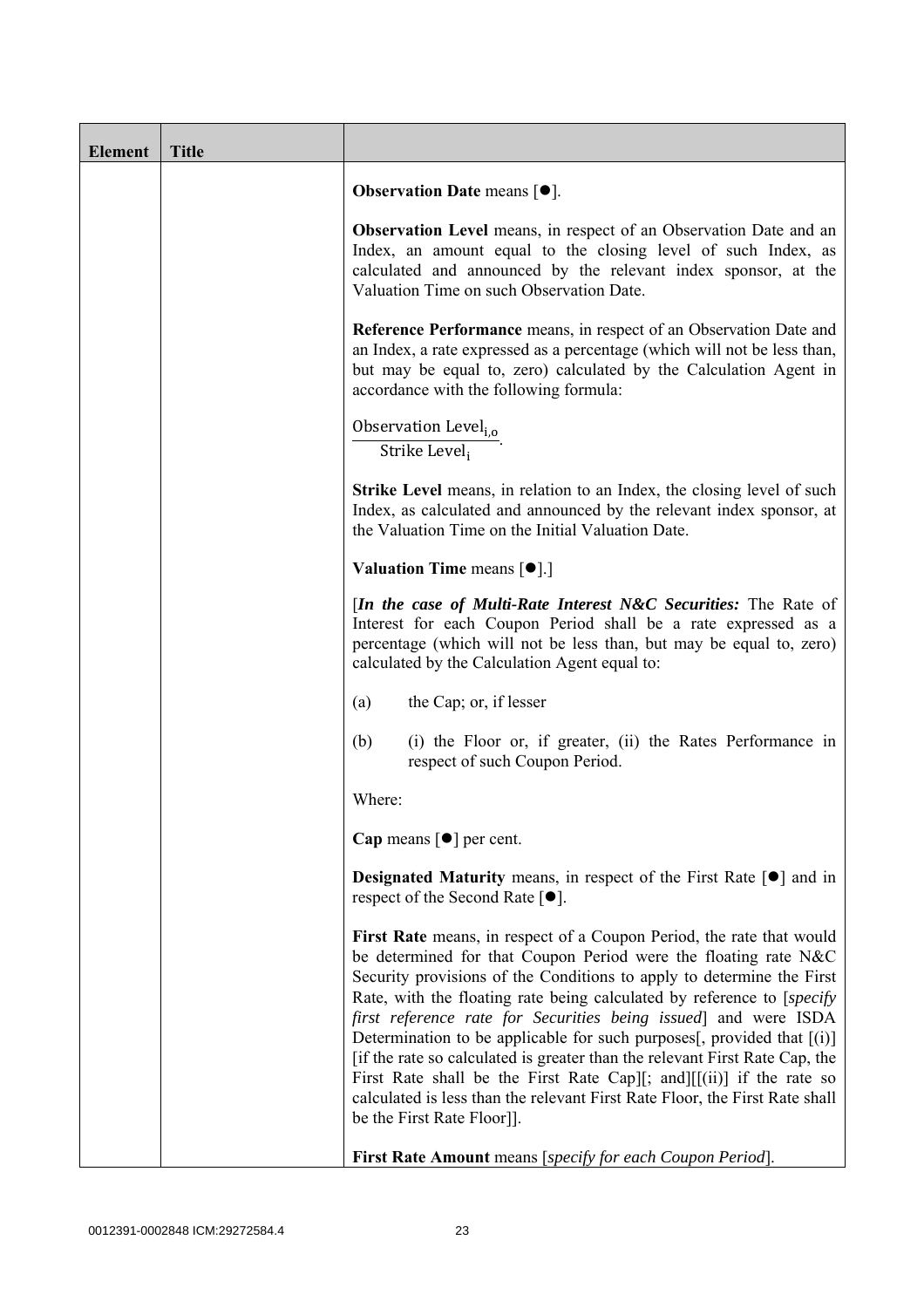| <b>Element</b> | <b>Title</b> |                                                                                                                                                                                                                                                                                                                                                                                                                                                                                                                                                                                                                                                                                                                       |
|----------------|--------------|-----------------------------------------------------------------------------------------------------------------------------------------------------------------------------------------------------------------------------------------------------------------------------------------------------------------------------------------------------------------------------------------------------------------------------------------------------------------------------------------------------------------------------------------------------------------------------------------------------------------------------------------------------------------------------------------------------------------------|
|                |              | [First Rate Cap means [specify for each Coupon Period].]                                                                                                                                                                                                                                                                                                                                                                                                                                                                                                                                                                                                                                                              |
|                |              | [First Rate Floor means [specify for each Coupon Period].]                                                                                                                                                                                                                                                                                                                                                                                                                                                                                                                                                                                                                                                            |
|                |              | <b>Floating Rate Option</b> means, in respect of the First Rate $\lceil \bullet \rceil$ and in<br>respect of the Second Rate $[•]$ .                                                                                                                                                                                                                                                                                                                                                                                                                                                                                                                                                                                  |
|                |              | <b>Floor</b> means $\lceil \bullet \rceil$ per cent.                                                                                                                                                                                                                                                                                                                                                                                                                                                                                                                                                                                                                                                                  |
|                |              | Rates Performance means, in respect of a Coupon Period, a rate<br>expressed as a percentage calculated by the Calculation Agent equal to<br>the sum of:                                                                                                                                                                                                                                                                                                                                                                                                                                                                                                                                                               |
|                |              | the product of (i) the First Rate Amount and (ii) the First Rate,<br>(a)<br>in each case in respect of such Coupon Period;                                                                                                                                                                                                                                                                                                                                                                                                                                                                                                                                                                                            |
|                |              | the product of (i) the Second Rate Amount and (ii) the Second<br>(b)<br>Rate, in each case in respect of such Coupon Period; and                                                                                                                                                                                                                                                                                                                                                                                                                                                                                                                                                                                      |
|                |              | the Third Rate in respect of such Coupon Period.<br>(c)                                                                                                                                                                                                                                                                                                                                                                                                                                                                                                                                                                                                                                                               |
|                |              | <b>Reset Date</b> means, in respect of the First Rate: [specify the first day of<br>the Coupon Period /[specify the last day of the Coupon Period], in<br>respect of the Second Rate: [specify the first day of the Coupon<br>Period /[specify the last day of the Coupon Period].                                                                                                                                                                                                                                                                                                                                                                                                                                    |
|                |              | Second Rate means, in respect of a Coupon Period, the rate that<br>would be determined for that Coupon Period were the floating rate<br>N&C Security provisions of the Conditions to apply to determine the<br>Second Rate, with the floating rate being calculated by reference to<br>[specify second reference rate for Securities being issued] and were<br>ISDA Determination to be applicable for such purposes[, provided<br>that $[(i)]$ if the rate so calculated is greater than the relevant Second<br>Rate Cap, the Second Rate shall be the Second Rate Cap][; and][[(ii)]<br>if the rate so calculated is less than the relevant Second Rate Floor, the<br>Second Rate shall be the Second Rate Floor]]. |
|                |              | Second Rate Amount means [specify for each Coupon Period].                                                                                                                                                                                                                                                                                                                                                                                                                                                                                                                                                                                                                                                            |
|                |              | [Second Rate Cap means [specify for each Coupon Period].]                                                                                                                                                                                                                                                                                                                                                                                                                                                                                                                                                                                                                                                             |
|                |              | [Second Rate Floor means [specify for each Coupon Period].]                                                                                                                                                                                                                                                                                                                                                                                                                                                                                                                                                                                                                                                           |
|                |              | Third Rate means [specify for each Coupon Period].]                                                                                                                                                                                                                                                                                                                                                                                                                                                                                                                                                                                                                                                                   |
|                |              | <i>In the case of Range Accrual Interest N&amp;C Securities:</i> The Rate of<br>Interest for each Coupon Period shall be a rate expressed as a<br>percentage which will not be [greater than the Rate of Interest Cap or]<br>less than the Rate of Interest Floor but will otherwise be calculated by<br>the Calculation Agent as equal to the product of $(a)$ and $(b)$ below:<br>the lesser of (i) and (ii) below:<br>(a)                                                                                                                                                                                                                                                                                          |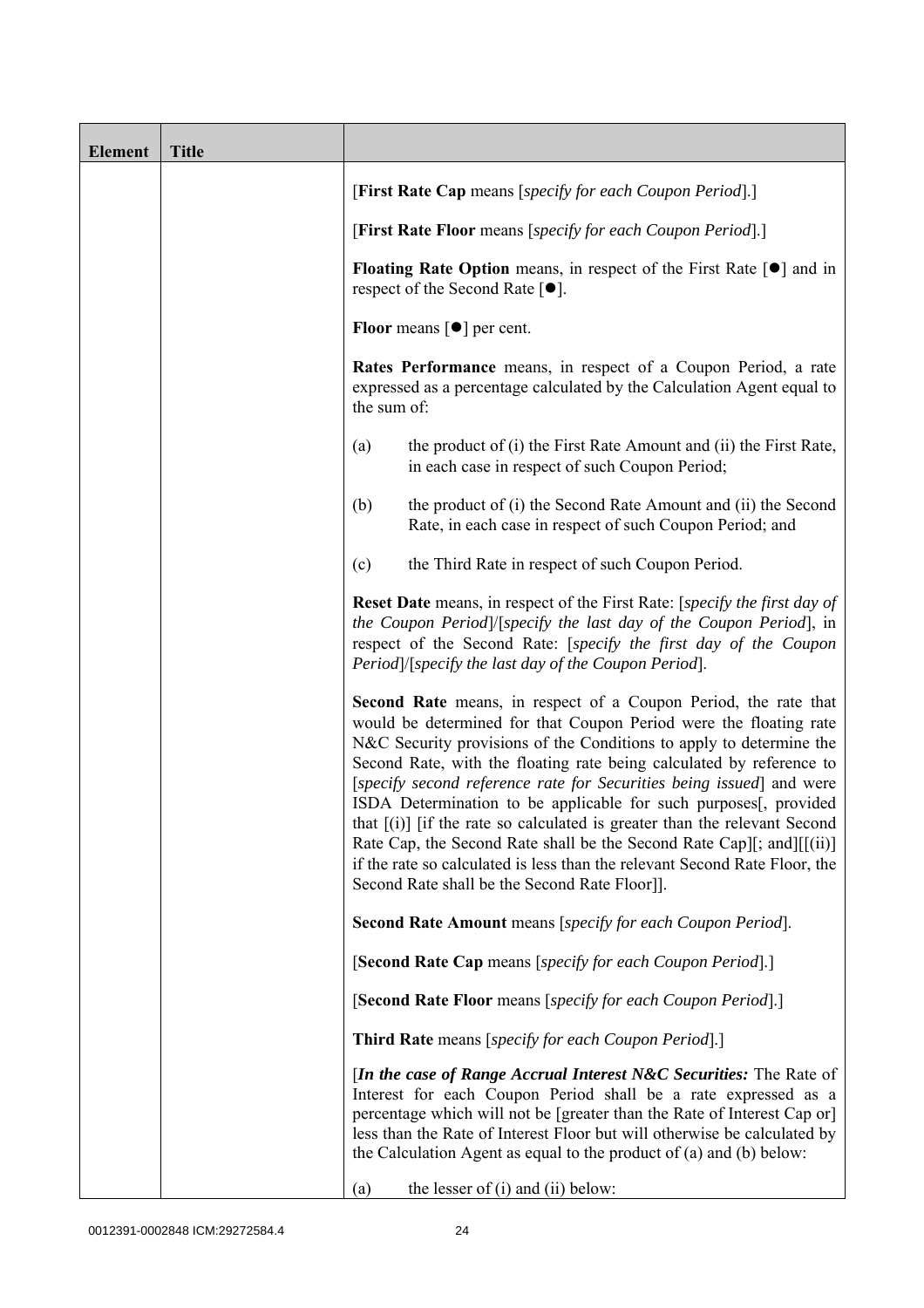| <b>Element</b> | <b>Title</b> |                                                                                                                                                                                                                                                                                                                                                                                                                     |
|----------------|--------------|---------------------------------------------------------------------------------------------------------------------------------------------------------------------------------------------------------------------------------------------------------------------------------------------------------------------------------------------------------------------------------------------------------------------|
|                |              | (i)<br>the Rates Performance Cap; or                                                                                                                                                                                                                                                                                                                                                                                |
|                |              | (ii)<br>the greater of $(x)$ the Rates Performance Floor and $(y)$<br>the Rates Performance in respect of such Coupon<br>Period; and                                                                                                                                                                                                                                                                                |
|                |              | the Range Day Accrual Rate in respect of such Coupon<br>(b)<br>Period.                                                                                                                                                                                                                                                                                                                                              |
|                |              | Where:                                                                                                                                                                                                                                                                                                                                                                                                              |
|                |              | <b>Designated Maturity</b> means, in respect of the First Rate: $[•]$ , in<br>respect of the Second Rate: [●] [and in respect of the Range Day<br>Rate: $\lceil \bullet \rceil$   [in respect of Dual Rate 1: $\lceil \bullet \rceil$ and in respect of Dual Rate<br>$2: [\bullet]$ ].                                                                                                                              |
|                |              | <b>[Dual Rate 1</b> means in respect of any day, the rate that would be<br>determined for that day were the floating rate N&C Security<br>provisions of the Conditions to apply to determine Dual Rate 1, with<br>the floating rate being calculated by reference to [specify Dual Rate 1]<br>reference rate for Securities being issued] and were ISDA<br>Determination to be applicable for such purposes.        |
|                |              | <b>[Dual Rate 2</b> means in respect of any day, the rate that would be<br>determined for that day were the floating rate N&C Security<br>provisions of the Conditions to apply to determine Dual Rate 2, with<br>the floating rate being calculated by reference to [specify Dual Rate 2<br>reference rate for Securities being issued] and were ISDA<br>Determination to be applicable for such purposes.         |
|                |              | First Rate means, in respect of a Coupon Period, the rate that would<br>be determined for that Coupon Period were the floating rate N&C<br>Security provisions of the Conditions to apply to determine the First<br>Rate, with the floating rate being calculated by reference to [specify]<br>first reference rate for Securities being issued] and were ISDA<br>Determination to be applicable for such purposes. |
|                |              | First Rate Amount means [specify for each Coupon Period].                                                                                                                                                                                                                                                                                                                                                           |
|                |              | <b>Floating Rate Option</b> means, in respect of the First Rate: $[•]$ , in respect<br>of the Second Rate: [ $\bullet$ ] [and in respect of the Range Day Rate: [ $\bullet$ ]][in<br>respect of Dual Rate 1: [ <sup>●</sup> ] and in respect of Dual Rate 2: [ <sup>●</sup> ]].                                                                                                                                     |
|                |              | Lower Barrier means $\lceil \bullet \rceil$ per cent.                                                                                                                                                                                                                                                                                                                                                               |
|                |              | <b>Range Day Rate means:</b>                                                                                                                                                                                                                                                                                                                                                                                        |
|                |              | [Insert if Single Rate Determination applies:                                                                                                                                                                                                                                                                                                                                                                       |
|                |              | in respect of a day that is a Rate Determination Date, the rate<br>(a)<br>that would be determined for that day were the floating rate<br>N&C Security provisions of the Conditions to apply to                                                                                                                                                                                                                     |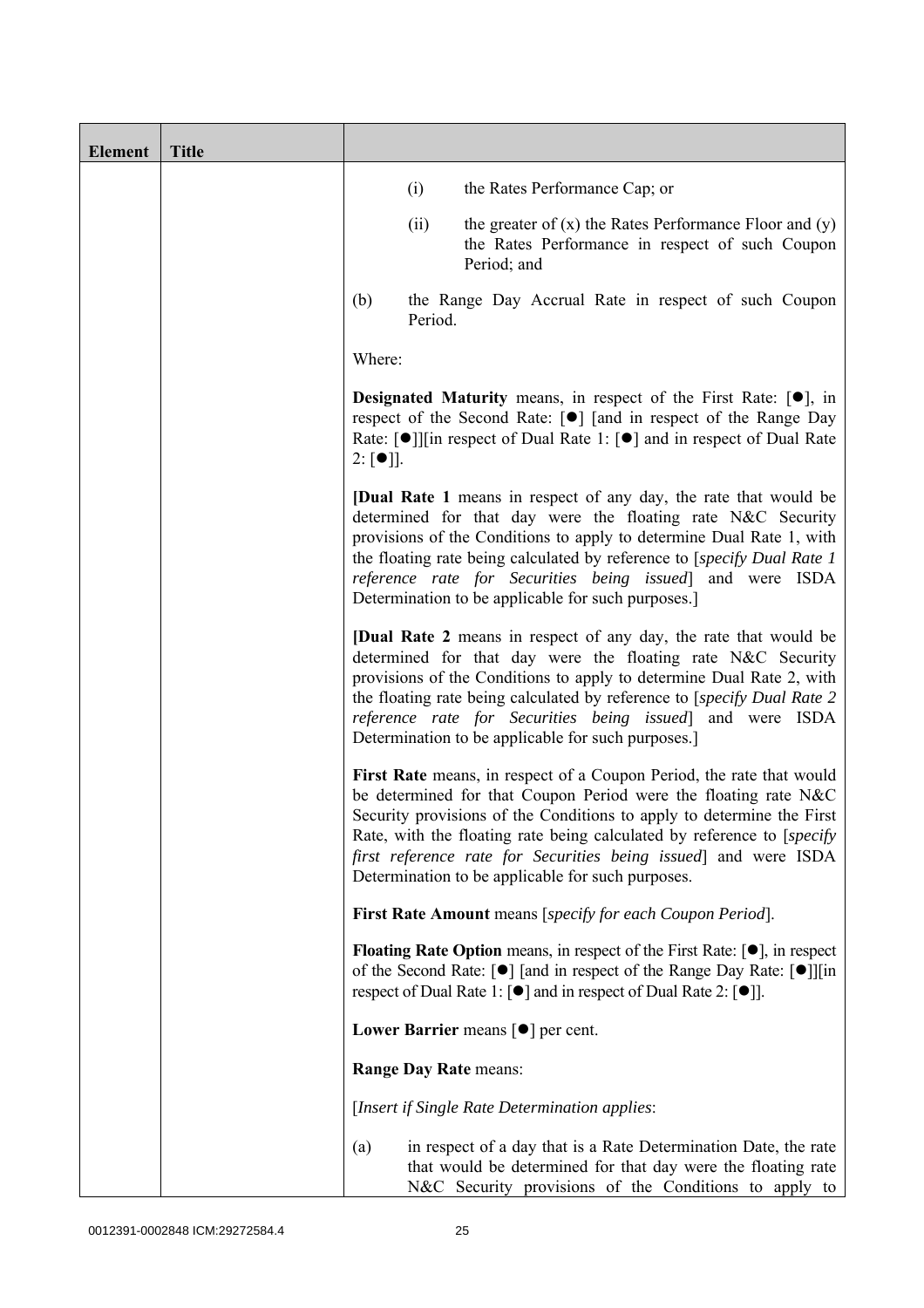| <b>Element</b> | <b>Title</b> |                                                            |                                                                                                                                                                                                                                                                                                                                                                                                                                                                                                                                                                                              |
|----------------|--------------|------------------------------------------------------------|----------------------------------------------------------------------------------------------------------------------------------------------------------------------------------------------------------------------------------------------------------------------------------------------------------------------------------------------------------------------------------------------------------------------------------------------------------------------------------------------------------------------------------------------------------------------------------------------|
|                |              |                                                            | determine the Range Day Rate, with the floating rate being<br>calculated by reference to [specify range day reference rate<br>for Securities being issued] and were ISDA Determination to<br>be applicable for such purposes; and                                                                                                                                                                                                                                                                                                                                                            |
|                |              | (b)                                                        | in respect of a day that is not a Rate Determination Date, the<br>Range Day Rate in respect of the Rate Determination Date<br>immediately preceding such day.]                                                                                                                                                                                                                                                                                                                                                                                                                               |
|                |              |                                                            | [Insert if Dual Rate Determination applies:                                                                                                                                                                                                                                                                                                                                                                                                                                                                                                                                                  |
|                |              | (a)                                                        | in respect of a day that is a Rate Determination Date, a rate<br>calculated as follows:                                                                                                                                                                                                                                                                                                                                                                                                                                                                                                      |
|                |              | Range Day Rate = Dual Rate 1 <i>minus</i> Dual Rate 2; and |                                                                                                                                                                                                                                                                                                                                                                                                                                                                                                                                                                                              |
|                |              | (b)                                                        | in respect of a day that is not a Rate Determination Date, the<br>Range Day Rate in respect of the Rate Determination Date<br>immediately preceding such day.]                                                                                                                                                                                                                                                                                                                                                                                                                               |
|                |              |                                                            | <b>Range Day Accrual Rate</b> means, in respect of a Coupon Period[:][,]<br>[If Single Rate Observation Date applies, insert:                                                                                                                                                                                                                                                                                                                                                                                                                                                                |
|                |              | (a)                                                        | if on the relevant Rate Observation Date the Range Day Rate<br>is equal to or greater than the Lower Barrier and equal to or<br>less than the Upper Barrier, then 1; and                                                                                                                                                                                                                                                                                                                                                                                                                     |
|                |              | (b)                                                        | if on the relevant Rate Observation Date the Range Day Rate<br>is lower than the Lower Barrier or greater than the Upper<br>Barrier, then zero,                                                                                                                                                                                                                                                                                                                                                                                                                                              |
|                |              |                                                            | provided that, in each case, if the Rate Observation Date is not a Rate<br>Determination Date, the Range Day Rate used for these purposes shall<br>be the Range Day Rate in respect of the Rate Determination Date<br>immediately preceding such Rate Observation Date.][If Single Rate<br>Observation Date does not apply, insert: a rate expressed as a<br>percentage calculated by the Calculation Agent equal to the quotient<br>of (a) the Range Day Numerator (as numerator) and (b) the Range<br>Day Denominator (as denominator), in each case in respect of such<br>Coupon Period.] |
|                |              | Period.]                                                   | [Range Day Denominator means, in respect of a Coupon Period, the<br>total number of [calendar days][Business Days] in such Coupon                                                                                                                                                                                                                                                                                                                                                                                                                                                            |
|                |              |                                                            | <b>[Range Day Numerator</b> means, in respect of a Coupon Period, the<br>total number of [calendar days][Business Days] in such Coupon<br>Period on which the Range Day Rate is equal to or greater than the<br>Lower Barrier and equal to or less than the Upper Barrier.]                                                                                                                                                                                                                                                                                                                  |
|                |              |                                                            | Rate Determination Centre means [ $\bullet$ ]/[TARGET 2].                                                                                                                                                                                                                                                                                                                                                                                                                                                                                                                                    |
|                |              |                                                            | Rate Determination Date means a day on which commercial banks                                                                                                                                                                                                                                                                                                                                                                                                                                                                                                                                |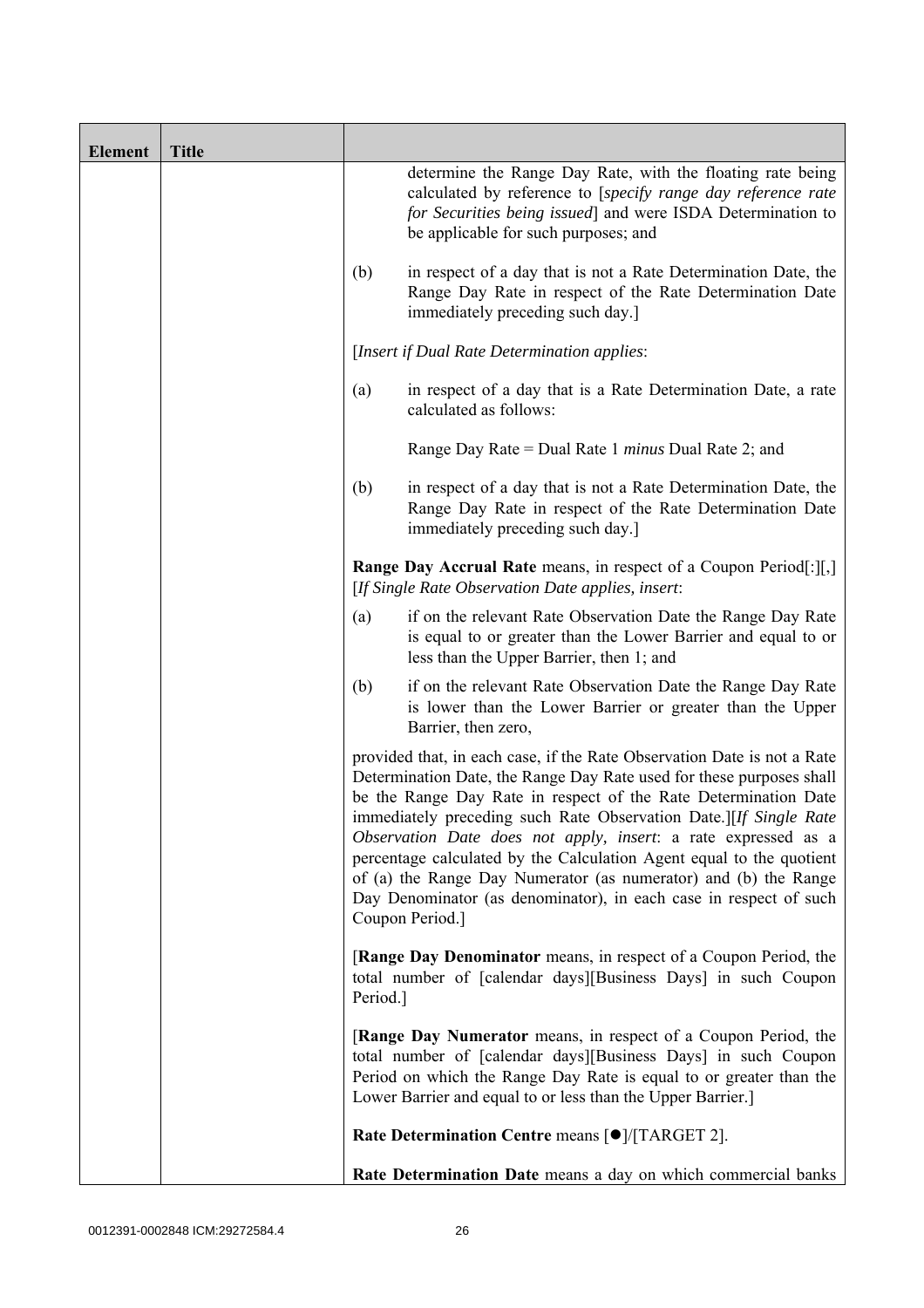| <b>Element</b> | <b>Title</b> |                                                                                                                                                                                                                                                                                                                                                                                                                              |  |  |
|----------------|--------------|------------------------------------------------------------------------------------------------------------------------------------------------------------------------------------------------------------------------------------------------------------------------------------------------------------------------------------------------------------------------------------------------------------------------------|--|--|
|                |              | and foreign exchange markets settle payments and are open for<br>general business (including dealing in foreign exchange and foreign<br>currency deposits) in $\lceil \bullet \rceil / \lceil a \rceil$ day on which the TARGET2 System is<br>open].                                                                                                                                                                         |  |  |
|                |              | [If Single Rate Observation Date applies, insert: Rate Observation<br>Date means, in respect of a Coupon Period, the date specified in<br>respect of such Coupon Period in the applicable Final Terms.]                                                                                                                                                                                                                      |  |  |
|                |              | [Rate of Interest Cap means $[•]$ per cent.]                                                                                                                                                                                                                                                                                                                                                                                 |  |  |
|                |              | Rate of Interest Floor means [[ $\bullet$ ] per cent.][zero].                                                                                                                                                                                                                                                                                                                                                                |  |  |
|                |              | Rates Performance means, in respect of a Coupon Period, a rate<br>expressed as a percentage calculated by the Calculation Agent equal to<br>the sum of:                                                                                                                                                                                                                                                                      |  |  |
|                |              | the product of (i) the First Rate Amount and (ii) the<br>(a)<br>First Rate, in each case in respect of such Coupon<br>Period;                                                                                                                                                                                                                                                                                                |  |  |
|                |              | (b)<br>the product of (i) the Second Rate Amount and (ii) the<br>Second Rate, in each case in respect of such Coupon<br>Period; and                                                                                                                                                                                                                                                                                          |  |  |
|                |              | the Third Rate in respect of such Coupon Period.<br>(c)                                                                                                                                                                                                                                                                                                                                                                      |  |  |
|                |              | Rates Performance Cap means [ $\bullet$ ] per cent.                                                                                                                                                                                                                                                                                                                                                                          |  |  |
|                |              | Rates Performance Floor means [ $\bullet$ ] per cent.                                                                                                                                                                                                                                                                                                                                                                        |  |  |
|                |              | <b>Reset Date</b> means, in respect of the First Rate: [ <i>specify the first day of</i><br>the Coupon Period /[specify the last day of the Coupon Period], in<br>respect of the Second Rate: [specify the second day of the Coupon<br><i>Period</i> ) [ <i>specify the last day of the Coupon Period</i> ] and in respect of<br>[the Range Day Rate][Dual Rate 1 and Dual Rate 2]: the relevant Rate<br>Determination Date. |  |  |
|                |              | <b>Second Rate</b> means, in respect of a Coupon Period, the rate that<br>would be determined for that Coupon Period were the floating rate<br>N&C Security provisions of the Conditions to apply to determine the<br>Second Rate, with the floating rate being calculated by reference to<br>[specify second reference rate for Securities being issued] and were<br>ISDA Determination to be applicable for such purposes. |  |  |
|                |              | Second Rate Amount means [specify for each Coupon Period].                                                                                                                                                                                                                                                                                                                                                                   |  |  |
|                |              | Third Rate means [specify for each Coupon Period].                                                                                                                                                                                                                                                                                                                                                                           |  |  |
|                |              | <b>Upper Barrier</b> means $\lceil \bullet \rceil$ per cent.                                                                                                                                                                                                                                                                                                                                                                 |  |  |
|                |              | <i>In the case of Dual Range Accrual Interest N&amp;C Securities:</i> The                                                                                                                                                                                                                                                                                                                                                    |  |  |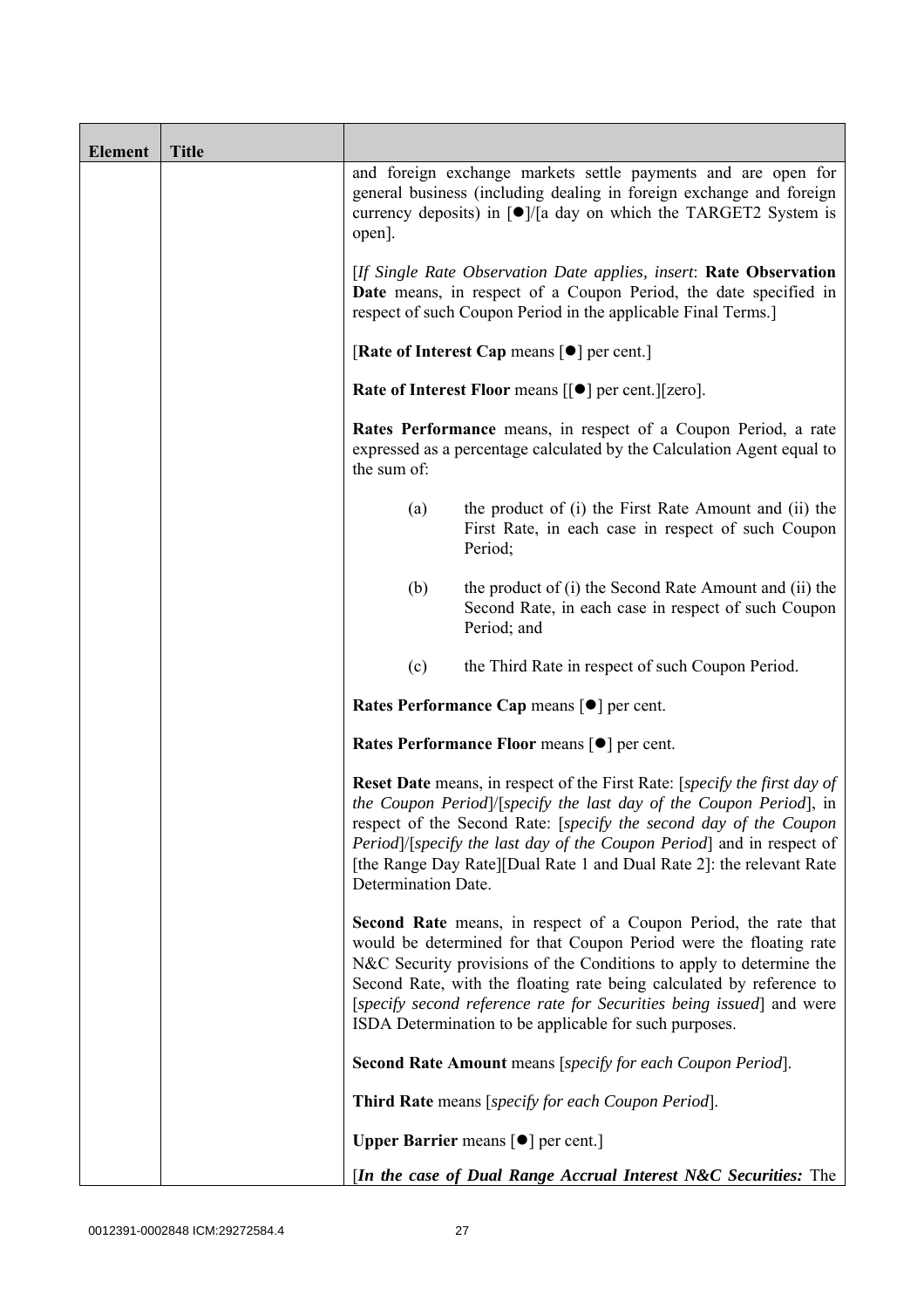| <b>Element</b> | <b>Title</b> |        |         |                                                                                                                                                                                                                                                                                                                                                                                                                                                                                |
|----------------|--------------|--------|---------|--------------------------------------------------------------------------------------------------------------------------------------------------------------------------------------------------------------------------------------------------------------------------------------------------------------------------------------------------------------------------------------------------------------------------------------------------------------------------------|
|                |              |        |         | Rate of Interest for each Coupon Period shall be a rate expressed as a<br>percentage which will not be [greater than the Rate of Interest Cap or]<br>less than the Rate of Interest Floor but will otherwise be calculated by<br>the Calculation Agent as equal to the product of $(a)$ and $(b)$ below:                                                                                                                                                                       |
|                |              | (a)    |         | the lesser of $(i)$ and $(ii)$ below:                                                                                                                                                                                                                                                                                                                                                                                                                                          |
|                |              |        | (i)     | the Rates Performance Cap; or                                                                                                                                                                                                                                                                                                                                                                                                                                                  |
|                |              |        | (ii)    | the greater of $(x)$ the Rates Performance Floor and $(y)$<br>the Rates Performance in respect of such Coupon<br>Period; and                                                                                                                                                                                                                                                                                                                                                   |
|                |              | (b)    | Period. | the Range Day Accrual Rate in respect of such Coupon                                                                                                                                                                                                                                                                                                                                                                                                                           |
|                |              | Where: |         |                                                                                                                                                                                                                                                                                                                                                                                                                                                                                |
|                |              |        |         | <b>Designated Maturity means:</b>                                                                                                                                                                                                                                                                                                                                                                                                                                              |
|                |              | (i)    |         | in respect of the First Rate: $[•]$ ;                                                                                                                                                                                                                                                                                                                                                                                                                                          |
|                |              | (ii)   |         | in respect of the Second Rate: $[•]$ ;                                                                                                                                                                                                                                                                                                                                                                                                                                         |
|                |              | (iii)  |         | in respect of Range Day Rate 1: $\lceil \bullet \rceil / \lceil \text{for Dual Rate 1} \rceil \rceil$ and<br>for Dual Rate 2: $\lceil \bullet \rceil$ .                                                                                                                                                                                                                                                                                                                        |
|                |              | (iv)   |         | in respect of Range Day Rate 2: [●]/[for Dual Rate 1: [●] and<br>for Dual Rate 2: $\lceil \bullet \rceil$ .                                                                                                                                                                                                                                                                                                                                                                    |
|                |              |        |         | <b>[Dual Rate 1</b> means in respect of any day and a Range Day Rate, the<br>rate that would be determined for that day were the floating rate N&C<br>Security provisions of the Conditions to apply to determine Dual Rate<br>1 in respect of the relevant Range Day Rate, with the floating rate<br>being calculated by reference to [specify Dual Rate 1 reference rate<br>for Securities being issued] and were ISDA Determination to be<br>applicable for such purposes.] |
|                |              |        |         | <b>[Dual Rate 2</b> means in respect of any day and a Range Day Rate, the<br>rate that would be determined for that day were the floating rate N&C<br>Security provisions of the Conditions to apply to determine Dual Rate<br>2 in respect of the relevant Range Day Rate, with the floating rate<br>being calculated by reference to [specify Dual Rate 2 reference rate<br>for Securities being issued] and were ISDA Determination to be<br>applicable for such purposes.] |
|                |              |        |         | First Rate means, in respect of a Coupon Period, the rate that would<br>be determined for that Coupon Period were the floating rate N&C<br>Security provisions of the Conditions to apply to determine the First<br>Rate, with the floating rate being calculated by reference to [specify]<br>first reference rate for Securities being issued and were ISDA<br>Determination to be applicable for such purposes.                                                             |
|                |              |        |         | First Rate Amount means [specify for each Coupon Period].                                                                                                                                                                                                                                                                                                                                                                                                                      |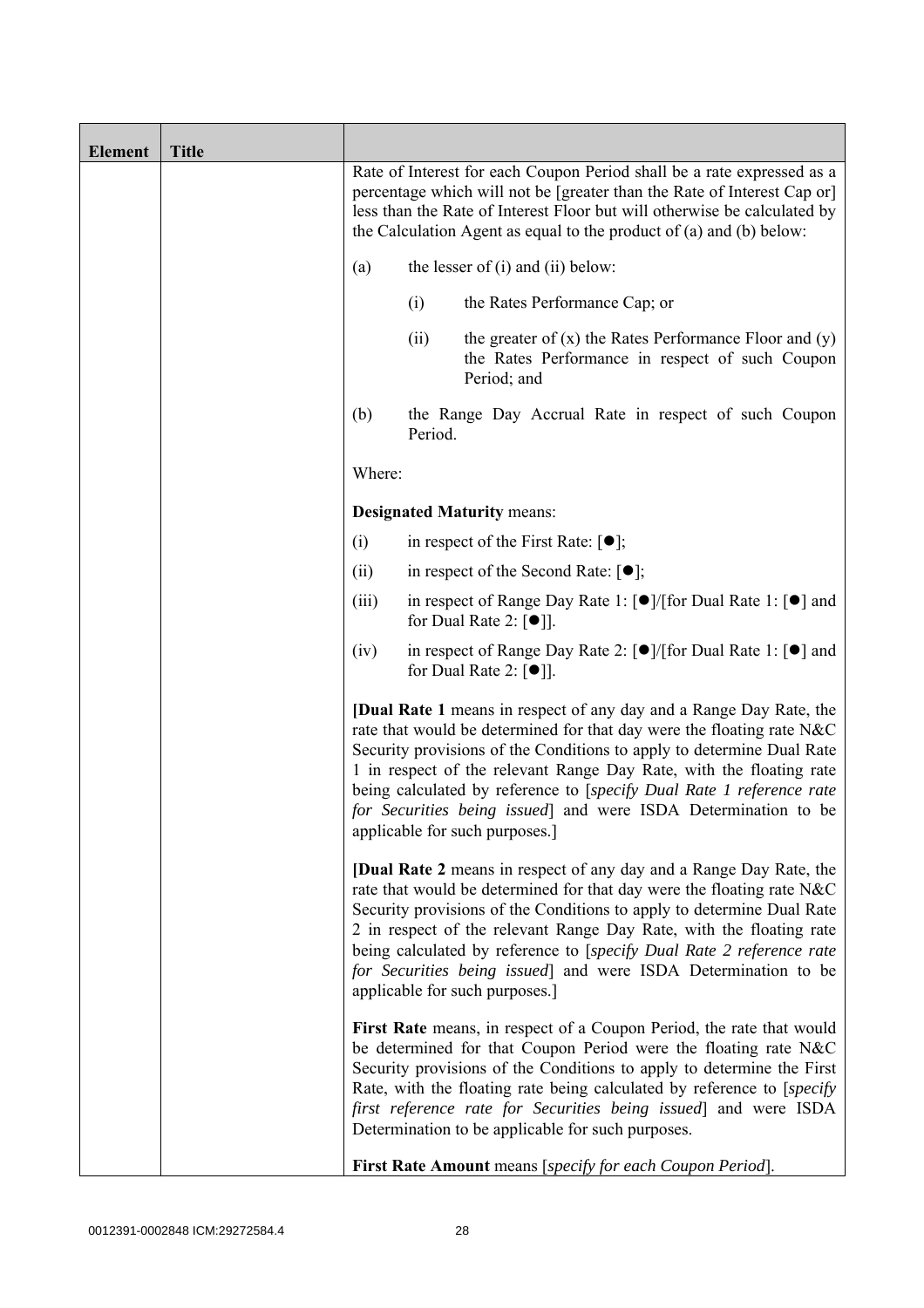| <b>Element</b> | <b>Title</b> |         |                                                                                                                                                                                                                                                                                                                                                                                                                                                  |
|----------------|--------------|---------|--------------------------------------------------------------------------------------------------------------------------------------------------------------------------------------------------------------------------------------------------------------------------------------------------------------------------------------------------------------------------------------------------------------------------------------------------|
|                |              |         | <b>Floating Rate Option means:</b>                                                                                                                                                                                                                                                                                                                                                                                                               |
|                |              | (i)     | in respect of the First Rate: $[\bullet]$ ;                                                                                                                                                                                                                                                                                                                                                                                                      |
|                |              | (ii)    | in respect of the Second Rate: $[•]$ ;                                                                                                                                                                                                                                                                                                                                                                                                           |
|                |              | (iii)   | in respect of Range Day Rate 1: $\lceil \bullet \rceil / \lceil \text{for Dual Rate 1} \rceil \rceil$ and<br>for Dual Rate 2: $[①$ ].                                                                                                                                                                                                                                                                                                            |
|                |              | (iv)    | in respect of Range Day Rate 2: $\lceil \bullet \rceil / \lceil \text{for Dual Rate 1} \rceil \rceil$ and<br>for Dual Rate 2: $\lceil \bullet \rceil$ .                                                                                                                                                                                                                                                                                          |
|                |              |         | <b>Lower Barrier means:</b>                                                                                                                                                                                                                                                                                                                                                                                                                      |
|                |              | (i)     | in respect of Range Day Rate 1: $\lceil \bullet \rceil$ per cent.                                                                                                                                                                                                                                                                                                                                                                                |
|                |              | (ii)    | in respect of Range Day Rate 2: $\lceil \bullet \rceil$ per cent.                                                                                                                                                                                                                                                                                                                                                                                |
|                |              | Rate 2. | <b>Range Day Rate</b> means each of Range Day Rate 1 and Range Day                                                                                                                                                                                                                                                                                                                                                                               |
|                |              |         | Range Day Rate 1 means:                                                                                                                                                                                                                                                                                                                                                                                                                          |
|                |              |         | [Insert if Single Rate Determination applies to Range Day Rate 1:                                                                                                                                                                                                                                                                                                                                                                                |
|                |              | (a)     | in respect of a day that is a Rate Determination Date, the rate<br>that would be determined for that day were the floating rate<br>N&C Security provisions of the Conditions to apply to<br>determine Range Day Rate 1, with the floating rate being<br>calculated by reference to [specify range day reference rate<br>for Range Day Rate 1 for Securities being issued] and were<br>ISDA Determination to be applicable for such purposes; and |
|                |              | (b)     | in respect of a day that is not a Rate Determination Date,<br>Range Day Rate 1 in respect of the Rate Determination Date<br>immediately preceding such day.                                                                                                                                                                                                                                                                                      |
|                |              |         | [Insert if Dual Rate Determination applies:                                                                                                                                                                                                                                                                                                                                                                                                      |
|                |              | (a)     | in respect of a day that is a Rate Determination Date, a rate<br>calculated as follows:                                                                                                                                                                                                                                                                                                                                                          |
|                |              |         | Range Day Rate $1 =$ Dual Rate 1 <i>minus</i> Dual Rate 2; and                                                                                                                                                                                                                                                                                                                                                                                   |
|                |              | (b)     | in respect of a day that is not a Rate Determination Date,<br>Range Day Rate 1 in respect of the Rate Determination Date<br>immediately preceding such day.]                                                                                                                                                                                                                                                                                     |
|                |              |         | Range Day Rate 2 means:                                                                                                                                                                                                                                                                                                                                                                                                                          |
|                |              |         | [Insert if Single Rate Determination applies to Range Day Rate 2:                                                                                                                                                                                                                                                                                                                                                                                |
|                |              | (a)     | in respect of a day that is a Rate Determination Date, the rate<br>that would be determined for that day were the floating rate                                                                                                                                                                                                                                                                                                                  |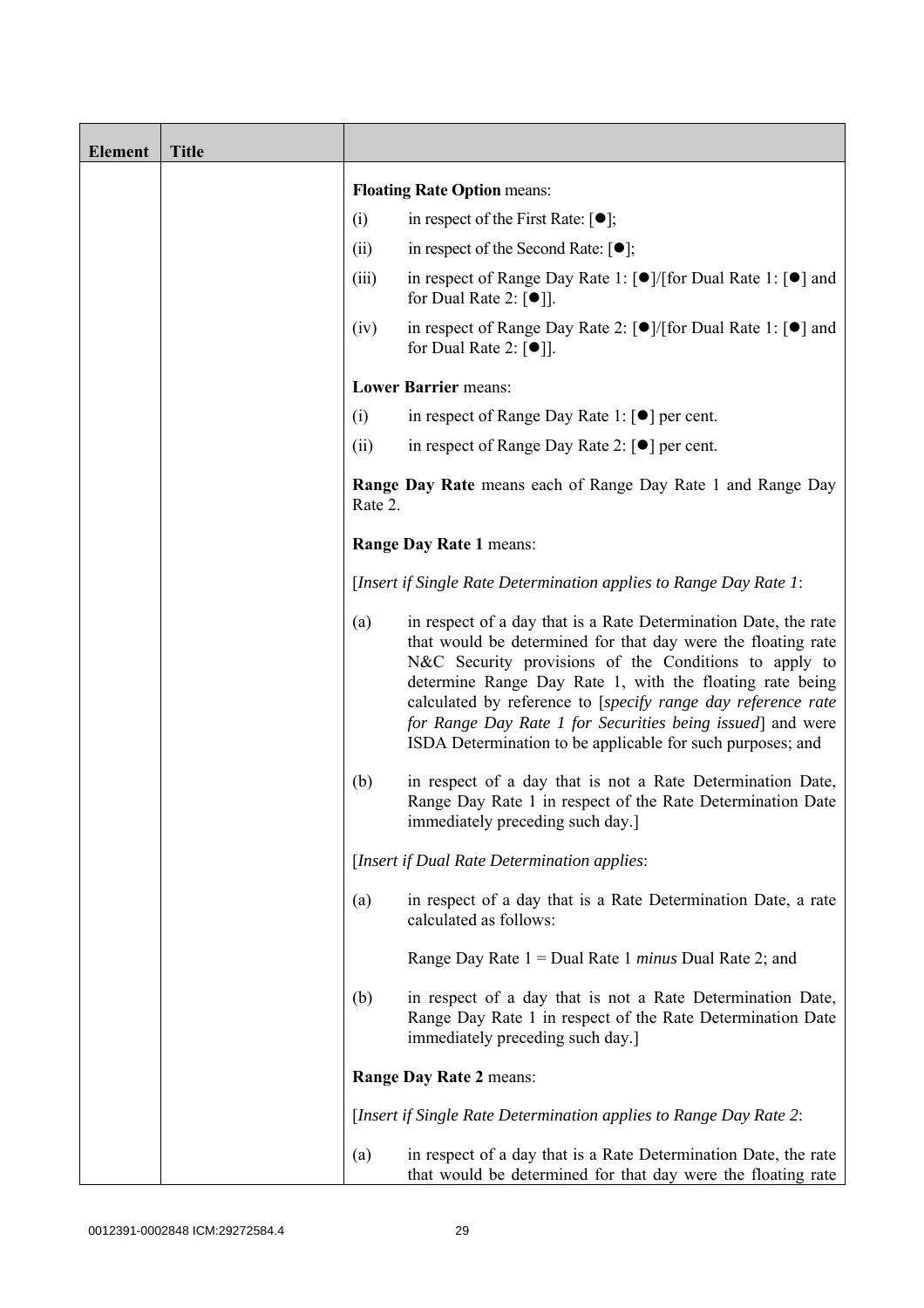| <b>Element</b> | <b>Title</b> |     |                                                                                                                                                                                                                                                                                                                                                                                                                                                                                                         |
|----------------|--------------|-----|---------------------------------------------------------------------------------------------------------------------------------------------------------------------------------------------------------------------------------------------------------------------------------------------------------------------------------------------------------------------------------------------------------------------------------------------------------------------------------------------------------|
|                |              |     | N&C Security provisions of the Conditions to apply to<br>determine Range Day Rate 2, with the floating rate being<br>calculated by reference to [specify range day reference rate<br>for Range Day Rate 2 for Securities being issued] and were<br>ISDA Determination to be applicable for such purposes; and                                                                                                                                                                                           |
|                |              | (b) | in respect of a day that is not a Rate Determination Date,<br>Range Day Rate 2 in respect of the Rate Determination Date<br>immediately preceding such day.]                                                                                                                                                                                                                                                                                                                                            |
|                |              |     | [Insert if Dual Rate Determination applies:                                                                                                                                                                                                                                                                                                                                                                                                                                                             |
|                |              | (a) | in respect of a day that is a Rate Determination Date, a rate<br>calculated as follows:                                                                                                                                                                                                                                                                                                                                                                                                                 |
|                |              |     | Range Day Rate $2 =$ Dual Rate 1 <i>minus</i> Dual Rate 2; and                                                                                                                                                                                                                                                                                                                                                                                                                                          |
|                |              | (b) | in respect of a day that is not a Rate Determination Date,<br>Range Day Rate 2 in respect of the Rate Determination Date<br>immediately preceding such day.]                                                                                                                                                                                                                                                                                                                                            |
|                |              |     | Range Day Accrual Rate means, in respect of a Coupon<br>Period[:][,][If Single Rate Observation Date applies, insert:                                                                                                                                                                                                                                                                                                                                                                                   |
|                |              | (a) | if on the relevant Rate Observation Date both:                                                                                                                                                                                                                                                                                                                                                                                                                                                          |
|                |              |     | (i)<br>Range Day Rate 1 is equal to or greater than its Lower<br>Barrier and equal to or less than its Upper Barrier; and                                                                                                                                                                                                                                                                                                                                                                               |
|                |              |     | Range Day Rate 2 is equal to or greater than its Lower<br>(ii)<br>Barrier and equal to or less than its Upper Barrier,                                                                                                                                                                                                                                                                                                                                                                                  |
|                |              |     | then 1; and                                                                                                                                                                                                                                                                                                                                                                                                                                                                                             |
|                |              | (b) | if on the relevant Rate Observation Date either or both of the<br>following conditions is met:                                                                                                                                                                                                                                                                                                                                                                                                          |
|                |              |     | (i)<br>Range Day Rate 1 is less than its Lower Barrier or<br>greater than its Upper Barrier; or                                                                                                                                                                                                                                                                                                                                                                                                         |
|                |              |     | (ii)<br>Range Day Rate 2 is less than its Lower Barrier or<br>greater than its Upper Barrier,                                                                                                                                                                                                                                                                                                                                                                                                           |
|                |              |     | then zero,                                                                                                                                                                                                                                                                                                                                                                                                                                                                                              |
|                |              |     | provided that, in each case, if the Rate Observation Date is not a Rate<br>Determination Date, each Range Day Rate used for these purposes<br>shall be the respective Range Day Rates in respect of the Rate<br>Determination Date immediately preceding such Rate Observation<br>Date.][If Single Rate Observation Date does not apply, insert: a rate<br>expressed as a percentage calculated by the Calculation Agent equal to<br>the quotient of (a) the Range Day Numerator (as numerator) and (b) |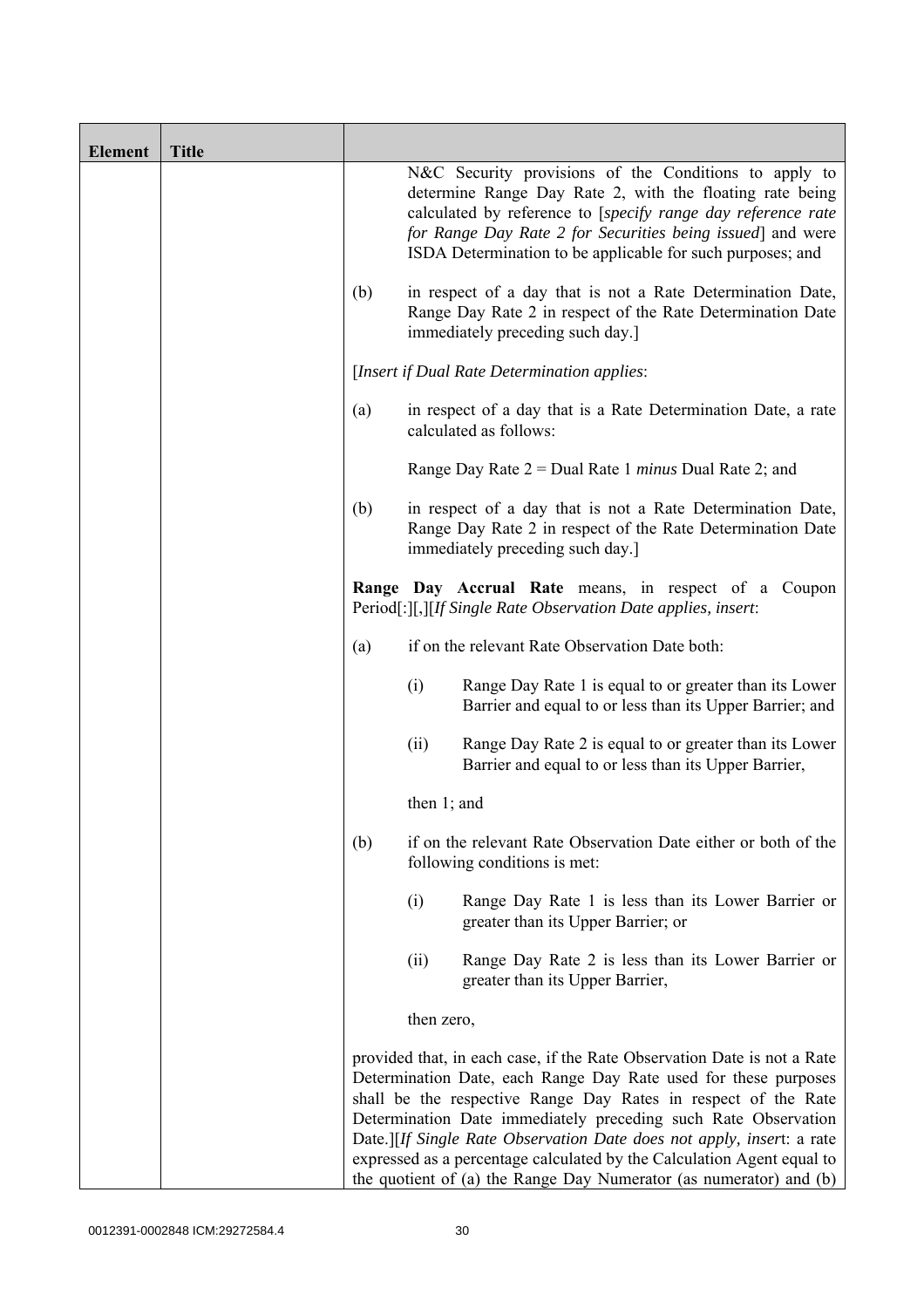| <b>Element</b> | <b>Title</b> |                                                                                                                                                                                                                                                                                                                       |  |  |  |
|----------------|--------------|-----------------------------------------------------------------------------------------------------------------------------------------------------------------------------------------------------------------------------------------------------------------------------------------------------------------------|--|--|--|
|                |              | the Range Day Denominator (as denominator), in each case in respect<br>of such Coupon Period.]                                                                                                                                                                                                                        |  |  |  |
|                |              | <b>[Range Day Denominator</b> means, in respect of a Coupon Period, the<br>total number of [calendar days][Business Days] in such Coupon<br>Period.]                                                                                                                                                                  |  |  |  |
|                |              | [Range Day Numerator means, in respect of a Coupon Period, the<br>total number of [calendar days][Business Days] in such Coupon<br>Period on which both:                                                                                                                                                              |  |  |  |
|                |              | (i)<br>Range Day Rate 1 is equal to or greater than its Lower Barrier<br>and equal to or less than its Upper Barrier; and                                                                                                                                                                                             |  |  |  |
|                |              | Range Day Rate 2 is equal to or greater than its Lower Barrier<br>(ii)<br>and equal to or less than its Upper Barrier.]                                                                                                                                                                                               |  |  |  |
|                |              | Rate Determination Centre means [ $\bullet$ ]/[TARGET 2].                                                                                                                                                                                                                                                             |  |  |  |
|                |              | Rate Determination Date means a day on which commercial banks<br>and foreign exchange markets settle payments and are open for<br>general business (including dealing in foreign exchange and foreign<br>currency deposits) in $\lceil \bullet \rceil / \lceil a \rceil$ day on which the TARGET2 System is<br>open]. |  |  |  |
|                |              | [If Single Rate Observation Date applies, insert: Rate Observation<br>Date means, in respect of a Coupon Period, the date specified in<br>respect of such Coupon Period in the applicable Final Terms.]                                                                                                               |  |  |  |
|                |              | [Rate of Interest Cap means $\lceil \bullet \rceil$ per cent.]                                                                                                                                                                                                                                                        |  |  |  |
|                |              | Rate of Interest Floor means [[ $\bullet$ ] per cent.][zero].                                                                                                                                                                                                                                                         |  |  |  |
|                |              | Rates Performance means, in respect of a Coupon Period, a rate<br>expressed as a percentage calculated by the Calculation Agent equal to<br>the sum of:                                                                                                                                                               |  |  |  |
|                |              | the product of (i) the First Rate Amount and (ii) the<br>(a)<br>First Rate, in each case in respect of such Coupon<br>Period;                                                                                                                                                                                         |  |  |  |
|                |              | (b)<br>the product of (i) the Second Rate Amount and (ii) the<br>Second Rate, in each case in respect of such Coupon<br>Period; and                                                                                                                                                                                   |  |  |  |
|                |              | the Third Rate in respect of such Coupon Period.<br>(c)                                                                                                                                                                                                                                                               |  |  |  |
|                |              | Rates Performance Cap means [ $\bullet$ ] per cent.                                                                                                                                                                                                                                                                   |  |  |  |
|                |              | Rates Performance Floor means [ $\bullet$ ] per cent.                                                                                                                                                                                                                                                                 |  |  |  |
|                |              | <b>Reset Date means:</b>                                                                                                                                                                                                                                                                                              |  |  |  |
|                |              | (i)<br>in respect of the First Rate:<br>[specify the first day of the                                                                                                                                                                                                                                                 |  |  |  |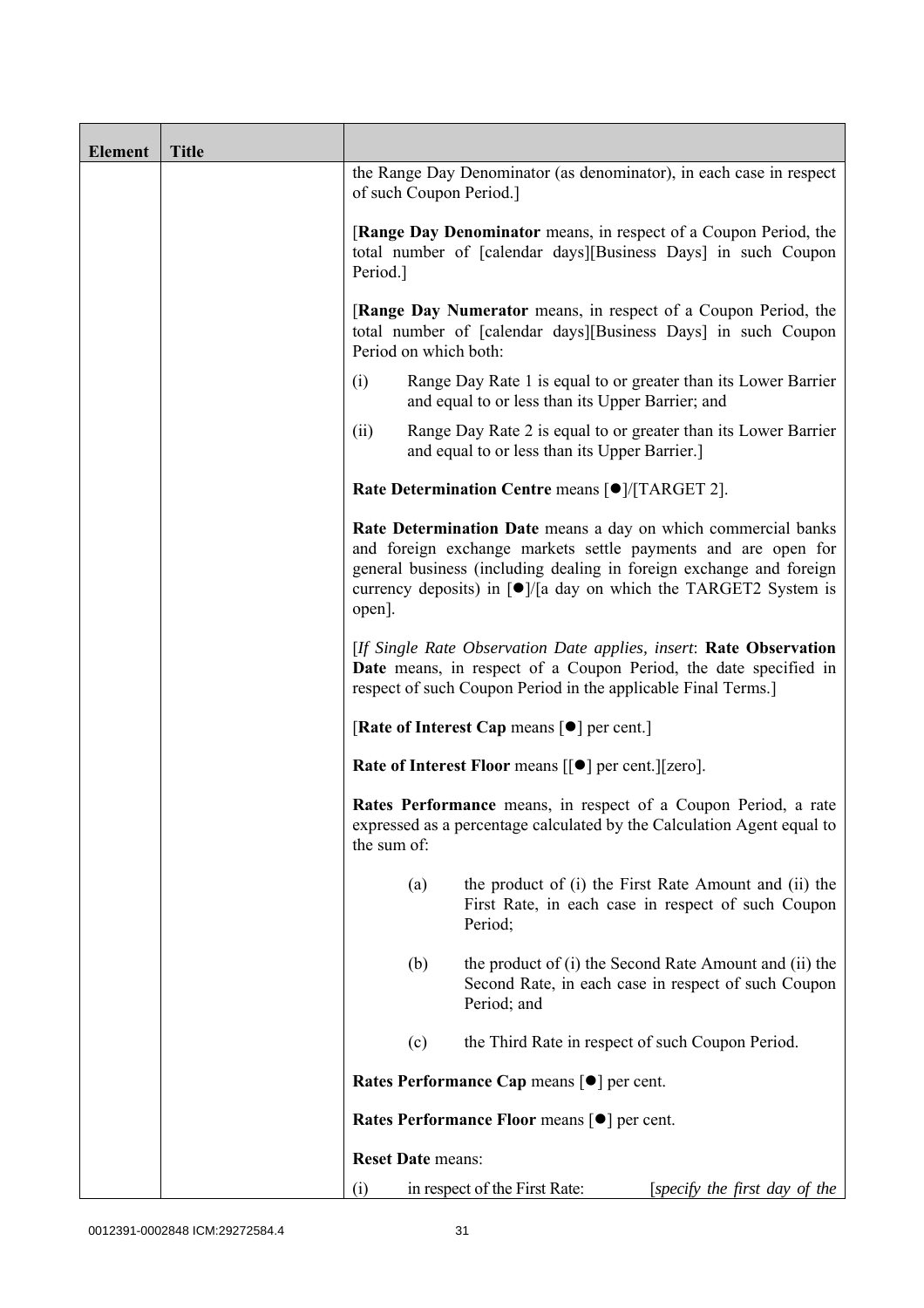| <b>Element</b> | <b>Title</b> |        |                             |                                                                     |                                                                                                                                                                                                                                                                                                                                                                    |
|----------------|--------------|--------|-----------------------------|---------------------------------------------------------------------|--------------------------------------------------------------------------------------------------------------------------------------------------------------------------------------------------------------------------------------------------------------------------------------------------------------------------------------------------------------------|
|                |              |        |                             |                                                                     | Coupon Period /[specify the<br>last day of the Coupon<br>Period];                                                                                                                                                                                                                                                                                                  |
|                |              | (ii)   |                             | in respect of the Second Rate:                                      | [specify the second day of<br>the Coupon Period /[specify<br>the last day of the Coupon<br>Period];                                                                                                                                                                                                                                                                |
|                |              | (iii)  |                             | in respect of Range Day Rate 1:                                     | $\lceil \bullet \rceil$ (for Dual Rate 1: $\lceil \bullet \rceil$<br>and for Dual Rate 2: $[\bullet]$ ].                                                                                                                                                                                                                                                           |
|                |              | (iv)   |                             | in respect of Range Day Rate 2:                                     | $\lceil \bullet \rceil$ / [for Dual Rate 1: $\lceil \bullet \rceil$<br>and for Dual Rate 2: $[•]$ ].                                                                                                                                                                                                                                                               |
|                |              |        |                             | ISDA Determination to be applicable for such purposes.              | Second Rate means, in respect of a Coupon Period, the rate that<br>would be determined for that Coupon Period were the floating rate<br>N&C Security provisions of the Conditions to apply to determine the<br>Second Rate, with the floating rate being calculated by reference to<br>[specify second reference rate for Securities being issued] and were        |
|                |              |        |                             | <b>Second Rate Amount</b> means [specify for each Coupon Period].   |                                                                                                                                                                                                                                                                                                                                                                    |
|                |              |        |                             | Third Rate means [specify for each Coupon Period].                  |                                                                                                                                                                                                                                                                                                                                                                    |
|                |              |        | <b>Upper Barrier means:</b> |                                                                     |                                                                                                                                                                                                                                                                                                                                                                    |
|                |              | (i)    |                             | in respect of Range Day Rate 1: $\lceil \bullet \rceil$ per cent.   |                                                                                                                                                                                                                                                                                                                                                                    |
|                |              | (ii)   |                             | in respect of Range Day Rate 2: $\lceil \bullet \rceil$ per cent.]  |                                                                                                                                                                                                                                                                                                                                                                    |
|                |              |        |                             | calculated by the Calculation Agent equal to the sum of:            | [In the case of Leveraged Inflation Interest N&C Securities: The<br>Rate of Interest for each Coupon Period shall be a rate expressed as a<br>percentage (which will not be less than, but may be equal to, zero)                                                                                                                                                  |
|                |              | (a)    |                             | the Base Rate of Interest; and                                      |                                                                                                                                                                                                                                                                                                                                                                    |
|                |              | (b)    | (i)                         | the Cap; or, if less                                                |                                                                                                                                                                                                                                                                                                                                                                    |
|                |              |        | (ii)                        | Performance in respect of such Coupon Period.                       | $(x)$ the Floor or, if greater, $(y)$ the Leveraged Index                                                                                                                                                                                                                                                                                                          |
|                |              | Where: |                             |                                                                     |                                                                                                                                                                                                                                                                                                                                                                    |
|                |              |        |                             | <b>Base Rate of Interest means [<math>\bullet</math>] per cent.</b> |                                                                                                                                                                                                                                                                                                                                                                    |
|                |              |        |                             | Cap means $\lceil \bullet \rceil$ per cent.                         |                                                                                                                                                                                                                                                                                                                                                                    |
|                |              |        |                             |                                                                     | Final Index Level means, in respect of a Coupon Period, [If Linear<br>Interpolation does not apply, insert: the Index Level for the relevant<br>Reference Month for such Coupon Period.][If Linear Interpolation<br>applies, insert: a level calculated by the Calculation Agent by linear<br>interpolation based on the Index Levels for the Index for the months |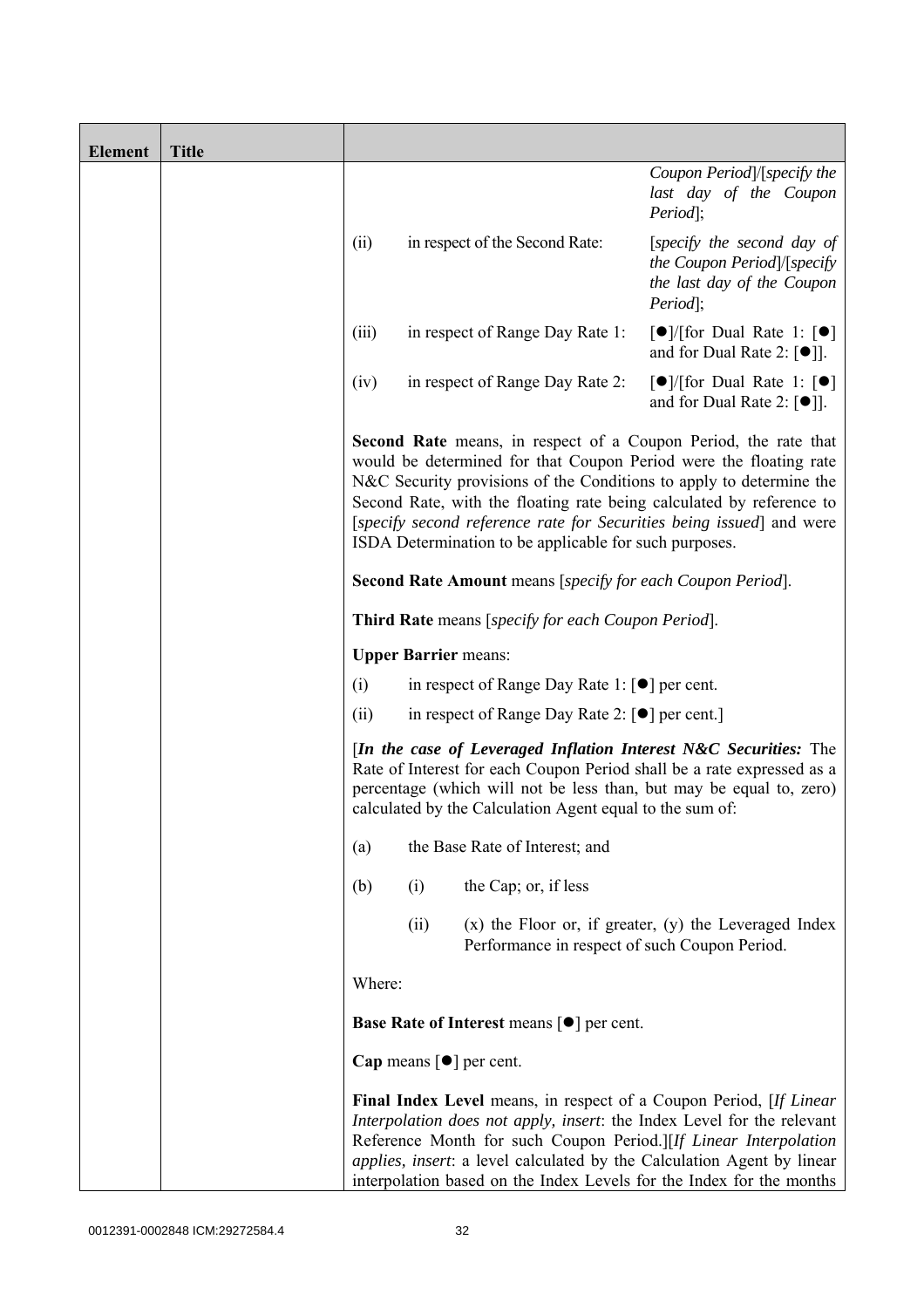| <b>Element</b> | <b>Title</b> |                                                                                                                                                                                                                                                                                                                                                                                                           |
|----------------|--------------|-----------------------------------------------------------------------------------------------------------------------------------------------------------------------------------------------------------------------------------------------------------------------------------------------------------------------------------------------------------------------------------------------------------|
|                |              | that fall [insert value of "x" below] months and [insert value of "y"<br><i>below</i> ] months prior to the month in which the Coupon Payment Date<br>for such Coupon Period is scheduled to fall. For these purposes the<br>Final Index Level will be calculated in accordance with the following<br>formula:                                                                                            |
|                |              | $IL_{m-x} + \frac{(nbd_{final})-1}{ND_m}$ x $(IL_{m-y} - IL_{m-x})$                                                                                                                                                                                                                                                                                                                                       |
|                |              | Where:                                                                                                                                                                                                                                                                                                                                                                                                    |
|                |              | <b>x</b> means $\lceil \bullet \rceil$ ;                                                                                                                                                                                                                                                                                                                                                                  |
|                |              | <b>y</b> means $\lceil \bullet \rceil$ ;                                                                                                                                                                                                                                                                                                                                                                  |
|                |              | $IL_{m-x}$ means, in respect of a Coupon Period, the Index Level for the<br>month that is x months prior to the month in which the Coupon<br>Accrual Date for such Coupon Period is scheduled to fall;                                                                                                                                                                                                    |
|                |              | IL <sub>m-v</sub> means, in respect of a Coupon Period, the Index Level for the<br>month that is y months prior to the month in which the Coupon<br>Accrual Date for such Coupon Period is scheduled to fall;                                                                                                                                                                                             |
|                |              | <b>nbd</b> <sub>final</sub> means, in respect of a Coupon Period, the actual number of<br>calendar days from and including the first day of the month in which<br>the Coupon Accrual Date for such Coupon Period is scheduled to fall<br>to and including such Coupon Accrual Date; and                                                                                                                   |
|                |              | $NDm$ means, in respect of a Coupon Period, the number of calendar<br>days in the month in which the Coupon Accrual Date for such Coupon<br>Period is scheduled to fall.]                                                                                                                                                                                                                                 |
|                |              | Floor means $[\bullet]$ per cent.                                                                                                                                                                                                                                                                                                                                                                         |
|                |              | <b>Index</b> means $\lceil \bullet \rceil$ .                                                                                                                                                                                                                                                                                                                                                              |
|                |              | Index Level means, in respect of a month and subject to the inflation<br>linked adjustment provisions of the Conditions, the first publication or<br>announcement of a level of the Index for such month.                                                                                                                                                                                                 |
|                |              | Index Performance means, in respect of a Coupon Period, a rate<br>expressed as a percentage calculated by the Calculation Agent equal to<br>the quotient of (a) (i) the Final Index Level in respect of such Coupon<br>Period minus (ii) the Initial Index Level in respect of such Coupon Period<br>(as numerator) and (b) the Initial Index Level in respect of such Coupon<br>Period (as denominator). |
|                |              | Initial Index Level means, in respect of such Coupon Period and<br>subject to the inflation linked adjustment provisions of the Conditions,<br>the first publication or announcement of a level of the Index for the<br>calendar month falling the Number of Calendar Months (Initial Index<br>Level) prior to the calendar month in which the first day of such                                          |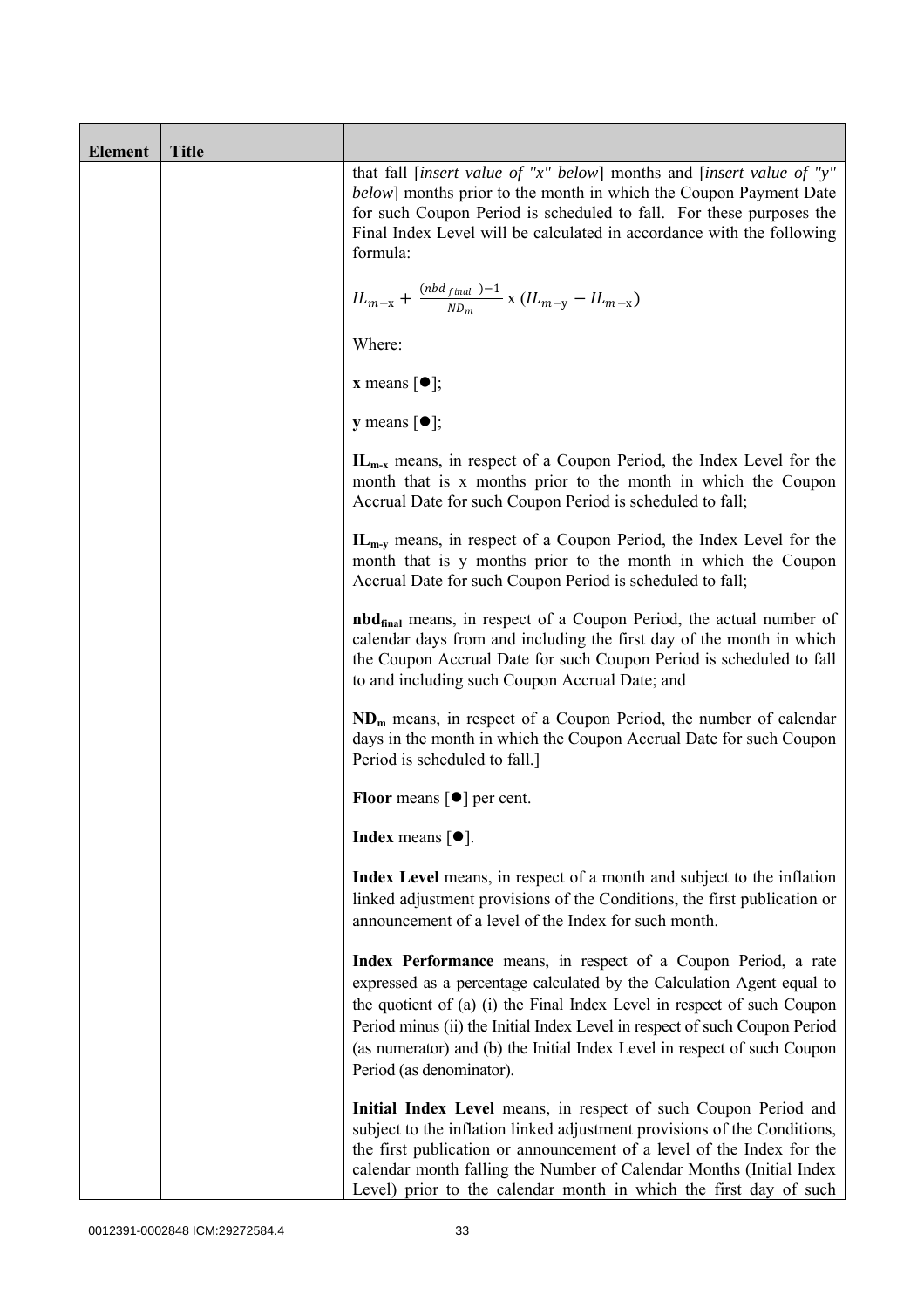| <b>Element</b> | <b>Title</b> |                                                                                                                                                                                                                                                                                                                                                                                                                                                                                                                                                                                                                         |
|----------------|--------------|-------------------------------------------------------------------------------------------------------------------------------------------------------------------------------------------------------------------------------------------------------------------------------------------------------------------------------------------------------------------------------------------------------------------------------------------------------------------------------------------------------------------------------------------------------------------------------------------------------------------------|
|                |              | Coupon Period falls.                                                                                                                                                                                                                                                                                                                                                                                                                                                                                                                                                                                                    |
|                |              | Leverage means $\lceil \bullet \rceil$ per cent.                                                                                                                                                                                                                                                                                                                                                                                                                                                                                                                                                                        |
|                |              | Leveraged Index Performance means, in respect of a Coupon<br>Period, a rate expressed as a percentage calculated by the Calculation<br>Agent equal to the product of (a) the Leverage and (b) (i) the Index<br>Performance in respect of such Coupon Period minus (ii) the Strike.                                                                                                                                                                                                                                                                                                                                      |
|                |              | Number of Calendar Months (Initial Index Level) means [ $\bullet$ ]<br>calendar months.                                                                                                                                                                                                                                                                                                                                                                                                                                                                                                                                 |
|                |              | [If Linear Interpolation does not apply, insert: Number of Calendar<br>Months (Reference Index Level) means [ $\bullet$ ] calendar months.]                                                                                                                                                                                                                                                                                                                                                                                                                                                                             |
|                |              | <b>Reference Month</b> means, in respect of a Coupon Period[:][,] [If<br>Linear Interpolation applies, insert:                                                                                                                                                                                                                                                                                                                                                                                                                                                                                                          |
|                |              | in respect of the determination of $IL_{m-x}$ , the month in respect<br>(a)<br>of which the Index Level for $IL_{m-x}$ falls to be determined; and                                                                                                                                                                                                                                                                                                                                                                                                                                                                      |
|                |              | in respect of the determination of $IL_{m-v}$ , the month in respect<br>(b)<br>of which the Index Level for $IL_{m-y}$ falls to be determined,                                                                                                                                                                                                                                                                                                                                                                                                                                                                          |
|                |              | in each case as described in the definition of Final Index Level above.]                                                                                                                                                                                                                                                                                                                                                                                                                                                                                                                                                |
|                |              | [If Linear Interpolation does not apply, insert: the calendar month<br>falling the Number of Calendar Months (Reference Index Level) prior<br>to the calendar month in which the Coupon Accrual Date in respect of<br>such Coupon Period falls.]                                                                                                                                                                                                                                                                                                                                                                        |
|                |              | <b>Strike</b> means $\lceil \bullet \rceil$ per cent.]                                                                                                                                                                                                                                                                                                                                                                                                                                                                                                                                                                  |
|                |              | [In the case of Swap Rate Linked Interest N&C Securities:                                                                                                                                                                                                                                                                                                                                                                                                                                                                                                                                                               |
|                |              | The Rate of Interest for each Coupon Period shall be a rate expressed<br>as a percentage calculated by the Calculation Agent which is equal to<br>[Insert if Single Swap Rate Determination applies in respect of all<br>Coupon Periods: the relevant Single Swap Rate specified in respect of<br>such Coupon Period.][Insert if Dual Swap Rate Determination applies<br>in respect of all Coupon Periods: the relevant Swap Rate Performance<br>for such Coupon Period.][Insert if each of Single Swap Rate<br>Determination and Dual Swap Rate Determination apply in respect of<br>different Coupon Periods: either: |
|                |              | if Single Swap Rate Determination is specified below in<br>(a)<br>respect of the relevant Coupon Period, the relevant Single<br>Swap Rate specified in respect of such Coupon Period; or                                                                                                                                                                                                                                                                                                                                                                                                                                |
|                |              | if Dual Swap Rate Determination is specified below in respect<br>(b)<br>of the relevant Coupon Period, the Swap Rate Performance<br>for such Coupon Period.]                                                                                                                                                                                                                                                                                                                                                                                                                                                            |
|                |              | Where:                                                                                                                                                                                                                                                                                                                                                                                                                                                                                                                                                                                                                  |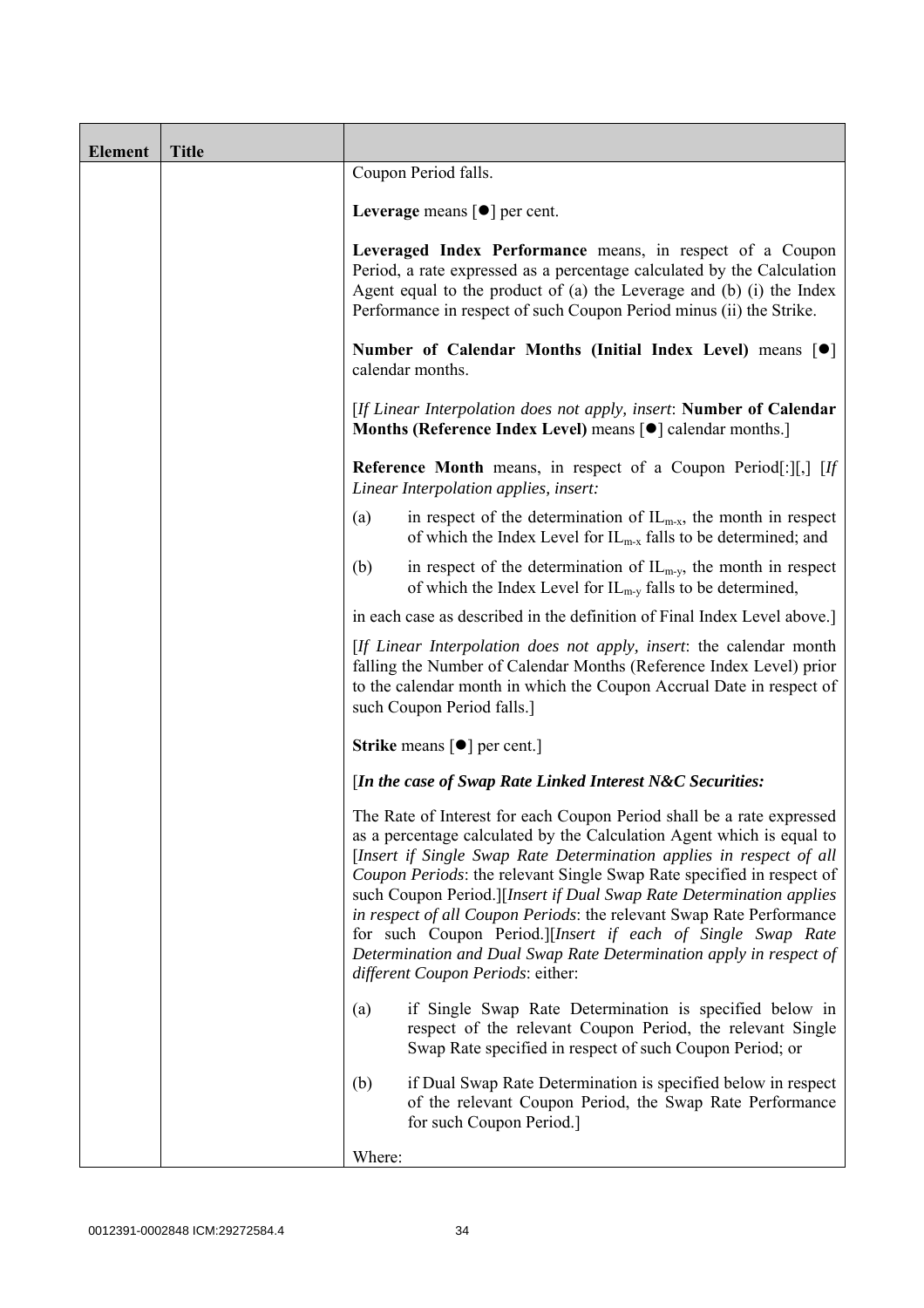| <b>Element</b> | <b>Title</b> |                                                                                                                                                                                                                                                                                                                                                                                                                                                                                                                                                                                                                                                                                                                                                                                                                                                                                                                                                                                                                                                                                                                                       |
|----------------|--------------|---------------------------------------------------------------------------------------------------------------------------------------------------------------------------------------------------------------------------------------------------------------------------------------------------------------------------------------------------------------------------------------------------------------------------------------------------------------------------------------------------------------------------------------------------------------------------------------------------------------------------------------------------------------------------------------------------------------------------------------------------------------------------------------------------------------------------------------------------------------------------------------------------------------------------------------------------------------------------------------------------------------------------------------------------------------------------------------------------------------------------------------|
|                |              | [Insert if Dual Swap Rate Determination applies to any Coupon<br>Period: Swap Rate Performance means, in respect of a Coupon<br>Period, a rate expressed as a percentage calculated by the Calculation<br>Agent which is equal to:                                                                                                                                                                                                                                                                                                                                                                                                                                                                                                                                                                                                                                                                                                                                                                                                                                                                                                    |
|                |              | Swap Rate Performance = RPM x $[FSR + LF_1 x SSR + LF_2 x RDF]$                                                                                                                                                                                                                                                                                                                                                                                                                                                                                                                                                                                                                                                                                                                                                                                                                                                                                                                                                                                                                                                                       |
|                |              | Where:                                                                                                                                                                                                                                                                                                                                                                                                                                                                                                                                                                                                                                                                                                                                                                                                                                                                                                                                                                                                                                                                                                                                |
|                |              | <b>FSR</b> means the relevant First Swap Rate for such Coupon Period;                                                                                                                                                                                                                                                                                                                                                                                                                                                                                                                                                                                                                                                                                                                                                                                                                                                                                                                                                                                                                                                                 |
|                |              | $LF1$ means the applicable leverage factor for such Coupon Period<br>as specified below;                                                                                                                                                                                                                                                                                                                                                                                                                                                                                                                                                                                                                                                                                                                                                                                                                                                                                                                                                                                                                                              |
|                |              | $LF2$ means the applicable leverage factor for such Coupon Period<br>as specified below;                                                                                                                                                                                                                                                                                                                                                                                                                                                                                                                                                                                                                                                                                                                                                                                                                                                                                                                                                                                                                                              |
|                |              | <b>RPM</b> means the Rate Performance Multiplier for such Coupon<br>Period;                                                                                                                                                                                                                                                                                                                                                                                                                                                                                                                                                                                                                                                                                                                                                                                                                                                                                                                                                                                                                                                           |
|                |              | RDF means the Rate Deduction Factor for such Coupon Period;<br>and                                                                                                                                                                                                                                                                                                                                                                                                                                                                                                                                                                                                                                                                                                                                                                                                                                                                                                                                                                                                                                                                    |
|                |              | <b>SSR</b> means the relevant Second Swap Rate for such Coupon<br>Period,                                                                                                                                                                                                                                                                                                                                                                                                                                                                                                                                                                                                                                                                                                                                                                                                                                                                                                                                                                                                                                                             |
|                |              | each as further specified below.]                                                                                                                                                                                                                                                                                                                                                                                                                                                                                                                                                                                                                                                                                                                                                                                                                                                                                                                                                                                                                                                                                                     |
|                |              | For the purposes of determining [each of] [the Single Swap Rate[,]]<br>[the First Swap Rate and the Second Swap Rate] [(each a Swap<br>Rate)] the relevant rate for a Coupon Period shall be determined<br>under the floating rate N&C Security provisions as though the<br>relevant swap rate was a floating rate to which ISDA Determination<br>applied and on the basis of the Floating Rate Option, the Designated<br>Maturity and the Reset Date specified in respect of the<br>[relevant][Single] Swap Rate and Coupon Period below[, provided<br>that, $[(i)]$ if the rate so determined in the case of [the First Swap Rate]<br>[or] [the Second Swap Rate] is greater than [the First Swap Rate Cap]<br>[or] [Second Swap Rate Cap] [(respectively)] for such Coupon Period,<br>the relevant Swap Rate shall be equal to such cap] [and (ii)] [if the rate<br>so determined in the case of [the First Swap Rate] [or] [the Second<br>Swap Rate] is less than [the First Swap Rate Floor] [or] [Second Swap<br>Rate Floor] [(respectively)] for such Coupon Period, the relevant<br>Swap Rate shall be equal to such floor]]. |
|                |              | [For each Coupon Period in respect of which Single Swap Rate<br>Determination applies, insert: In respect of the Coupon Period[s]<br>[describe relevant Coupon Periods] Single Swap Rate Determination<br>shall apply and the following terms have the following meanings:                                                                                                                                                                                                                                                                                                                                                                                                                                                                                                                                                                                                                                                                                                                                                                                                                                                            |
|                |              | <b>Designated Maturity means <math>[•]</math>;</b>                                                                                                                                                                                                                                                                                                                                                                                                                                                                                                                                                                                                                                                                                                                                                                                                                                                                                                                                                                                                                                                                                    |
|                |              | <b>Floating Rate Option means <math>[•]</math>;</b>                                                                                                                                                                                                                                                                                                                                                                                                                                                                                                                                                                                                                                                                                                                                                                                                                                                                                                                                                                                                                                                                                   |
|                |              | <b>Reference Swap Rate: means [●];and</b>                                                                                                                                                                                                                                                                                                                                                                                                                                                                                                                                                                                                                                                                                                                                                                                                                                                                                                                                                                                                                                                                                             |
|                |              | <b>Reset Date means [●][.][; [and]]</b>                                                                                                                                                                                                                                                                                                                                                                                                                                                                                                                                                                                                                                                                                                                                                                                                                                                                                                                                                                                                                                                                                               |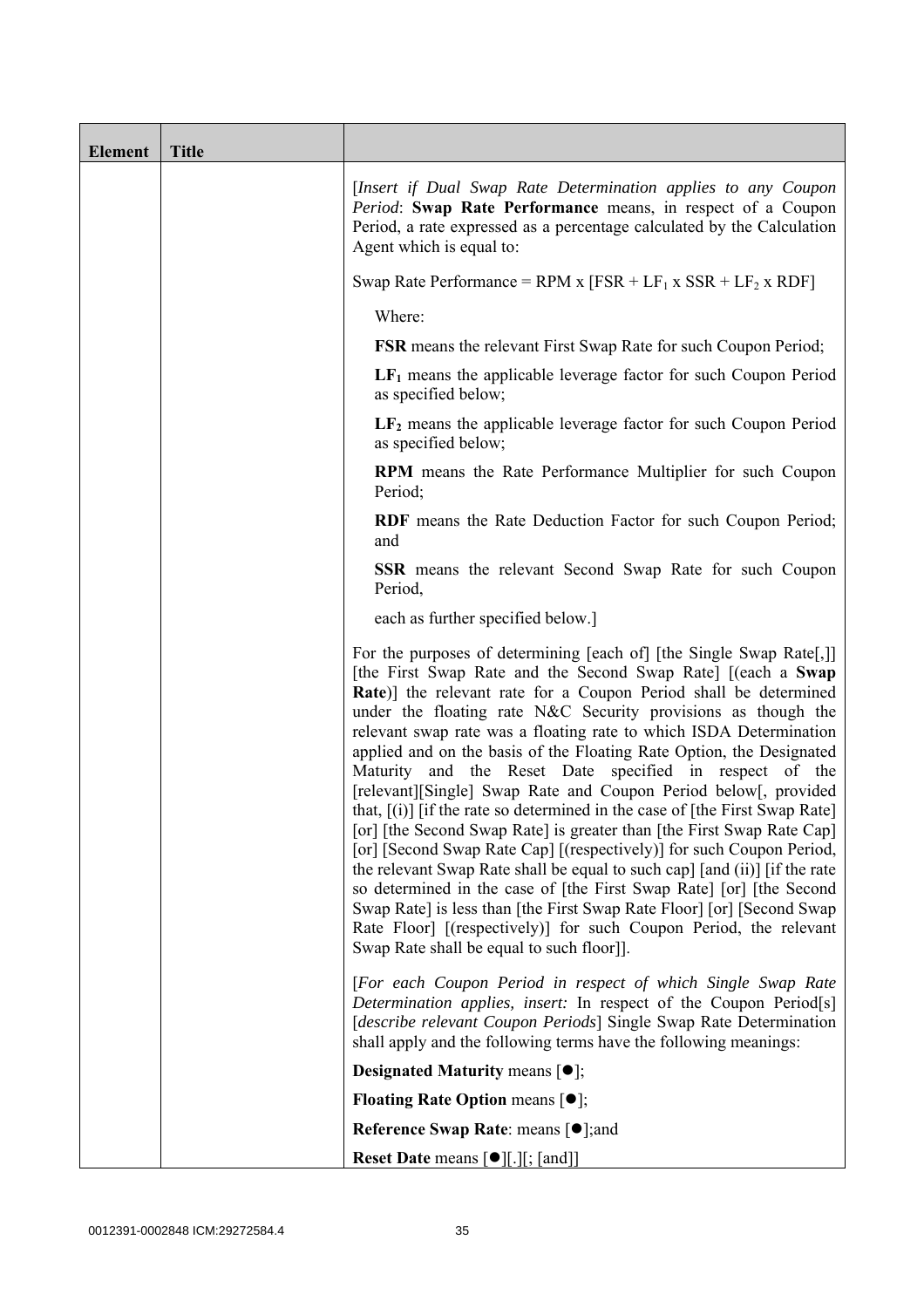| <b>Element</b> | <b>Title</b> |                                                                                                                                                                                                                                                                                                                                                                                                                                                                                                                                                                                                                                                                                                                                  |
|----------------|--------------|----------------------------------------------------------------------------------------------------------------------------------------------------------------------------------------------------------------------------------------------------------------------------------------------------------------------------------------------------------------------------------------------------------------------------------------------------------------------------------------------------------------------------------------------------------------------------------------------------------------------------------------------------------------------------------------------------------------------------------|
|                |              | [For each Coupon Period in respect of which Dual Swap Rate<br>Determination applies, insert: In respect of the Coupon Period[s]<br>[describe relevant Coupon Periods] Dual Swap Rate Determination<br>shall apply and the following terms have the following meanings:                                                                                                                                                                                                                                                                                                                                                                                                                                                           |
|                |              | <b>LF</b> <sub>1</sub> means $\lceil \bullet \rceil$ ;                                                                                                                                                                                                                                                                                                                                                                                                                                                                                                                                                                                                                                                                           |
|                |              | LF <sub>2</sub> means $\lceil \bullet \rceil$ ;                                                                                                                                                                                                                                                                                                                                                                                                                                                                                                                                                                                                                                                                                  |
|                |              | <b>Rate Deduction Factor means <math>[•]</math>;</b>                                                                                                                                                                                                                                                                                                                                                                                                                                                                                                                                                                                                                                                                             |
|                |              | Rate Performance Multiplier means [ $\bullet$ ]; and                                                                                                                                                                                                                                                                                                                                                                                                                                                                                                                                                                                                                                                                             |
|                |              | In respect of the First Swap Rate:                                                                                                                                                                                                                                                                                                                                                                                                                                                                                                                                                                                                                                                                                               |
|                |              | Reference Swap Rate: means [ $\bullet$ ];                                                                                                                                                                                                                                                                                                                                                                                                                                                                                                                                                                                                                                                                                        |
|                |              | <b>Floating Rate Option means <math>[•]</math>;</b>                                                                                                                                                                                                                                                                                                                                                                                                                                                                                                                                                                                                                                                                              |
|                |              | <b>Designated Maturity means <math>\lceil \bullet \rceil</math>; [and]</b>                                                                                                                                                                                                                                                                                                                                                                                                                                                                                                                                                                                                                                                       |
|                |              | <b>Reset Date means <math>[\bullet]</math>; [and]</b>                                                                                                                                                                                                                                                                                                                                                                                                                                                                                                                                                                                                                                                                            |
|                |              | <b>[First Swap Rate Cap means [<math>\bullet</math>]; and ]</b>                                                                                                                                                                                                                                                                                                                                                                                                                                                                                                                                                                                                                                                                  |
|                |              | <b>[First Swap Rate Floor means [<math>\bullet</math>]; and]</b>                                                                                                                                                                                                                                                                                                                                                                                                                                                                                                                                                                                                                                                                 |
|                |              | In respect of the Second Swap Rate:                                                                                                                                                                                                                                                                                                                                                                                                                                                                                                                                                                                                                                                                                              |
|                |              | Reference Swap Rate: means [ $\bullet$ ];                                                                                                                                                                                                                                                                                                                                                                                                                                                                                                                                                                                                                                                                                        |
|                |              | <b>Floating Rate Option means <math>[•]</math>;</b>                                                                                                                                                                                                                                                                                                                                                                                                                                                                                                                                                                                                                                                                              |
|                |              | <b>Designated Maturity means <math>\lceil \bullet \rceil</math>; [and]</b>                                                                                                                                                                                                                                                                                                                                                                                                                                                                                                                                                                                                                                                       |
|                |              | <b>Reset Date means <math>\lceil \bullet \rceil</math>.</b> $\lceil \cdot \rceil$ ; and $\lceil \cdot \rceil$                                                                                                                                                                                                                                                                                                                                                                                                                                                                                                                                                                                                                    |
|                |              | [Second Swap Rate Cap means [ $\bullet$ ][.][; and]]                                                                                                                                                                                                                                                                                                                                                                                                                                                                                                                                                                                                                                                                             |
|                |              | [Second Swap Rate Floor means [ $\bullet$ ].]]                                                                                                                                                                                                                                                                                                                                                                                                                                                                                                                                                                                                                                                                                   |
|                |              | (repeat as necessary to cover the bases for Single Swap Rate<br>Determination and Dual Swap Rate Determination for all Coupon<br><i>Periods</i> )]                                                                                                                                                                                                                                                                                                                                                                                                                                                                                                                                                                               |
|                |              | [In the case of Equity Linked Securities, insert:                                                                                                                                                                                                                                                                                                                                                                                                                                                                                                                                                                                                                                                                                |
|                |              | <b>Adjustment and Disruption Events</b>                                                                                                                                                                                                                                                                                                                                                                                                                                                                                                                                                                                                                                                                                          |
|                |              | The Securities may be subject to cancellation, early redemption or<br>adjustment (including as to valuation and in certain circumstances<br>share substitutions) if certain corporate events (such as events<br>affecting the value of a Share (including Share divisions or<br>consolidations, extraordinary dividends and capital calls); de-listing of<br>a Share; insolvency, merger or nationalisation of a Share issuer; a<br>tender offer or redenomination of a Share) occur, if certain events<br>(such as illegality, disruptions or cost increases) occur with respect to<br>the Issuer's or any of its affiliates' hedging arrangements, or if<br>insolvency filings are made with respect to the issuer of a share. |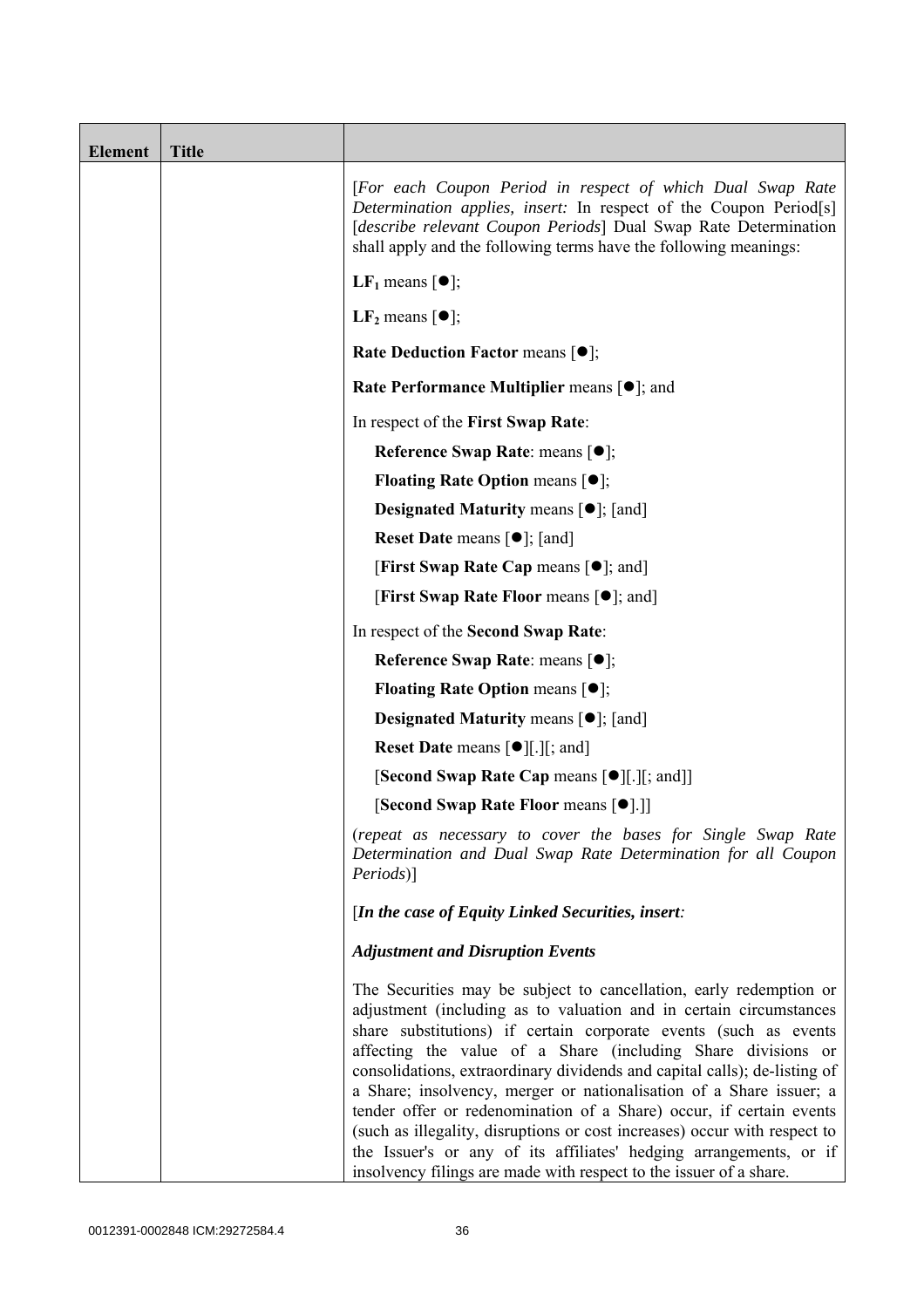| <b>Element</b> | <b>Title</b> |                                                                                                                                                                                                                                                                                                                                                                                                                                                               |
|----------------|--------------|---------------------------------------------------------------------------------------------------------------------------------------------------------------------------------------------------------------------------------------------------------------------------------------------------------------------------------------------------------------------------------------------------------------------------------------------------------------|
|                |              | If certain disruption events occur with respect to valuation of a Share<br>such valuation will be postponed and may be made by the Calculation<br>Agent. Payments may also be postponed.]                                                                                                                                                                                                                                                                     |
|                |              | [In the case of Index Linked Securities, insert:                                                                                                                                                                                                                                                                                                                                                                                                              |
|                |              | <b>Adjustment and Disruption Events</b>                                                                                                                                                                                                                                                                                                                                                                                                                       |
|                |              | The Securities may be subject to cancellation or early redemption or<br>adjustment if an Index is modified or cancelled and there is no<br>successor Index acceptable to the Calculation Agent, if an Index's<br>sponsor fails to calculate and announce such Index, or certain events<br>(such as illegality, disruptions or cost increases) occur with respect to<br>the Issuer's or any of its affiliates' hedging arrangements.                           |
|                |              | If certain disruption events occur with respect to valuation of an Index<br>such valuation will be postponed and may be made by the Calculation<br>Agent. Payments may also be postponed.]                                                                                                                                                                                                                                                                    |
|                |              | [In the case of Inflation Linked Securities, insert:                                                                                                                                                                                                                                                                                                                                                                                                          |
|                |              | <b>Adjustment Events</b>                                                                                                                                                                                                                                                                                                                                                                                                                                      |
|                |              | The Securities may be subject to adjustment if the Index is not<br>published or announced, there is a successor Index, an Index level is<br>corrected or the Index is rebased and may be subject to early<br>redemption or cancellation if the Index ceases to be published and<br>there is no appropriate alternative index acceptable to the Calculation<br>Agent. In certain circumstances the Calculation Agent may calculate<br>the Index level itself.] |
|                |              | [In the case of FX Linked Securities, insert:                                                                                                                                                                                                                                                                                                                                                                                                                 |
|                |              | <b>Disruption Events</b>                                                                                                                                                                                                                                                                                                                                                                                                                                      |
|                |              | If certain disruption events occur with respect to valuation of a<br>Currency Pair, [an alternative valuation method may be used,<br>valuation may be made by the Calculation Agent, valuation may be<br>postponed or the Securities may be subject to early redemption or<br>cancellation].]                                                                                                                                                                 |
|                |              | Please also refer to Element C.9 above.                                                                                                                                                                                                                                                                                                                                                                                                                       |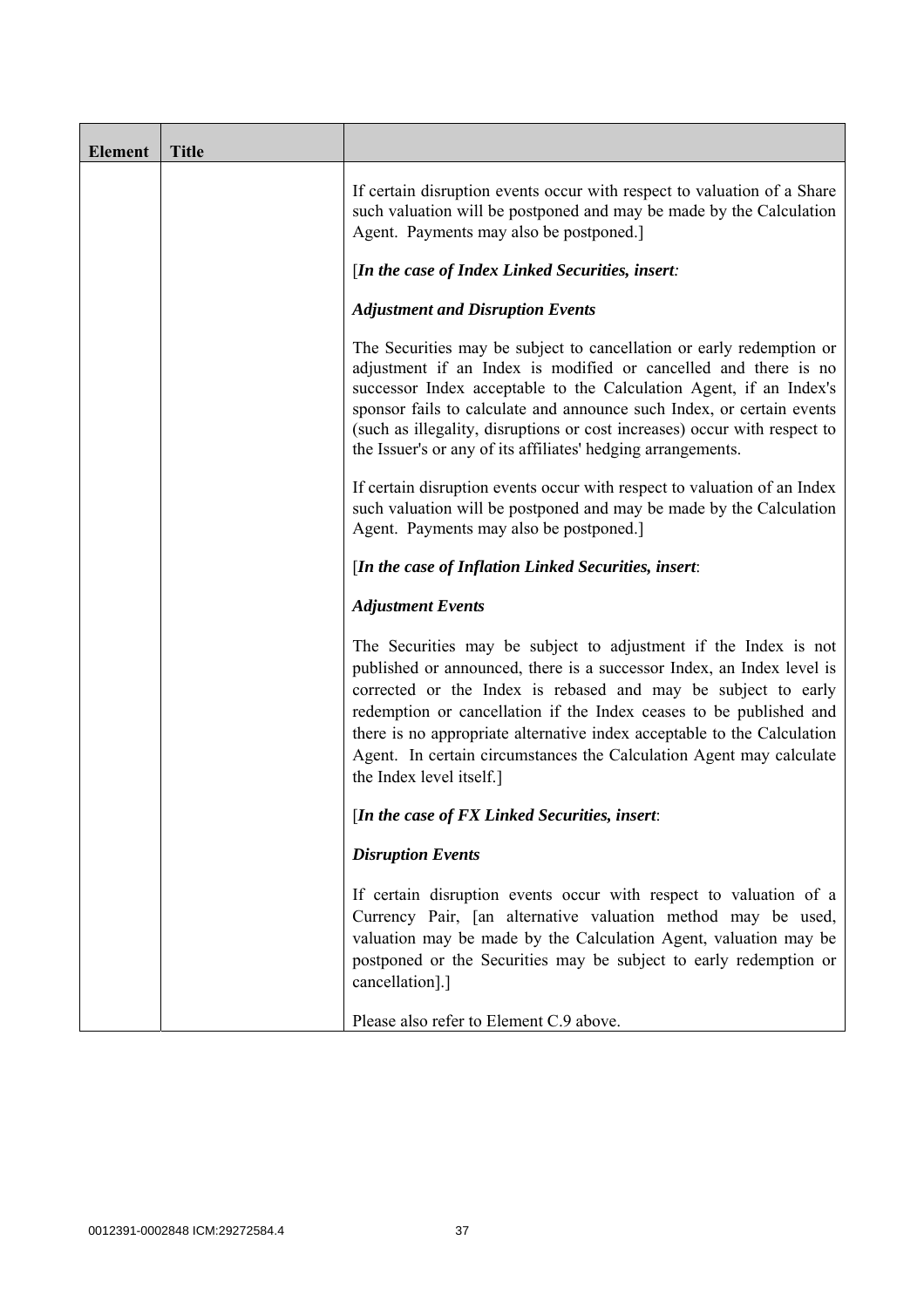| <b>Element</b> | <b>Title</b>                                                                                                                                                                                                                                                             |                                                                                                                                                                                                                                                                                                                                                                                                                                                                                                                                                                                                                                                                                                                                                                                                                                                                                                                                                                     |
|----------------|--------------------------------------------------------------------------------------------------------------------------------------------------------------------------------------------------------------------------------------------------------------------------|---------------------------------------------------------------------------------------------------------------------------------------------------------------------------------------------------------------------------------------------------------------------------------------------------------------------------------------------------------------------------------------------------------------------------------------------------------------------------------------------------------------------------------------------------------------------------------------------------------------------------------------------------------------------------------------------------------------------------------------------------------------------------------------------------------------------------------------------------------------------------------------------------------------------------------------------------------------------|
| [C.11]         | Admission to Trading<br>on a regulated market<br>(Include this Element<br>C.11 only if the<br>relevant Securities have<br>a minimum<br>denomination of less<br>than $\text{\textsterling}100,000$ or are<br>Derivative Securities as<br>defined in Element C.9<br>above) | Securities issued under the Programme may be listed and admitted to<br>trading on the Irish Stock Exchange's Main Securities Market or<br>Global Exchange Market or such other stock exchange or market<br>specified below, or may be issued on an unlisted basis.<br>Issue specific summary:<br>[Application [has been] [is expected to be] made by the Issuer (or on<br>its behalf) for the Securities to be admitted to the Official List and to<br>trading on [the Irish Stock Exchange's [Main Securities Market/Global]<br>Exchange Market]][the [regulated market][Professional Securities<br>Market] of the London Stock Exchange][the [regulated][EuroMTF]<br>market of the Luxembourg Stock Exchange][the Electronic Bond<br>Market of Borsa Italiana S.p.A. (MOT)][the Electronic Securitised<br>Derivatives Market of Borsa Italiana S.p.A. (SeDeX)].<br>[Not applicable, the Securities are not intended to be admitted to<br>trading on any market.]] |
| [C.15]         | How the value of the<br>investment is affected<br>by the value of the<br>underlying assets<br>(Include this Element<br>C.15 only if the<br>relevant Securities are<br>Derivative Securities as<br>defined in Element C.9<br>above)                                       | $[If the Securities are N&C Securities, insert: The [Insert if]$<br><i>applicable:</i> Rate of Interest and the] Final Redemption Amount][If the<br>Securities are W&C Securities, insert: The Cash Settlement Amount]<br>([in each case,] if any) payable in respect of the Securities [is/are]<br>calculated by reference to [insert relevant underlying(s) (i.e. the<br>relevant Reference Item $(s)$ ].<br>Please also see Element C.18.]                                                                                                                                                                                                                                                                                                                                                                                                                                                                                                                       |
| [C.16]         | Maturity<br>(Include this Element<br>only<br>if<br>C.16<br>the<br>relevant Securities are<br>Derivative Securities as<br>defined in Element C.9<br><i>above</i> )                                                                                                        | [If the Securities are N&C Securities, insert: The Maturity Date of the<br>Securities is [ <sup>o</sup> ] [If the N&C Securities are Zero Recovery Single<br>Name Credit Linked N&C Securities or Zero Recovery Basket Credit<br>Linked N&C Securities, insert: (the Scheduled Maturity Date),<br>subject to adjustment for [insert relevant postponement events]].]<br>[If the Securities are W&C Securities, insert: The Settlement Date of<br>the Securities is $\lceil \bullet \rceil$ [the fifth Business Day following the last<br>occurring valuation date.]]]                                                                                                                                                                                                                                                                                                                                                                                               |
| [C.17]         | Settlement procedure of<br>derivative securities<br>(Include this Element<br>C.17 only if the<br>relevant Securities are<br>Derivative Securities as                                                                                                                     | [The Securities will be cash-settled.]]                                                                                                                                                                                                                                                                                                                                                                                                                                                                                                                                                                                                                                                                                                                                                                                                                                                                                                                             |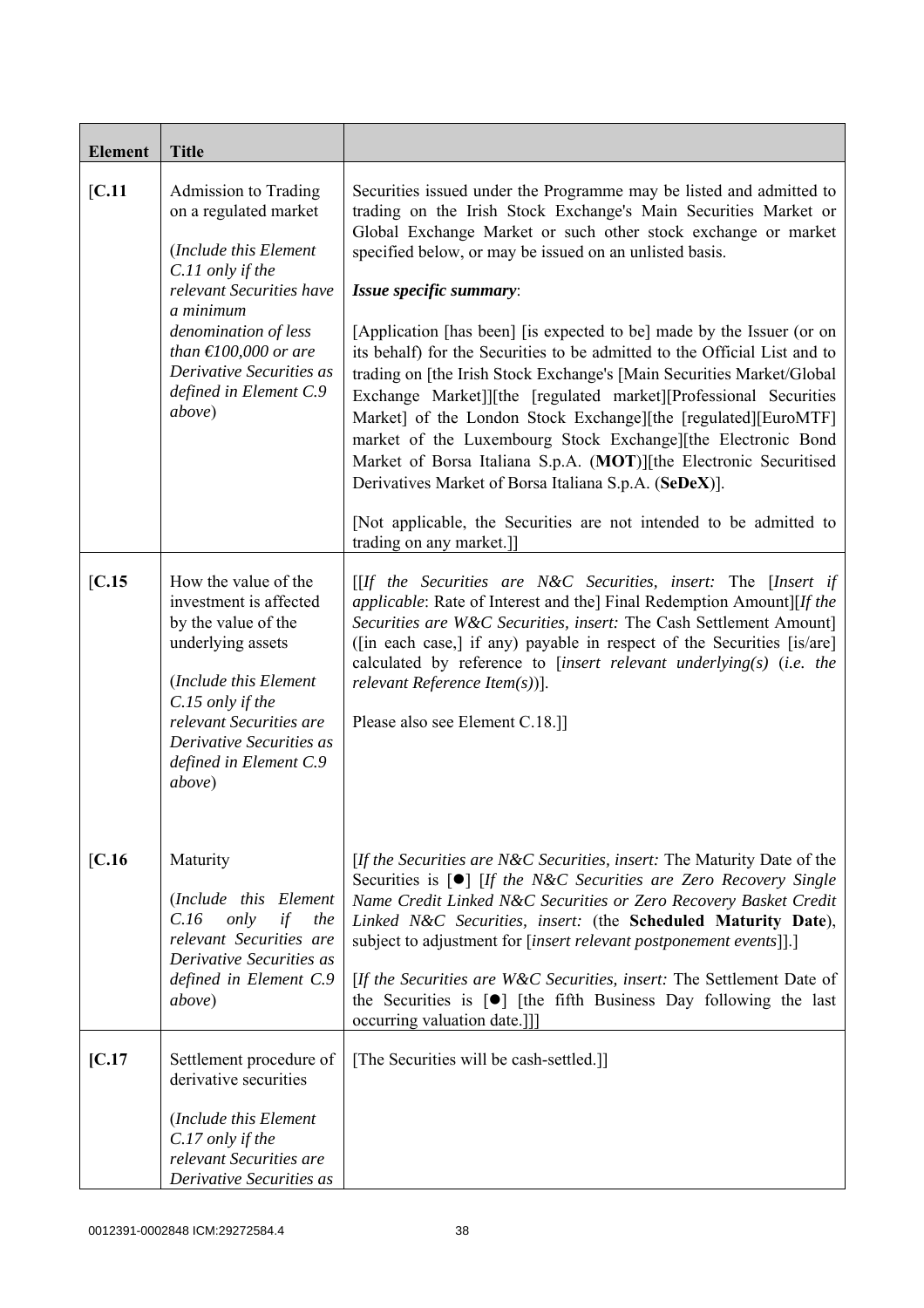| <b>Element</b> | <b>Title</b>                                                                                                |                                                                                                                                                                                                                                                                                                                                                                                                                                                                                           |
|----------------|-------------------------------------------------------------------------------------------------------------|-------------------------------------------------------------------------------------------------------------------------------------------------------------------------------------------------------------------------------------------------------------------------------------------------------------------------------------------------------------------------------------------------------------------------------------------------------------------------------------------|
|                | defined in Element C.9<br>above)                                                                            |                                                                                                                                                                                                                                                                                                                                                                                                                                                                                           |
| [C.18]         | Return on derivative<br>securities                                                                          | Nominal interest rate and date from which interest becomes payable<br>and due dates for interest                                                                                                                                                                                                                                                                                                                                                                                          |
|                | (Include this Element                                                                                       | [The Securities do not pay interest.]                                                                                                                                                                                                                                                                                                                                                                                                                                                     |
|                | C.18 only if the<br>relevant Securities are<br>Derivative Securities as<br>defined in Element C.9<br>above) | [In the case of Fixed Rate Securities, insert: The Securities bear<br>interest [from their date of issue/from [ $\bullet$ ]] at the fixed rate of $\lceil \bullet \rceil$ per<br>cent. per annum. Interest will be paid [annually] in arrear on [ $\bullet$ ] in<br>each year. The first interest payment will be made on $[•]$ .]                                                                                                                                                        |
|                |                                                                                                             | [In the case of Floating Rate Securities, insert: The Securities bear<br>interest [from their date of issue/from [ $\bullet$ ]] at floating rates calculated<br>by reference to [specify reference rate] [plus/minus] a margin of $[\bullet]$<br>per cent. Interest will be paid [quarterly/semi-annually/annually] in<br>arrear on $\lceil \bullet \rceil$ in each year, subject to adjustment for non-business<br>days]. The first interest payment will be made on [ <sup>•</sup> ].]] |
|                |                                                                                                             | [In the case of Securities whose interest payments are calculated by<br>reference to an underlying, insert: Payments of interest in respect of<br>the Securities will be determined by reference to the performance of<br>the $[insert$ relevant underlying $(s)$ ] and extract, insert here and<br>complete the relevant pro forma disclosure from item C.10 that<br>reflects the basis for the calculation of interest of the Securities]                                               |
|                |                                                                                                             | [In the case of Zero Recovery Basket Credit Linked N&C Securities,<br>insert: The interest payable in respect of each nominal amount of<br>Securities equal to the Calculation Amount for each Coupon Period<br>will be calculated on the Outstanding Nominal Amount (as described<br>further below) as of the last day of such Coupon Period.                                                                                                                                            |
|                |                                                                                                             | [If the Securities are N&C Securities, insert: Redemption at Maturity                                                                                                                                                                                                                                                                                                                                                                                                                     |
|                |                                                                                                             | Unless previously redeemed or purchased and cancelled, each<br>Security will be redeemed by the Issuer on the Maturity Date at<br>[●]/[the Final Redemption Amount] [(which shall be determined as<br>set out below in this Element C.18).]                                                                                                                                                                                                                                               |
|                |                                                                                                             | [The Calculation Amount for the Securities is $[•]$ .]                                                                                                                                                                                                                                                                                                                                                                                                                                    |
|                |                                                                                                             | [If the Securities are W&C Securities, insert: Settlement                                                                                                                                                                                                                                                                                                                                                                                                                                 |
|                |                                                                                                             | Each Security entitles its holder, upon due exercise, to receive from<br>the Issuer on the Settlement Date a Cash Settlement Amount (which<br>shall be determined as set out below in this Element C.18).                                                                                                                                                                                                                                                                                 |
|                |                                                                                                             | The Notional Amount per W&C Security is $[•]$ .                                                                                                                                                                                                                                                                                                                                                                                                                                           |
|                |                                                                                                             | The Calculation Agent is $[•]$ .                                                                                                                                                                                                                                                                                                                                                                                                                                                          |
|                |                                                                                                             | [If the Securities are interest bearing, insert: <b>Interest Provisions</b>                                                                                                                                                                                                                                                                                                                                                                                                               |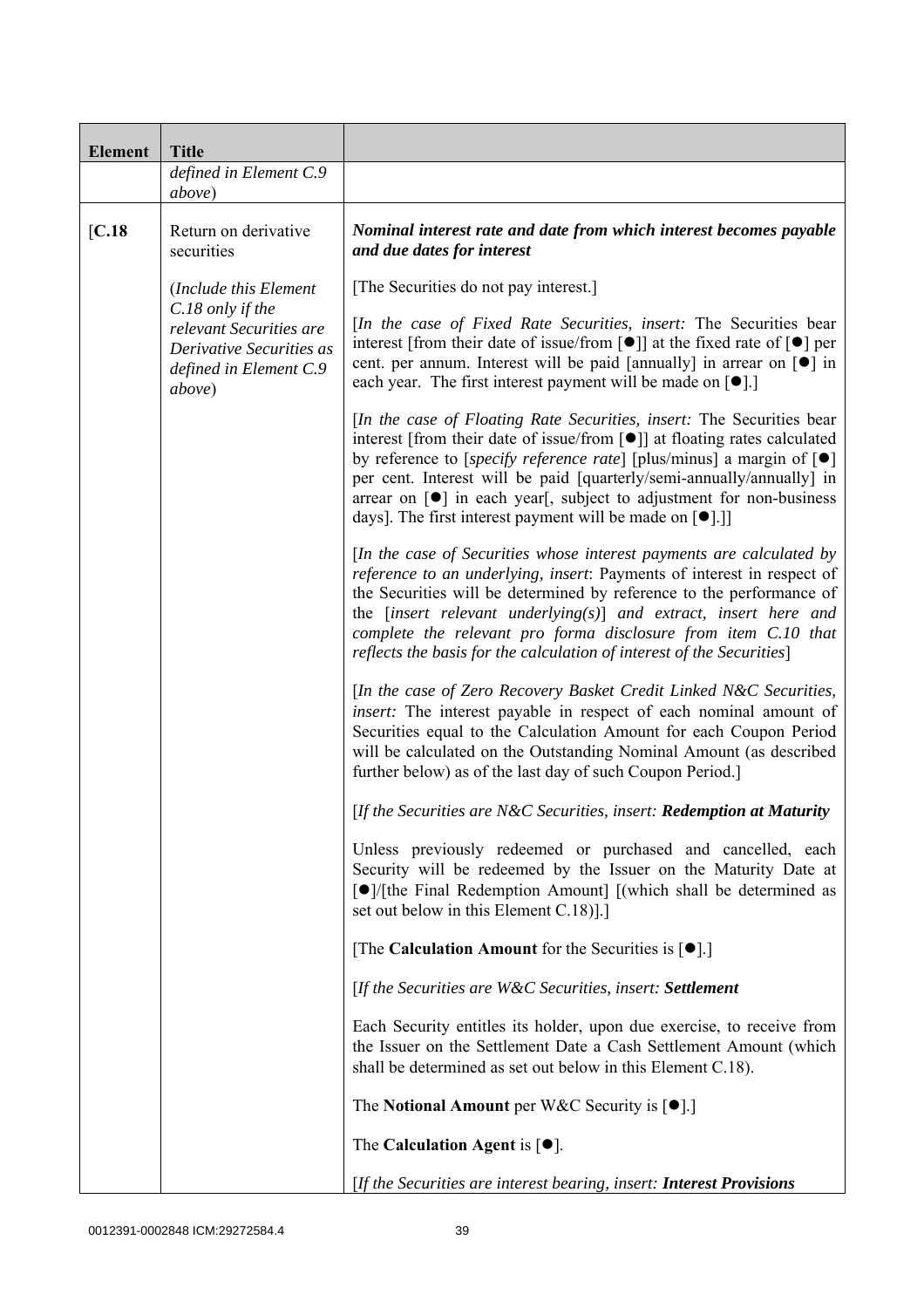| <b>Element</b> | <b>Title</b> |                                                                                                                                                                                                                                                                                                                                                                                                                                                                                                                                              |
|----------------|--------------|----------------------------------------------------------------------------------------------------------------------------------------------------------------------------------------------------------------------------------------------------------------------------------------------------------------------------------------------------------------------------------------------------------------------------------------------------------------------------------------------------------------------------------------------|
|                |              | [If the Securities are not Fixed Rate or Floating Rate Securities,<br><i>insert</i> : Coupon Accrual Date means [ $\bullet$ ].                                                                                                                                                                                                                                                                                                                                                                                                               |
|                |              | Coupon Period means [insert coupon period].                                                                                                                                                                                                                                                                                                                                                                                                                                                                                                  |
|                |              | Coupon Payment Date means [ $\bullet$ ].                                                                                                                                                                                                                                                                                                                                                                                                                                                                                                     |
|                |              | [If the Securities are Fixed or Floating Rate Securities, insert: Day<br><b>Count Fraction means [<math>\bullet</math>].</b> ]                                                                                                                                                                                                                                                                                                                                                                                                               |
|                |              | [Business Day Convention means [ $\bullet$ ].]                                                                                                                                                                                                                                                                                                                                                                                                                                                                                               |
|                |              | [If the Securities are N&C Securities, insert: Redemption at Maturity                                                                                                                                                                                                                                                                                                                                                                                                                                                                        |
|                |              | Unless previously redeemed or purchased and cancelled, each<br>Security will be redeemed by the Issuer on the Maturity Date at<br>[specify]/[the Final Redemption Amount (which shall be determined<br>as set out below in this Element C.18).]                                                                                                                                                                                                                                                                                              |
|                |              | [The Calculation Amount for the Securities is $[•]$ .]                                                                                                                                                                                                                                                                                                                                                                                                                                                                                       |
|                |              | [Insert in the case of FX Redemption N&C Securities: The Final<br>Redemption Amount in respect of each nominal amount of N&C<br>Securities equal to the Calculation Amount shall be an amount in the<br>Settlement Currency (which, when the Floor is zero, will not be less<br>than, but may be equal to, zero) calculated by the Calculation Agent<br>equal to the Calculation Amount multiplied by the greater of (i) the<br>Floor and (ii) a percentage calculated by the Calculation Agent in<br>accordance with the following formula: |
|                |              | Leverage $\times$ Max $\left[0, \sum_{i=1}^{n} W_i \times \frac{X_i - Y_i}{Z_i}\right]$                                                                                                                                                                                                                                                                                                                                                                                                                                                      |
|                |              | Any amount determined pursuant to the above, if not an amount in the<br>Settlement Currency, will be converted into the Settlement Currency at<br>the Exchange Rate. The Final Redemption Amount will be rounded<br>to the nearest two decimal places (or, in the case of Japanese Yen, the<br>nearest whole unit) in the relevant Settlement Currency, 0.005 (or, in<br>the case of Japanese Yen, half a unit) being rounded upwards.                                                                                                       |
|                |              | Where:                                                                                                                                                                                                                                                                                                                                                                                                                                                                                                                                       |
|                |              | Alternate Currency Pair means [specify Alternate Currency Pairs in<br>form of [specify first currency]/[specify second currency]] (repeat in<br>respect of each Alternate Currency Pair).                                                                                                                                                                                                                                                                                                                                                    |
|                |              | <b>Currency Pair</b> means [specify Currency Pairs in form of [specify first]<br>currency]/[specify second currency]] (repeat for each Currency Pair).                                                                                                                                                                                                                                                                                                                                                                                       |
|                |              | <b>Exchange Rate</b> means the spot rate of exchange between the currency<br>in which the Calculation Amount is denominated (the Calculation                                                                                                                                                                                                                                                                                                                                                                                                 |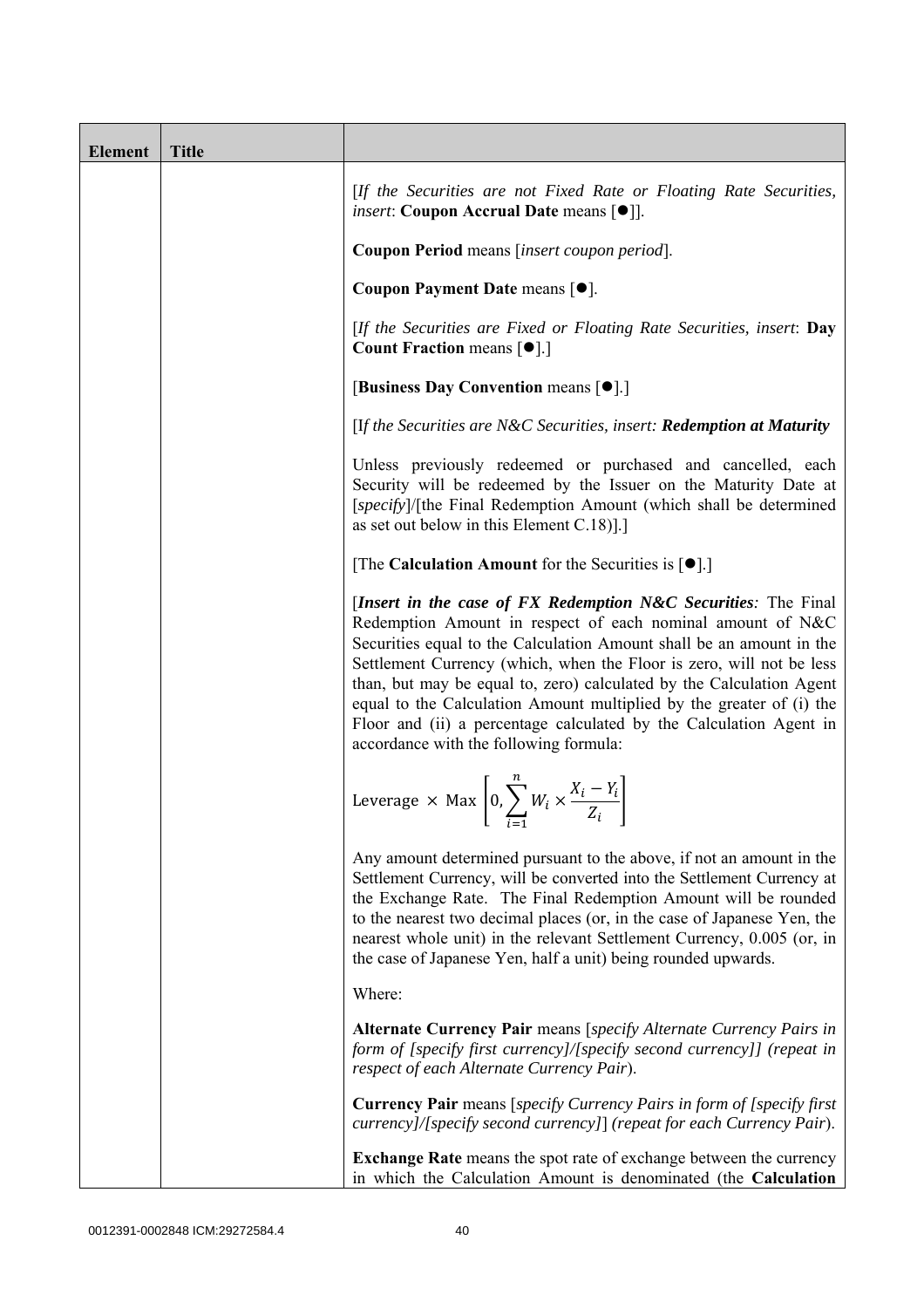| <b>Element</b> | <b>Title</b> |                                                                                                                                                                                                                                                                                                                                                                                                                                                                                                                                                                                                                                                                                                                                          |
|----------------|--------------|------------------------------------------------------------------------------------------------------------------------------------------------------------------------------------------------------------------------------------------------------------------------------------------------------------------------------------------------------------------------------------------------------------------------------------------------------------------------------------------------------------------------------------------------------------------------------------------------------------------------------------------------------------------------------------------------------------------------------------------|
|                |              | <b>Amount Currency</b> ) and the Settlement Currency (expressed as the<br>number of units (or part units) of the relevant Calculation Amount<br>Currency for which one unit of the relevant Settlement Currency can<br>be exchanged) or on the basis of such other applicable market<br>convention as the Calculation Agent determines appropriate.                                                                                                                                                                                                                                                                                                                                                                                      |
|                |              | First Relevant Currency means [ $\bullet$ ] (specify for each Currency<br>Pair).                                                                                                                                                                                                                                                                                                                                                                                                                                                                                                                                                                                                                                                         |
|                |              | Floor means $[①]$ .                                                                                                                                                                                                                                                                                                                                                                                                                                                                                                                                                                                                                                                                                                                      |
|                |              | <b>FX Price Source</b> means $[\bullet]$ ( <i>specify for each Currency Pair and each</i><br>Alternate Currency Pair).                                                                                                                                                                                                                                                                                                                                                                                                                                                                                                                                                                                                                   |
|                |              | i means each Currency Pair.                                                                                                                                                                                                                                                                                                                                                                                                                                                                                                                                                                                                                                                                                                              |
|                |              | Leverage means $\lceil \bullet \rceil$ per cent.                                                                                                                                                                                                                                                                                                                                                                                                                                                                                                                                                                                                                                                                                         |
|                |              | Max followed by a series of amounts inside brackets, means<br>whichever is the greater of the amounts separated by a comma inside<br>those brackets.                                                                                                                                                                                                                                                                                                                                                                                                                                                                                                                                                                                     |
|                |              | <b>n</b> means the number of Currency Pairs to which the N&C Securities<br>relate.                                                                                                                                                                                                                                                                                                                                                                                                                                                                                                                                                                                                                                                       |
|                |              | Reference Exchange Rate means, in respect of a Currency Pair, the<br>spot exchange rate for the First Relevant Currency quoted against the<br>Second Relevant Currency expressed as the number of units of the<br>First Relevant Currency quoted per one unit of the Second Relevant<br>Currency.                                                                                                                                                                                                                                                                                                                                                                                                                                        |
|                |              | Relevant Currency means each currency comprising a Currency Pair<br>and any references to the conversion of one Relevant Currency to<br>another shall be construed as applying in relation to a Currency Pair.                                                                                                                                                                                                                                                                                                                                                                                                                                                                                                                           |
|                |              | Second Relevant Currency means [ $\bullet$ ] (specify for each Currency<br>Pair).                                                                                                                                                                                                                                                                                                                                                                                                                                                                                                                                                                                                                                                        |
|                |              | <b>Settlement Rate</b> means, in respect of a Currency Pair, the Reference<br>Exchange Rate for that Currency Pair on the Valuation Date at the<br>Valuation Time as determined by the Calculation Agent by reference to<br>the Settlement Rate Option for that Currency Pair (and such<br>determination may be made, without limitation, with such adjustments as<br>are, at the discretion of the Calculation Agent, necessary to the published<br>quoting conventions and/or implying the Reference Exchange Rate from<br>more than one Settlement Rate Option) unless any applicable disruption<br>event exists or occurs, in which case, the Settlement Rate for that<br>Currency Pair will be determined by the Calculation Agent. |
|                |              | Settlement Rate Option means, in respect of a Currency Pair, the rate<br>published for the Currency Pair fixing rate on the FX Price Source for<br>that Currency Pair at or about the Valuation Time on the Valuation<br>Date or, if Alternate Currency Pairs are specified for the relevant<br>Currency Pair, the Reference Exchange Rate will be implied from<br>more than one Settlement Rate Option by determining the rate for                                                                                                                                                                                                                                                                                                      |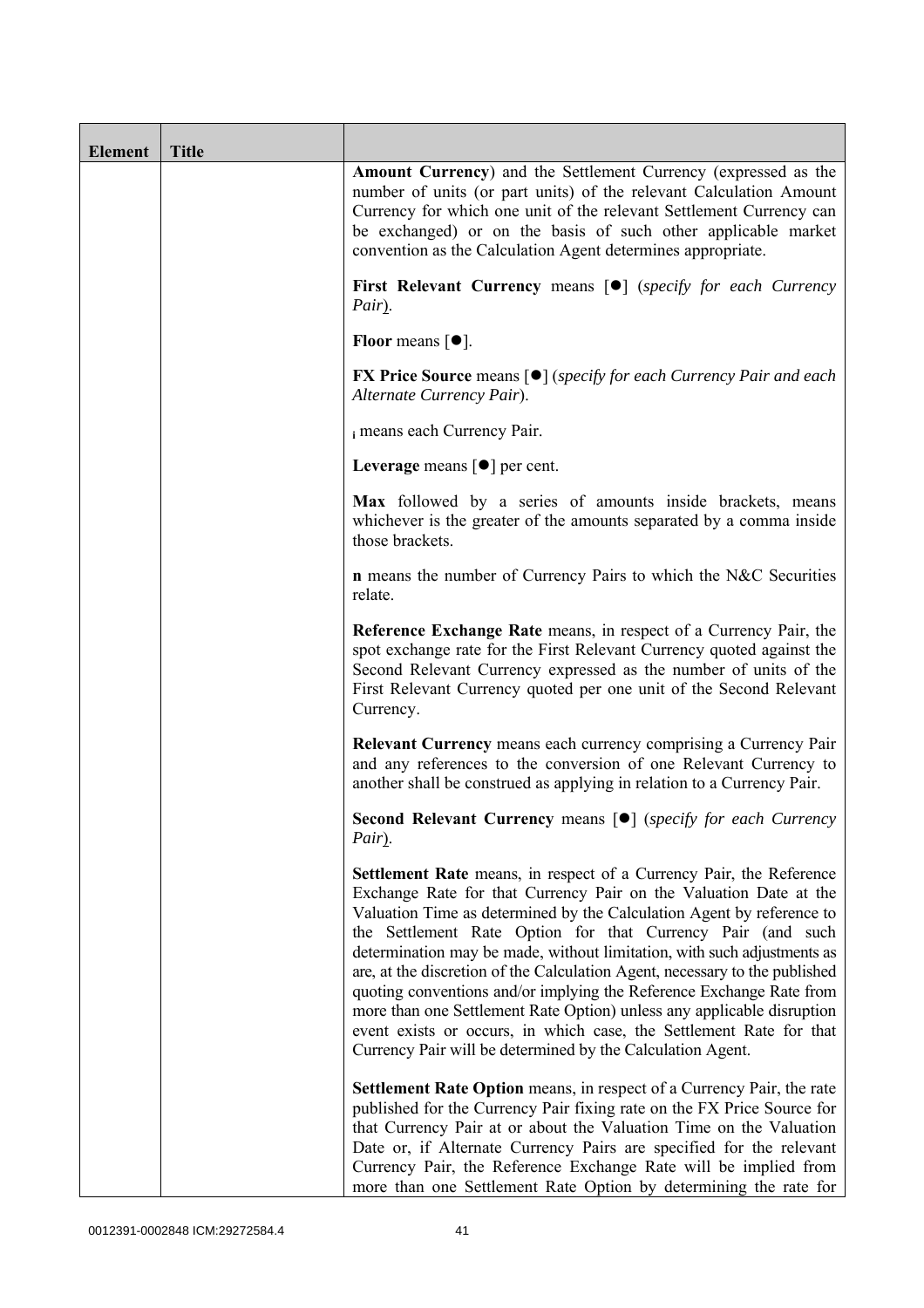| Element | <b>Title</b> |                                                                                                                                                                                                                                                                                                                                                                                                                                                                                                                                              |
|---------|--------------|----------------------------------------------------------------------------------------------------------------------------------------------------------------------------------------------------------------------------------------------------------------------------------------------------------------------------------------------------------------------------------------------------------------------------------------------------------------------------------------------------------------------------------------------|
|         |              | each Alternate Currency Pair for that Currency Pair, published for the<br>Alternate Currency Pair fixing rate on the FX Price Source for that<br>Alternate Currency Pair at or about the Valuation Time on the<br>Valuation Date.                                                                                                                                                                                                                                                                                                            |
|         |              | <b>Strike Rate</b> means $\lceil \bullet \rceil$ ( <i>specify for each Currency Pair</i> ).                                                                                                                                                                                                                                                                                                                                                                                                                                                  |
|         |              | Valuation Date means $[•]$ .                                                                                                                                                                                                                                                                                                                                                                                                                                                                                                                 |
|         |              | Valuation Time means $[•]$ .                                                                                                                                                                                                                                                                                                                                                                                                                                                                                                                 |
|         |              | <b>w</b> <sub>i</sub> means [specify the weighting of each Currency Pair (being a<br>number less than or equal to 1)].                                                                                                                                                                                                                                                                                                                                                                                                                       |
|         |              | $X_i$ means, in respect of a Currency Pair, the [Settlement Rate in<br>respect of such Currency Pair]/[Strike Rate in respect of such<br>Currency Pair].                                                                                                                                                                                                                                                                                                                                                                                     |
|         |              | $Y_i$ means, in respect of a Currency Pair, the [Settlement Rate in<br>respect of such Currency Pair]/[Strike Rate in respect of such<br>Currency Pair].                                                                                                                                                                                                                                                                                                                                                                                     |
|         |              | $Z_i$ means, in respect of a Currency Pair, the [Settlement Rate in<br>respect of such Currency Pairl/[Strike Rate in respect of such<br>Currency Pair]/[1].]                                                                                                                                                                                                                                                                                                                                                                                |
|         |              | [Insert in the case of Fixed Denomination FX Redemption N&C<br>Securities: The Final Redemption Amount in respect of each unit or<br>nominal amount of N&C Securities equal to the Calculation Amount<br>shall be an amount in the Settlement Currency (which will not be less<br>than, but may be equal to, zero) calculated by the Calculation Agent<br>equal to the Base Final Redemption Amount divided by the<br>Settlement Rate.                                                                                                       |
|         |              | Where:                                                                                                                                                                                                                                                                                                                                                                                                                                                                                                                                       |
|         |              | <b>Base Final Redemption Amount means [O];</b>                                                                                                                                                                                                                                                                                                                                                                                                                                                                                               |
|         |              | <b>FX Price Source</b> means, in respect of a Settlement Rate Option, $[•]$ ;                                                                                                                                                                                                                                                                                                                                                                                                                                                                |
|         |              | Reference Exchange Rate means the spot exchange rate for the<br>Specified Currency quoted against the Settlement Currency expressed<br>as the number of units of the Specified Currency quoted per unit of the<br>Settlement Currency;                                                                                                                                                                                                                                                                                                       |
|         |              | Settlement Rate means the Reference Exchange Rate on the<br>Valuation Date at the Valuation Time as determined by the<br>Calculation Agent by reference to the Settlement Rate Option(s) (and<br>such determination may be made, without limitation, with such<br>adjustments as are, at the discretion of the Calculation Agent,<br>necessary to the published quoting conventions and/or implying the<br>Reference Exchange Rate from more than one Settlement Rate<br>Option) unless any applicable disruption event exists or occurs, in |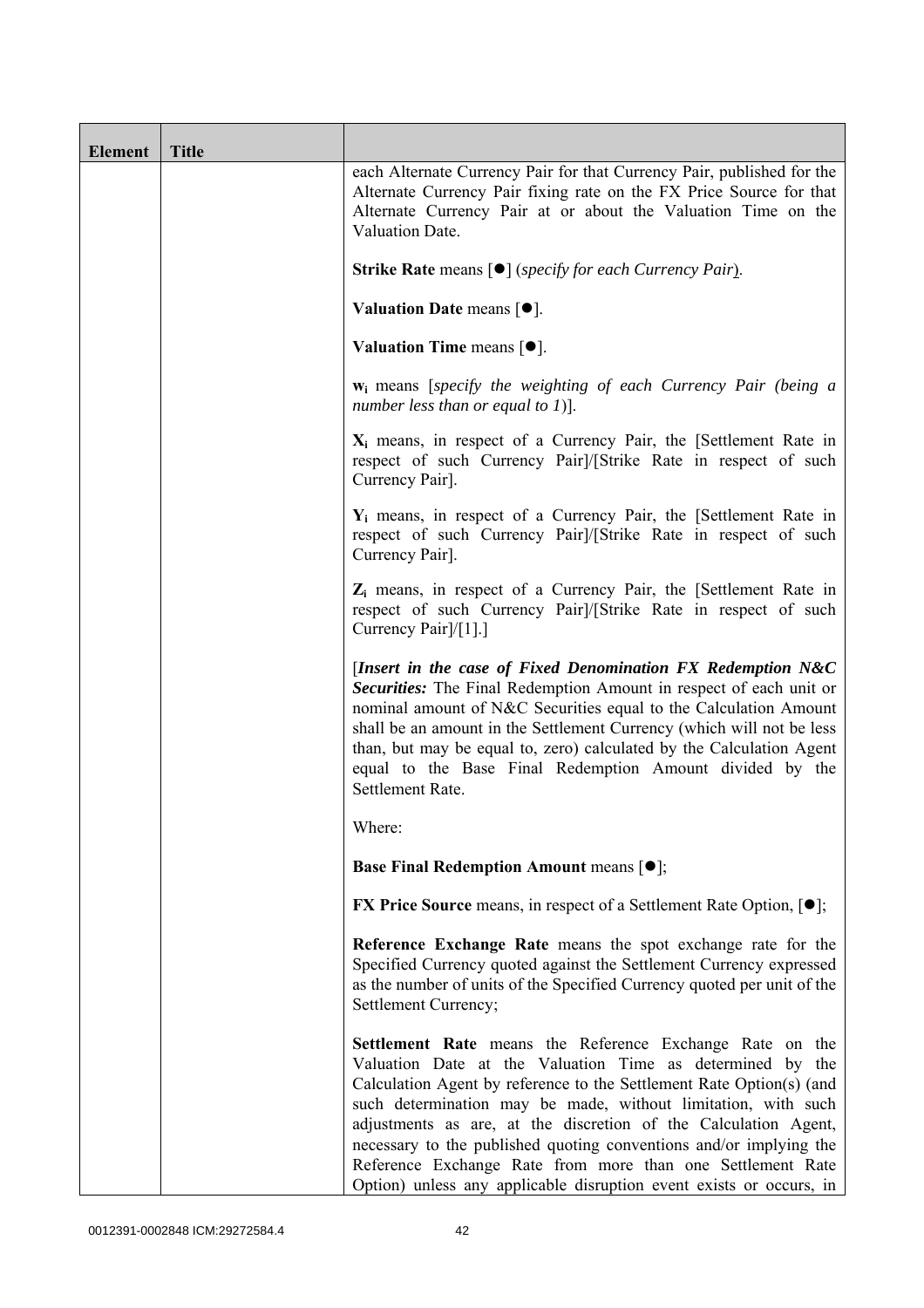| <b>Element</b> | <b>Title</b> |                                                                                                                                                                                                                                                                                                                                                                                                                                                      |  |  |  |
|----------------|--------------|------------------------------------------------------------------------------------------------------------------------------------------------------------------------------------------------------------------------------------------------------------------------------------------------------------------------------------------------------------------------------------------------------------------------------------------------------|--|--|--|
|                |              | which case, the Settlement Rate will be determined by the Calculation<br>Agent; and                                                                                                                                                                                                                                                                                                                                                                  |  |  |  |
|                |              | Settlement Rate Option means [the rate published for the Specified<br>Currency/Settlement Currency fixing rate on the FX Price Source at or<br>about the Valuation Time on the Valuation Date] [insert if the<br>Reference Exchange Rate will be implied from more than one<br>Settlement Rate Option and delete preceding option: the relevant<br>fixing rates on the FX Price Source(s) at or about the Valuation Time<br>on the Valuation Date.]] |  |  |  |
|                |              | [Insert in the case of Equity Basket Knock-In N&C Securities: The<br>Final Redemption Amount in respect of each nominal amount of N&C<br>Securities equal to the Calculation Amount shall be an amount in the<br>Specified Currency (which will not be less than, but may be equal to,<br>zero) calculated by the Calculation Agent equal to:                                                                                                        |  |  |  |
|                |              | if no Knock-In Event has occurred, the Calculation Amount;<br>(a)<br><sub>or</sub>                                                                                                                                                                                                                                                                                                                                                                   |  |  |  |
|                |              | (b)<br>if a Knock-In Event has occurred, the product of $(x)$ the<br>Calculation Amount and (y) the Final Reference Performance.                                                                                                                                                                                                                                                                                                                     |  |  |  |
|                |              | Where:                                                                                                                                                                                                                                                                                                                                                                                                                                               |  |  |  |
|                |              | Final Reference Performance means a percentage determined by the<br>Calculation Agent equal to the Reference Performance of the Share<br>with the lowest Reference Performance.                                                                                                                                                                                                                                                                      |  |  |  |
|                |              | Final Price means, in respect of a Share, an amount equal to the price<br>per share in respect of such Share quoted on the applicable exchange<br>at the Valuation Time on the Final Valuation Date.                                                                                                                                                                                                                                                 |  |  |  |
|                |              | Final Valuation Date means $[•]$ .                                                                                                                                                                                                                                                                                                                                                                                                                   |  |  |  |
|                |              | i means a Share.                                                                                                                                                                                                                                                                                                                                                                                                                                     |  |  |  |
|                |              | Initial Valuation Date means $[•]$ .                                                                                                                                                                                                                                                                                                                                                                                                                 |  |  |  |
|                |              | Knock-In Event means the price of any Share quoted on the<br>applicable exchange at the Valuation Time on the Final Valuation<br>Date is equal to or less than the Knock-In Level in respect of such<br>Share, as determined by the Calculation Agent.                                                                                                                                                                                               |  |  |  |
|                |              | Knock-In Level means, in respect of a Share, the Knock-In<br>Percentage multiplied by the Strike Price for such Share.                                                                                                                                                                                                                                                                                                                               |  |  |  |
|                |              | Knock-In Percentage means [●] per cent.                                                                                                                                                                                                                                                                                                                                                                                                              |  |  |  |
|                |              | Reference Performance means, in respect of a Share, a rate<br>expressed as a percentage (which will not be less than, but may be<br>equal to, zero) calculated by the Calculation Agent in accordance with<br>the following formula:                                                                                                                                                                                                                 |  |  |  |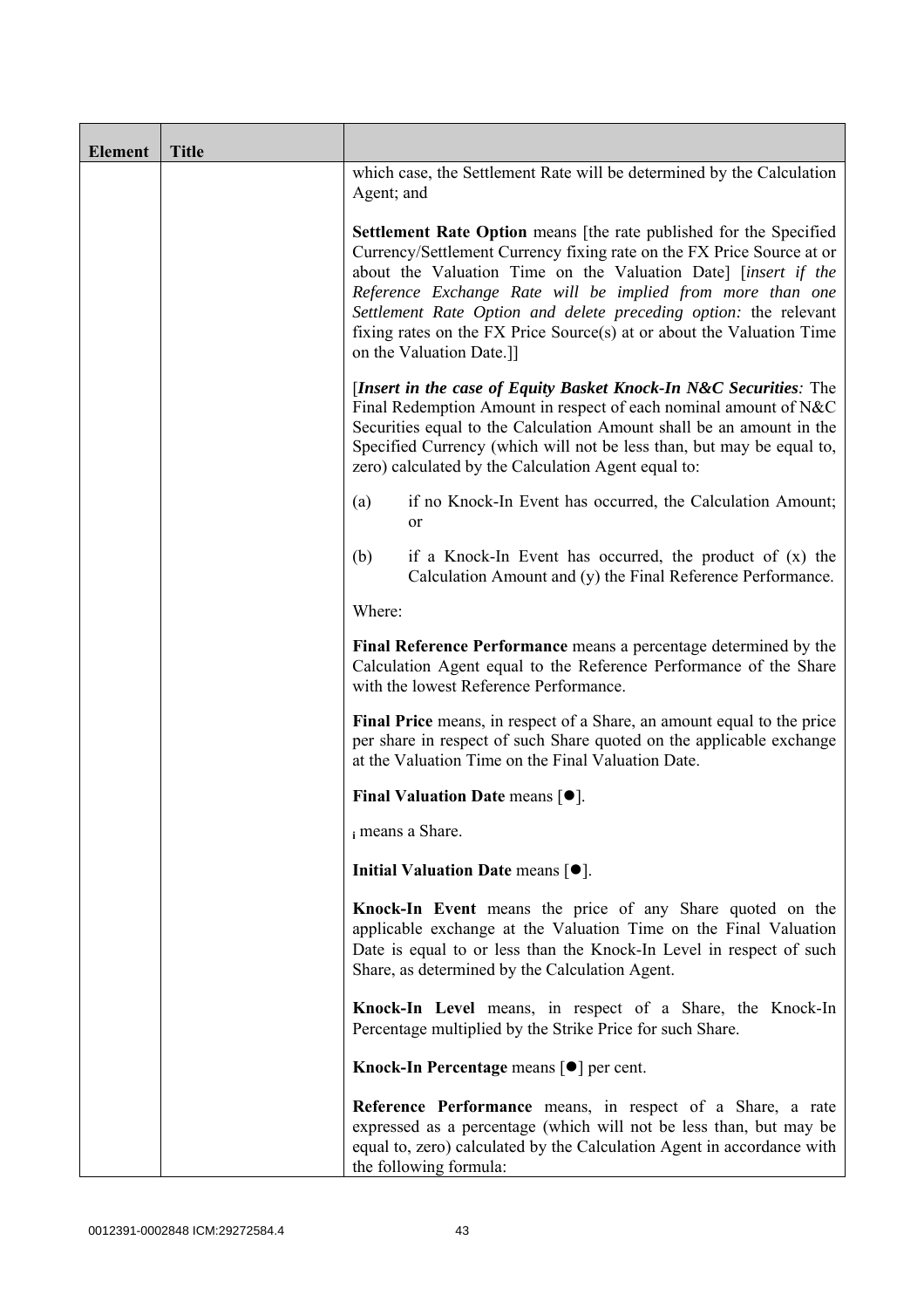| <b>Element</b> | <b>Title</b> |                                                                                                                                                                                                                                                                              |      |                                                                                                                                                                                                      |  |  |
|----------------|--------------|------------------------------------------------------------------------------------------------------------------------------------------------------------------------------------------------------------------------------------------------------------------------------|------|------------------------------------------------------------------------------------------------------------------------------------------------------------------------------------------------------|--|--|
|                |              | Final Price <sub>i</sub><br>Strike Price;                                                                                                                                                                                                                                    |      |                                                                                                                                                                                                      |  |  |
|                |              | <b>Share</b> means $\lceil \bullet \rceil$ .                                                                                                                                                                                                                                 |      |                                                                                                                                                                                                      |  |  |
|                |              | <b>Strike Price</b> means, in relation to a Share, the price per share in<br>respect of such Share quoted on the applicable exchange at the<br>Valuation Time on the Initial Valuation Date.                                                                                 |      |                                                                                                                                                                                                      |  |  |
|                |              | <b>Valuation Time means <math>[\bullet]</math>.</b> ]                                                                                                                                                                                                                        |      |                                                                                                                                                                                                      |  |  |
|                |              | [Insert in the case of Equity Basket Barrier Knock-In N&C<br>Securities:                                                                                                                                                                                                     |      |                                                                                                                                                                                                      |  |  |
|                |              | The Final Redemption Amount in respect of each nominal amount of<br>N&C Securities equal to the Calculation Amount shall be an amount<br>in the Specified Currency (which will not be less than, but may be<br>equal to, zero) calculated by the Calculation Agent equal to: |      |                                                                                                                                                                                                      |  |  |
|                |              | if no Knock-In Event has occurred, the Calculation Amount;<br>(a)<br><sub>or</sub>                                                                                                                                                                                           |      |                                                                                                                                                                                                      |  |  |
|                |              | (b)                                                                                                                                                                                                                                                                          |      | if a Knock-In Event has occurred:                                                                                                                                                                    |  |  |
|                |              |                                                                                                                                                                                                                                                                              | (i)  | if the Final Reference Performance is equal to or<br>greater than the Barrier Level, the Calculation<br>Amount; or                                                                                   |  |  |
|                |              |                                                                                                                                                                                                                                                                              | (ii) | if the Final Reference Performance is less than the<br>Barrier Level, the product of (x) the Calculation<br>Amount and (y) the Final Reference Performance.                                          |  |  |
|                |              | Where:                                                                                                                                                                                                                                                                       |      |                                                                                                                                                                                                      |  |  |
|                |              |                                                                                                                                                                                                                                                                              |      | <b>Barrier Level</b> means $\lceil \bullet \rceil$ per cent.                                                                                                                                         |  |  |
|                |              |                                                                                                                                                                                                                                                                              |      | Final Reference Performance means a percentage determined by the<br>Calculation Agent equal to the Reference Performance of the Share with<br>the lowest Reference Performance.                      |  |  |
|                |              |                                                                                                                                                                                                                                                                              |      | Final Price means, in respect of a Share, an amount equal to the price<br>per share in respect of such Share quoted on the applicable exchange at<br>the Valuation Time on the Final Valuation Date. |  |  |
|                |              |                                                                                                                                                                                                                                                                              |      | Final Valuation Date means $[•]$ .                                                                                                                                                                   |  |  |
|                |              | i means a Share.                                                                                                                                                                                                                                                             |      |                                                                                                                                                                                                      |  |  |
|                |              |                                                                                                                                                                                                                                                                              |      | Initial Valuation Date means $[•]$ .                                                                                                                                                                 |  |  |
|                |              | Period Ending Date.                                                                                                                                                                                                                                                          |      | Knock-In Determination Period means the period from but<br>excluding the Initial Valuation Date to and including the Knock-In                                                                        |  |  |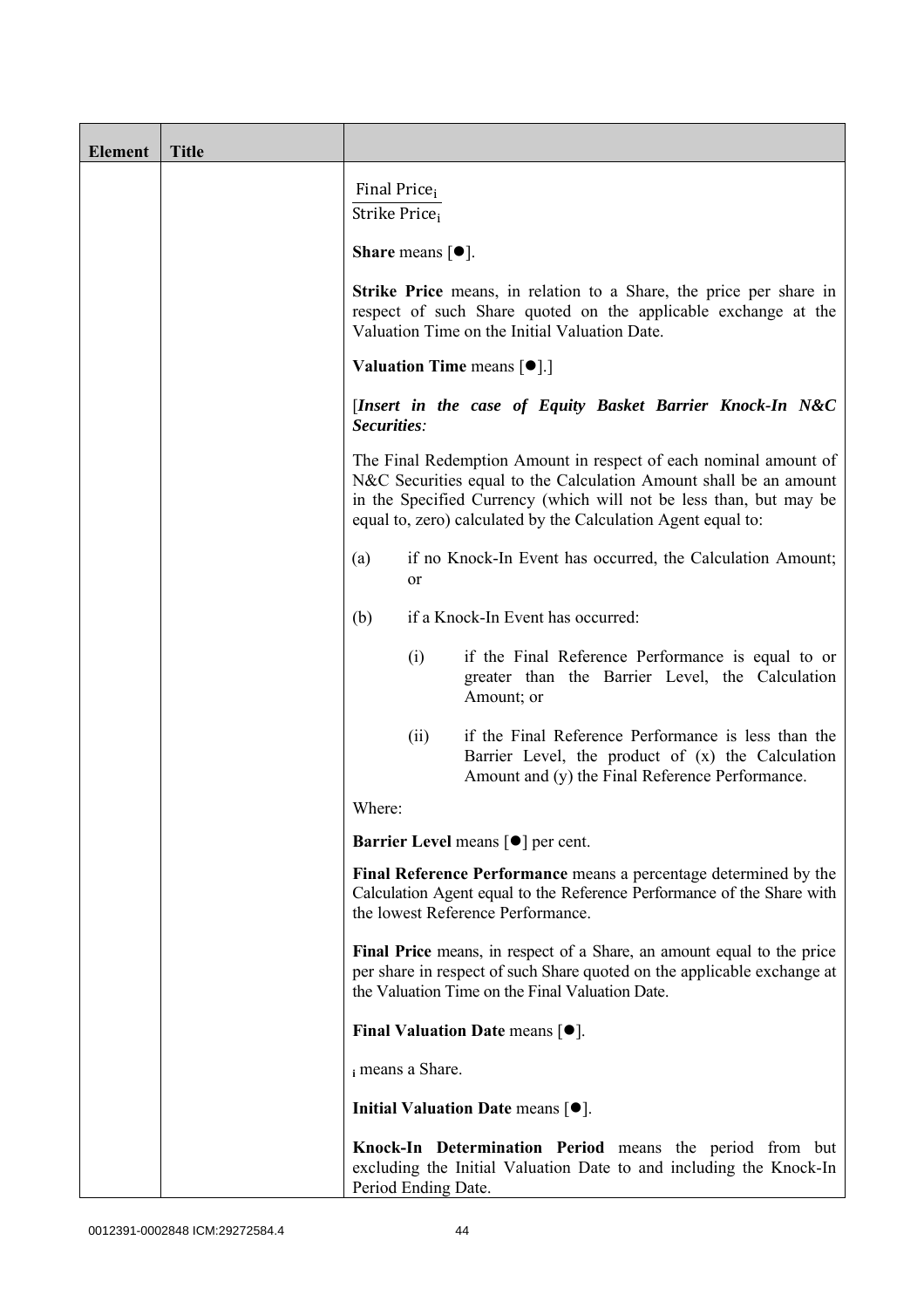| Element | <b>Title</b> |                                                                                                                                                                                                                                                                                                                                                                                                                                                                                                                                                                                                                                                                                                                                                                                                                                                                                                                                                                                                                                                                                                                                                                                                                                                                                                                                                                                                                                                       |
|---------|--------------|-------------------------------------------------------------------------------------------------------------------------------------------------------------------------------------------------------------------------------------------------------------------------------------------------------------------------------------------------------------------------------------------------------------------------------------------------------------------------------------------------------------------------------------------------------------------------------------------------------------------------------------------------------------------------------------------------------------------------------------------------------------------------------------------------------------------------------------------------------------------------------------------------------------------------------------------------------------------------------------------------------------------------------------------------------------------------------------------------------------------------------------------------------------------------------------------------------------------------------------------------------------------------------------------------------------------------------------------------------------------------------------------------------------------------------------------------------|
|         |              | Knock-In Event means the price of any Share quoted on the<br>applicable Exchange at any time during the regular trading session<br>hours on that Exchange on any scheduled trading day in the Knock-In<br>Determination Period is equal to or less than the Knock-In Level in<br>respect of such Share, as determined by the Calculation Agent,<br>Provided That, if on any such day, as of any Knock-In Valuation<br>Time, a Knock-In Event has or would have occurred but the<br>conditions for a disrupted day having been satisfied at such time then<br>such Knock-In Valuation Time shall be ignored for purposes of<br>determining whether a Knock-In Event has occurred Provided Further<br>That if no Knock-In Event has occurred in the Knock-In<br>Determination Period and the conditions for a disrupted day are<br>satisfied as of the last occurring Knock-In Valuation Time on the<br>Knock-In Period Ending Date, then such day shall be treated as a<br>Valuation Date and the Calculation Agent shall determine a price of<br>the relevant Share(s) in respect of such day in accordance with such<br>provisions for purposes of determining whether a Knock-In Event<br>shall occur. For the purposes of determining under this paragraph<br>whether the conditions for a disrupted day have been satisfied at any<br>Knock-In Valuation Time, the relevant Valuation Time used shall be<br>the relevant Knock-In Valuation Time. |
|         |              | Knock-In Level means, in respect of a Share, the Knock-In<br>Percentage multiplied by the Strike Price for such Share.                                                                                                                                                                                                                                                                                                                                                                                                                                                                                                                                                                                                                                                                                                                                                                                                                                                                                                                                                                                                                                                                                                                                                                                                                                                                                                                                |
|         |              | Knock-In Percentage means [●] per cent.                                                                                                                                                                                                                                                                                                                                                                                                                                                                                                                                                                                                                                                                                                                                                                                                                                                                                                                                                                                                                                                                                                                                                                                                                                                                                                                                                                                                               |
|         |              | Knock-In Period Ending Date means the scheduled Final Valuation<br>Date.                                                                                                                                                                                                                                                                                                                                                                                                                                                                                                                                                                                                                                                                                                                                                                                                                                                                                                                                                                                                                                                                                                                                                                                                                                                                                                                                                                              |
|         |              | Knock-In Valuation Time means, in respect of a Share, any time<br>during the regular trading session hours on the applicable Exchange<br>for such Share on any scheduled trading day in the Knock-In<br>Determination Period.                                                                                                                                                                                                                                                                                                                                                                                                                                                                                                                                                                                                                                                                                                                                                                                                                                                                                                                                                                                                                                                                                                                                                                                                                         |
|         |              | Reference Performance means, in respect of a Share, a rate expressed<br>as a percentage (which will not be less than, but may be equal to, zero)<br>calculated by the Calculation Agent in accordance with the following<br>formula:                                                                                                                                                                                                                                                                                                                                                                                                                                                                                                                                                                                                                                                                                                                                                                                                                                                                                                                                                                                                                                                                                                                                                                                                                  |
|         |              | Final Price <sub>i</sub><br>Strike Price <sub>i</sub>                                                                                                                                                                                                                                                                                                                                                                                                                                                                                                                                                                                                                                                                                                                                                                                                                                                                                                                                                                                                                                                                                                                                                                                                                                                                                                                                                                                                 |
|         |              | <b>Share</b> means $\lceil \bullet \rceil$ .                                                                                                                                                                                                                                                                                                                                                                                                                                                                                                                                                                                                                                                                                                                                                                                                                                                                                                                                                                                                                                                                                                                                                                                                                                                                                                                                                                                                          |
|         |              | <b>Strike Price</b> means, in relation to a Share, the price per share in<br>respect of such Share quoted on the applicable exchange at the<br>Valuation Time on the Initial Valuation Date.                                                                                                                                                                                                                                                                                                                                                                                                                                                                                                                                                                                                                                                                                                                                                                                                                                                                                                                                                                                                                                                                                                                                                                                                                                                          |
|         |              | Valuation Time means [ $\bullet$ ].]                                                                                                                                                                                                                                                                                                                                                                                                                                                                                                                                                                                                                                                                                                                                                                                                                                                                                                                                                                                                                                                                                                                                                                                                                                                                                                                                                                                                                  |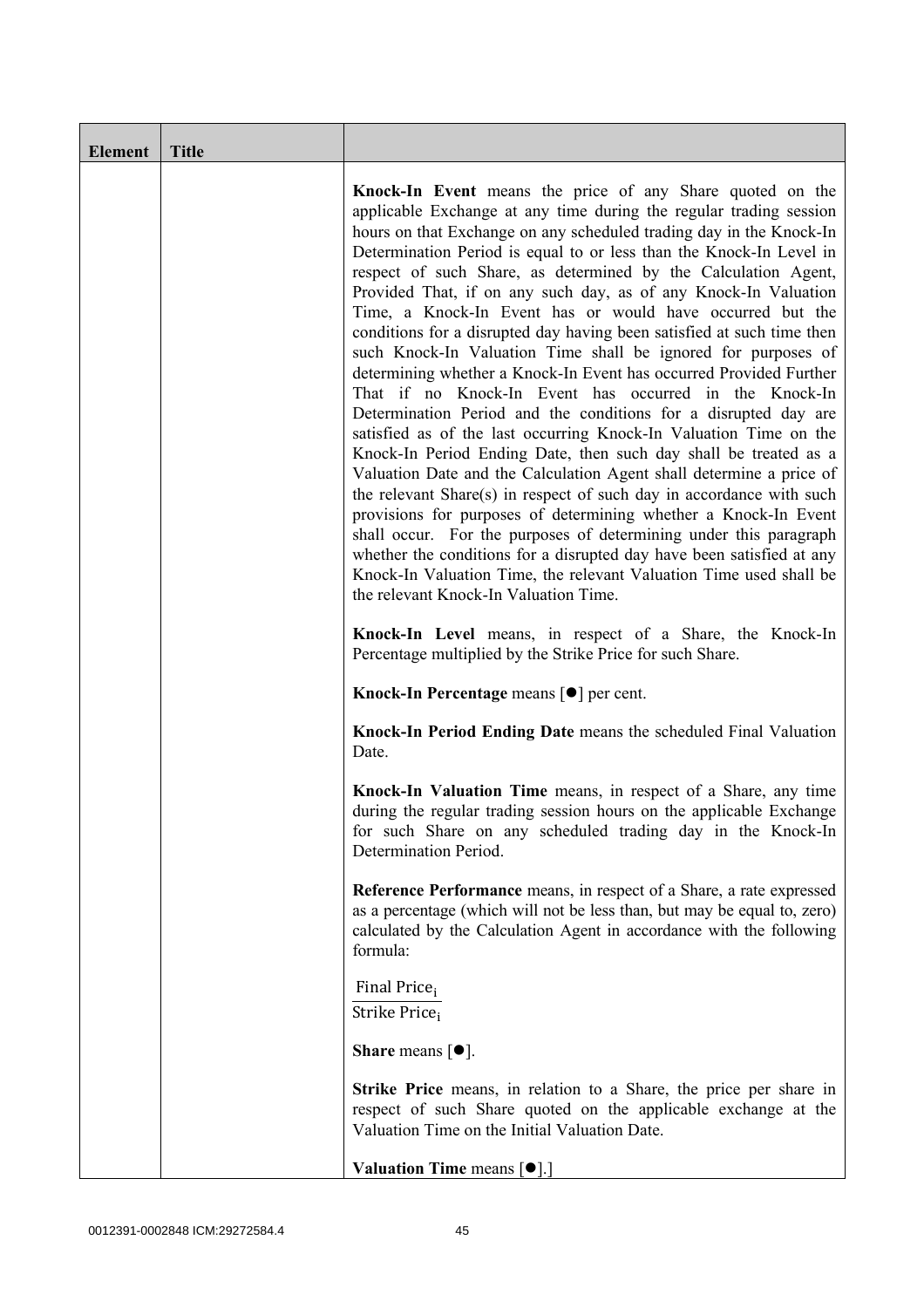| <b>Element</b> | <b>Title</b> |                                                                                                                                                                                                                                                                                                                                                             |                        |                                                                                                                                                                                                                   |
|----------------|--------------|-------------------------------------------------------------------------------------------------------------------------------------------------------------------------------------------------------------------------------------------------------------------------------------------------------------------------------------------------------------|------------------------|-------------------------------------------------------------------------------------------------------------------------------------------------------------------------------------------------------------------|
|                |              | [Insert in the case of Equity Basket Bonus Barrier Knock-In N&C<br>Securities: The Final Redemption Amount in respect of each nominal<br>amount of N&C Securities equal to the Calculation Amount shall be<br>an amount in the Specified Currency (which will not be less than, but<br>may be equal to, zero) calculated by the Calculation Agent equal to: |                        |                                                                                                                                                                                                                   |
|                |              | if no Knock-In Event has occurred, the product of (i) the<br>(a)<br>Calculation Amount and (ii) 100 per cent. plus the<br>Participation Rate; or                                                                                                                                                                                                            |                        |                                                                                                                                                                                                                   |
|                |              | if a Knock-In Event has occurred:<br>(b)                                                                                                                                                                                                                                                                                                                    |                        |                                                                                                                                                                                                                   |
|                |              |                                                                                                                                                                                                                                                                                                                                                             | (i)                    | if the Final Reference Performance is equal to or<br>greater than the Barrier Level, the Calculation<br>Amount; or                                                                                                |
|                |              |                                                                                                                                                                                                                                                                                                                                                             | (ii)                   | if the Final Reference Performance is less than the<br>Barrier Level, the product of (x) the Calculation<br>Amount and (y) the Final Reference Performance.                                                       |
|                |              | Where:                                                                                                                                                                                                                                                                                                                                                      |                        |                                                                                                                                                                                                                   |
|                |              | <b>Barrier Level</b> means $\lceil \bullet \rceil$ per cent.                                                                                                                                                                                                                                                                                                |                        |                                                                                                                                                                                                                   |
|                |              | Final Reference Performance means a percentage determined by the<br>Calculation Agent equal to the Reference Performance of the Share<br>with the lowest Reference Performance.                                                                                                                                                                             |                        |                                                                                                                                                                                                                   |
|                |              | Final Price means, in respect of a Share, an amount equal to the price<br>per share in respect of such Share quoted on the applicable exchange<br>at the Valuation Time on the Final Valuation Date.                                                                                                                                                        |                        |                                                                                                                                                                                                                   |
|                |              | Final Valuation Date means $[•]$ .                                                                                                                                                                                                                                                                                                                          |                        |                                                                                                                                                                                                                   |
|                |              | i means a Share.                                                                                                                                                                                                                                                                                                                                            |                        |                                                                                                                                                                                                                   |
|                |              |                                                                                                                                                                                                                                                                                                                                                             |                        | Initial Valuation Date means $[•]$ .                                                                                                                                                                              |
|                |              |                                                                                                                                                                                                                                                                                                                                                             | the Knock-In Level.    | Knock-In Event means the Final Reference Performance is less than                                                                                                                                                 |
|                |              |                                                                                                                                                                                                                                                                                                                                                             |                        | Knock-In Level means $\lceil \bullet \rceil$ per cent.                                                                                                                                                            |
|                |              |                                                                                                                                                                                                                                                                                                                                                             |                        | <b>Participation Rate means <math>\lceil \bullet \rceil</math> per cent.</b>                                                                                                                                      |
|                |              |                                                                                                                                                                                                                                                                                                                                                             | the following formula: | <b>Reference Performance</b> means, in respect of a Share, a rate<br>expressed as a percentage (which will not be less than, but may be<br>equal to, zero) calculated by the Calculation Agent in accordance with |
|                |              | Final Price <sub>i</sub><br>Strike Price <sub>i</sub>                                                                                                                                                                                                                                                                                                       |                        |                                                                                                                                                                                                                   |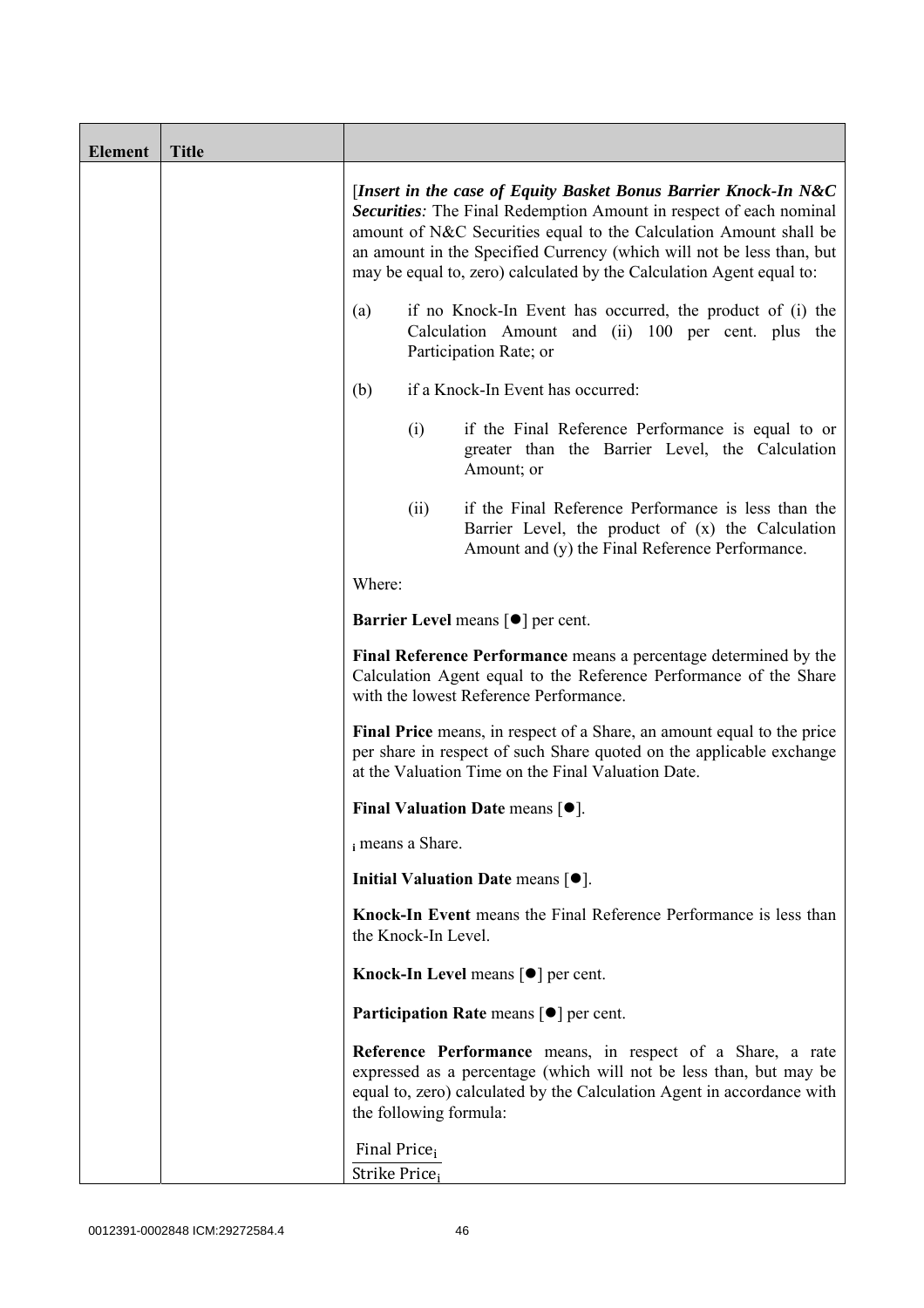| <b>Element</b> | <b>Title</b> |                                                                                                                                                                                                                                                                                                                                       |
|----------------|--------------|---------------------------------------------------------------------------------------------------------------------------------------------------------------------------------------------------------------------------------------------------------------------------------------------------------------------------------------|
|                |              | <b>Share</b> means $[•]$ .                                                                                                                                                                                                                                                                                                            |
|                |              | Strike Price means, in relation to a Share, the price per share in<br>respect of such Share quoted on the applicable exchange at the<br>Valuation Time on the Initial Valuation Date.                                                                                                                                                 |
|                |              | <b>Valuation Time means <math>\lceil \bullet \rceil</math>.</b>                                                                                                                                                                                                                                                                       |
|                |              | [In the case of Index Basket Knock-In N&C Securities: The Final<br>Redemption Amount in respect of each nominal amount of N&C<br>Securities equal to the Calculation Amount shall be an amount in the<br>Specified Currency (which will not be less than, but may be equal to,<br>zero) calculated by the Calculation Agent equal to: |
|                |              | if no Knock-In Event has occurred, the Calculation Amount;<br>(a)<br>or                                                                                                                                                                                                                                                               |
|                |              | (b)<br>if a Knock-In Event has occurred, the product of (i) the<br>Calculation Amount and (ii) the Final Reference Performance.                                                                                                                                                                                                       |
|                |              | Where:                                                                                                                                                                                                                                                                                                                                |
|                |              | Final Reference Performance means a percentage determined by the<br>Calculation Agent equal to the Reference Performance of the Index<br>with the lowest Reference Performance.                                                                                                                                                       |
|                |              | Final Level means, in respect of an Index, an amount equal to the<br>closing level of such Index, as calculated and announced by the<br>relevant index sponsor, at the Valuation Time on the Final Valuation<br>Date.                                                                                                                 |
|                |              | Final Valuation Date means $[•]$ .                                                                                                                                                                                                                                                                                                    |
|                |              | i means an Index.                                                                                                                                                                                                                                                                                                                     |
|                |              | <b>Index</b> means $\lceil \bullet \rceil$ .                                                                                                                                                                                                                                                                                          |
|                |              | <b>Index Sponsor</b> means $[•]$ .                                                                                                                                                                                                                                                                                                    |
|                |              | Initial Valuation Date means $[•]$ .                                                                                                                                                                                                                                                                                                  |
|                |              | Knock-In Event means the closing level of the Index, as calculated and<br>announced by the relevant index sponsor, at the Valuation Time on the<br>Final Valuation Date is equal to or less than the Knock-In Level in<br>respect of such Index, as determined by the Calculation Agent.                                              |
|                |              | Knock-In Level means, in respect of an Index, the Knock-In<br>Percentage multiplied by the Strike Level for such Index.                                                                                                                                                                                                               |
|                |              | Knock-In Percentage means [●] per cent.                                                                                                                                                                                                                                                                                               |
|                |              | Reference Performance means, in respect of an Index, a rate                                                                                                                                                                                                                                                                           |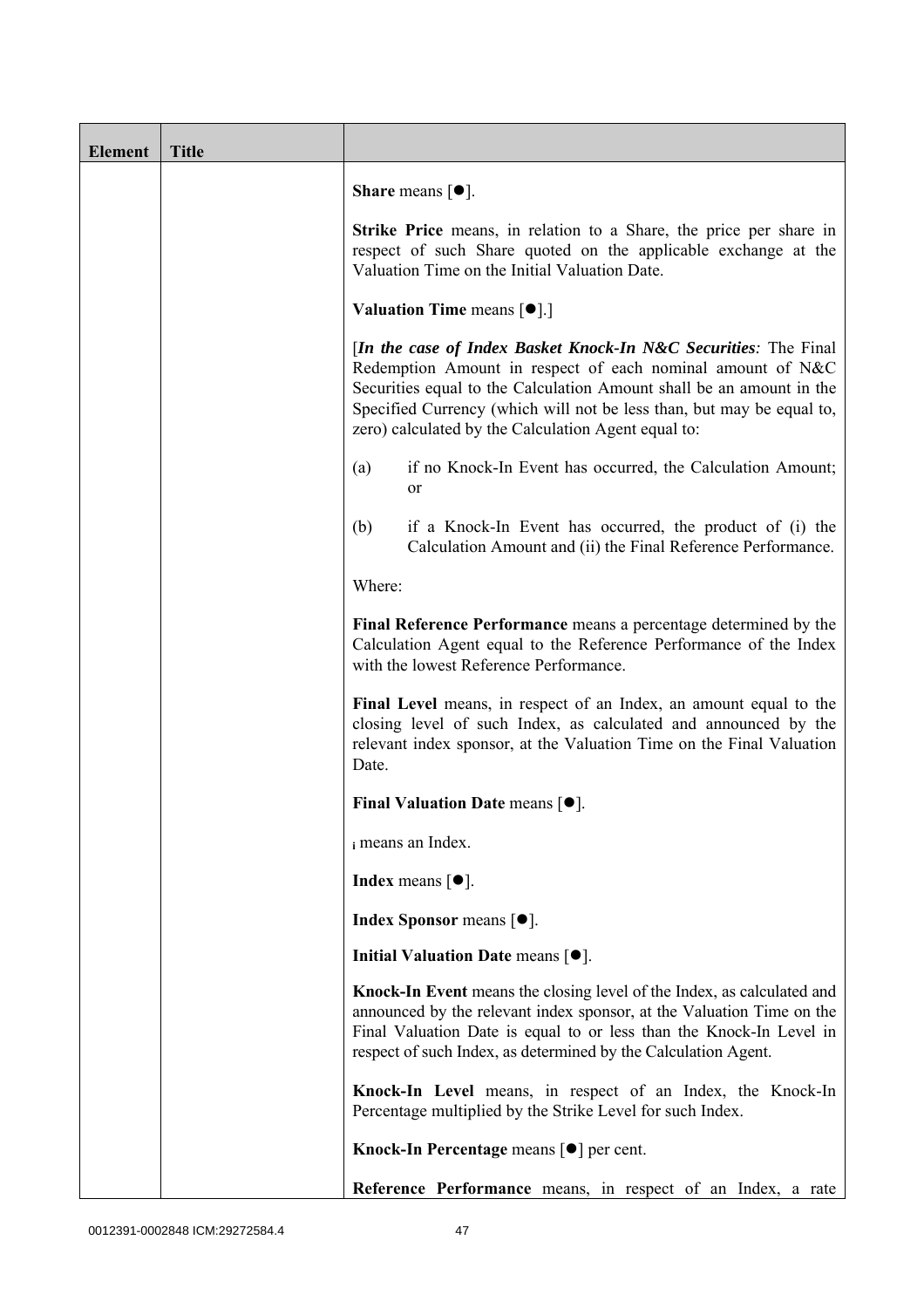| <b>Element</b> | <b>Title</b> |                                                                                                                                                                                                                                                                                                                                               |                            |                                                                                                                                                             |  |
|----------------|--------------|-----------------------------------------------------------------------------------------------------------------------------------------------------------------------------------------------------------------------------------------------------------------------------------------------------------------------------------------------|----------------------------|-------------------------------------------------------------------------------------------------------------------------------------------------------------|--|
|                |              | expressed as a percentage (which will not be less than, but may be<br>equal to, zero) calculated by the Calculation Agent in accordance with<br>the following formula:                                                                                                                                                                        |                            |                                                                                                                                                             |  |
|                |              | Final Level <sub>i</sub><br>Strike Level,                                                                                                                                                                                                                                                                                                     |                            |                                                                                                                                                             |  |
|                |              | <b>Strike Level</b> means, in relation to an Index, the closing level of such<br>Index, as calculated and announced by the relevant index sponsor, at<br>the Valuation Time on the Initial Valuation Date.                                                                                                                                    |                            |                                                                                                                                                             |  |
|                |              | <b>Valuation Time means <math>[\bullet]</math>.</b> ]                                                                                                                                                                                                                                                                                         |                            |                                                                                                                                                             |  |
|                |              | [In the case of Index Basket Barrier Knock-In N&C Securities: The<br>Final Redemption Amount in respect of each nominal amount of N&C<br>Securities equal to the Calculation Amount shall be an amount in the<br>Specified Currency (which will not be less than, but may be equal to,<br>zero) calculated by the Calculation Agent equal to: |                            |                                                                                                                                                             |  |
|                |              | if no Knock-In Event has occurred, the Calculation Amount;<br>(a)<br>or                                                                                                                                                                                                                                                                       |                            |                                                                                                                                                             |  |
|                |              | (b)                                                                                                                                                                                                                                                                                                                                           |                            | if a Knock-In Event has occurred:                                                                                                                           |  |
|                |              |                                                                                                                                                                                                                                                                                                                                               | (i)                        | if the Final Reference Performance is equal to or<br>greater than the Barrier Level, the Calculation<br>Amount; or                                          |  |
|                |              |                                                                                                                                                                                                                                                                                                                                               | (ii)                       | if the Final Reference Performance is less than the<br>Barrier Level, the product of (x) the Calculation<br>Amount and (y) the Final Reference Performance. |  |
|                |              | Where:                                                                                                                                                                                                                                                                                                                                        |                            |                                                                                                                                                             |  |
|                |              |                                                                                                                                                                                                                                                                                                                                               |                            | Barrier Level means [ $\bullet$ ] per cent.                                                                                                                 |  |
|                |              | Final Reference Performance means a percentage determined by the<br>Calculation Agent equal to the Reference Performance of the Index<br>with the lowest Reference Performance.                                                                                                                                                               |                            |                                                                                                                                                             |  |
|                |              | Final Level means, in respect of an Index, an amount equal to the<br>closing level of such Index, as calculated and announced by the<br>relevant index sponsor, at the Valuation Time on the Final Valuation<br>Date.                                                                                                                         |                            |                                                                                                                                                             |  |
|                |              |                                                                                                                                                                                                                                                                                                                                               |                            | Final Valuation Date means $[•]$ .                                                                                                                          |  |
|                |              |                                                                                                                                                                                                                                                                                                                                               | i means an Index.          |                                                                                                                                                             |  |
|                |              |                                                                                                                                                                                                                                                                                                                                               | <b>Index</b> means $[•]$ . |                                                                                                                                                             |  |
|                |              |                                                                                                                                                                                                                                                                                                                                               |                            | <b>Index Sponsor</b> means $[•]$ .                                                                                                                          |  |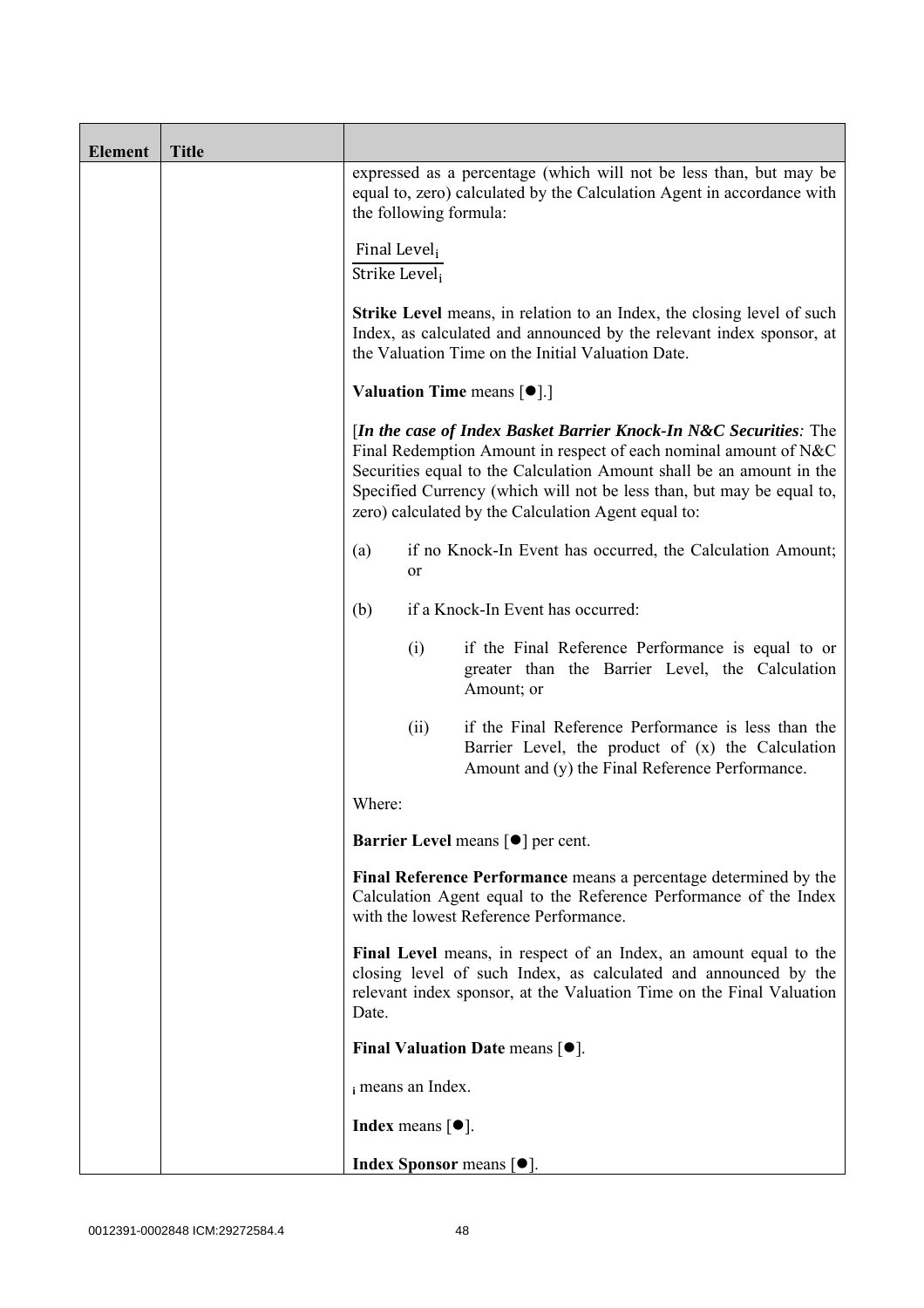| <b>Element</b> | <b>Title</b> |                                                       |                        |                                                                                                                                                                                                                                                                                                                                                            |
|----------------|--------------|-------------------------------------------------------|------------------------|------------------------------------------------------------------------------------------------------------------------------------------------------------------------------------------------------------------------------------------------------------------------------------------------------------------------------------------------------------|
|                |              |                                                       |                        | Initial Valuation Date means $[•]$ .                                                                                                                                                                                                                                                                                                                       |
|                |              |                                                       |                        | Knock-In Event means the closing level of any Index, as calculated<br>and announced by the relevant index sponsor at the Valuation Time on<br>the Final Valuation Date is equal to or less than the Knock-In Level in<br>respect of such Index, as determined by the Calculation Agent.                                                                    |
|                |              |                                                       |                        | Knock-In Level means, in respect of an Index, the Knock-In<br>Percentage multiplied by the Strike Level for such Index.                                                                                                                                                                                                                                    |
|                |              |                                                       |                        | Knock-In Percentage means [●] per cent.                                                                                                                                                                                                                                                                                                                    |
|                |              |                                                       | the following formula: | Reference Performance means, in respect of an Index, a rate<br>expressed as a percentage (which will not be less than, but may be<br>equal to, zero) calculated by the Calculation Agent in accordance with                                                                                                                                                |
|                |              | Final Level <sub>i</sub><br>Strike Level <sub>i</sub> |                        |                                                                                                                                                                                                                                                                                                                                                            |
|                |              |                                                       |                        | <b>Strike Level</b> means, in relation to an Index, the closing level of such<br>Index, as calculated and announced by the relevant index sponsor, at<br>the Valuation Time on the Initial Valuation Date.                                                                                                                                                 |
|                |              |                                                       |                        | <b>Valuation Time means <math>\lceil \bullet \rceil</math>.</b>                                                                                                                                                                                                                                                                                            |
|                |              |                                                       |                        | [In the case of Index Basket Bonus Barrier Knock-In N&C<br><b>Securities:</b> The Final Redemption Amount in respect of each nominal<br>amount of N&C Securities equal to the Calculation Amount shall be<br>an amount in the Specified Currency (which will not be less than, but<br>may be equal to, zero) calculated by the Calculation Agent equal to: |
|                |              | (a)                                                   |                        | if no Knock-In Event has occurred, the product of (i) the<br>Calculation Amount and (ii) 100 per cent. plus the<br>Participation Rate; or                                                                                                                                                                                                                  |
|                |              | (b)                                                   |                        | if a Knock-In Event has occurred:                                                                                                                                                                                                                                                                                                                          |
|                |              |                                                       | (i)                    | if the Final Reference Performance is equal to or<br>greater than the Barrier Level, the Calculation<br>Amount; or                                                                                                                                                                                                                                         |
|                |              |                                                       | (ii)                   | if the Final Reference Performance is less than the<br>Barrier Level, the product of (x) the Calculation<br>Amount and (y) the Final Reference Performance.                                                                                                                                                                                                |
|                |              | Where:                                                |                        |                                                                                                                                                                                                                                                                                                                                                            |
|                |              |                                                       |                        | <b>Barrier Level means [<math>\bullet</math>] per cent.</b>                                                                                                                                                                                                                                                                                                |
|                |              |                                                       |                        | Final Reference Performance means a percentage determined by the                                                                                                                                                                                                                                                                                           |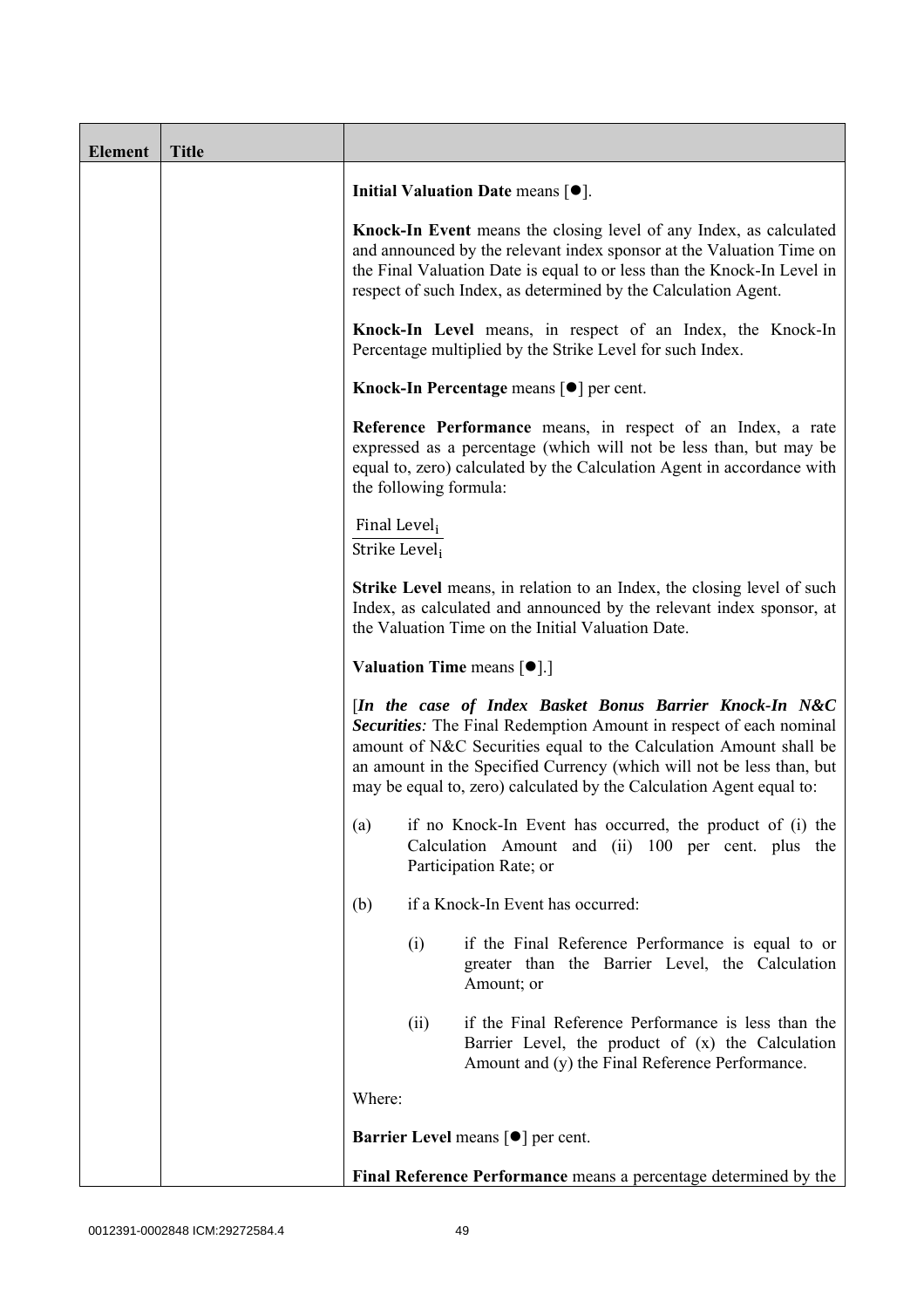| <b>Element</b> | <b>Title</b> |                                                                                                                                                                                                                                                                                                                                                                                                                                                                                                                                                                                                                                                                        |
|----------------|--------------|------------------------------------------------------------------------------------------------------------------------------------------------------------------------------------------------------------------------------------------------------------------------------------------------------------------------------------------------------------------------------------------------------------------------------------------------------------------------------------------------------------------------------------------------------------------------------------------------------------------------------------------------------------------------|
|                |              | Calculation Agent equal to the Reference Performance of the Index<br>with the lowest Reference Performance.                                                                                                                                                                                                                                                                                                                                                                                                                                                                                                                                                            |
|                |              | Final Level means, in respect of an Index, an amount equal to the<br>closing level of such Index, as calculated and announced by the<br>relevant index sponsor, at the Valuation Time on the Final Valuation<br>Date.                                                                                                                                                                                                                                                                                                                                                                                                                                                  |
|                |              | Final Valuation Date means $[•]$ .                                                                                                                                                                                                                                                                                                                                                                                                                                                                                                                                                                                                                                     |
|                |              | i means an Index.                                                                                                                                                                                                                                                                                                                                                                                                                                                                                                                                                                                                                                                      |
|                |              | <b>Index</b> means $[•]$ .                                                                                                                                                                                                                                                                                                                                                                                                                                                                                                                                                                                                                                             |
|                |              | Initial Valuation Date means [ $\bullet$ ].                                                                                                                                                                                                                                                                                                                                                                                                                                                                                                                                                                                                                            |
|                |              | Knock-In Event means the Final Reference Performance is less than<br>the Knock-In Level.                                                                                                                                                                                                                                                                                                                                                                                                                                                                                                                                                                               |
|                |              | Knock-In Level means $\lceil \bullet \rceil$ per cent.                                                                                                                                                                                                                                                                                                                                                                                                                                                                                                                                                                                                                 |
|                |              | <b>Participation Rate</b> means $\lceil \bullet \rceil$ per cent.                                                                                                                                                                                                                                                                                                                                                                                                                                                                                                                                                                                                      |
|                |              | Reference Performance means, in respect of an Index, a rate<br>expressed as a percentage (which will not be less than, but may be<br>equal to, zero) calculated by the Calculation Agent in accordance with<br>the following formula:                                                                                                                                                                                                                                                                                                                                                                                                                                  |
|                |              | Final Level,<br>Strike Level;                                                                                                                                                                                                                                                                                                                                                                                                                                                                                                                                                                                                                                          |
|                |              | <b>Strike Level</b> means, in relation to an Index, the closing level of such<br>Index, as calculated and announced by the relevant index sponsor, at<br>the Valuation Time on the Initial Valuation Date.                                                                                                                                                                                                                                                                                                                                                                                                                                                             |
|                |              | <b>Valuation Time means <math>\lceil \bullet \rceil</math>.</b>                                                                                                                                                                                                                                                                                                                                                                                                                                                                                                                                                                                                        |
|                |              | <i>In the case of Equity Basket Autocall N&amp;C Securities: Unless the</i><br>N&C Securities have been previously redeemed or cancelled, if on<br>any Observation Date an Autocall Event occurs the Issuer will, on<br>giving notice to Securityholders, redeem all, but not some only, of the<br>Securities, each nominal amount of the Securities equal to the<br>Calculation Amount being redeemed on the Early Redemption Date at<br>the Early Redemption Amount specified below [If the Securities are<br>interest bearing and not Conditional Interest N&C Securities, insert,<br>together with interest accrued to (but excluding) the date of<br>redemption]. |
|                |              | Where:                                                                                                                                                                                                                                                                                                                                                                                                                                                                                                                                                                                                                                                                 |
|                |              | Autocall Event means the Autocall Reference Performance in respect<br>of an Observation Date (the Relevant Observation Date) is equal to                                                                                                                                                                                                                                                                                                                                                                                                                                                                                                                               |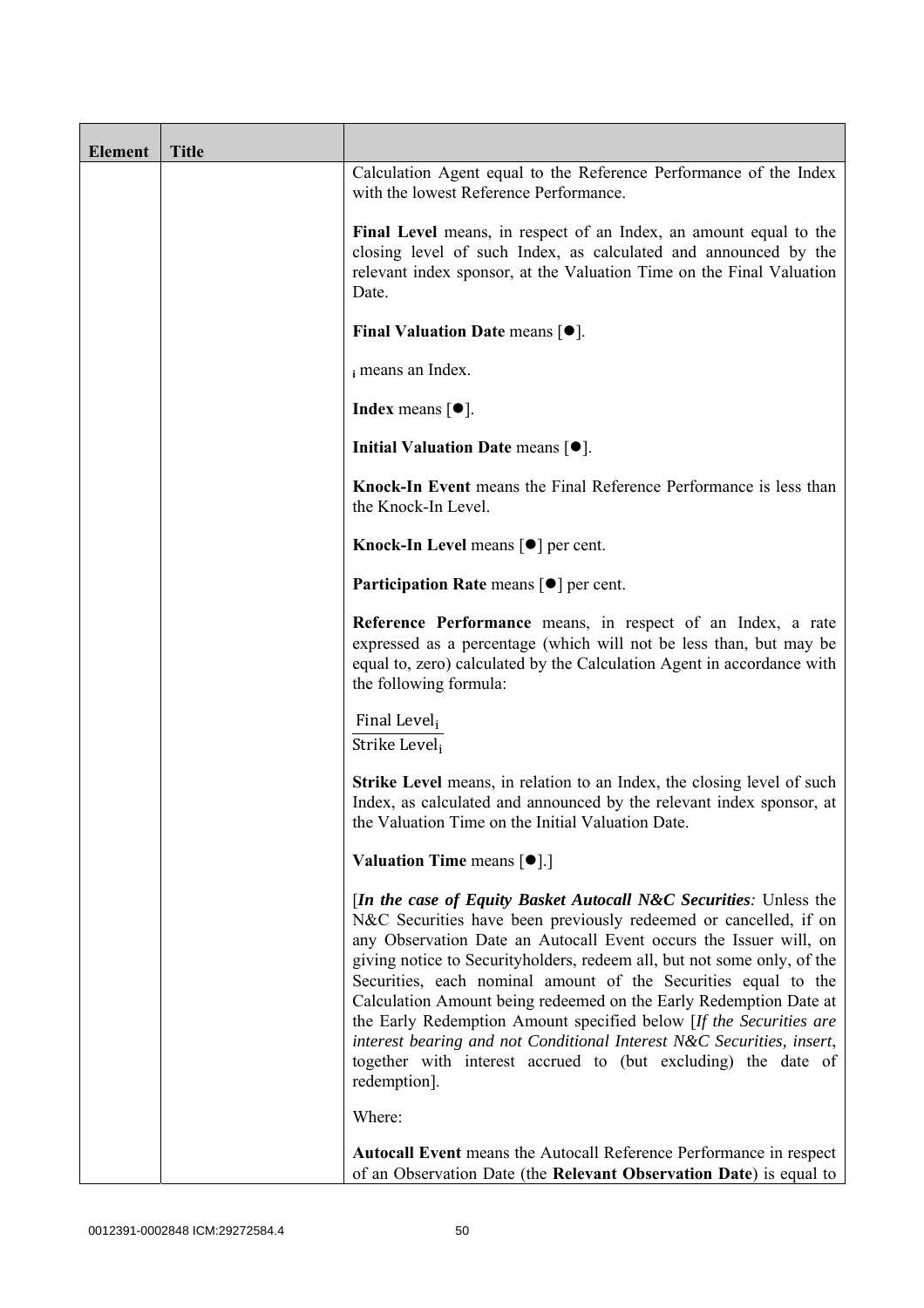| <b>Element</b> | <b>Title</b> |                                                                                                                                                                                                                                                                                                                                                                                                                                                                                                                                                      |  |
|----------------|--------------|------------------------------------------------------------------------------------------------------------------------------------------------------------------------------------------------------------------------------------------------------------------------------------------------------------------------------------------------------------------------------------------------------------------------------------------------------------------------------------------------------------------------------------------------------|--|
|                |              | or greater than the Autocall Level in respect of such Observation Date.                                                                                                                                                                                                                                                                                                                                                                                                                                                                              |  |
|                |              | <b>Autocall Level</b> means [specify % for each Observation Date].                                                                                                                                                                                                                                                                                                                                                                                                                                                                                   |  |
|                |              | Autocall Rate means [specify % for each Observation Date].                                                                                                                                                                                                                                                                                                                                                                                                                                                                                           |  |
|                |              | Autocall Reference Performance means, in respect of an<br>Observation Date, a percentage determined by the Calculation Agent<br>equal to the Reference Performance of the Share with the lowest<br>Reference Performance in respect of such Observation Date.                                                                                                                                                                                                                                                                                        |  |
|                |              | Early Redemption Amount means, in respect of each nominal<br>amount of the N&C Securities equal to the Calculation Amount, an<br>amount in the Specified Currency (which will not be less than, but<br>may be equal to, zero) calculated by the Calculation Agent equal to [in<br>the case of a Fixed Autocall N&C Security: the Calculation Amount]<br>[in the case of an Uplift Autocall N&C Security: the product of (i) the<br>Calculation Amount and (ii) 100 per cent. plus the Autocall Rate in<br>respect of the Relevant Observation Date]. |  |
|                |              | Early Redemption Date means the day falling the Number of<br>Autocall Business Days immediately succeeding the Relevant<br>Observation Date.                                                                                                                                                                                                                                                                                                                                                                                                         |  |
|                |              | i means a Share.                                                                                                                                                                                                                                                                                                                                                                                                                                                                                                                                     |  |
|                |              | Initial Valuation Date means $[•]$ .                                                                                                                                                                                                                                                                                                                                                                                                                                                                                                                 |  |
|                |              | o means an Observation Date.                                                                                                                                                                                                                                                                                                                                                                                                                                                                                                                         |  |
|                |              | <b>Observation Date means <math>\lceil \bullet \rceil</math>.</b>                                                                                                                                                                                                                                                                                                                                                                                                                                                                                    |  |
|                |              | Observation Price means, in respect of an Observation Date and a<br>Share, an amount equal to the price per share in respect of such Share<br>quoted on the applicable exchange at the Valuation Time on such<br>Observation Date.                                                                                                                                                                                                                                                                                                                   |  |
|                |              | Number of Autocall Business Days means [●].                                                                                                                                                                                                                                                                                                                                                                                                                                                                                                          |  |
|                |              | Reference Performance means, in respect of an Observation Date<br>and a Share, a rate expressed as a percentage (which will not be less<br>than, but may be equal to, zero) calculated by the Calculation Agent in<br>accordance with the following formula:                                                                                                                                                                                                                                                                                         |  |
|                |              | Observation Level <sub>i,0</sub><br>Strike Level,                                                                                                                                                                                                                                                                                                                                                                                                                                                                                                    |  |
|                |              | <b>Share</b> means $\lceil \bullet \rceil$ .                                                                                                                                                                                                                                                                                                                                                                                                                                                                                                         |  |
|                |              | <b>Strike Price</b> means, in relation to a Share, the price per share in<br>respect of such Share quoted on the applicable exchange at the<br>Valuation Time on the Initial Valuation Date.                                                                                                                                                                                                                                                                                                                                                         |  |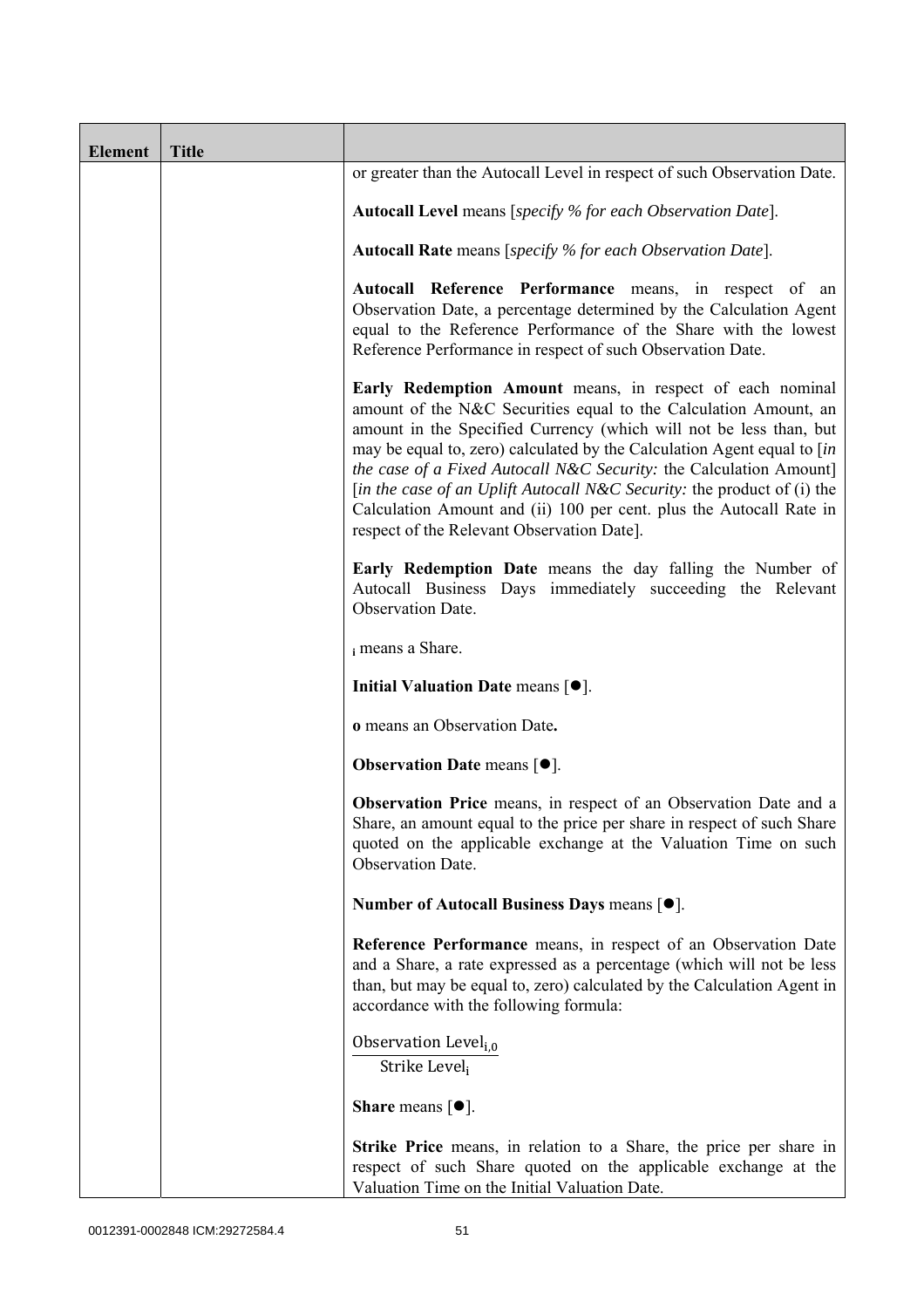| <b>Element</b> | <b>Title</b> |                                                                                                                                                                                                                                                                                                                                                                                                                                                                                                                                                                                                                                                                 |
|----------------|--------------|-----------------------------------------------------------------------------------------------------------------------------------------------------------------------------------------------------------------------------------------------------------------------------------------------------------------------------------------------------------------------------------------------------------------------------------------------------------------------------------------------------------------------------------------------------------------------------------------------------------------------------------------------------------------|
|                |              | <b>Valuation Time means <math>[\bullet]</math>.</b> ]                                                                                                                                                                                                                                                                                                                                                                                                                                                                                                                                                                                                           |
|                |              | [In the case of Index Basket Autocall N&C Securities: Unless the N&C<br>Securities have been previously redeemed or cancelled, if on any<br>Observation Date an Autocall Event occurs the Issuer will, on giving<br>notice to Securityholders, redeem all, but not some only, of the N&C<br>Securities, each nominal amount of N&C Securities equal to the<br>Calculation Amount being redeemed on the Early Redemption Date at<br>the Early Redemption Amount specified below[If the Securities are<br>interest bearing and not Conditional Interest N&C Securities, insert:,<br>together with interest accrued to (but excluding) the date of<br>redemption]. |
|                |              | Where:                                                                                                                                                                                                                                                                                                                                                                                                                                                                                                                                                                                                                                                          |
|                |              | Autocall Event means the Autocall Reference Performance in respect<br>of an Observation Date (the Relevant Observation Date) is equal to<br>or greater than the Autocall Level in respect of such Observation Date.                                                                                                                                                                                                                                                                                                                                                                                                                                             |
|                |              | Autocall Level means [specify % for each Observation Date].                                                                                                                                                                                                                                                                                                                                                                                                                                                                                                                                                                                                     |
|                |              | <b>Autocall Rate</b> means [specify % for each Observation Date].                                                                                                                                                                                                                                                                                                                                                                                                                                                                                                                                                                                               |
|                |              | Autocall Reference Performance means, in respect of an<br>Observation Date, a percentage determined by the Calculation Agent<br>equal to the Reference Performance of the Index with the lowest<br>Reference Performance in respect of such Observation Date.                                                                                                                                                                                                                                                                                                                                                                                                   |
|                |              | Early Redemption Amount means, in respect of each nominal<br>amount of Securities equal to the Calculation Amount, an amount in<br>the Specified Currency (which will not be less than, but may be equal<br>to, zero) calculated by the Calculation Agent equal to $\sin$ the case of a<br>Fixed Autocall N&C Security: the Calculation Amount] [in the case of<br>an Uplift Autocall N&C Security: the product of (i) the Calculation<br>Amount and (ii) 100 per cent. plus the Autocall Rate in respect of the<br>Relevant Observation Date].                                                                                                                 |
|                |              | Early Redemption Date means the day falling the Number of<br>Autocall Business Days immediately succeeding the Relevant<br>Observation Date.                                                                                                                                                                                                                                                                                                                                                                                                                                                                                                                    |
|                |              | i means an Index.                                                                                                                                                                                                                                                                                                                                                                                                                                                                                                                                                                                                                                               |
|                |              | <b>Index</b> means $\lceil \bullet \rceil$ .                                                                                                                                                                                                                                                                                                                                                                                                                                                                                                                                                                                                                    |
|                |              | Initial Valuation Date means $[•]$ .                                                                                                                                                                                                                                                                                                                                                                                                                                                                                                                                                                                                                            |
|                |              | o means an Observation Date.                                                                                                                                                                                                                                                                                                                                                                                                                                                                                                                                                                                                                                    |
|                |              | <b>Observation Date means <math>[•]</math>.</b>                                                                                                                                                                                                                                                                                                                                                                                                                                                                                                                                                                                                                 |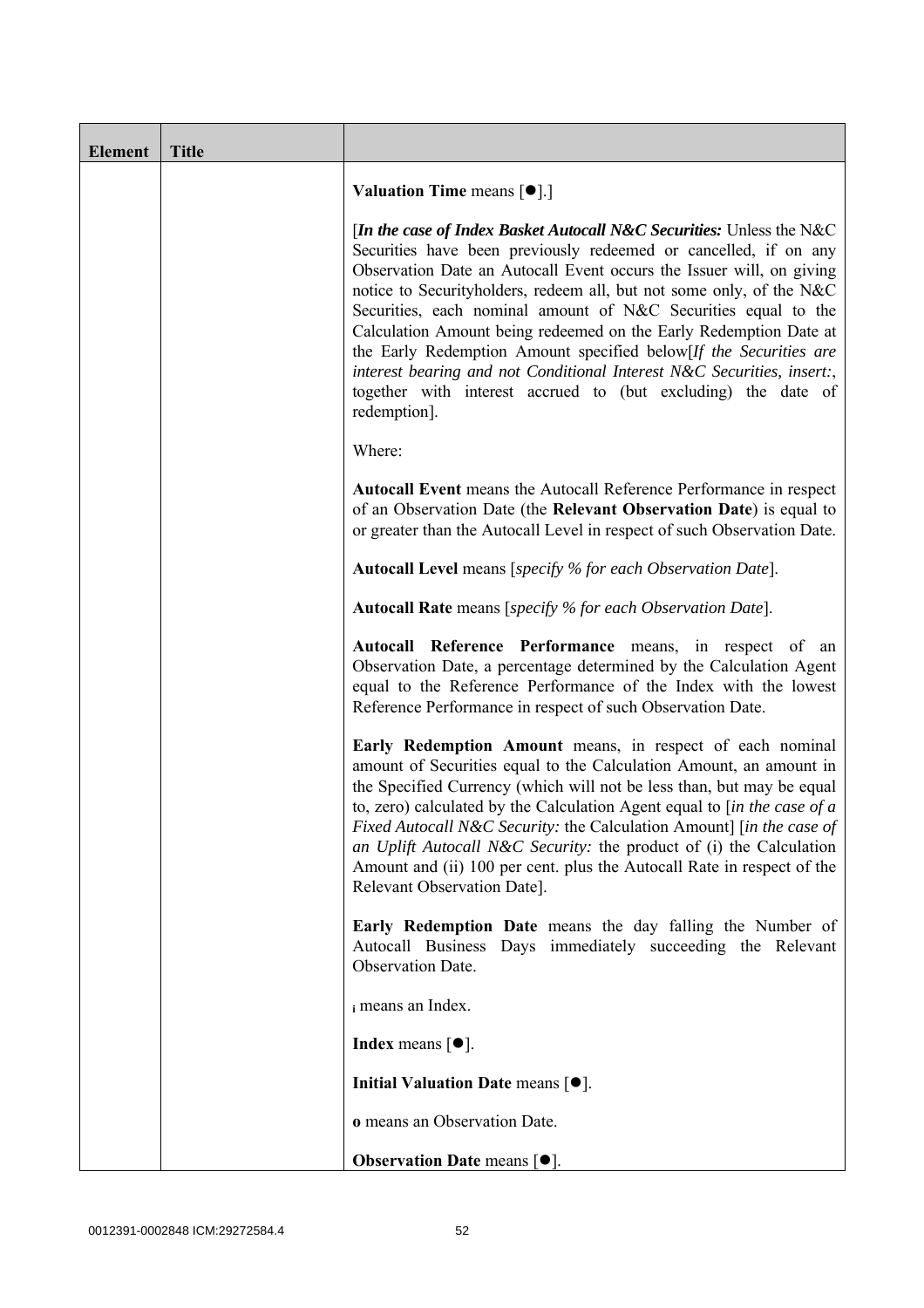| <b>Element</b> | <b>Title</b> |                                                                                                                                                                                                                                                                                                                                                                                                                                                                                            |
|----------------|--------------|--------------------------------------------------------------------------------------------------------------------------------------------------------------------------------------------------------------------------------------------------------------------------------------------------------------------------------------------------------------------------------------------------------------------------------------------------------------------------------------------|
|                |              | <b>Observation Level</b> means, in respect of an Observation Date and an<br>Index, an amount equal to the closing level of such Index, as<br>calculated and announced by the relevant index sponsor, at the<br>Valuation Time on such Observation Date.                                                                                                                                                                                                                                    |
|                |              | Number of Autocall Business Days means [●].                                                                                                                                                                                                                                                                                                                                                                                                                                                |
|                |              | Reference Performance means, in respect of an Observation Date<br>and an Index, a rate expressed as a percentage (which will not be less<br>than, but may be equal to, zero) calculated by the Calculation Agent in<br>accordance with the following formula:                                                                                                                                                                                                                              |
|                |              | Observation Level <sub>i.0</sub><br>Strike Level <sub>i</sub>                                                                                                                                                                                                                                                                                                                                                                                                                              |
|                |              | <b>Strike Level</b> means, in relation to an Index, the closing level of such<br>Index, as calculated and announced by the relevant index sponsor, at<br>the Valuation Time on the Initial Valuation Date.                                                                                                                                                                                                                                                                                 |
|                |              | <b>Valuation Time means <math>\lceil \bullet \rceil</math>.</b>                                                                                                                                                                                                                                                                                                                                                                                                                            |
|                |              | [In the case of Zero Recovery Single Name Credit Linked N&C<br>Securities, insert: Subject to any prior purchase and cancellation or<br>early redemption and the occurrence of a Credit Event Determination<br>Date as described below, each Security will be redeemed by the Issuer<br>at [insert Calculation Amount], being its Final Redemption Amount<br>on the Maturity Date.                                                                                                         |
|                |              | Discharge of the Issuer's obligations following a Credit Event                                                                                                                                                                                                                                                                                                                                                                                                                             |
|                |              | If a Credit Event (being a [bankruptcy[,]] [failure to pay[,]] [obligation<br>acceleration[,]] [obligation default[,]] [repudiation/moratorium[,]]<br>[governmental intervention[,]] [or] [restructuring] (include all that<br><i>apply</i> )), occurs in respect of the Reference Entity (being [ <i>specify</i><br><i>reference entity</i> ] or any successor(s)) (the Reference Entity), the<br>Calculation Agent may determine that a Credit Event Determination<br>Date has occurred. |
|                |              | If a Credit Event Determination Date occurs, the Issuer shall give<br>notice to the holders, and, subject to any adjustment and any prior<br>redemption, the Issuer's obligations in respect of the N&C Securities<br>will be discharged on the Credit Event Redemption Date and no<br>redemption or other amounts shall be payable in respect of such<br>discharge and the Issuer will have no further liability or obligation in<br>respect of the N&C Securities.                       |
|                |              | If the Calculation Agent determines that a Credit Event Determination<br>Date has occurred, [each Security shall cease to bear interest from<br>(and including) the Coupon Payment Date immediately preceding, or<br>if the Credit Event Determination Date is a Coupon Payment Date,<br>coinciding with the Credit Event Determination Date, or if the Credit                                                                                                                             |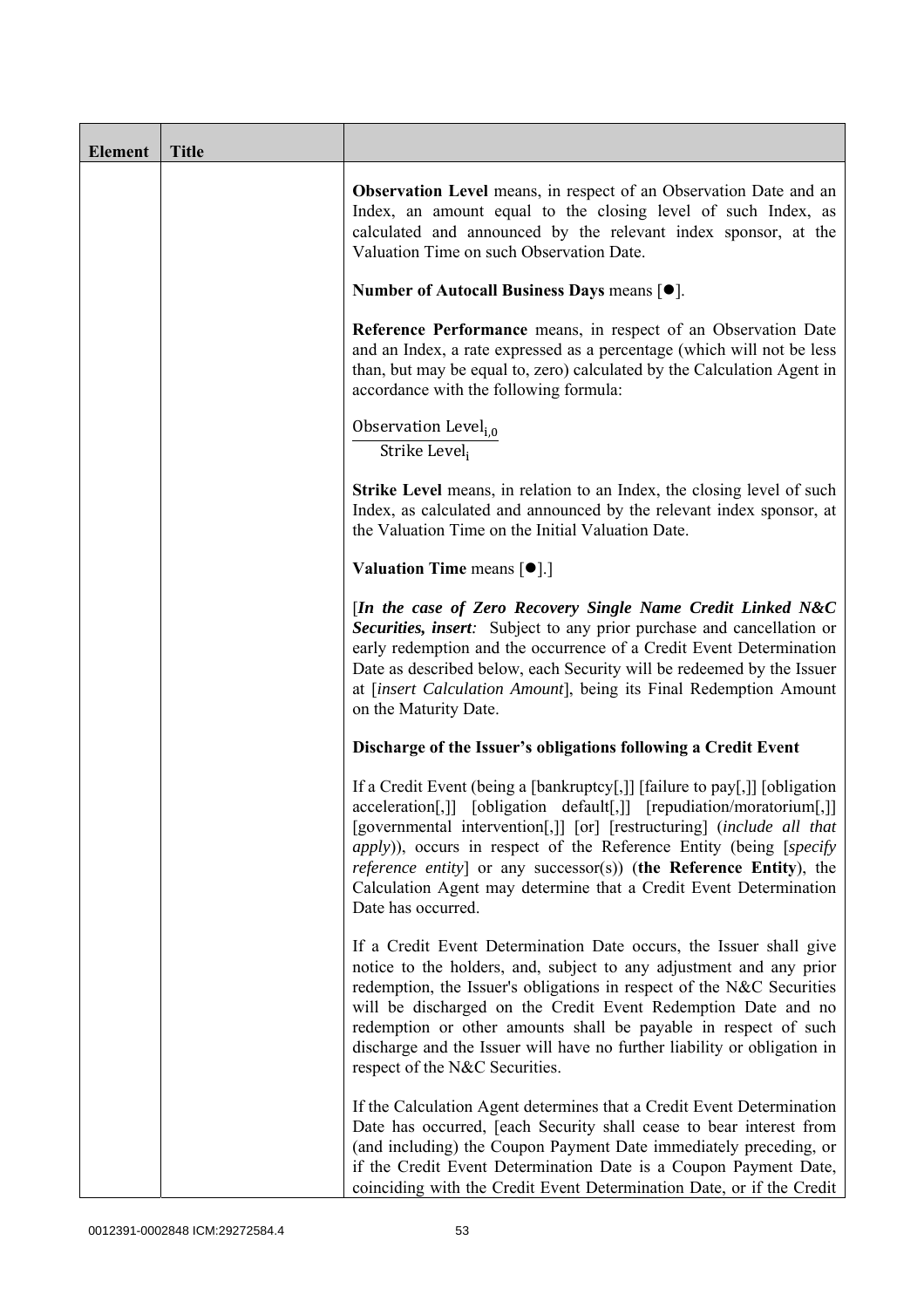| <b>Element</b> | <b>Title</b> |                                                                                                                                                                                                                                                                                                                                                                                                                                                                                                                                                                                                                                                                   |
|----------------|--------------|-------------------------------------------------------------------------------------------------------------------------------------------------------------------------------------------------------------------------------------------------------------------------------------------------------------------------------------------------------------------------------------------------------------------------------------------------------------------------------------------------------------------------------------------------------------------------------------------------------------------------------------------------------------------|
|                |              | Event Determination Date falls on or prior to the first Coupon<br>Payment Date, no interest shall accrue on the Securities] [each<br>Security shall cease to bear interest from the Credit Event<br>Determination Date].                                                                                                                                                                                                                                                                                                                                                                                                                                          |
|                |              | Where:                                                                                                                                                                                                                                                                                                                                                                                                                                                                                                                                                                                                                                                            |
|                |              | Credit Event Determination Date means the date in respect of<br>which a Credit Event is determined to have occurred for the purposes<br>of the Securities.                                                                                                                                                                                                                                                                                                                                                                                                                                                                                                        |
|                |              | Credit Event Redemption Date means the day falling [specify] [ten]<br>business days following the latest of (i) the Credit Event<br>Determination Date and (ii) the date when the Credit Event Notice is<br>delivered.                                                                                                                                                                                                                                                                                                                                                                                                                                            |
|                |              | [If Restructuring is a Credit Event and either Restructuring Maturity<br>Limitation and Fully Transferable Obligation, Modified Restructuring<br>Maturity Limitation and Conditionally Transferable Obligation, Mod<br>R or Mod Mod R applies, insert:                                                                                                                                                                                                                                                                                                                                                                                                            |
|                |              | Partial Reduction on Restructuring Credit Event                                                                                                                                                                                                                                                                                                                                                                                                                                                                                                                                                                                                                   |
|                |              | If the type of Credit Event is a Restructuring, the Calculation Agent<br>may choose not to discharge the Issuer's obligations in respect of the<br>full nominal amount of the N&C Securities but may instead determine<br>that the Issuer's obligations shall be discharged in respect of a portion<br>of such nominal amount (the Partial Discharge Amount) only and,<br>subject to the occurrence of further Credit Events, leave the remaining<br>portion of the nominal amount of the N&C Securities outstanding (in<br>which case the terms and conditions of the Securities shall continue to<br>apply to such outstanding portion of the nominal amount).] |
|                |              | [In the case of Zero Recovery Basket Credit Linked N&C Securities,<br><i>insert</i> : The Final Redemption Amount in respect of each nominal<br>amount of Securities equal to the Calculation Amount shall be an<br>amount in the Specified Currency equal to the Outstanding Nominal<br>Amount as of the Maturity Date. For the avoidance of doubt if the<br>Outstanding Nominal Amount as of the Maturity Date is zero, no<br>amounts will be payable on the Maturity Date.                                                                                                                                                                                     |
|                |              | The Outstanding Nominal Amount is the Calculation Amount,<br>subject to reduction in accordance with the following paragraph.                                                                                                                                                                                                                                                                                                                                                                                                                                                                                                                                     |
|                |              | If [Insert if Annex 7 applies: Conditions to Settlement are<br>satisfied][Insert if Annex 15 applies: a Credit Event Determination<br>Date occurs] with respect to a Reference Entity, the Calculation Agent<br>will thereupon reduce the Outstanding Nominal Amount by an amount<br>equal to the Credit Event Reduction Amount in respect of such<br>Reference Entity, subject to the effective date of such reduction being<br>adjusted or such reduction being reversed in certain circumstances.                                                                                                                                                              |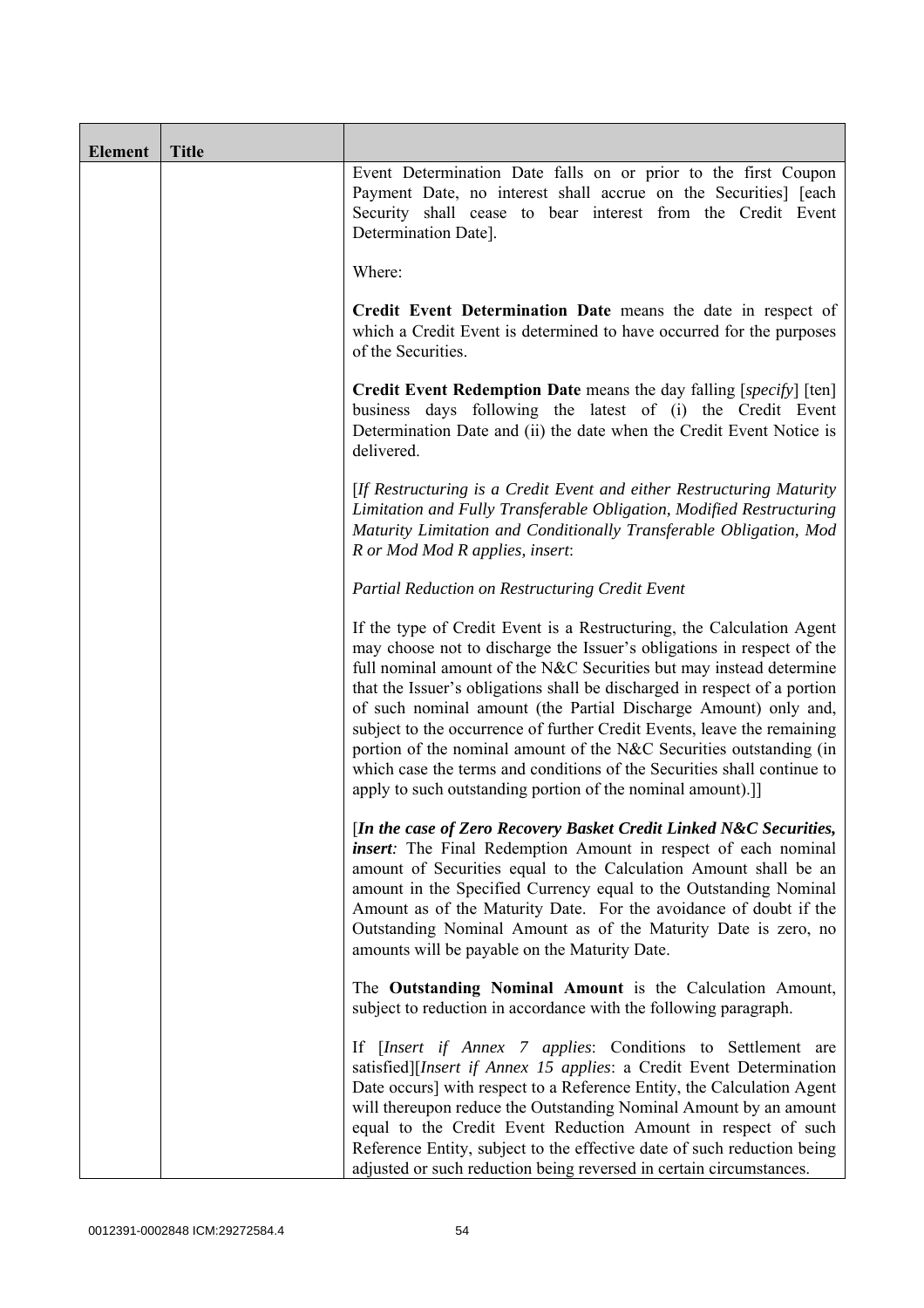| <b>Element</b> | <b>Title</b> |                                                                                                                                                                                                                                                                                                                                                                                                                                                                                                                                                                                                                                                                                                                                                                                                                                                                                                                                                           |
|----------------|--------------|-----------------------------------------------------------------------------------------------------------------------------------------------------------------------------------------------------------------------------------------------------------------------------------------------------------------------------------------------------------------------------------------------------------------------------------------------------------------------------------------------------------------------------------------------------------------------------------------------------------------------------------------------------------------------------------------------------------------------------------------------------------------------------------------------------------------------------------------------------------------------------------------------------------------------------------------------------------|
|                |              | If the Outstanding Nominal Amount is equal to zero, the Issuer's<br>obligations in respect of the Securities will be discharged and the<br>Issuer will have no further liability in respect thereof.                                                                                                                                                                                                                                                                                                                                                                                                                                                                                                                                                                                                                                                                                                                                                      |
|                |              | Where:                                                                                                                                                                                                                                                                                                                                                                                                                                                                                                                                                                                                                                                                                                                                                                                                                                                                                                                                                    |
|                |              | <i>[Insert if Annex 7 applies: Conditions to Settlement means [(a)] the</i><br>occurrence of a Credit Event Determination Date except where such is<br>reversed [and (b) either (i) the delivery by the Calculation Agent to<br>the Issuer of a notice of publicly available information confirming the<br>occurrence of the Credit Event that is effective during one of the<br>periods specified in paragraph (a) of the definition of Credit Event<br>Determination Date or (ii) the public announcement by the<br>International Swaps and Derivatives Association, Inc. (ISDA) on or<br>prior to the last day of a prescribed period that the relevant Credit<br>Derivatives Determinations Committee established by ISDA has<br>resolved that an event that constitutes a Credit Event has occurred<br>with respect to the relevant Reference Entity or obligation thereof]<br>[Include if Notice of Publicly Available Information is applicable].] |
|                |              | Credit Event Determination Date means the date in respect of<br>which a Credit Event is determined to have occurred for the purposes<br>of the Securities.                                                                                                                                                                                                                                                                                                                                                                                                                                                                                                                                                                                                                                                                                                                                                                                                |
|                |              | Credit Event Reduction Amount means, in respect of a Reference<br>Entity, the product of (a) the Calculation Amount and (b) the<br>Weighting in respect of such Reference Entity.                                                                                                                                                                                                                                                                                                                                                                                                                                                                                                                                                                                                                                                                                                                                                                         |
|                |              | Credit Event means [Bankruptcy, Failure to Pay, Obligation<br>Acceleration,<br>Obligation<br>Default,<br>Repudiation/Moratorium,<br>Restructuring or Governmental Intervention]. [Delete as applicable<br>and include brief description of each Credit Event]                                                                                                                                                                                                                                                                                                                                                                                                                                                                                                                                                                                                                                                                                             |
|                |              | Reference Entity means [ $\bullet$ ].                                                                                                                                                                                                                                                                                                                                                                                                                                                                                                                                                                                                                                                                                                                                                                                                                                                                                                                     |
|                |              | Weighting means, with respect to a Reference Entity, (a) the<br>Weighting Percentage for such Reference Entity or, if prior to [Insert<br>if Annex 7 applies: the satisfaction of Conditions to Settlement with<br>respect to such Reference Entity] [Insert if Annex 15 applies: the<br>occurrence of a Credit Event Determination Date with respect to such<br>Reference Entity], such Reference Entity is a successor to another<br>Reference Entity, (b) the sum of $(x)$ the Weighting Percentage for<br>such Reference Entity and (y) the Weighting Percentage for each<br>Reference Entity in respect of which such Reference Entity is a<br>successor.                                                                                                                                                                                                                                                                                            |
|                |              | Weighting Percentage means [specify for each Reference Entity].                                                                                                                                                                                                                                                                                                                                                                                                                                                                                                                                                                                                                                                                                                                                                                                                                                                                                           |
|                |              | [If Restructuring is a Credit Event and either Restructuring Maturity<br>Limitation and Fully Transferable Obligation, Modified Restructuring<br>Maturity Limitation and Conditionally Transferable Obligation, Mod                                                                                                                                                                                                                                                                                                                                                                                                                                                                                                                                                                                                                                                                                                                                       |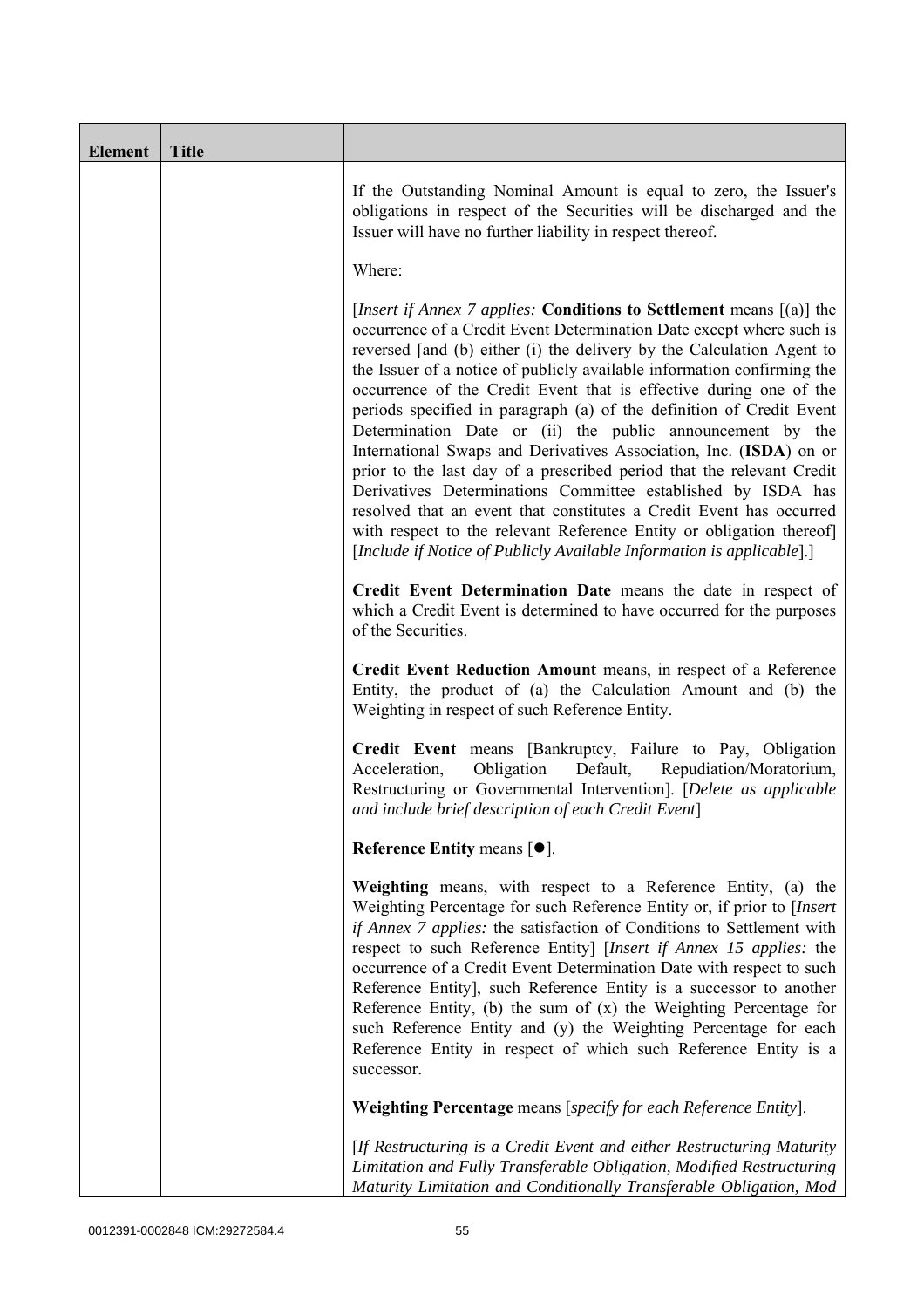| <b>Element</b> | <b>Title</b> |                                                                                                                                                                                                                                                                                                                                                                                                                                                                                                                                                                                            |
|----------------|--------------|--------------------------------------------------------------------------------------------------------------------------------------------------------------------------------------------------------------------------------------------------------------------------------------------------------------------------------------------------------------------------------------------------------------------------------------------------------------------------------------------------------------------------------------------------------------------------------------------|
|                |              | R or Mod Mod R applies, insert:                                                                                                                                                                                                                                                                                                                                                                                                                                                                                                                                                            |
|                |              | Partial Reduction on Restructuring Credit Event                                                                                                                                                                                                                                                                                                                                                                                                                                                                                                                                            |
|                |              | If the type of Credit Event is a Restructuring, the Calculation Agent<br>may choose not to reduce the Outstanding Nominal Amount by the<br>full Credit Event Reduction Amount in respect of the relevant<br>Reference Entity, but may choose to apply a reduction of part of the<br>relevant Credit Event Reduction Amount and, subject to the<br>occurrence of further Credit Events, leave the remaining Credit Event<br>Reduction Amount outstanding (in which case the terms and<br>conditions of the Securities shall continue to apply to such amount).]]                            |
|                |              | [In the case of Auction to Cash Settled Credit Linked N&C<br>Securities, insert: Subject to any prior purchase and cancellation or<br>early redemption and the occurrence of a Credit Event Determination<br>Date as described below, each Security will be redeemed by the Issuer<br>at [insert Calculation Amount], being its Final Redemption Amount<br>on the Maturity Date.                                                                                                                                                                                                           |
|                |              | <b>Redemption following a Credit Event</b>                                                                                                                                                                                                                                                                                                                                                                                                                                                                                                                                                 |
|                |              | If a Credit Event (being a [bankruptcy[,]] [failure to pay[,]] [obligation<br>acceleration[,]] [obligation default[,]] [repudiation/moratorium[,]]<br>[governmental intervention[,]] [or] [restructuring] (include all that<br><i>apply</i> )), occurs in respect of the Reference Entity (being [specify<br><i>reference entity</i> ] or any successor(s)) (the Reference Entity), the<br>Calculation Agent may determine that a Credit Event Determination<br>Date has occurred.                                                                                                         |
|                |              | If a Credit Event Determination Date occurs, the Issuer shall give<br>notice to the holders, and, subject to any adjustment and any prior<br>redemption, redeem all but not some only of the Securities and pay in<br>respect of each Security the Credit Event Redemption Amount on the<br>Credit Event Redemption Date.                                                                                                                                                                                                                                                                  |
|                |              | If the Calculation Agent determines that a Credit Event Determination<br>Date has occurred, [each Security shall cease to bear interest from<br>(and including) the Coupon Payment Date immediately preceding, or<br>if the Credit Event Determination Date is a Coupon Payment Date,<br>coinciding with the Credit Event Determination Date, or if the Credit<br>Event Determination Date falls on or prior to the first Coupon<br>Payment Date, no interest shall accrue on the Securities] [each<br>Security shall cease to bear interest from the Credit Event<br>Determination Date]. |
|                |              | Where:                                                                                                                                                                                                                                                                                                                                                                                                                                                                                                                                                                                     |
|                |              | Auction Final Price means the recovery amount (expressed as a<br>percentage) determined by the Calculation Agent by reference to the<br>price determined for obligations of the relevant Reference Entity by<br>the relevant auction procedure.                                                                                                                                                                                                                                                                                                                                            |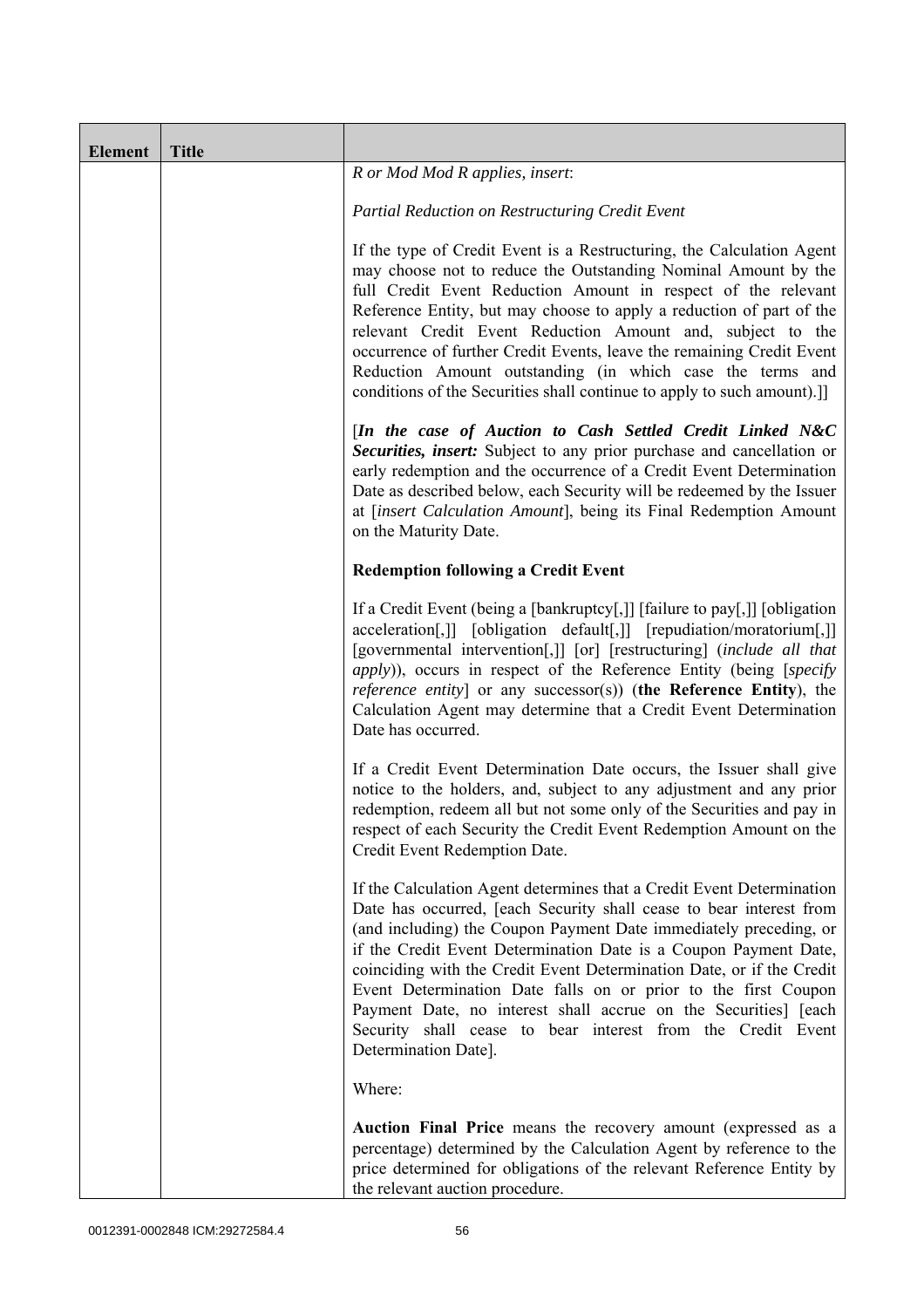| <b>Element</b> | <b>Title</b> |                                                                                                                                                                                                                                                                                                                                           |  |
|----------------|--------------|-------------------------------------------------------------------------------------------------------------------------------------------------------------------------------------------------------------------------------------------------------------------------------------------------------------------------------------------|--|
|                |              | Credit Event Determination Date means the date in respect of<br>which a Credit Event is determined to have occurred for the purposes<br>of the Securities.                                                                                                                                                                                |  |
|                |              | Credit Event Redemption Date means the day falling [specify] [ten]<br>business days following the latest of (i) the [auction settlement date]<br>[or] [the calculation of the Final Price] and (ii) the Credit Event<br>Determination Date.                                                                                               |  |
|                |              | Credit Event Redemption Amount means: [[specify] per Calculation<br>Amount] / [an amount calculated by the Calculation Agent equal to (A)<br>$\times$ B) – C, where                                                                                                                                                                       |  |
|                |              | A is the Calculation Amount;                                                                                                                                                                                                                                                                                                              |  |
|                |              | <b>B</b> is the Auction Final Price or, if the Auction Final Price is not to be<br>determined following the occurrence of certain events, the Final Price;<br>and                                                                                                                                                                         |  |
|                |              | C is relevant unwind costs].]                                                                                                                                                                                                                                                                                                             |  |
|                |              | The Credit Event Redemption Amount shall not be less than zero.]]                                                                                                                                                                                                                                                                         |  |
|                |              | Final Price means the recovery amount (expressed as a percentage)<br>determined by the Calculation Agent in respect of obligations of the<br>relevant Reference Entity.                                                                                                                                                                   |  |
|                |              | [If Restructuring is a Credit Event, insert:                                                                                                                                                                                                                                                                                              |  |
|                |              | Partial reduction on restructuring credit event                                                                                                                                                                                                                                                                                           |  |
|                |              | If the type of credit event is a restructuring, the Calculation Agent<br>may choose not to redeem the Securities in full, but may choose to<br>pay a partial Credit Event Redemption Amount and, subject to the<br>occurrence of further credit events, the terms and conditions of the<br>Securities shall continue to apply.]           |  |
|                |              | [In the case of Equity Delta One Redemption $N&C$ Securities: The<br>Final Redemption Amount in respect of each nominal amount of<br>Securities equal to the Calculation Amount shall be an amount in the<br>Specified Currency (which will not be less than, but may be equal to,<br>zero) calculated by the Calculation Agent equal to: |  |
|                |              | $[V_F \times Exchange Rate] - C$                                                                                                                                                                                                                                                                                                          |  |
|                |              | Any such amount will be rounded to the nearest sub-unit of the<br>relevant Specified Currency, half of any such sub-unit being rounded<br>upwards or otherwise in accordance with applicable market<br>convention.                                                                                                                        |  |
|                |              | Where:                                                                                                                                                                                                                                                                                                                                    |  |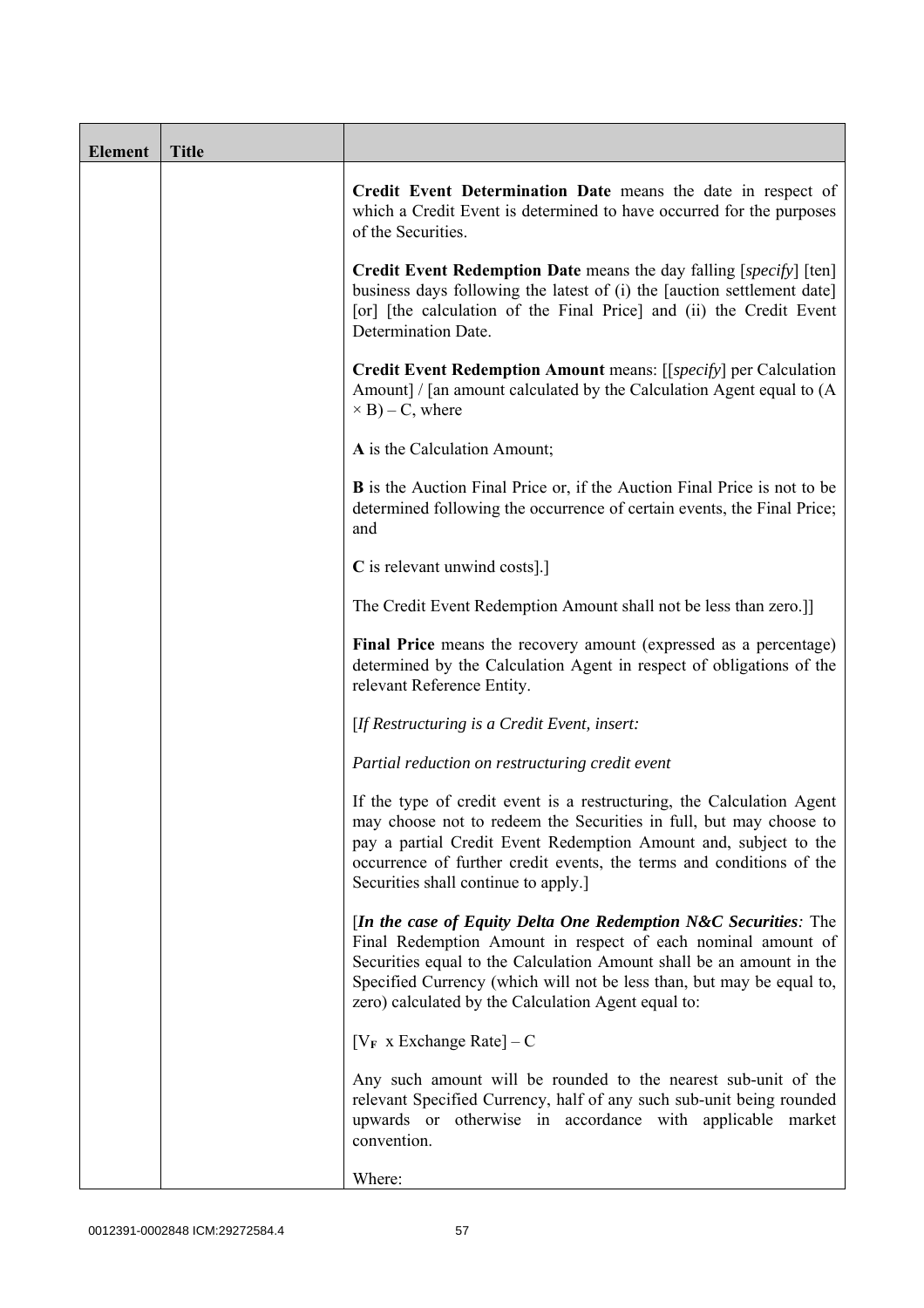| <b>Element</b> | <b>Title</b> |                                                                                                                                                                                                                                                                                                                                                                                                                                                                                                                                                                                                                                                                                                                                                                                           |  |
|----------------|--------------|-------------------------------------------------------------------------------------------------------------------------------------------------------------------------------------------------------------------------------------------------------------------------------------------------------------------------------------------------------------------------------------------------------------------------------------------------------------------------------------------------------------------------------------------------------------------------------------------------------------------------------------------------------------------------------------------------------------------------------------------------------------------------------------------|--|
|                |              | $V_F$ means the Final Price.                                                                                                                                                                                                                                                                                                                                                                                                                                                                                                                                                                                                                                                                                                                                                              |  |
|                |              | C means the Specified Currency equivalent of the Costs as determined<br>by the Calculation Agent using such foreign exchange rate as the<br>Calculation Agent deems appropriate with respect to the relevant<br>time(s) the Costs arise or may arise.                                                                                                                                                                                                                                                                                                                                                                                                                                                                                                                                     |  |
|                |              | Costs means, in respect of each nominal amount of Securities equal to<br>the Calculation Amount, such Securities' pro rata share of the total<br>amount of any commissions, costs, expenses, duties, taxes (including<br>but not limited to any capital gains tax or withholding tax), levies,<br>registration fees, custodial fees or other charges which may be<br>required to be made, paid, withheld or deducted by the Issuer and/or<br>any of its affiliates and/or any of their respective nominees as a result<br>of, or in connection with, the Issuer and/or any of its affiliates and/or<br>any of their respective nominees (a) being a direct holder of any<br>Hedging Shares and/or selling and/or realising any Hedging Shares<br>and/or (b) unwinding any Hedge Position. |  |
|                |              | Equity Currency means $[\bullet].$                                                                                                                                                                                                                                                                                                                                                                                                                                                                                                                                                                                                                                                                                                                                                        |  |
|                |              | <b>Exchange Rate</b> means (i) the rate of exchange between the Equity<br>Currency and the Specified Currency (expressed as a number of units of<br>the Specified Currency for which a unit of the Equity Currency can be<br>exchanged) determined at or around the Final Valuation Date which the<br>Calculation Agent determines appropriate in its sole discretion, or (ii)<br>where the Equity Currency is the same as the Specified Currency, one.                                                                                                                                                                                                                                                                                                                                   |  |
|                |              | Final Valuation Date means [ $\bullet$ ].                                                                                                                                                                                                                                                                                                                                                                                                                                                                                                                                                                                                                                                                                                                                                 |  |
|                |              | Hedge Position means any Product that the Issuer and/or any of its<br>Affiliates and/or any of their respective nominees (a) enters into as a<br>result of being the direct holder of the Hedging Shares and/or selling<br>and/or realising the Hedging Shares or (b) would have entered into if<br>they were to fully hedge the market, equity or other price risk of the<br>Issuer entering into and performing its obligations with respect to the<br>Securities, using such Products as may be determined by the<br>Calculation Agent.                                                                                                                                                                                                                                                |  |
|                |              | Hedging Shares means the number of shares that the Calculation<br>Agent deems necessary to hedge the equity or other price risk of the<br>Issuer entering into and performing its obligations with respect to the<br>relevant Securities.                                                                                                                                                                                                                                                                                                                                                                                                                                                                                                                                                 |  |
|                |              | <b>Product</b> means an exchange traded fund, share, an instrument<br>representing such exchange traded fund or share (including, without<br>limitation, participation notes), futures contracts or exchange-traded<br>options commonly used to hedge the issuance or sale of a security that<br>is linked to the Hedging Shares.                                                                                                                                                                                                                                                                                                                                                                                                                                                         |  |
|                |              | <b>Cash Dividends</b>                                                                                                                                                                                                                                                                                                                                                                                                                                                                                                                                                                                                                                                                                                                                                                     |  |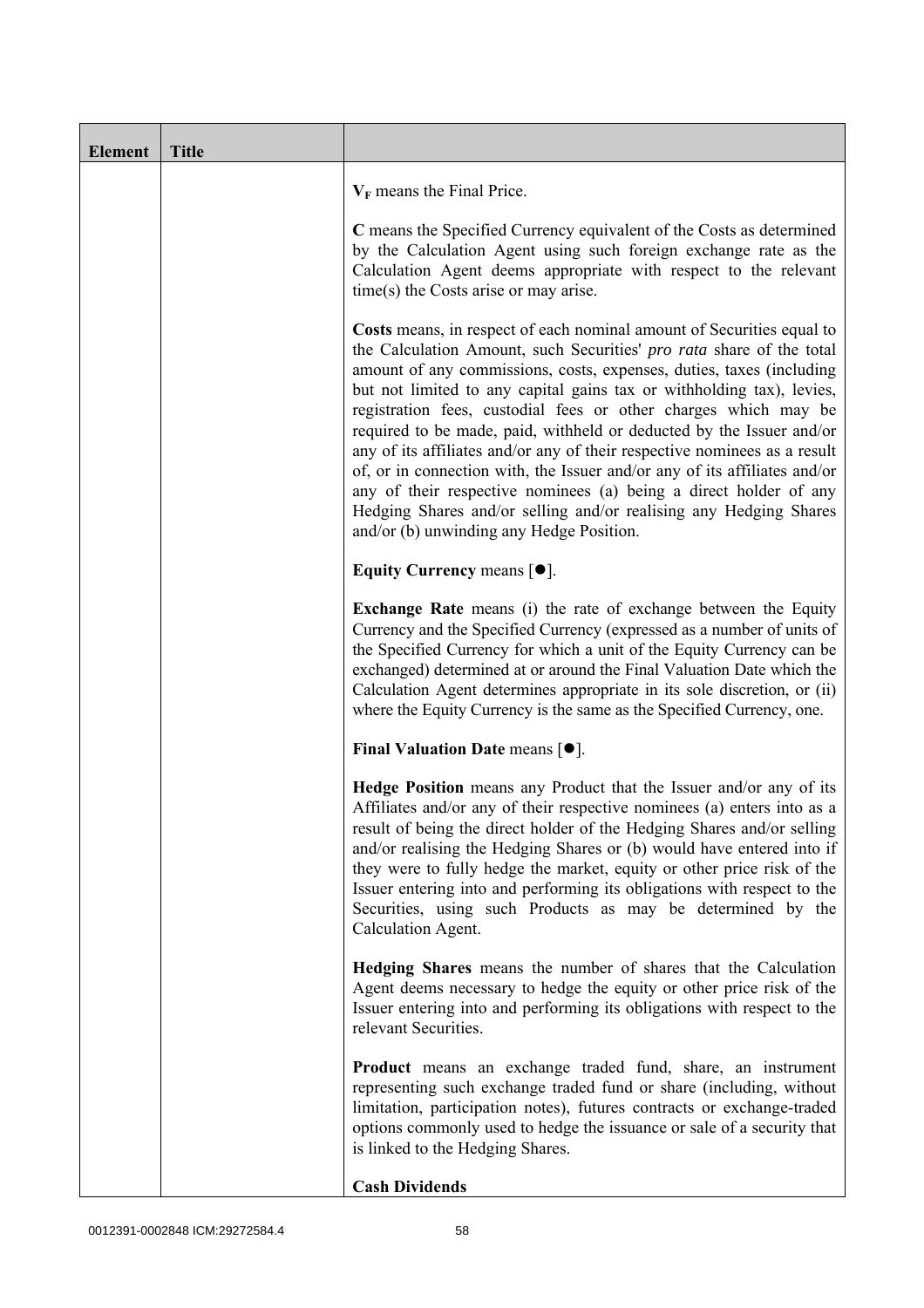| <b>Element</b> | <b>Title</b> |       |                                                                                                                                                                                                                                                                                                                                                                                                                                                                                                                                                                                                                                                                                                                                                                                                                                                                                                                                                                                                                                                                                                                                                                                                                                                           |
|----------------|--------------|-------|-----------------------------------------------------------------------------------------------------------------------------------------------------------------------------------------------------------------------------------------------------------------------------------------------------------------------------------------------------------------------------------------------------------------------------------------------------------------------------------------------------------------------------------------------------------------------------------------------------------------------------------------------------------------------------------------------------------------------------------------------------------------------------------------------------------------------------------------------------------------------------------------------------------------------------------------------------------------------------------------------------------------------------------------------------------------------------------------------------------------------------------------------------------------------------------------------------------------------------------------------------------|
|                |              | (i)   | Following the declaration by a share issuer of a cash dividend<br>(other than any dividend or portion thereof that the<br>Calculation Agent determines to be an extraordinary<br>dividend) (each a Cash Dividend) in respect of which the In-<br>dividend Date (as defined below) falls in the period from and<br>including the Trade Date to but excluding the originally<br>scheduled Final Valuation Date without regard to any<br>scheduled trading day or disrupted day adjustment (the<br>Dividend Period), the Issuer will pay a Coupon Amount in<br>respect of each Security on the related Coupon Payment Date<br>(as defined below). Each such Coupon Amount will equal<br>the amount of such Cash Dividend declared in relation to one<br>share (less (a) all withholding taxes, if any, including, but<br>without limitation, those that would have been withheld in<br>relation to the payment of such cash dividend to a foreign<br>investor and (b) any other expenses or deductions which<br>would apply to or be made in relation to the payment of such<br>cash dividend to a foreign investor all determined in the<br>Equity Currency and on a per share basis, <i>multiplied by</i> the<br>Dividend Exchange Rate as defined below). |
|                |              |       | Dividend Exchange Rate means, in relation to a Cash<br>Dividend, (i) the rate of exchange between the Equity<br>Currency and the Specified Currency (expressed as a number<br>of units of the Specified Currency for which a unit of the<br>Equity Currency can be exchanged) at or around the Dividend<br>Receipt Date, as determined by the Calculation Agent, or (ii)<br>where the Equity Currency is the same as the Specified<br>Currency, one.                                                                                                                                                                                                                                                                                                                                                                                                                                                                                                                                                                                                                                                                                                                                                                                                      |
|                |              |       | <b>Dividend Receipt Date</b> means the date upon which a holder<br>of shares entitled to the relevant Cash Dividend would have<br>received such Cash Dividend according to prevailing market<br>practice, as determined by the Calculation Agent.                                                                                                                                                                                                                                                                                                                                                                                                                                                                                                                                                                                                                                                                                                                                                                                                                                                                                                                                                                                                         |
|                |              |       | In-dividend Date means, in relation to a Cash Dividend, the<br>final date upon which a purchaser of shares on the exchange<br>would, according to prevailing market practice, be entitled to<br>receive the Cash Dividend.                                                                                                                                                                                                                                                                                                                                                                                                                                                                                                                                                                                                                                                                                                                                                                                                                                                                                                                                                                                                                                |
|                |              | (ii)  | Coupon Amounts (if any) will only be payable on the<br>Securities in the <b>circumstances</b> set out in paragraph (i) above<br>and subject to the provisions of paragraphs (iii) and (iv) below<br>and will be deemed only to have accrued on the Securities as<br>of the relevant Coupon Payment Date. No interest will accrue<br>or be payable in any other circumstance.                                                                                                                                                                                                                                                                                                                                                                                                                                                                                                                                                                                                                                                                                                                                                                                                                                                                              |
|                |              | (iii) | In the event any Coupon Payment Date would fall after the<br>the Issuer will give<br>notice<br>Maturity Date<br>the<br>to<br>Securityholders of procedures for payment of such Coupon<br>Amount(s) which may be made outside of DTC or Euroclear                                                                                                                                                                                                                                                                                                                                                                                                                                                                                                                                                                                                                                                                                                                                                                                                                                                                                                                                                                                                          |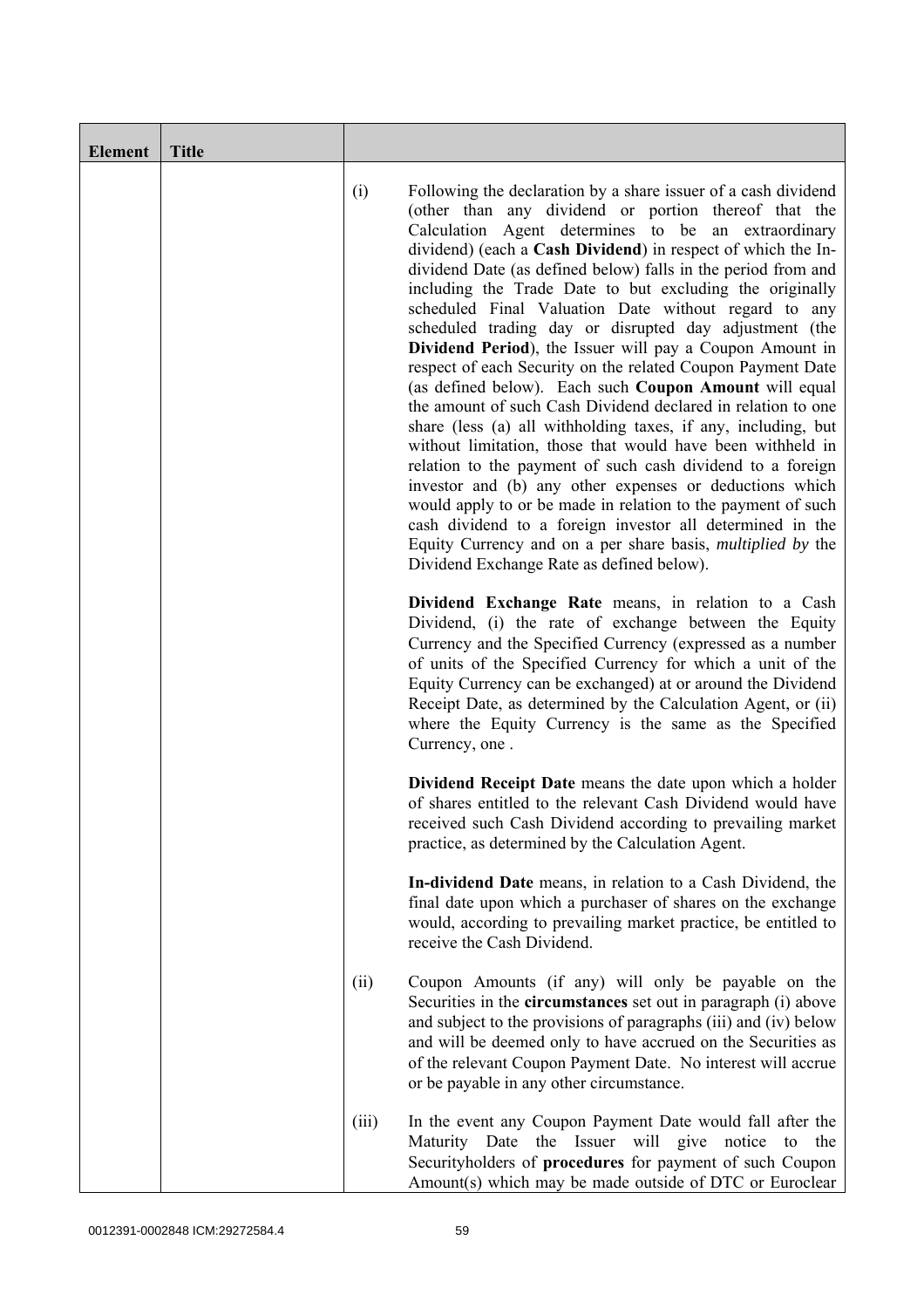| <b>Element</b> | <b>Title</b> |                                                                                                                                                                                                                                                                                                                                                                                                                                                                                                                                                                                                                          |
|----------------|--------------|--------------------------------------------------------------------------------------------------------------------------------------------------------------------------------------------------------------------------------------------------------------------------------------------------------------------------------------------------------------------------------------------------------------------------------------------------------------------------------------------------------------------------------------------------------------------------------------------------------------------------|
|                |              | Luxembourg<br>and<br>and<br>Clearstream,<br>require<br>may<br>Security holders as of a record date selected by the Issuer in its<br>sole discretion to provide a notice to the Issuer giving all<br>necessary details required by the Issuer in its sole discretion to<br>make such payments.                                                                                                                                                                                                                                                                                                                            |
|                |              | (iv)<br>Following any Cash Dividend declaration, the Calculation<br>Agent shall as soon as is reasonably practicable under the<br>circumstances procure that the Issuer will give notice to the<br>Securityholders stating the occurrence of the Cash Dividend,<br>giving details thereof and setting out the method and<br>anticipated date of the related Coupon Payment Date provided<br>that any failure to give, or non-receipt of, such notice will not<br>affect the validity of any such Coupon Amount payment and<br>the Calculation Agent will determine the basis on which the<br>Coupon Amount will be paid. |
|                |              | <b>Coupon Payment Date</b> means the date that is three (3)<br>Business Days following the relevant Dividend Receipt Date.]                                                                                                                                                                                                                                                                                                                                                                                                                                                                                              |
|                |              | [In the case of Reverse Convertible Swap Rate Redemption $N&C$<br>Securities:                                                                                                                                                                                                                                                                                                                                                                                                                                                                                                                                            |
|                |              | The Final Redemption Amount in respect of each nominal amount of<br>N&C Securities equal to the Calculation Amount shall be an amount<br>in the Specified Currency (which will not be less than, but may be<br>equal to, zero) calculated by the Calculation Agent equal to its pro<br>rata share of:                                                                                                                                                                                                                                                                                                                    |
|                |              | (i)<br>If Swap Rate $_{\text{FINAL}}$ < Barrier:                                                                                                                                                                                                                                                                                                                                                                                                                                                                                                                                                                         |
|                |              | $Max[0, Swap Rate_{FINAL} / Swap Rate_{INITIAL}] \times Aggregate$<br>Nominal Amount                                                                                                                                                                                                                                                                                                                                                                                                                                                                                                                                     |
|                |              | otherwise:<br>(ii)                                                                                                                                                                                                                                                                                                                                                                                                                                                                                                                                                                                                       |
|                |              | Redemption Factor × Aggregate Nominal Amount                                                                                                                                                                                                                                                                                                                                                                                                                                                                                                                                                                             |
|                |              | Any such amount will be rounded to the nearest sub-unit of the<br>relevant Specified Currency, half of any such sub-unit being rounded<br>upwards or otherwise in accordance with applicable market<br>convention.                                                                                                                                                                                                                                                                                                                                                                                                       |
|                |              | Where:                                                                                                                                                                                                                                                                                                                                                                                                                                                                                                                                                                                                                   |
|                |              | <b>Barrier</b> means $\lceil \bullet \rceil$ per cent.;                                                                                                                                                                                                                                                                                                                                                                                                                                                                                                                                                                  |
|                |              | <b>Designated Maturity means, in respect of the Reference Swap Rate,</b><br>$[\bullet]$ ;                                                                                                                                                                                                                                                                                                                                                                                                                                                                                                                                |
|                |              | Floating Rate Option means, in respect of the Reference Swap Rate,<br>$\lceil \bullet \rceil$ :                                                                                                                                                                                                                                                                                                                                                                                                                                                                                                                          |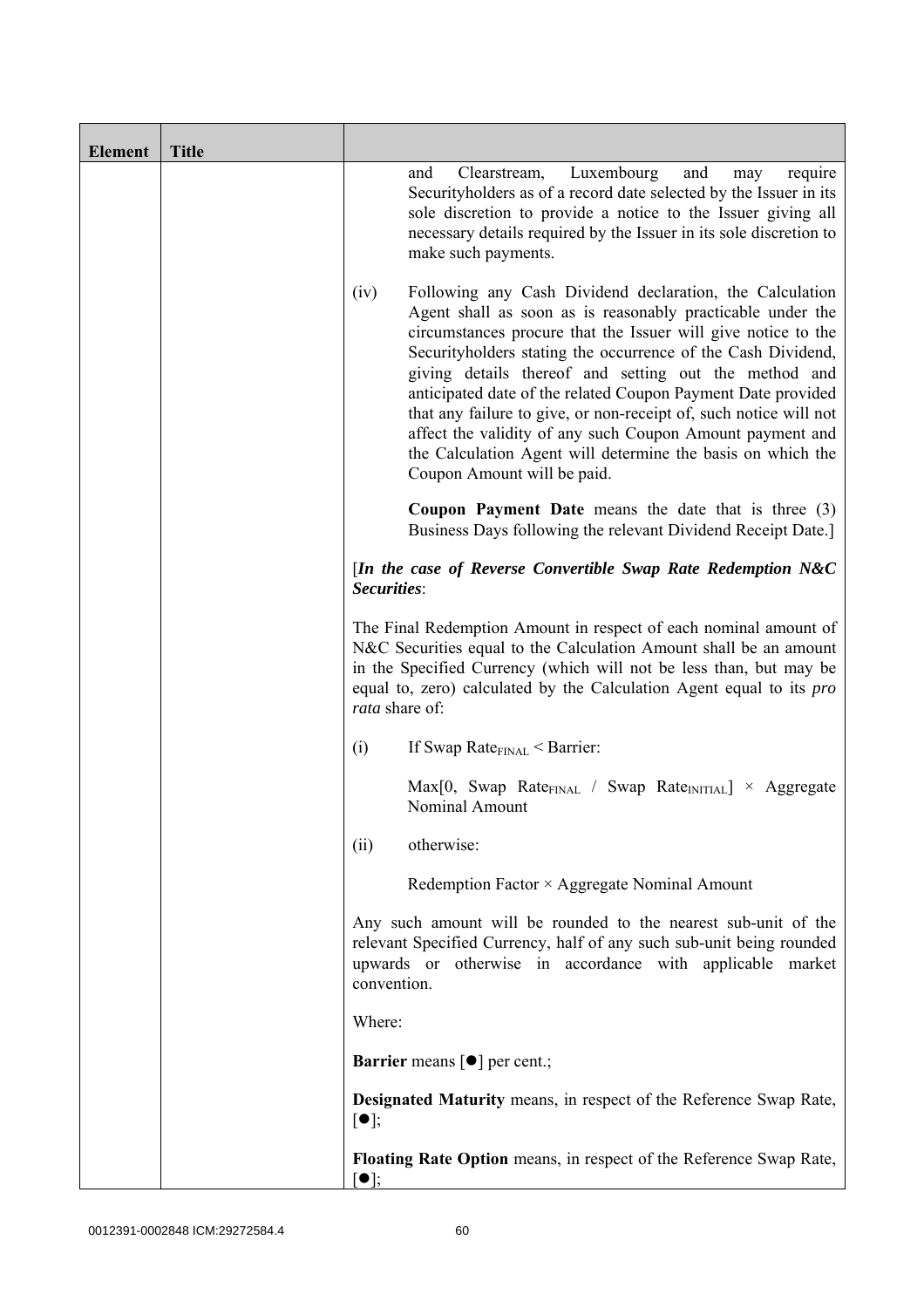| <b>Element</b> | <b>Title</b> |                                                                                                                                                                                                                                                                                                                                                             |
|----------------|--------------|-------------------------------------------------------------------------------------------------------------------------------------------------------------------------------------------------------------------------------------------------------------------------------------------------------------------------------------------------------------|
|                |              | <b>Redemption Factor means <math>\lceil \bullet \rceil</math> per cent.;</b>                                                                                                                                                                                                                                                                                |
|                |              | <b>Reference Swap Rate</b> means the [ <i>specify relevant swap rate</i> ];                                                                                                                                                                                                                                                                                 |
|                |              | <b>Reset Date</b> means, in respect of the Reference Swap Rate, $[•]$ ;                                                                                                                                                                                                                                                                                     |
|                |              | <b>Swap Rate</b> <sub>FINAL</sub> means the rate determined under the floating rate<br>N&C Security provisions as though the Reference Swap Rate was a<br>floating rate to which ISDA Determination applied and on the basis of<br>the Floating Rate Option, the Designated Maturity and the Reset Date<br>specified in respect of the Reference Swap Rate; |
|                |              | <b>Swap Rate</b> <sub>INITIAL</sub> means $[\bullet]$ ; and                                                                                                                                                                                                                                                                                                 |
|                |              | <b>Valuation Date</b> means $[\bullet]$ , provided that, if such Valuation Date<br>would fall on a day which is not a Business Day, then such Valuation<br>Date shall be postponed to the next day which is a Business Day.]                                                                                                                                |
|                |              | [In the case of Geared Put Swap Rate Redemption N&C Securities:                                                                                                                                                                                                                                                                                             |
|                |              | The Final Redemption Amount in respect of each nominal amount of<br>N&C Securities equal to the Calculation Amount shall be an amount<br>in the Specified Currency (which will not be less than, but may be<br>equal to, zero) calculated by the Calculation Agent equal to its <i>pro</i><br>rata share of:                                                |
|                |              | If Swap Rate $_{\text{FINAL}}$ < Barrier:<br>(i)                                                                                                                                                                                                                                                                                                            |
|                |              | Max[0, Swap Rate <sub>FINAL</sub> / Gearing Factor $\times$ Swap Rate <sub>INITIAL</sub> ] $\times$<br><b>Aggregate Nominal Amount</b>                                                                                                                                                                                                                      |
|                |              | otherwise:<br>(ii)                                                                                                                                                                                                                                                                                                                                          |
|                |              | Redemption Factor × Aggregate Nominal Amount                                                                                                                                                                                                                                                                                                                |
|                |              | Any such amount will be rounded to the nearest sub-unit of the<br>relevant Specified Currency, half of any such sub-unit being rounded<br>upwards or otherwise in accordance with applicable market<br>convention.                                                                                                                                          |
|                |              | Where:                                                                                                                                                                                                                                                                                                                                                      |
|                |              | <b>Barrier</b> means the rate calculated by the Calculation Agent equal to<br>the product of (a) the Barrier Factor and (b) Swap Rate $_{\text{INITIAL}}$ ;                                                                                                                                                                                                 |
|                |              | <b>Barrier Factor means [O] per cent.;</b>                                                                                                                                                                                                                                                                                                                  |
|                |              | Designated Maturity means, in respect of the Reference Swap Rate,<br>$[\bullet]$ ;                                                                                                                                                                                                                                                                          |
|                |              | Floating Rate Option means, in respect of the Reference Swap Rate,                                                                                                                                                                                                                                                                                          |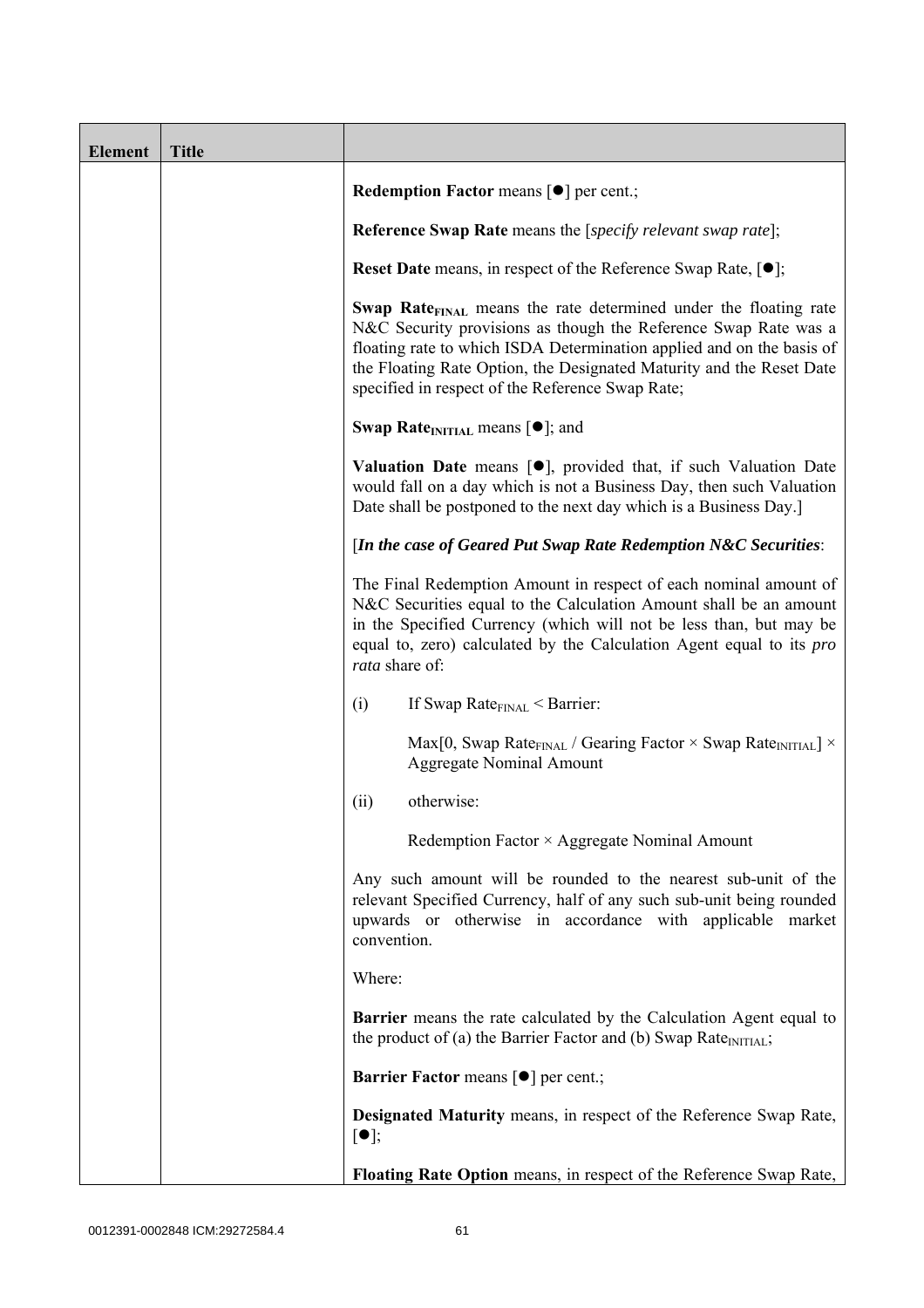| <b>Element</b> | <b>Title</b> |                                                                                                                                                                                                                                                                                                                                                                                                                                                                                                                                                                                                                                                       |
|----------------|--------------|-------------------------------------------------------------------------------------------------------------------------------------------------------------------------------------------------------------------------------------------------------------------------------------------------------------------------------------------------------------------------------------------------------------------------------------------------------------------------------------------------------------------------------------------------------------------------------------------------------------------------------------------------------|
|                |              | $[\bullet]$ ;                                                                                                                                                                                                                                                                                                                                                                                                                                                                                                                                                                                                                                         |
|                |              | Gearing Factor means [ $\bullet$ ] per cent.;                                                                                                                                                                                                                                                                                                                                                                                                                                                                                                                                                                                                         |
|                |              | <b>Redemption Factor means <math>\lceil \bullet \rceil</math> per cent.;</b>                                                                                                                                                                                                                                                                                                                                                                                                                                                                                                                                                                          |
|                |              | <b>Reference Swap Rate</b> means the [specify relevant swap rate];                                                                                                                                                                                                                                                                                                                                                                                                                                                                                                                                                                                    |
|                |              | <b>Reset Date</b> means, in respect of the Reference Swap Rate, $[•]$ ;                                                                                                                                                                                                                                                                                                                                                                                                                                                                                                                                                                               |
|                |              | Swap Rate <sub>FINAL</sub> means the rate determined under the floating rate<br>N&C Security provisions as though the Reference Swap Rate was a<br>floating rate to which ISDA Determination applied and on the basis of<br>the Floating Rate Option, the Designated Maturity and the Reset Date<br>specified in respect of the Reference Swap Rate;                                                                                                                                                                                                                                                                                                  |
|                |              | <b>Swap Rate</b> <sub>INITIAL</sub> means $[\bullet]$ ; and                                                                                                                                                                                                                                                                                                                                                                                                                                                                                                                                                                                           |
|                |              | <b>Valuation Date</b> means $[\bullet]$ , provided that, if such Valuation Date<br>would fall on a day which is not a Business Day, then such Valuation<br>Date shall be postponed to the next day which is a Business Day.]                                                                                                                                                                                                                                                                                                                                                                                                                          |
|                |              | [In the case of FX Basket Knock-Out W&C Securities: Each<br>Security entitles its holder in respect of an actual exercise date, upon<br>due exercise, to receive from the Issuer on the Settlement Date a Cash<br>Settlement Amount calculated by the Calculation Agent (which shall<br>not be less than zero) equal to:                                                                                                                                                                                                                                                                                                                              |
|                |              | if the Continuous Knock-Out Condition has been met, zero; or<br>(a)                                                                                                                                                                                                                                                                                                                                                                                                                                                                                                                                                                                   |
|                |              | if the Continuous Knock-Out Condition has not been met, the<br>(b)<br>Notional Amount per W&C Security multiplied by a<br>percentage calculated by the Calculation Agent in accordance<br>with the following formula:                                                                                                                                                                                                                                                                                                                                                                                                                                 |
|                |              | Leverage $\times$ Max $\left[0, \sum_{i=1}^{n} w_i \times \frac{X_i - Y_i}{Z_i}\right]$                                                                                                                                                                                                                                                                                                                                                                                                                                                                                                                                                               |
|                |              | Any amount determined pursuant to the above, if not an amount in the<br>Specified Currency, will be converted into the Specified Currency at<br>the Exchange Rate. The Cash Settlement Amount will be rounded to<br>the nearest two decimal places (or, in the case of Japanese Yen, the<br>nearest whole unit) in the relevant Specified Currency, 0.005 (or, in<br>the case of Japanese Yen, half a unit) being rounded upwards, with<br>W&C Securities exercised at the same time by the same<br>Securityholder being aggregated for the purpose of determining the<br>aggregate Cash Settlement Amounts payable in respect of such<br>Securities. |
|                |              | Where:                                                                                                                                                                                                                                                                                                                                                                                                                                                                                                                                                                                                                                                |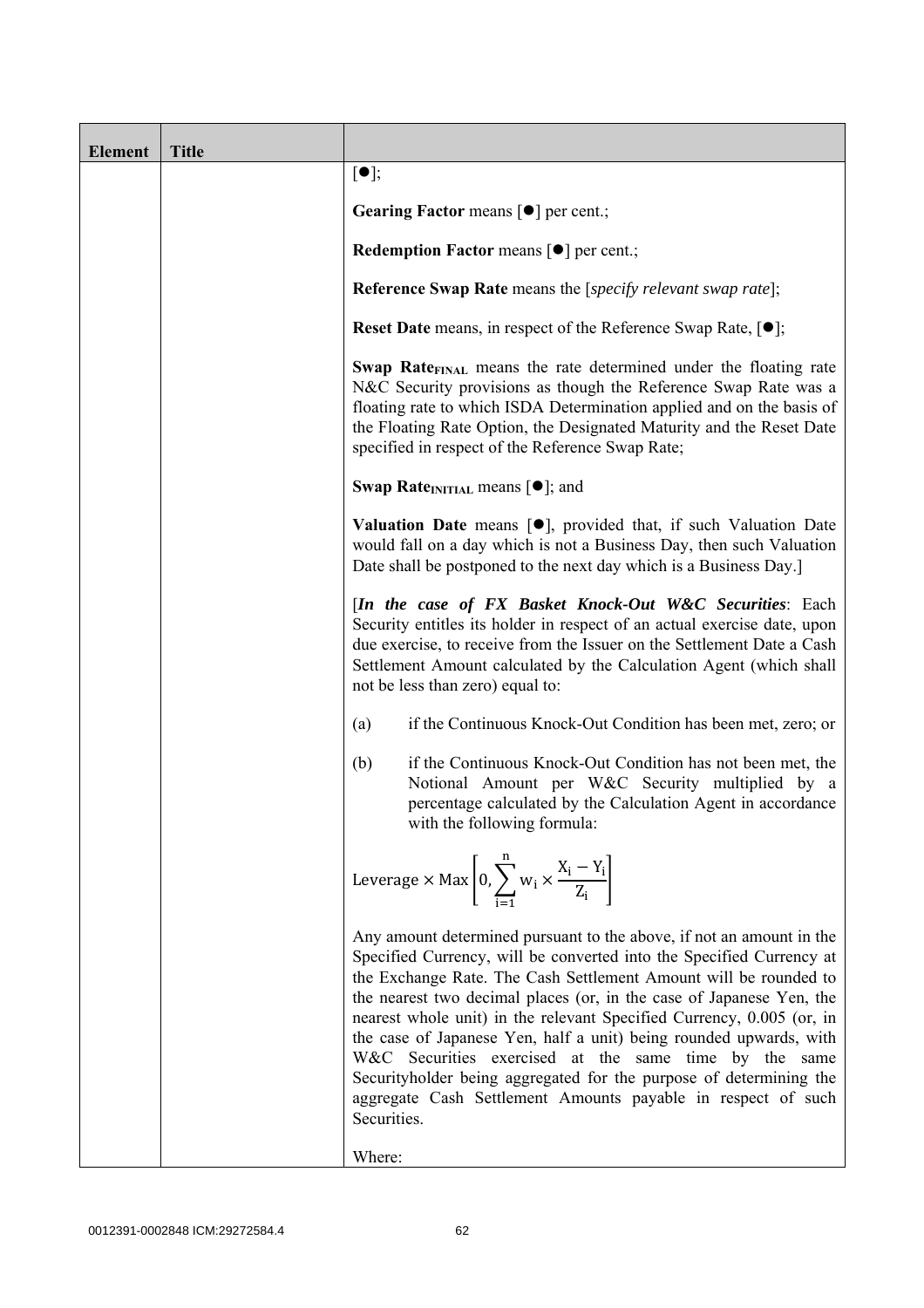| <b>Element</b> | <b>Title</b> |                                                                                                                                                                                                                                                                                                                                                                                                                                                                                                             |
|----------------|--------------|-------------------------------------------------------------------------------------------------------------------------------------------------------------------------------------------------------------------------------------------------------------------------------------------------------------------------------------------------------------------------------------------------------------------------------------------------------------------------------------------------------------|
|                |              | Alternate Currency Pair means [specify Alternate Currency Pairs in<br>form of [insert first currency]/[insert second currency]] (repeat in<br>respect of each Alternate Currency Pair).                                                                                                                                                                                                                                                                                                                     |
|                |              | <b>Barrier Start Date means [<math>\bullet</math>].</b>                                                                                                                                                                                                                                                                                                                                                                                                                                                     |
|                |              | <b>Continuous Knock-Out Condition</b> means at any time on any<br>Observation Date during any Weekly Observation Interval falling<br>within the period commencing on and including 7:00 am London time<br>on the Barrier Start Date and ending on and including 4:00 pm<br>London time on the Observation Cut-off Date, any Settlement Rate in<br>respect of any Currency Pair is equal to or less than the Knock-Out<br>Level in respect of such Currency Pair, as determined by the<br>Calculation Agent. |
|                |              | <b>Currency Pair</b> means [specify Currency Pairs in form of [insert first]<br>currency]/[insert second currency]] (repeat for each Currency Pair).                                                                                                                                                                                                                                                                                                                                                        |
|                |              | <b>Exchange Rate</b> means the spot rate of exchange between the currency<br>in which the Notional Amount is denominated (the Notional Amount<br>Currency) and the Settlement Currency expressed as the number of<br>units (or part units) of the relevant Notional Amount Currency for<br>which one unit of the relevant Settlement Currency can be exchanged)<br>or on the basis of such other applicable market convention as the<br>Calculation Agent determines appropriate.                           |
|                |              | <b>Exercise Price</b> means $\lceil \bullet \rceil$ ( <i>specify for each Currency Pair</i> ).                                                                                                                                                                                                                                                                                                                                                                                                              |
|                |              | <b>First Relevant Currency means [O]</b> (specify for each Currency<br>Pair).                                                                                                                                                                                                                                                                                                                                                                                                                               |
|                |              | <b>FX Price Source means [●]</b> (specify for each Currency Pair and each<br>Alternate Currency Pair).                                                                                                                                                                                                                                                                                                                                                                                                      |
|                |              | i means each Currency Pair.                                                                                                                                                                                                                                                                                                                                                                                                                                                                                 |
|                |              | Knock-Out Level means (specify for each Currency Pair).                                                                                                                                                                                                                                                                                                                                                                                                                                                     |
|                |              | Leverage means $[•]$ .                                                                                                                                                                                                                                                                                                                                                                                                                                                                                      |
|                |              | Max followed by a series of amounts inside brackets, means<br>whichever is the greater of the amounts separated by a comma inside<br>those brackets.                                                                                                                                                                                                                                                                                                                                                        |
|                |              | <b>n</b> means the number of Currency Pairs to which the W&C Securities<br>relate.                                                                                                                                                                                                                                                                                                                                                                                                                          |
|                |              | <b>Observation Cut-Off Date means [<math>\bullet</math>].</b>                                                                                                                                                                                                                                                                                                                                                                                                                                               |
|                |              | <b>Observation Date means <math>[•]</math>.</b>                                                                                                                                                                                                                                                                                                                                                                                                                                                             |
|                |              | Reference Exchange Rate means, in respect of a Currency Pair, the<br>spot exchange rate for the First Relevant Currency quoted against the<br>Second Relevant Currency expressed as the number of units of the                                                                                                                                                                                                                                                                                              |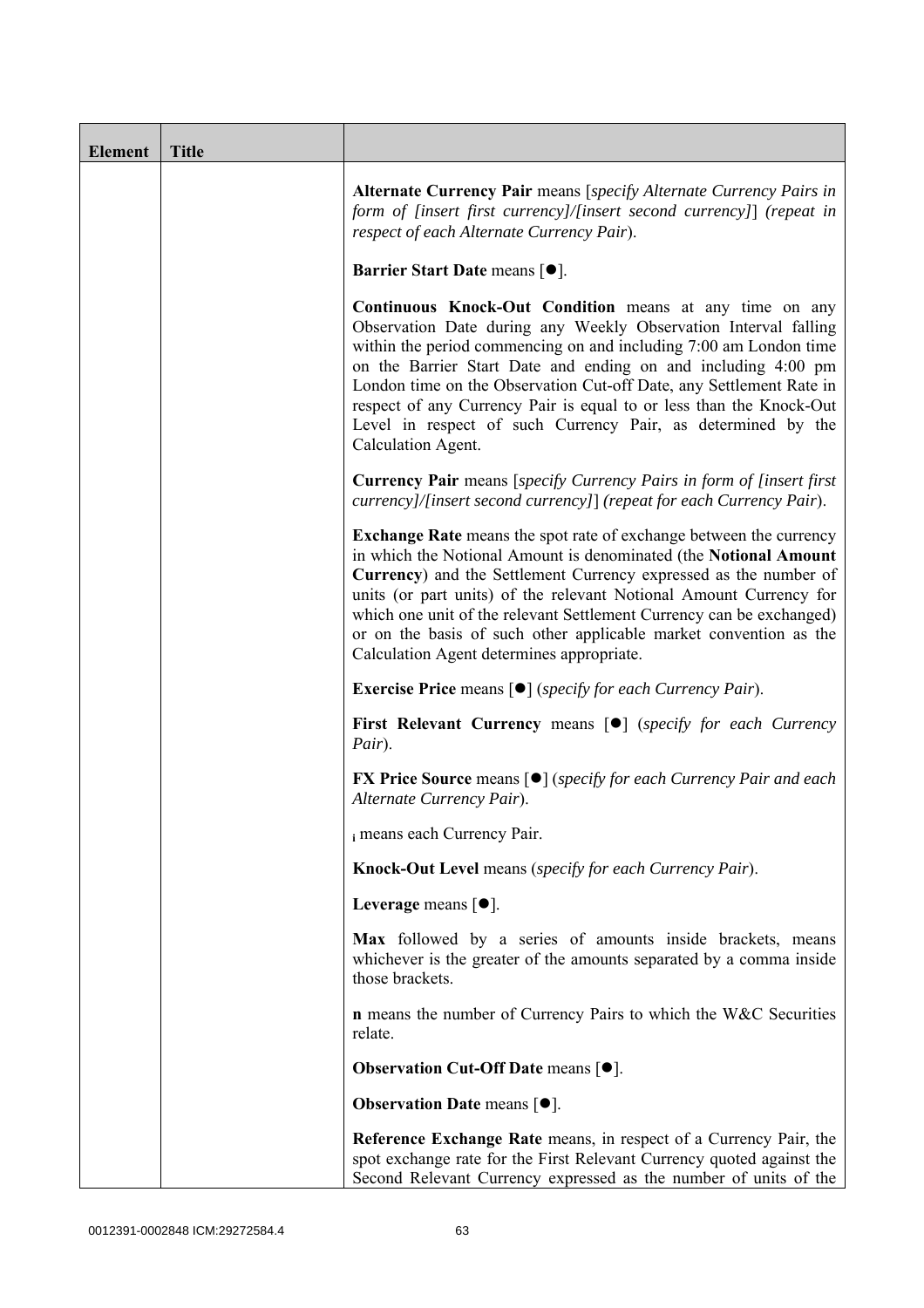| <b>Element</b> | <b>Title</b> |                                                                                                                                                                                                                                                                                                                                                                                                                                                                                                                                                                                                                                                                                                                                                                                                                                                          |
|----------------|--------------|----------------------------------------------------------------------------------------------------------------------------------------------------------------------------------------------------------------------------------------------------------------------------------------------------------------------------------------------------------------------------------------------------------------------------------------------------------------------------------------------------------------------------------------------------------------------------------------------------------------------------------------------------------------------------------------------------------------------------------------------------------------------------------------------------------------------------------------------------------|
|                |              | First Relevant Currency quoted per one unit of the Second Relevant<br>Currency.                                                                                                                                                                                                                                                                                                                                                                                                                                                                                                                                                                                                                                                                                                                                                                          |
|                |              | Relevant Currency means each currency comprising a Currency Pair<br>and any references to the conversion of one Relevant Currency to<br>another shall be construed as applying in relation to a Currency Pair.                                                                                                                                                                                                                                                                                                                                                                                                                                                                                                                                                                                                                                           |
|                |              | <b>Relevant Time</b> means the time at which the relevant Settlement Rate is<br>determined.                                                                                                                                                                                                                                                                                                                                                                                                                                                                                                                                                                                                                                                                                                                                                              |
|                |              | Second Relevant Currency means [ $\bullet$ ] (specify for each Currency<br>Pair).                                                                                                                                                                                                                                                                                                                                                                                                                                                                                                                                                                                                                                                                                                                                                                        |
|                |              | <b>Settlement Rate</b> means, in respect of a Currency Pair and an<br>Observation Date or the Valuation Date, the Reference Exchange Rate<br>for that Currency Pair on such Observation Date or Valuation Date at<br>the Relevant Time or Valuation Time respectively as determined by<br>the Calculation Agent by reference to the Settlement Rate Option for<br>that Currency Pair (and such determination may be made, without<br>limitation, with such adjustments as are, at the discretion of the<br>Calculation Agent, necessary to the published quoting conventions<br>and/or implying the Reference Exchange Rate from more than one<br>Settlement Rate Option) unless any applicable disruption event exists<br>or occurs, in which case, the relevant Settlement Rate for that<br>Currency Pair will be determined by the Calculation Agent. |
|                |              | Settlement Rate Option means, in respect of a Currency Pair and an<br>Observation Date or the Valuation Date, the rate published for the<br>Currency Pair fixing rate on the FX Price Source for that Currency<br>Pair at or about (i) the Relevant Time on such Observation Date or,<br>(ii) the Valuation Time on the Valuation Date or, if Alternate<br>Currency Pairs are specified for the relevant Currency Pair, the<br>Reference Exchange Rate will be implied from more than one<br>Settlement Rate Option by determining the rate for each Alternate<br>Currency Pair for that Currency Pair, published for the Alternate<br>Currency Pair fixing rate on the FX Price Source for that Alternate<br>Currency Pair at or about (i) the Relevant Time on such Observation<br>Date or (ii) the Valuation Time on the Valuation Date.              |
|                |              | Trade Date means $[•]$ .                                                                                                                                                                                                                                                                                                                                                                                                                                                                                                                                                                                                                                                                                                                                                                                                                                 |
|                |              | Valuation Date means $[•]$ .                                                                                                                                                                                                                                                                                                                                                                                                                                                                                                                                                                                                                                                                                                                                                                                                                             |
|                |              | Valuation Time means $[•]$ .                                                                                                                                                                                                                                                                                                                                                                                                                                                                                                                                                                                                                                                                                                                                                                                                                             |
|                |              | Weekly Observation Interval means the period between 5:00 am<br>Sydney time on each Monday and 5:00 pm New York City time on<br>the immediately succeeding Friday (inclusive).                                                                                                                                                                                                                                                                                                                                                                                                                                                                                                                                                                                                                                                                           |
|                |              | <b>w</b> <sub>i</sub> means [specify the weighting of each Currency Pair (being a<br>number less than or equal to 1)].                                                                                                                                                                                                                                                                                                                                                                                                                                                                                                                                                                                                                                                                                                                                   |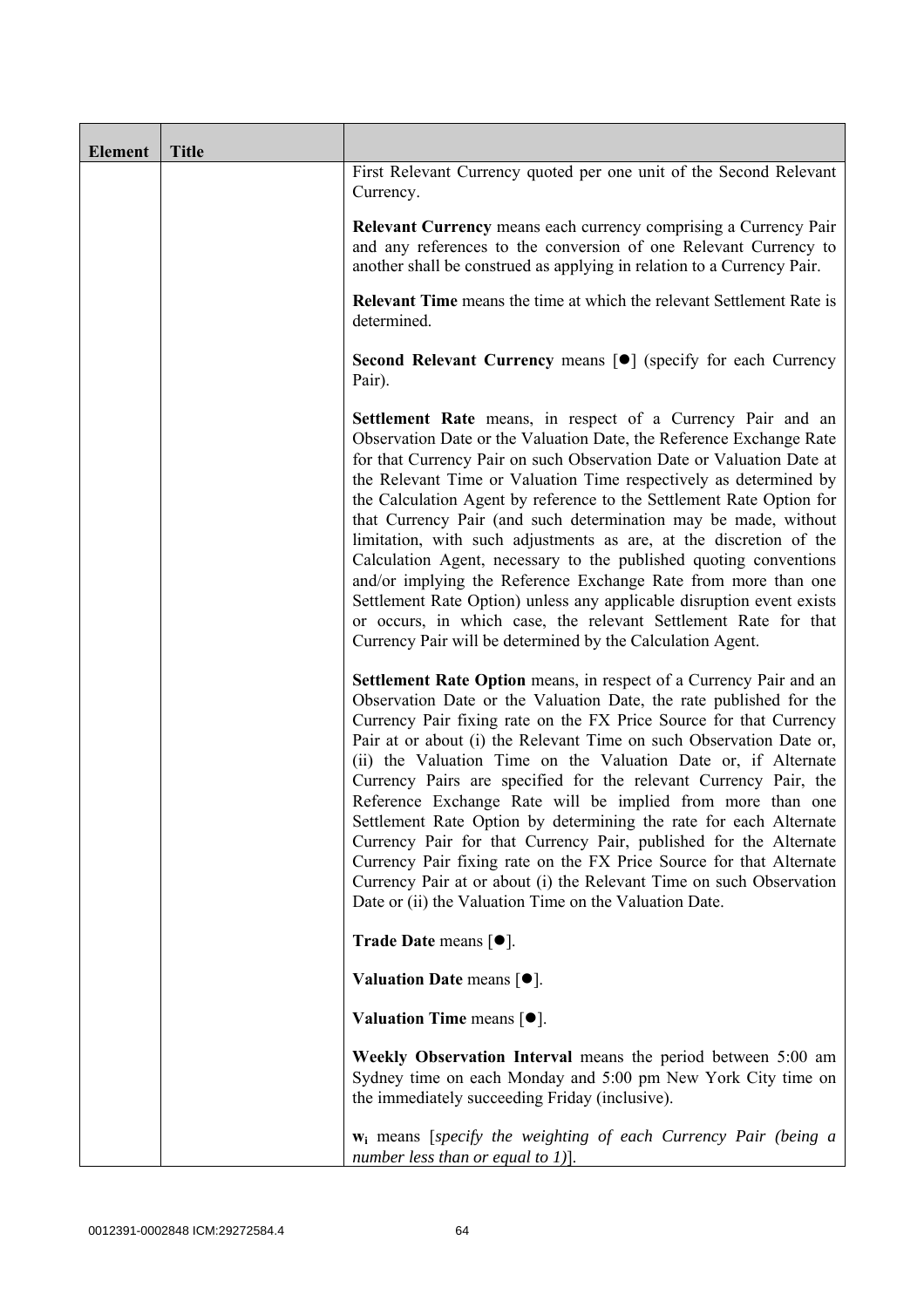| <b>Element</b> | <b>Title</b> |                                                                                                                                                                                                                                                                                                                                                                                                                                                                                                                                                                                                                                                       |
|----------------|--------------|-------------------------------------------------------------------------------------------------------------------------------------------------------------------------------------------------------------------------------------------------------------------------------------------------------------------------------------------------------------------------------------------------------------------------------------------------------------------------------------------------------------------------------------------------------------------------------------------------------------------------------------------------------|
|                |              | $X_i$ means, in respect of a Currency Pair, the [Exercise Price in respect<br>of such Currency Pair]/[Settlement Rate in respect of such Currency<br>Pair and the Valuation Date].                                                                                                                                                                                                                                                                                                                                                                                                                                                                    |
|                |              | $Y_i$ means, in respect of a Currency Pair, the [Exercise Price in respect<br>of such Currency Pair]/[Settlement Rate in respect of such Currency<br>Pair and the Valuation Date].                                                                                                                                                                                                                                                                                                                                                                                                                                                                    |
|                |              | $Z_i$ means, in respect of a Currency Pair, the [Exercise Price in respect<br>of such Currency Pair]/[Settlement Rate in respect of such Currency<br>Pair and the Valuation Date]/[1].]                                                                                                                                                                                                                                                                                                                                                                                                                                                               |
|                |              | [In the case of FX Basket Knock-In W&C Securities:                                                                                                                                                                                                                                                                                                                                                                                                                                                                                                                                                                                                    |
|                |              | Each Security entitles its holder in respect of an actual exercise date,<br>upon due exercise, to receive from the Issuer on the Settlement Date a<br>Cash Settlement Amount calculated by the Calculation Agent (which<br>shall not be less than zero) equal to:                                                                                                                                                                                                                                                                                                                                                                                     |
|                |              | if the Continuous Knock-In Condition has been met, zero; or<br>(a)                                                                                                                                                                                                                                                                                                                                                                                                                                                                                                                                                                                    |
|                |              | if the Continuous Knock-In Condition has not been met, the<br>(b)<br>Notional Amount per Security multiplied by an amount<br>calculated by the Calculation Agent in accordance with the<br>following formula:                                                                                                                                                                                                                                                                                                                                                                                                                                         |
|                |              | Leverage $\times$ Max $\left[0, \sum_{i=1}^{n} w_i \times \frac{X_i - Y_i}{Z_i}\right]$                                                                                                                                                                                                                                                                                                                                                                                                                                                                                                                                                               |
|                |              | Any amount determined pursuant to the above, if not an amount in the<br>Specified Currency, will be converted into the Specified Currency at<br>the Exchange Rate. The Cash Settlement Amount will be rounded to<br>the nearest two decimal places (or, in the case of Japanese Yen, the<br>nearest whole unit) in the relevant Specified Currency, 0.005 (or, in<br>the case of Japanese Yen, half a unit) being rounded upwards, with<br>W&C Securities exercised at the same time by the same<br>Securityholder being aggregated for the purpose of determining the<br>aggregate Cash Settlement Amounts payable in respect of such<br>Securities. |
|                |              | Where:                                                                                                                                                                                                                                                                                                                                                                                                                                                                                                                                                                                                                                                |
|                |              | Alternate Currency Pair means [specify Alternate Currency Pairs in<br>form of [specify first currency]/[specify second currency]] (repeat in<br>respect of each Alternate Currency Pair).                                                                                                                                                                                                                                                                                                                                                                                                                                                             |
|                |              | Continuous Knock-In Condition means at any time on any<br>Observation Date during any Weekly Observation Interval falling<br>within the period commencing on and including 7:00 am London time<br>on the Trade Date and ending on and including 4:00 pm London time                                                                                                                                                                                                                                                                                                                                                                                   |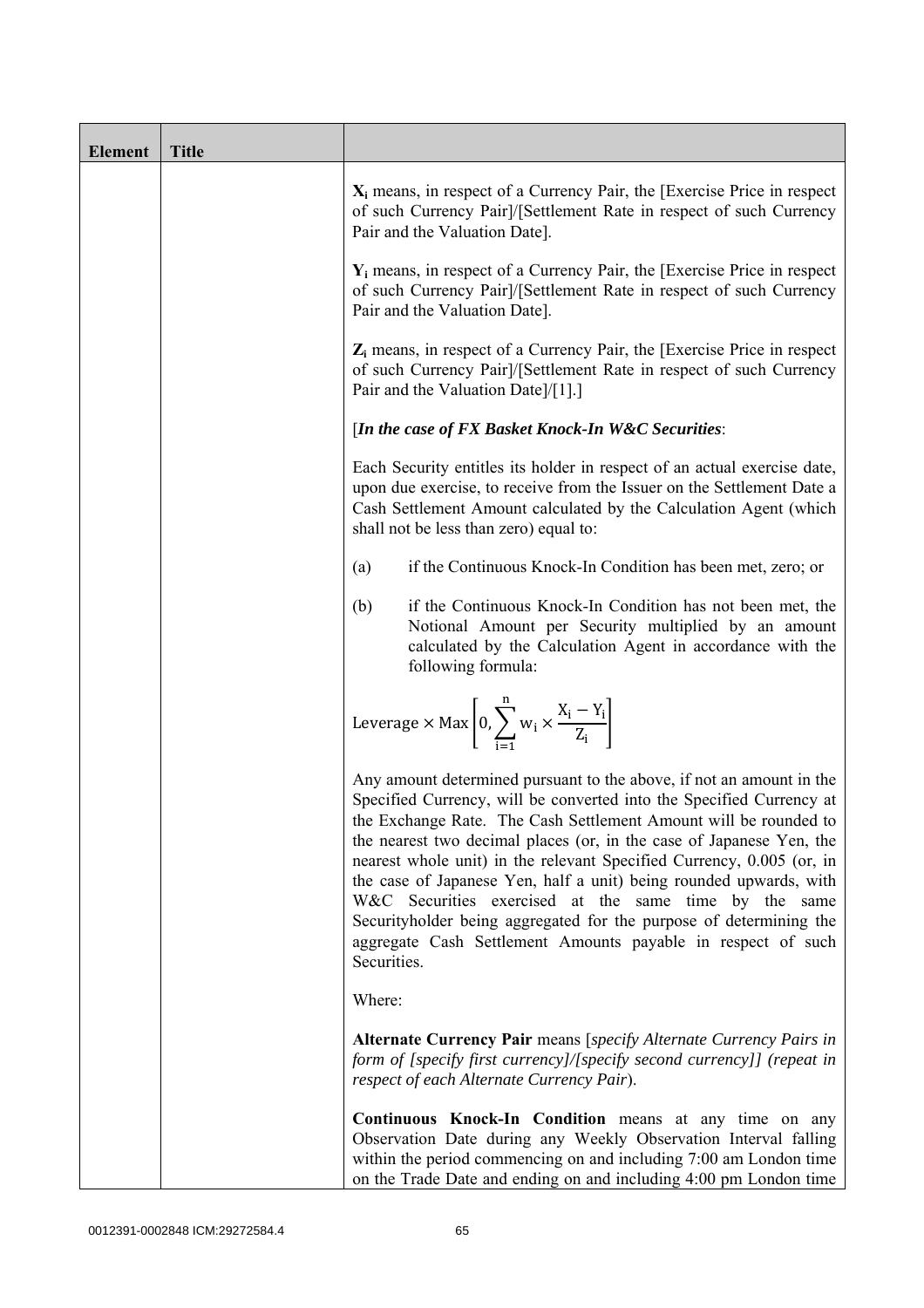| <b>Element</b> | <b>Title</b> |                                                                                                                                                                                                                                                                                                                                                                                                                                                                                   |
|----------------|--------------|-----------------------------------------------------------------------------------------------------------------------------------------------------------------------------------------------------------------------------------------------------------------------------------------------------------------------------------------------------------------------------------------------------------------------------------------------------------------------------------|
|                |              | on the Observation Cut-Off Date, the Settlement Rate in respect of<br>any Currency Pair is equal to or greater than the Knock-In Level in<br>respect of such Currency Pair, as determined by the Calculation<br>Agent.                                                                                                                                                                                                                                                            |
|                |              | <b>Currency Pair</b> means [specify Currency Pairs in form of [insert first<br>currency]/[insert second currency]] (repeat for each Currency Pair).                                                                                                                                                                                                                                                                                                                               |
|                |              | <b>Exchange Rate</b> means the spot rate of exchange between the currency<br>in which the Notional Amount is denominated (the Notional Amount<br>Currency) and the Settlement Currency expressed as the number of<br>units (or part units) of the relevant Notional Amount Currency for<br>which one unit of the relevant Settlement Currency can be exchanged)<br>or on the basis of such other applicable market convention as the<br>Calculation Agent determines appropriate. |
|                |              | <b>Exercise Price</b> means: $\lceil \bullet \rceil$ ( <i>specify for each Currency Pair</i> ).                                                                                                                                                                                                                                                                                                                                                                                   |
|                |              | <b>First Relevant Currency means <math>\lceil \bullet \rceil</math> (specify for each Currency Pair).</b>                                                                                                                                                                                                                                                                                                                                                                         |
|                |              | <b>FX Price Source</b> means $\lceil \bullet \rceil$ (specify for each Currency Pair and each<br>Alternate Currency Pair).                                                                                                                                                                                                                                                                                                                                                        |
|                |              | i means each Currency Pair.                                                                                                                                                                                                                                                                                                                                                                                                                                                       |
|                |              | <b>Knock-In Level</b> means $\lceil \bullet \rceil$ ( <i>specify for each Currency Pair</i> ).                                                                                                                                                                                                                                                                                                                                                                                    |
|                |              | Leverage means $[•]$ .                                                                                                                                                                                                                                                                                                                                                                                                                                                            |
|                |              | Max followed by a series of amounts inside brackets, means<br>whichever is the greater of the amounts separated by a comma inside<br>those brackets.                                                                                                                                                                                                                                                                                                                              |
|                |              | <b>n</b> means the number of Currency Pairs to which the W&C Securities<br>relate.                                                                                                                                                                                                                                                                                                                                                                                                |
|                |              | <b>Observation Cut-Off Date means <math>[•]</math>.</b>                                                                                                                                                                                                                                                                                                                                                                                                                           |
|                |              | <b>Observation Date means <math>\lceil \bullet \rceil</math>.</b>                                                                                                                                                                                                                                                                                                                                                                                                                 |
|                |              | Reference Exchange Rate means, in respect of a Currency Pair, the<br>spot exchange rate for the First Relevant Currency quoted against the<br>Second Relevant Currency expressed as the number of units of the<br>First Relevant Currency quoted per one unit of the Second Relevant<br>Currency.                                                                                                                                                                                 |
|                |              | <b>Relevant Currency</b> means each currency comprising a Currency Pair<br>and any references to the conversion of one Relevant Currency to<br>another shall be construed as applying in relation to a Currency Pair.                                                                                                                                                                                                                                                             |
|                |              | <b>Relevant Time</b> means the time at which the relevant Settlement Rate<br>is determined.                                                                                                                                                                                                                                                                                                                                                                                       |
|                |              | <b>Second Relevant Currency means [O]</b> (specify for each Currency                                                                                                                                                                                                                                                                                                                                                                                                              |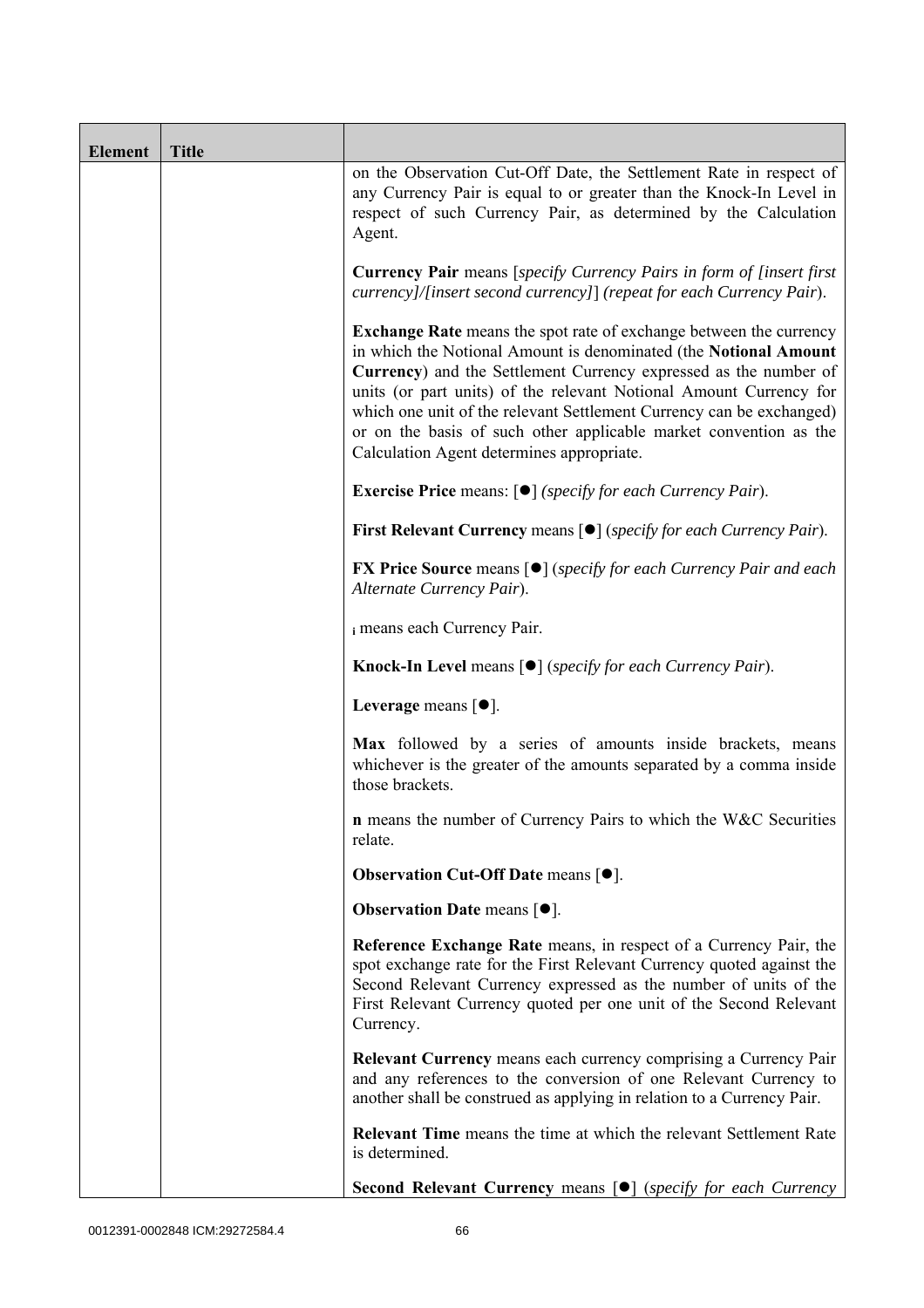| <b>Element</b> | <b>Title</b> |                                                                                                                                                                                                                                                                                                                                                                                                                                                                                                                                                                                                                                                                                                                                                                                                                                                          |
|----------------|--------------|----------------------------------------------------------------------------------------------------------------------------------------------------------------------------------------------------------------------------------------------------------------------------------------------------------------------------------------------------------------------------------------------------------------------------------------------------------------------------------------------------------------------------------------------------------------------------------------------------------------------------------------------------------------------------------------------------------------------------------------------------------------------------------------------------------------------------------------------------------|
|                |              | Pair).                                                                                                                                                                                                                                                                                                                                                                                                                                                                                                                                                                                                                                                                                                                                                                                                                                                   |
|                |              | <b>Settlement Rate</b> means, in respect of a Currency Pair and an<br>Observation Date or the Valuation Date, the Reference Exchange Rate<br>for that Currency Pair on such Observation Date or Valuation Date at<br>the Relevant Time or Valuation Time respectively as determined by<br>the Calculation Agent by reference to the Settlement Rate Option for<br>that Currency Pair (and such determination may be made, without<br>limitation, with such adjustments as are, at the discretion of the<br>Calculation Agent, necessary to the published quoting conventions<br>and/or implying the Reference Exchange Rate from more than one<br>Settlement Rate Option) unless any applicable disruption event exists<br>or occurs, in which case, the relevant Settlement Rate for that<br>Currency Pair will be determined by the Calculation Agent. |
|                |              | <b>Settlement Rate Option</b> means, in respect of a Currency Pair and an<br>Observation Date or the Valuation Date, the rate published for the<br>Currency Pair fixing rate on the FX Price Source for that Currency Pair<br>at or about (i) the Relevant Time on such Observation Date or, (ii) the<br>Valuation Time on the Valuation Date or, if Alternate Currency Pairs are<br>specified for the relevant Currency Pair, the Reference Exchange Rate<br>will be implied from more than one Settlement Rate Option by<br>determining the rate for each Alternate Currency Pair for that Currency<br>Pair, published for the Alternate Currency Pair fixing rate on the FX<br>Price Source for that Alternate Currency Pair at or about (i) the<br>Relevant Time on such Observation Date or (ii) the Valuation Time on<br>the Valuation Date.       |
|                |              | <b>Trade Date means <math>\lceil \bullet \rceil</math>.</b>                                                                                                                                                                                                                                                                                                                                                                                                                                                                                                                                                                                                                                                                                                                                                                                              |
|                |              | Valuation Date means $[•]$ .                                                                                                                                                                                                                                                                                                                                                                                                                                                                                                                                                                                                                                                                                                                                                                                                                             |
|                |              | Valuation Time means $[•]$ .                                                                                                                                                                                                                                                                                                                                                                                                                                                                                                                                                                                                                                                                                                                                                                                                                             |
|                |              | Weekly Observation Interval means the period between 5:00 am<br>Sydney time on each Monday and 5:00 pm New York City time on<br>the immediately succeeding Friday (inclusive).                                                                                                                                                                                                                                                                                                                                                                                                                                                                                                                                                                                                                                                                           |
|                |              | $w_i$ means [specify the weighting of each Currency Pair (being a<br>number less than or equal to $1$ )]                                                                                                                                                                                                                                                                                                                                                                                                                                                                                                                                                                                                                                                                                                                                                 |
|                |              | $X_i$ means, in respect of a Currency Pair, the [Exercise Price in respect]<br>of such Currency Pair]/[Settlement Rate in respect of such Currency<br>Pair and the Valuation Date].                                                                                                                                                                                                                                                                                                                                                                                                                                                                                                                                                                                                                                                                      |
|                |              | $Y_i$ means, in respect of a Currency Pair, the [Exercise Price in respect]<br>of such Currency Pair]/[Settlement Rate in respect of such Currency<br>Pair and the Valuation Date].                                                                                                                                                                                                                                                                                                                                                                                                                                                                                                                                                                                                                                                                      |
|                |              | $Z_i$ means, in respect of a Currency Pair, the [Exercise Price in respect<br>of such Currency Pair]/[Settlement Rate in respect of such Currency<br>Pair and the Valuation Date]/[1].]                                                                                                                                                                                                                                                                                                                                                                                                                                                                                                                                                                                                                                                                  |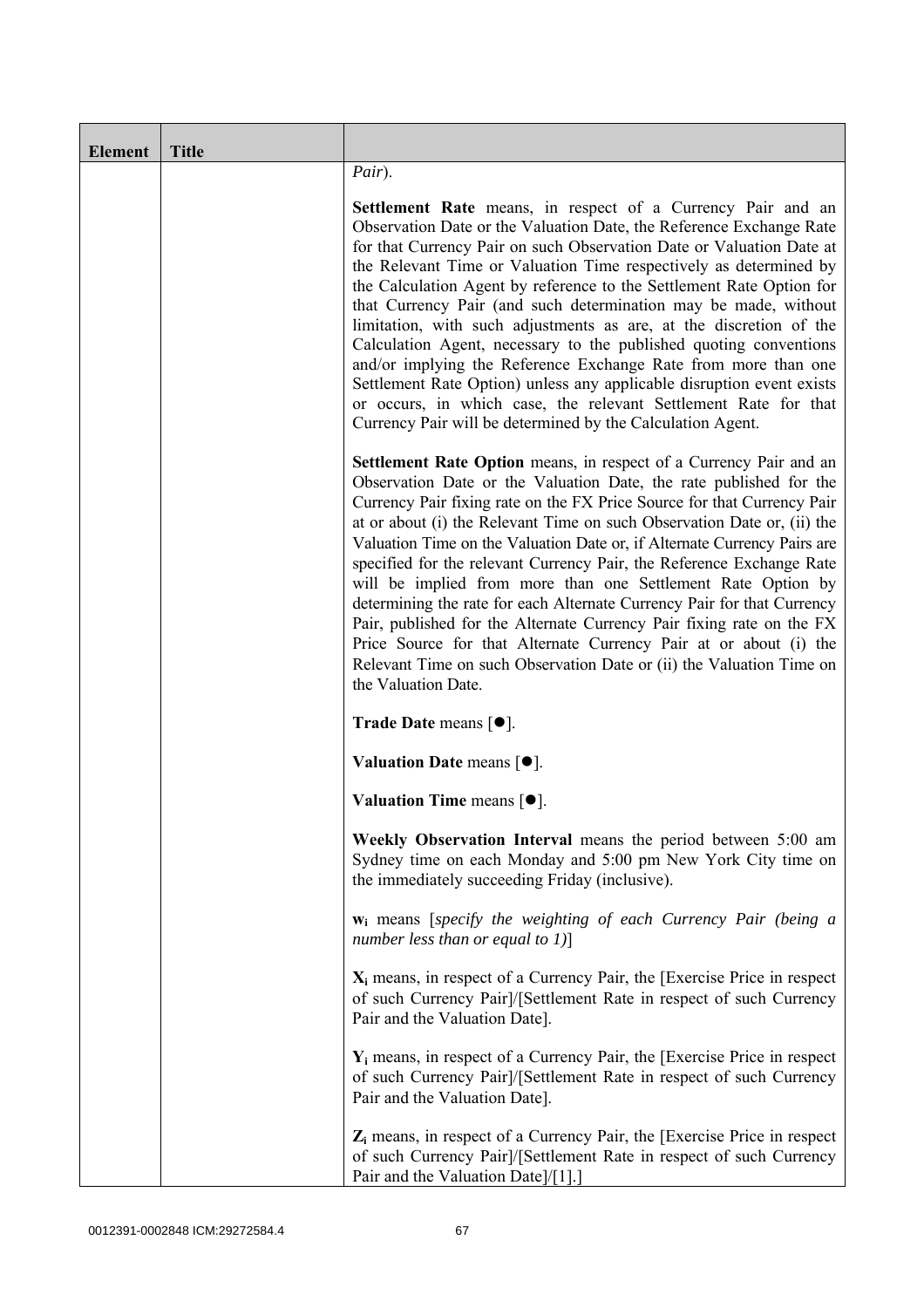| <b>Element</b> | <b>Title</b> |                                                                                                                                                                                                                                                                                                                                                                                                                                                                                                                                                                                                                                                                                                                                |
|----------------|--------------|--------------------------------------------------------------------------------------------------------------------------------------------------------------------------------------------------------------------------------------------------------------------------------------------------------------------------------------------------------------------------------------------------------------------------------------------------------------------------------------------------------------------------------------------------------------------------------------------------------------------------------------------------------------------------------------------------------------------------------|
|                |              | [In the case of Equity Delta One W&C Securities:                                                                                                                                                                                                                                                                                                                                                                                                                                                                                                                                                                                                                                                                               |
|                |              | Each Security entitles its holder in respect of an Actual Exercise Date,<br>upon due exercise, to receive from the Issuer on the Settlement Date a<br>Cash Settlement Amount calculated by the Calculation Agent (which<br>shall not be less than zero) equal to:                                                                                                                                                                                                                                                                                                                                                                                                                                                              |
|                |              | $[V_F x]$ Exchange Rate $] - C$                                                                                                                                                                                                                                                                                                                                                                                                                                                                                                                                                                                                                                                                                                |
|                |              | The Cash Settlement Amount will be rounded to the nearest two<br>decimal places (or, in the case of Japanese Yen, the nearest whole<br>unit) in the relevant Specified Currency, 0.005 (or, in the case of<br>Japanese Yen, half a unit) being rounded upwards, with Securities<br>exercised at the same time by the same Securityholder being<br>aggregated for the purpose of determining the aggregate Cash<br>Settlement Amounts payable in respect of such Securities.                                                                                                                                                                                                                                                    |
|                |              | Where:                                                                                                                                                                                                                                                                                                                                                                                                                                                                                                                                                                                                                                                                                                                         |
|                |              | $V_F$ means the Final Price.                                                                                                                                                                                                                                                                                                                                                                                                                                                                                                                                                                                                                                                                                                   |
|                |              | C means the Specified Currency equivalent of the Costs as determined<br>by the Calculation Agent using such foreign exchange rate as the<br>Calculation Agent deems appropriate with respect to the relevant<br>$time(s)$ the Costs arise or may arise.                                                                                                                                                                                                                                                                                                                                                                                                                                                                        |
|                |              | Costs means, in respect of a Security, such Security's pro rata share<br>of the total amount of any commissions, costs, expenses, duties, taxes<br>(including but not limited to any capital gains tax or withholding tax),<br>levies, registration fees, custodial fees or other charges which may be<br>required to be made, paid, withheld or deducted by the Issuer and/or<br>any of its affiliates and/or any of their respective nominees as a result<br>of, or in connection with, the Issuer and/or any of its affiliates and/or<br>any of their respective nominees (a) being a direct holder of any<br>Hedging Shares and/or selling and/or realising any Hedging Shares<br>and/or (b) unwinding any Hedge Position. |
|                |              | Equity Currency means $[\bullet].$                                                                                                                                                                                                                                                                                                                                                                                                                                                                                                                                                                                                                                                                                             |
|                |              | <b>Exchange Rate</b> means (i) the rate of exchange between the Equity<br>Currency and the Specified Currency (expressed as a number of units<br>of the Specified Currency for which a unit of the Equity Currency can<br>be exchanged) determined at or around the Final Valuation Date<br>which the Calculation Agent determines appropriate in its sole<br>discretion, or (ii) where the Equity Currency is the same as the<br>Specified Currency, one.                                                                                                                                                                                                                                                                     |
|                |              | Final Valuation Date means $[•]$ .                                                                                                                                                                                                                                                                                                                                                                                                                                                                                                                                                                                                                                                                                             |
|                |              | Hedge Position means any Product that the Issuer and/or any of its<br>Affiliates and/or any of their respective nominees (a) enters into as a                                                                                                                                                                                                                                                                                                                                                                                                                                                                                                                                                                                  |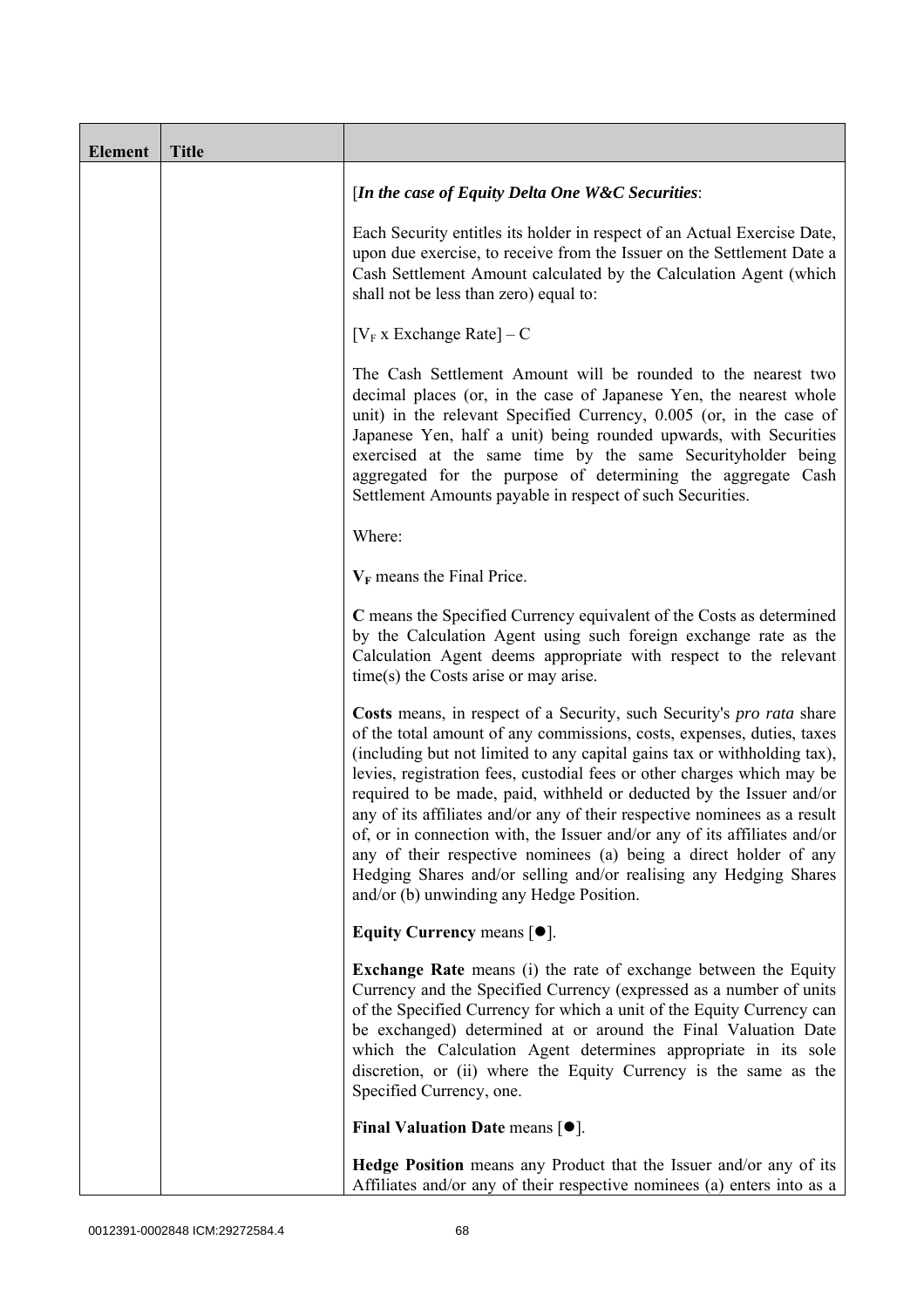| <b>Element</b> | <b>Title</b> |                                                                                                                                                                                                                                                                                                                                                                                                                                                                                                                                                                                                                                                                                                                                                                                                                                                                                                                                                                                                                                                                                                                                                                                                                                                              |
|----------------|--------------|--------------------------------------------------------------------------------------------------------------------------------------------------------------------------------------------------------------------------------------------------------------------------------------------------------------------------------------------------------------------------------------------------------------------------------------------------------------------------------------------------------------------------------------------------------------------------------------------------------------------------------------------------------------------------------------------------------------------------------------------------------------------------------------------------------------------------------------------------------------------------------------------------------------------------------------------------------------------------------------------------------------------------------------------------------------------------------------------------------------------------------------------------------------------------------------------------------------------------------------------------------------|
|                |              | result of being the direct holder of the Hedging Shares and/or selling<br>and/or realising the Hedging Shares, or (b) would have entered into if<br>they were to fully hedge the market, equity or other price risk of the<br>Issuer entering into and performing its obligations with respect to the<br>W&C Securities, using such Products as may be determined by the<br>Calculation Agent.                                                                                                                                                                                                                                                                                                                                                                                                                                                                                                                                                                                                                                                                                                                                                                                                                                                               |
|                |              | Hedging Shares means the number of shares that the Calculation<br>Agent deems necessary to hedge the equity or other price risk of the<br>Issuer entering into and performing its obligations with respect to the<br>relevant Securities.                                                                                                                                                                                                                                                                                                                                                                                                                                                                                                                                                                                                                                                                                                                                                                                                                                                                                                                                                                                                                    |
|                |              | <b>Product</b> means an exchange traded fund, share, an instrument<br>representing such exchange traded fund or share (including, without<br>limitation, participation notes), futures contracts or exchange-traded<br>options commonly used to hedge the issuance or sale of a security that<br>is linked to the Hedging Shares.                                                                                                                                                                                                                                                                                                                                                                                                                                                                                                                                                                                                                                                                                                                                                                                                                                                                                                                            |
|                |              | Valuation Date means the Final Valuation Date.                                                                                                                                                                                                                                                                                                                                                                                                                                                                                                                                                                                                                                                                                                                                                                                                                                                                                                                                                                                                                                                                                                                                                                                                               |
|                |              | <b>Cash Dividends</b>                                                                                                                                                                                                                                                                                                                                                                                                                                                                                                                                                                                                                                                                                                                                                                                                                                                                                                                                                                                                                                                                                                                                                                                                                                        |
|                |              | (i)<br>Following the declaration by a share issuer of a cash dividend<br>(other than any dividend or portion thereof that the Calculation<br>Agent determines to be an extraordinary dividend) (each a<br>Cash Dividend) in respect of which the In-dividend Date (as<br>defined below) falls in the period from and including the Trade<br>Date to but excluding the originally scheduled Final Valuation<br>Date without regard to any scheduled trading day or disrupted<br>day adjustment (the Dividend Period), the Issuer will pay a<br>Coupon Amount in respect of each Security on the related Coupon<br>Payment Date (as defined below). Each such Coupon Amount<br>will equal the amount of such Cash Dividend declared in<br>relation to one share (less (a) all withholding taxes, if any,<br>including, but without limitation, those that would have been<br>withheld in relation to the payment of such cash dividend to a<br>foreign investor and (b) any other expenses or deductions<br>which would apply to or be made in relation to the payment of<br>such cash dividend to a foreign investor all determined in the<br>Equity Currency and on a per share basis, <i>multiplied by</i> the<br>Dividend Exchange Rate as defined below). |
|                |              | Dividend Exchange Rate means, in relation to a Cash<br>Dividend, (i) the rate of exchange between the Equity<br>Currency and the Specified Currency (expressed as a number<br>of units of the Specified Currency for which a unit of the<br>Equity Currency can be exchanged) at or around the Dividend<br>Receipt Date, as determined by the Calculation Agent or, (ii)<br>where the Equity Currency is the same as the Specified<br>Currency, one.                                                                                                                                                                                                                                                                                                                                                                                                                                                                                                                                                                                                                                                                                                                                                                                                         |
|                |              | Dividend Receipt Date means the date upon which a holder<br>of shares entitled to the relevant Cash Dividend would have                                                                                                                                                                                                                                                                                                                                                                                                                                                                                                                                                                                                                                                                                                                                                                                                                                                                                                                                                                                                                                                                                                                                      |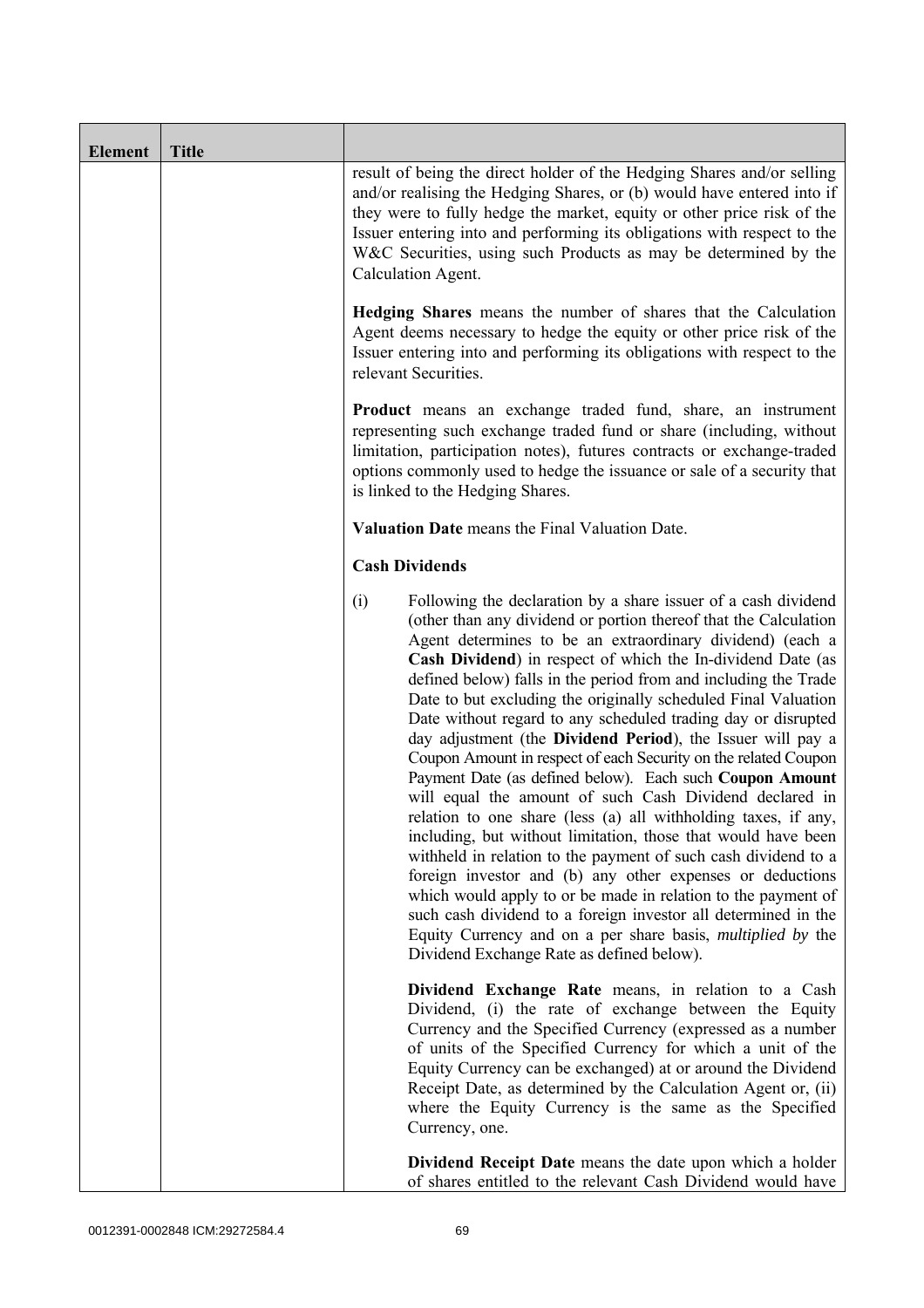| <b>Element</b> | <b>Title</b> |       |                                                                                                                                                                                                                                                                                                                                                                                                                                                                                                                                                                                                                                                              |
|----------------|--------------|-------|--------------------------------------------------------------------------------------------------------------------------------------------------------------------------------------------------------------------------------------------------------------------------------------------------------------------------------------------------------------------------------------------------------------------------------------------------------------------------------------------------------------------------------------------------------------------------------------------------------------------------------------------------------------|
|                |              |       | received such Cash Dividend according to prevailing market<br>practice, as determined by the Calculation Agent.                                                                                                                                                                                                                                                                                                                                                                                                                                                                                                                                              |
|                |              |       | In-dividend Date means, in relation to a Cash Dividend, the<br>final date upon which a purchaser of shares on the exchange<br>would, according to prevailing market practice, be entitled to<br>receive the Cash Dividend.                                                                                                                                                                                                                                                                                                                                                                                                                                   |
|                |              | (ii)  | Coupon Amounts (if any) will only be payable on the<br>Securities in the circumstances set out in paragraph (i) above<br>and subject to the provisions of paragraphs (iii) and (iv) below<br>and will be deemed only to have accrued on the Securities as<br>of the relevant Coupon Payment Date. No interest will accrue<br>or be payable in any other circumstance.                                                                                                                                                                                                                                                                                        |
|                |              | (iii) | In the event any Coupon Payment Date would fall after the<br>Maturity Date the Issuer will give notice to the<br>Securityholders of procedures for payment of such Coupon<br>Amount(s) which may be made outside of DTC or Euroclear<br>Luxembourg<br>Clearstream,<br>and<br>and<br>may<br>require<br>Security holders as of a record date selected by the Issuer in its<br>sole discretion to provide a notice to the Issuer giving all<br>necessary details required by the Issuer in its sole discretion to<br>make such payments.                                                                                                                        |
|                |              | (iv)  | Following any Cash Dividend declaration, the Calculation<br>Agent shall as soon as is reasonably practicable under the<br>circumstances procure that the Issuer will give notice to the<br>Securityholders stating the occurrence of the Cash Dividend,<br>giving details thereof and setting out the method and<br>anticipated date of the related Coupon Payment Date provided<br>that any failure to give, or non-receipt of, such notice will not<br>affect the validity of any such Coupon Amount payment and<br>the Calculation Agent will determine the basis on which the<br>Coupon Amount will be paid.                                             |
|                |              | (v)   | <b>Coupon Payment Date</b> means the date that is three $(3)$<br>Business Days following the relevant Dividend Receipt Date.]                                                                                                                                                                                                                                                                                                                                                                                                                                                                                                                                |
|                |              |       | [In the case of Equity Linked Securities, insert:                                                                                                                                                                                                                                                                                                                                                                                                                                                                                                                                                                                                            |
|                |              |       | <b>Adjustment and Disruption Events</b>                                                                                                                                                                                                                                                                                                                                                                                                                                                                                                                                                                                                                      |
|                |              |       | The Securities may be subject to cancellation or early redemption or<br>adjustment (including as to valuation and in certain circumstances<br>share substitutions) if certain corporate events (such as events<br>affecting the value of a Share (including Share divisions or<br>consolidations, extraordinary dividends and capital calls); de-listing of<br>a Share; insolvency, merger or nationalisation of a Share issuer; a<br>tender offer or redenomination of a Share) occur, if certain events<br>(such as illegality, disruptions or cost increases) occur with respect to<br>the Issuer's or any of its affiliates' hedging arrangements, or if |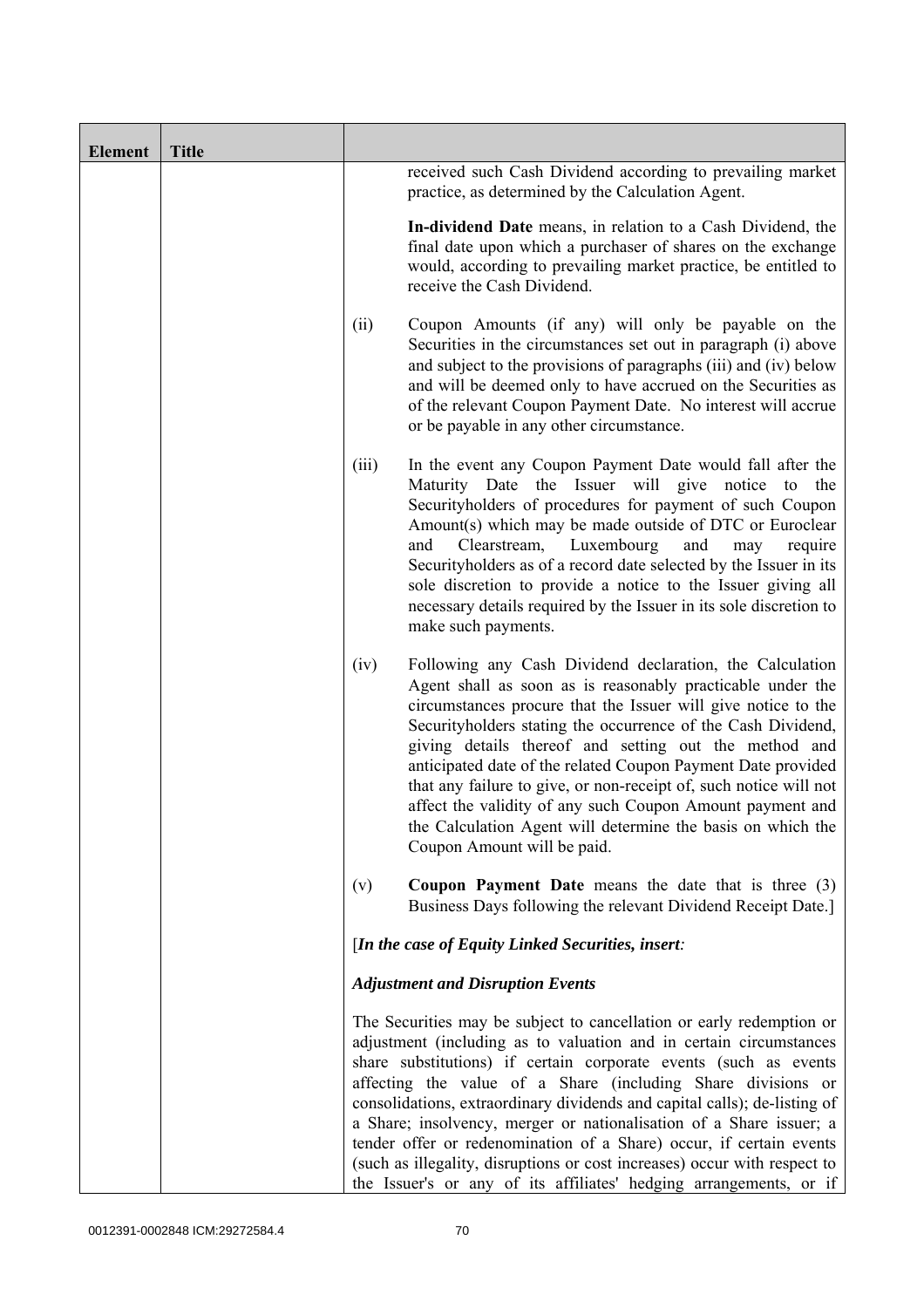| <b>Element</b> | <b>Title</b> |                                                                                                                                                                                                                                                                                                                                                                                                                                                               |
|----------------|--------------|---------------------------------------------------------------------------------------------------------------------------------------------------------------------------------------------------------------------------------------------------------------------------------------------------------------------------------------------------------------------------------------------------------------------------------------------------------------|
|                |              | insolvency filings are made with respect to the issuer of a share [Insert]<br>if the relevant Securities are Equity Delta One Redemption N&C<br>Securities or Equity Delta One W&C Securities: or, where the relevant<br>event is a potential adjustment event which has a dilutive effect on the<br>theoretical value of the relevant shares and the Calculation Agent<br>considers it appropriate, the distribution of further Securities].                 |
|                |              | If certain disruption events occur with respect to valuation of a Share<br>such valuation will be postponed and may be made by the Calculation<br>Agent. Payments may also be postponed.]                                                                                                                                                                                                                                                                     |
|                |              | [In the case of Index Linked Securities, insert:                                                                                                                                                                                                                                                                                                                                                                                                              |
|                |              | <b>Adjustment and Disruption Events</b>                                                                                                                                                                                                                                                                                                                                                                                                                       |
|                |              | The Securities may be subject to cancellation or early redemption or<br>adjustment if an Index is modified or cancelled and there is no<br>successor Index acceptable to the Calculation Agent, if an Index's<br>sponsor fails to calculate and announce such Index, or certain events<br>(such as illegality, disruptions or cost increases) occur with respect to<br>the Issuer's or any of its affiliates' hedging arrangements.                           |
|                |              | If certain disruption events occur with respect to valuation of an Index<br>such valuation will be postponed and may be made by the Calculation<br>Agent. Payments may also be postponed.]                                                                                                                                                                                                                                                                    |
|                |              | [In the case of Inflation Linked Securities, insert:                                                                                                                                                                                                                                                                                                                                                                                                          |
|                |              | <b>Adjustment Events</b>                                                                                                                                                                                                                                                                                                                                                                                                                                      |
|                |              | The Securities may be subject to adjustment if the Index is not<br>published or announced, there is a successor Index, an Index level is<br>corrected or the Index is rebased and may be subject to early<br>redemption or cancellation if the Index ceases to be published and<br>there is no appropriate alternative index acceptable to the Calculation<br>Agent. In certain circumstances the Calculation Agent may calculate<br>the Index level itself.] |
|                |              | [In the case of FX Linked Securities, insert:                                                                                                                                                                                                                                                                                                                                                                                                                 |
|                |              | <b>Disruption Events</b>                                                                                                                                                                                                                                                                                                                                                                                                                                      |
|                |              | If certain disruption events occur with respect to valuation of a Currency<br>Pair, [an alternative valuation method may be used, valuation may be<br>made by the Calculation Agent, valuation may be postponed or the<br>Securities may be subject to early redemption or cancellation].]                                                                                                                                                                    |
|                |              | [In the case of Zero Recovery Single Name Credit Linked N&C<br>Securities and Zero Recovery Basket Credit Linked N&C Securities,<br><i>insert</i> :                                                                                                                                                                                                                                                                                                           |
|                |              | <b>Merger</b> Event                                                                                                                                                                                                                                                                                                                                                                                                                                           |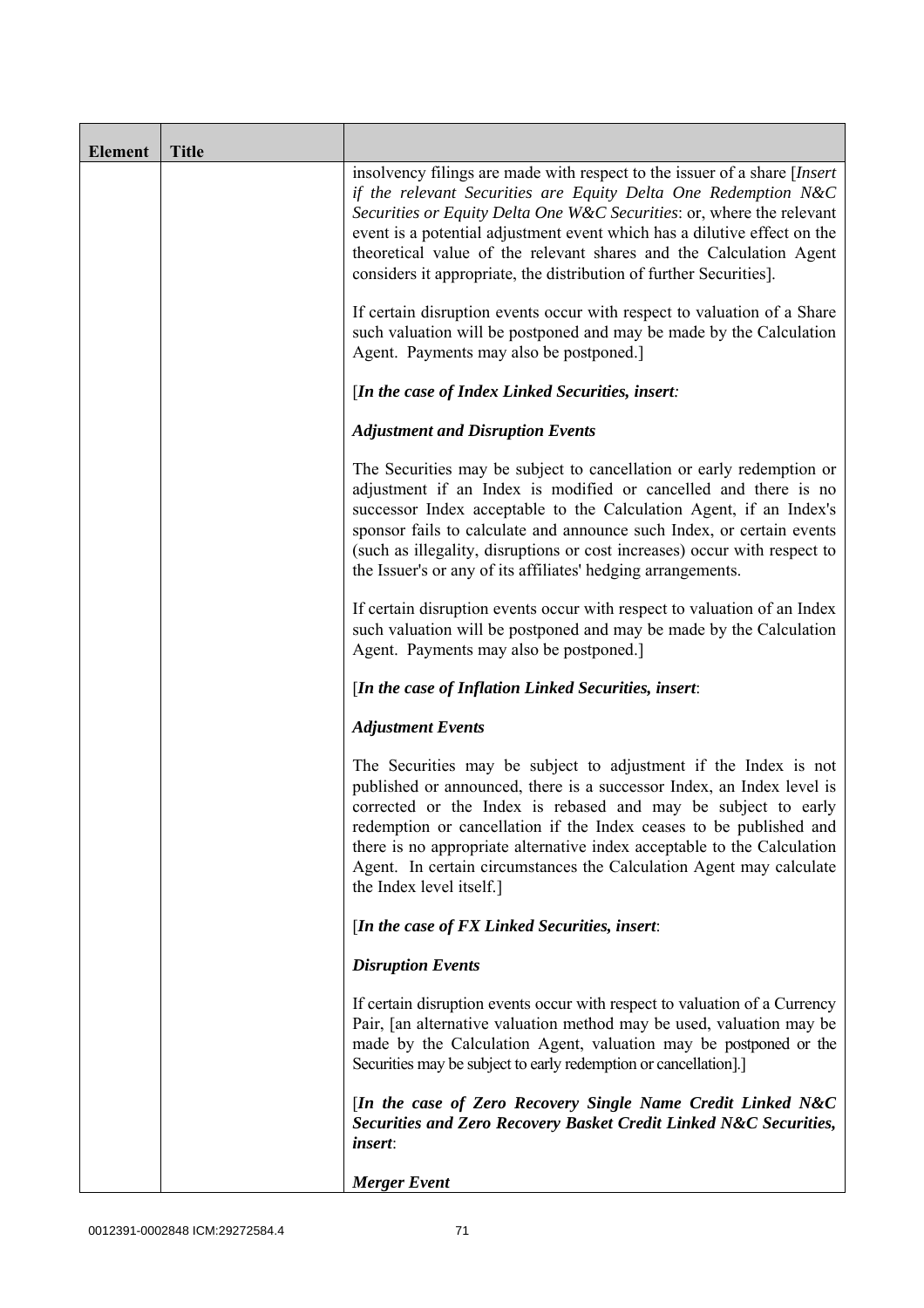| <b>Element</b> | <b>Title</b>                                                                                                                                                                                                         |                                                                                                                                                                                                                                                                                                                                                                                                                                                                                                                                                                                                                                                                                                      |
|----------------|----------------------------------------------------------------------------------------------------------------------------------------------------------------------------------------------------------------------|------------------------------------------------------------------------------------------------------------------------------------------------------------------------------------------------------------------------------------------------------------------------------------------------------------------------------------------------------------------------------------------------------------------------------------------------------------------------------------------------------------------------------------------------------------------------------------------------------------------------------------------------------------------------------------------------------|
|                |                                                                                                                                                                                                                      | A merger event may occur, <i>inter alia</i> , if the Issuer[, the Guarantor] or<br>the Reference Entity consolidates or amalgamates with, or merges<br>into, or transfers all or substantially all of its assets to, the Reference<br>Entity or the Issuer [or the Guarantor], as applicable, or the Issuer [or<br>the Guarantor] and the Reference Entity become affiliates.]                                                                                                                                                                                                                                                                                                                       |
| IC.19          | Final reference price of<br>the Underlying                                                                                                                                                                           | [Not applicable, there is no final reference price of the underlying.]                                                                                                                                                                                                                                                                                                                                                                                                                                                                                                                                                                                                                               |
|                | (Include this Element<br>C.19<br>only<br>if<br>the<br>relevant Securities are<br>Derivative Securities as<br>defined in Element C.9<br><i>above</i> )                                                                | The final reference price of the underlying will be determined in<br>accordance with the valuation mechanics set out in item C.18 above]]                                                                                                                                                                                                                                                                                                                                                                                                                                                                                                                                                            |
| C.20           | Underlying and where<br>the information on the<br>underlying can be<br>found<br>(Include this Element<br>C.20 only if the<br>relevant Securities are<br>Derivative Securities as<br>defined in Element C.9<br>above) | [Not applicable, there is no underlying] [The underlying [index/basket<br>of indices/share[s]/reference entit[y][ies]/FX rate[s], interest rate[s]]<br>specified in item C.18 above] [insert details of relevant underlying(s)]<br>[If the Securities are Zero Recovery Single Name Credit Linked $N&C$<br>Securities or Zero Recovery Basket Credit Linked N&C Securities,<br>insert: The "Credit Events" are [insert relevant Credit Events].]<br>[Insert details of where information on the underlying can be found.<br>Where relevant this may include references to the respective<br>Bloomberg and/or Reuters screen pages on which information<br>relating to each underlying can be found]] |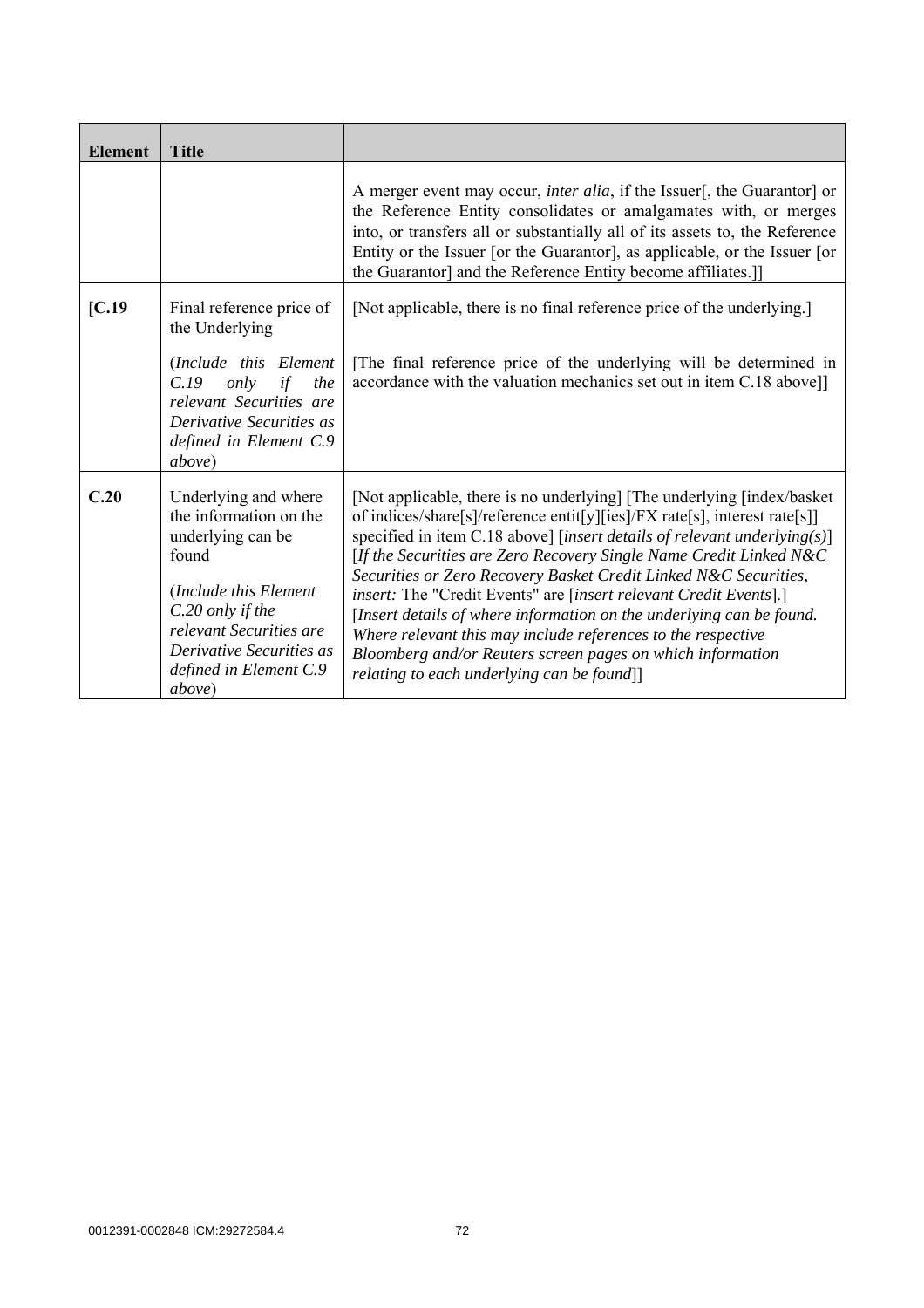## **Section D - Risks**

| <b>Element</b> | <b>Title</b>                                             |                                                                                                                                                                                                                                                                                                                                                                                                                                                                                                                                                                                                                                                                                                                                                                                                                                                                                                                                                                                                                                                                                                                                                                                                                                           |
|----------------|----------------------------------------------------------|-------------------------------------------------------------------------------------------------------------------------------------------------------------------------------------------------------------------------------------------------------------------------------------------------------------------------------------------------------------------------------------------------------------------------------------------------------------------------------------------------------------------------------------------------------------------------------------------------------------------------------------------------------------------------------------------------------------------------------------------------------------------------------------------------------------------------------------------------------------------------------------------------------------------------------------------------------------------------------------------------------------------------------------------------------------------------------------------------------------------------------------------------------------------------------------------------------------------------------------------|
| D.2            | Key risks regarding<br>the Issuer [and the<br>Guarantor] | In purchasing Securities, investors assume the risk that the Issuer [and<br>the Guarantor] may become insolvent or otherwise be unable to<br>perform [its/their] obligations (including, where relevant, payment<br>obligations) in respect of the Securities [or under the Guarantee<br>(respectively)]. There is a wide range of factors which individually or<br>together could result in the Issuer [and the Guarantor] becoming<br>unable to perform [its/their] obligations under the Securities [or<br>Guarantee (respectively). It is not possible to identify all such factors<br>or to determine which factors are most likely to occur, as the Issuer<br>[and the Guarantor] may not be aware of all relevant factors and<br>certain factors which [it/they] currently deem not to be material may<br>become material as a result of the occurrence of events outside the<br>Issuer's [and the Guarantor's] control. The Issuer [and the Guarantor]<br>[has/have] identified a number of factors which could materially<br>adversely affect [its/their] business[es] and ability to perform<br>obligations<br>[its/their]<br>under<br>the<br>Guarantee<br>Securities<br>$\lceil$ or<br>(respectively)]. These factors include: |
|                |                                                          | Issuer:<br>(i) the Issuer is an indirectly owned, wholly owned subsidiary of Nomura<br>Holdings, Inc. and there are substantial inter-relationships between the<br>Issuer and other Nomura Group companies. Accordingly, if the financial<br>condition of the Nomura Group were to deteriorate, the Issuer and its<br>investors may suffer direct and materially adverse consequences, (ii)<br>changes in market prices affecting asset values may adversely affect the<br>performance of assets in which the Issuer holds positions and therefore<br>would adversely affect the Issuer's financial situation and its profits (iii)<br>strategies for hedging against market risk may prove to be ineffective,<br>(iv) changes in interest rates, (v) foreign exchange risk, (vi) liquidity risk,<br>(vii) credit risk of third parties with whom the Issuer does business (viii)<br>increased regulation of the financial services industry, (ix) competition<br>risk, (x) reputational risk, and (xi) operational risk (including as a result<br>of the United Kingdom's potential exit from the European Union).                                                                                                                       |
|                |                                                          | Guarantor:                                                                                                                                                                                                                                                                                                                                                                                                                                                                                                                                                                                                                                                                                                                                                                                                                                                                                                                                                                                                                                                                                                                                                                                                                                |
|                |                                                          | If the financial condition of the Guarantor were to deteriorate, the<br>Issuer and investors in the Securities may suffer direct and materially<br>adverse consequences. The Guarantor is the holding company for the<br>Nomura Group and its ability to fulfil its obligations under the<br>Guarantee may therefore be affected by certain factors affecting the<br>Guarantor directly or other entities within the Nomura Group,<br>including: (i) a sustained market/economic or other downturn,<br>changes in financial or economic conditions and/or market volatility,<br>(ii) liquidity risk, (iii) unpredictable events causing large unexpected<br>market price movements ("event risk") (iv) credit risk of third parties<br>with whom the Guarantor does business, (v) competition risk, (vi)                                                                                                                                                                                                                                                                                                                                                                                                                                  |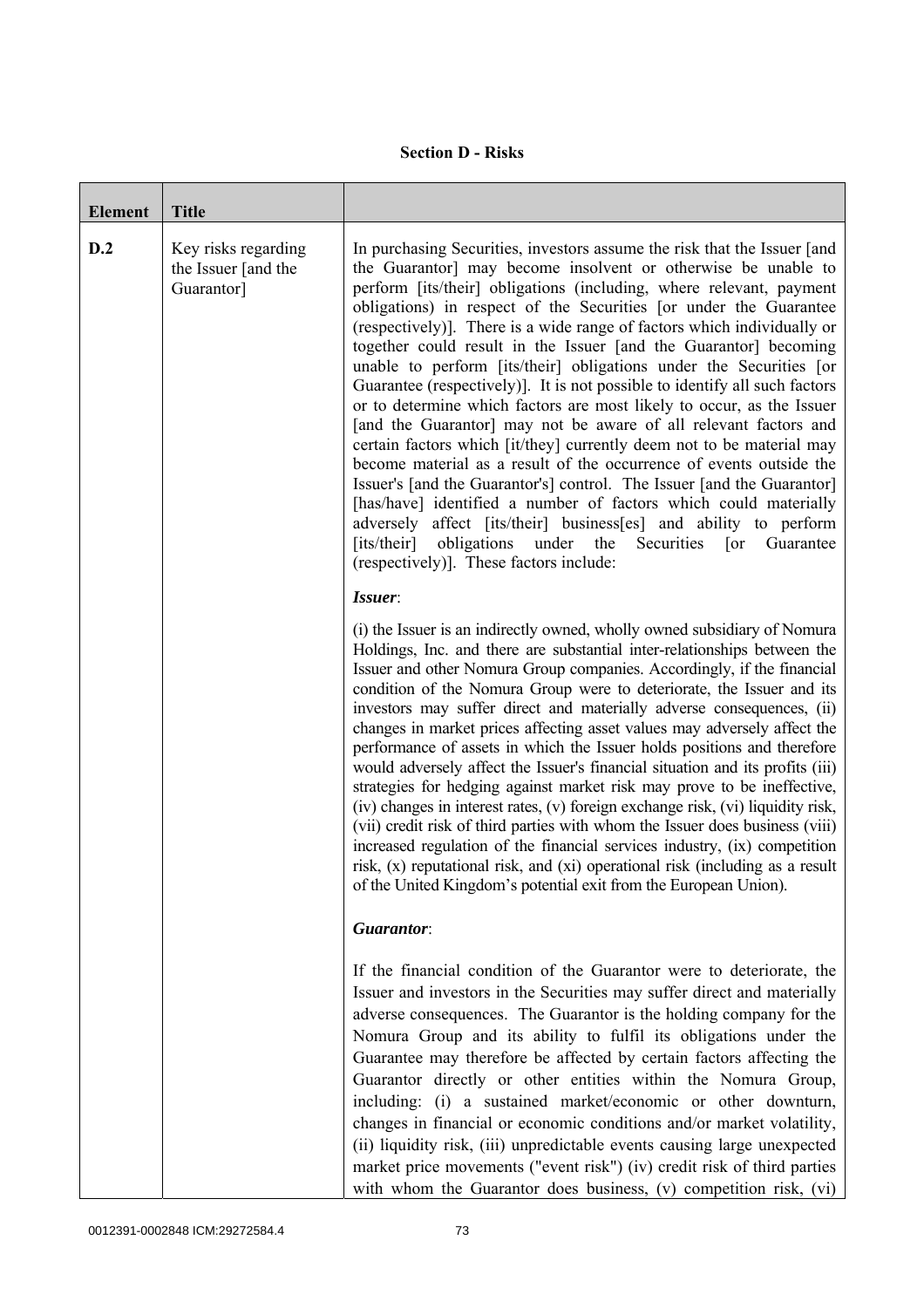| <b>Element</b> | <b>Title</b>                                                                                                                                                                                          |                                                                                                                                                                                                                                                                                                                                                                                                                                                                                                                                                                                                                                                                                                                                                                                                                                                                                                                                                                                                                                                                                                                                                                                                                                                                                                                                                                                                                                                                                                                                                                                                                                                                                                                                                                                                                                                                                                                                                                                                                                                                                                                                                                                                                                                                                                                                                                                                                                                                                                                                                                                                                                                                                                                                                                                                                                                                                                                                                                                                                                                                                                                                                                                                                                                                                                                                                                                                                                                                                                                                                                                                      |
|----------------|-------------------------------------------------------------------------------------------------------------------------------------------------------------------------------------------------------|------------------------------------------------------------------------------------------------------------------------------------------------------------------------------------------------------------------------------------------------------------------------------------------------------------------------------------------------------------------------------------------------------------------------------------------------------------------------------------------------------------------------------------------------------------------------------------------------------------------------------------------------------------------------------------------------------------------------------------------------------------------------------------------------------------------------------------------------------------------------------------------------------------------------------------------------------------------------------------------------------------------------------------------------------------------------------------------------------------------------------------------------------------------------------------------------------------------------------------------------------------------------------------------------------------------------------------------------------------------------------------------------------------------------------------------------------------------------------------------------------------------------------------------------------------------------------------------------------------------------------------------------------------------------------------------------------------------------------------------------------------------------------------------------------------------------------------------------------------------------------------------------------------------------------------------------------------------------------------------------------------------------------------------------------------------------------------------------------------------------------------------------------------------------------------------------------------------------------------------------------------------------------------------------------------------------------------------------------------------------------------------------------------------------------------------------------------------------------------------------------------------------------------------------------------------------------------------------------------------------------------------------------------------------------------------------------------------------------------------------------------------------------------------------------------------------------------------------------------------------------------------------------------------------------------------------------------------------------------------------------------------------------------------------------------------------------------------------------------------------------------------------------------------------------------------------------------------------------------------------------------------------------------------------------------------------------------------------------------------------------------------------------------------------------------------------------------------------------------------------------------------------------------------------------------------------------------------------------|
|                |                                                                                                                                                                                                       | substantial legal, regulatory, operational and reputational risks<br>(including regulatory and operational risk as a result of the United<br>Kingdom's potential exit from the European Union).                                                                                                                                                                                                                                                                                                                                                                                                                                                                                                                                                                                                                                                                                                                                                                                                                                                                                                                                                                                                                                                                                                                                                                                                                                                                                                                                                                                                                                                                                                                                                                                                                                                                                                                                                                                                                                                                                                                                                                                                                                                                                                                                                                                                                                                                                                                                                                                                                                                                                                                                                                                                                                                                                                                                                                                                                                                                                                                                                                                                                                                                                                                                                                                                                                                                                                                                                                                                      |
| [D.3]          | Key risks regarding the<br>Securities<br>(Include this Element<br>D.3 only if the relevant<br><b>Securities</b><br>are<br>not<br>Derivative Securities as<br>defined in Element C.9<br><i>above</i> ) | There are also certain factors which are material for the purpose of<br>assessing the risks associated with investing in any issue of Securities,<br>which include, without limitation, (i) risks relating to current market<br>conditions including sovereign debt concerns in certain countries in<br>Europe, (ii) Rule 144A Securities Transfer Restrictions, (iii) risks relating<br>to the fact that the Securities are unsecured obligations of the Issuer, (iv)<br>the possibility that holders may receive payments subject to withholding<br>or other deductions imposed on the Securities, (v) there may be no, or a<br>limited, secondary market for the Securities and this would adversely<br>affect the value at which an investor could sell his Securities, (vi) risks<br>relating to postponement of valuation dates, following the occurrence of a<br>disruption event which may adversely affect the value of the Securities,<br>(vii) adjustments to the terms and conditions of the Securities being made<br>by the Calculation Agent following the occurrence of certain events and<br>any early redemption or cancellation (as applicable) of the Securities by<br>the Issuer, (viii) modification of the terms and conditions of the Securities<br>and/or the Agency Agreement by the Issuer and the relevant Agent<br>without the consent of Securityholders, (ix) modification of the terms and<br>conditions of the Securities by majority votes binding all holders, $(x)$ the<br>existence, where specified, of any right of the Issuer to redeem the<br>Securities at its option and the effect this may have on the market value of<br>the Securities, which will mean that an investor may not be able to<br>reinvest the redemption proceeds to achieve a similar effective return,<br>(xi) hedging activities and conflicts of interest of the Issuer, the Guarantor<br>(where applicable) and/or any of its/their affiliates and Securityholders,<br>(xii) where the Securities are linked to a Reference Item, risks relating to<br>the value and liquidity of such Reference Item and the markets in which<br>such Reference Item is traded, (xiii) movements in interest rates, which<br>may affect the value of Securities which bear interest at a fixed rate and<br>(where the Securities are not denominated in an investor's own currency)<br>exchange rates may affect the value of the Securities, (xiv) any credit<br>rating assigned to the Securities may not adequately reflect all risks<br>associated with an investment in the Securities, is not a recommendation<br>to buy, sell or hold securities and may be subject to suspension,<br>reduction or withdrawal at any time by the assigning rating agency,<br>(xv) Investors who purchase Securities in denominations that are not an<br>integral multiple of the specified denomination may be adversely affected<br>if definitive Securities are subsequently required to be issued, (xvi) fees<br>and commissions not being taken into account when determining<br>secondary market prices of Securities, (xvii) illegality of securities, (xviii)<br>change in law and/or regulatory reform and (xix) where payments in<br>respect of the Securities are payable in Renminbi, risks associated with<br>the illiquidity, inconvertibility or non-transferability of Renminbi,<br>exchange rate and interest rate risks and, if CNY Currency Event is<br>applicable, the option for the Issuer to make payments in U.S. dollars if<br>Renminbi is not available in certain circumstances.] |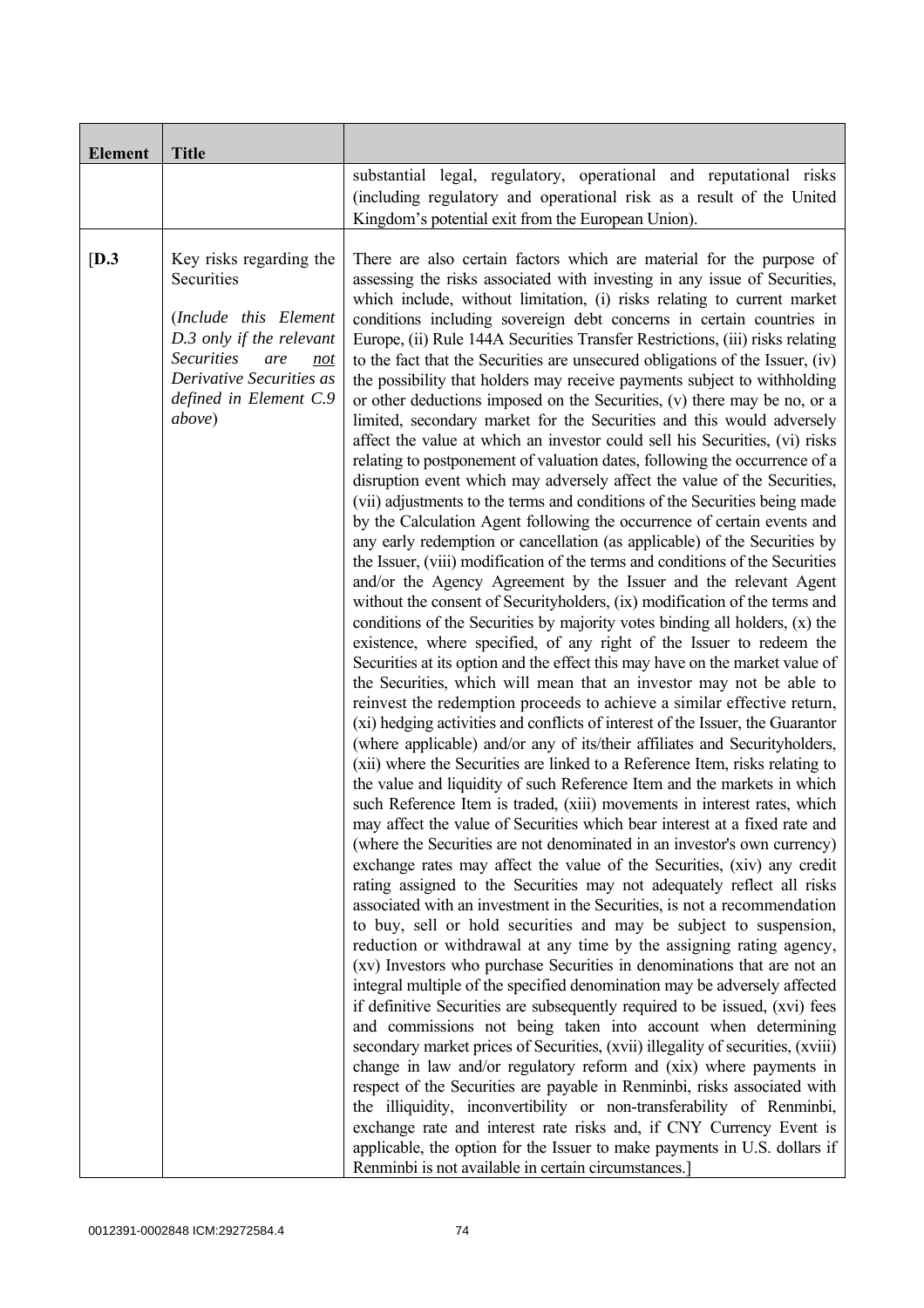| Element          | <b>Title</b>                                                                                                                              |                                                                                                                                                                                                 |
|------------------|-------------------------------------------------------------------------------------------------------------------------------------------|-------------------------------------------------------------------------------------------------------------------------------------------------------------------------------------------------|
| $\overline{D.6}$ | Risk warning<br>(Include this Element<br><b>Securities</b><br>are<br>Derivative Securities as<br>defined in Element C.9<br><i>above</i> ) | [Copy and paste the information from Element D.3 above and insert<br>here]<br>D.6 only if the relevant   In addition, investors may lose all or part of their investment in the<br>Securities.] |

## **Section E - Offer**

| <b>Element</b> | <b>Title</b>                                 |                                                                                                                                                                                                                                                                                                                                                                                                                                                                                                                                                                                                                                     |
|----------------|----------------------------------------------|-------------------------------------------------------------------------------------------------------------------------------------------------------------------------------------------------------------------------------------------------------------------------------------------------------------------------------------------------------------------------------------------------------------------------------------------------------------------------------------------------------------------------------------------------------------------------------------------------------------------------------------|
| E.2b           | Reasons for the offer<br>and use of proceeds | The net proceeds from the issue of the Securities will be applied by<br>the Issuer for general corporate purposes, which include making a<br>profit. A substantial portion of the proceeds from the issue of the<br>Securities may be used to hedge market risk with respect to such<br>Securities.                                                                                                                                                                                                                                                                                                                                 |
|                |                                              | Issue specific summary                                                                                                                                                                                                                                                                                                                                                                                                                                                                                                                                                                                                              |
|                |                                              | The net proceeds from the issue of Securities will be applied by the<br>Issuer for its general corporate purposes, which include making a<br>profit [and [specify any other relevant corporate purposes of the<br>$Is \, \text{user}$ ].                                                                                                                                                                                                                                                                                                                                                                                            |
| E.3            | Terms and conditions<br>of the offer         | Under the programme, the Securities may be offered to the public in a<br>Non-Exempt Offer in Austria, Belgium, Denmark, France, Germany,<br>Hungary, Italy, Ireland, Luxembourg, Poland, Portugal, Spain,<br>Sweden, The Netherlands and the United Kingdom.                                                                                                                                                                                                                                                                                                                                                                        |
|                |                                              | The terms and conditions of each offer of Securities will be<br>determined by agreement between the Issuer and the relevant Dealer<br>at the time of issue and specified in the applicable Final Terms. An<br>Investor intending to acquire or acquiring any Securities in a Non-<br>Exempt Offer from an Authorised Offeror will do so, and offers and<br>sales of such Securities to an Investor by such Authorised Offeror<br>will be made, in accordance with any terms and other arrangements in<br>place between such Authorised Offeror and such Investor including<br>as to price, allocations and settlement arrangements. |
|                |                                              | Issue specific summary:                                                                                                                                                                                                                                                                                                                                                                                                                                                                                                                                                                                                             |
|                |                                              | [Not applicable, the Securities are not being offered to the public as<br>part of a Non-Exempt Offer.]                                                                                                                                                                                                                                                                                                                                                                                                                                                                                                                              |
|                |                                              | [This issue of Securities is being offered in a Non-Exempt Offer in<br>[specify particular country/ies].                                                                                                                                                                                                                                                                                                                                                                                                                                                                                                                            |
|                |                                              | The issue price of the Securities is $\lceil \bullet \rceil \lceil \cdot \rceil$ per cent. of their nominal<br>amount].                                                                                                                                                                                                                                                                                                                                                                                                                                                                                                             |